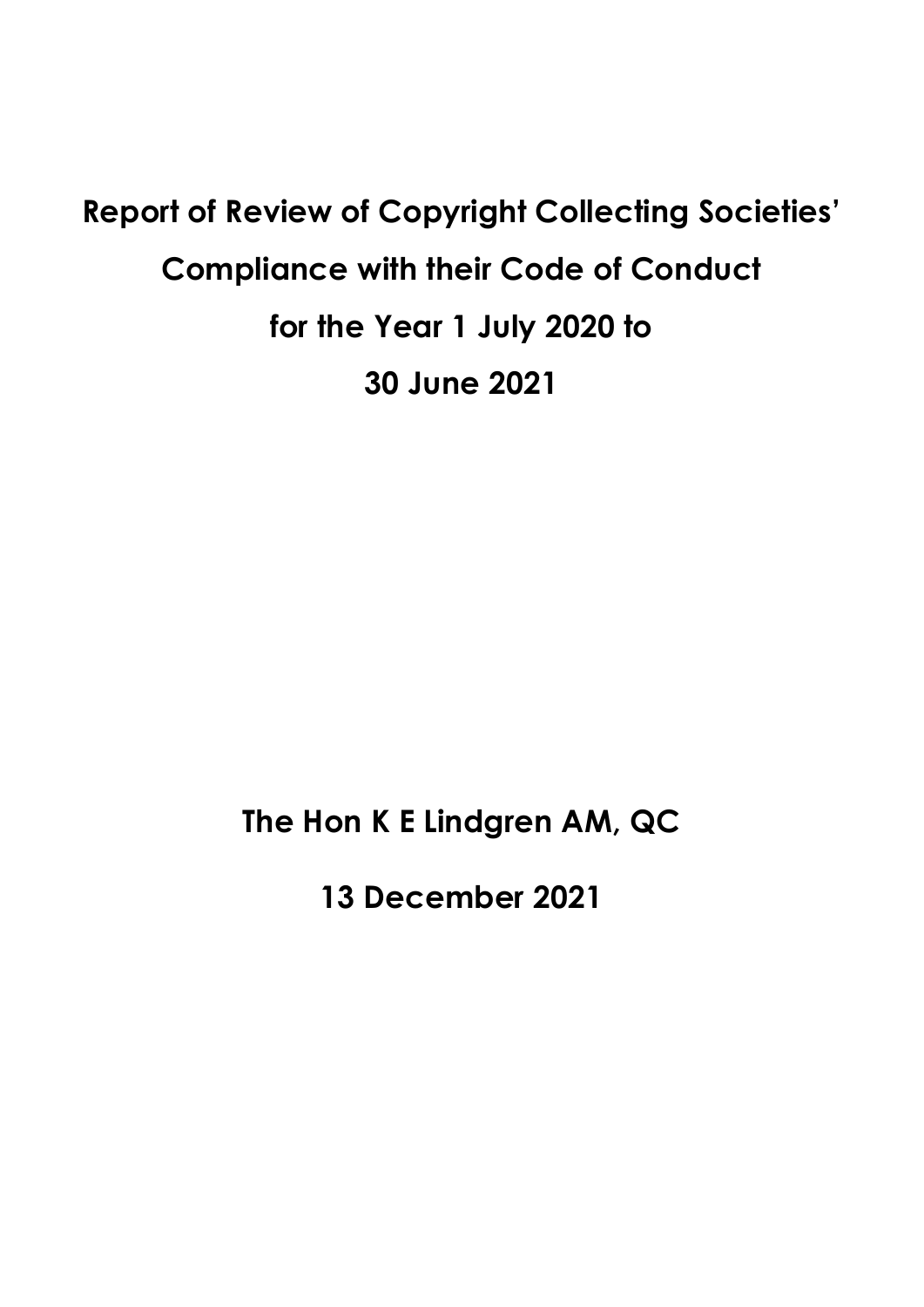# *Table of Contents*

| В. | <b>COMPLIANCE WITH CODE REQUIREMENTS OTHER THAN THOSE RELATING TO</b>                                                                                        |
|----|--------------------------------------------------------------------------------------------------------------------------------------------------------------|
|    | Australasian Performing Right Association Limited ("APRA") and Australasian<br>Mechanical Copyright Owners Society Limited ("AMCOS")8                        |
|    |                                                                                                                                                              |
|    |                                                                                                                                                              |
|    | Phonographic Performance Company of Australia Ltd ("PPCA")60                                                                                                 |
|    | Australian Writers' Guild Authorship Collecting Society Ltd ("AWGACS")73                                                                                     |
|    | Australian Screen Directors Authorship Collecting Society Ltd ("ASDACS")78                                                                                   |
|    | C. COMPLAINTS AND DISPUTES AS REPORTED BY THE COLLECTING SOCIETIES 85                                                                                        |
|    | Australasian Performing Right Association Limited ("APRA") and Australasian<br>Mechanical Copyright Owners Society Limited ("AMCOS")85                       |
|    | Copyright Agency Limited ("Copyright Agency") / Viscopy101                                                                                                   |
|    | Audio-Visual Copyright Society Limited ("Screenrights")107                                                                                                   |
|    | Phonographic Performance Company of Australia Ltd ("PPCA")110                                                                                                |
|    | Australian Writers' Guild Authorship Collecting Society Ltd ("AWGACS")114                                                                                    |
|    | Australian Screen Directors Authorship Collecting Society Ltd ("ASDACS")114                                                                                  |
|    | D. COMPLAINTS MADE DIRECTLY TO THE CODE COMPLIANCE REVIEWER 114                                                                                              |
|    | Complaints made by Universities Australia (UA), the Copyright Advisory Group<br>of the Education Council of the Council of Australian Governments (CAG), and |
|    | Complaints made by the Australian Venues Association (AVA)117                                                                                                |
| Е. |                                                                                                                                                              |
|    |                                                                                                                                                              |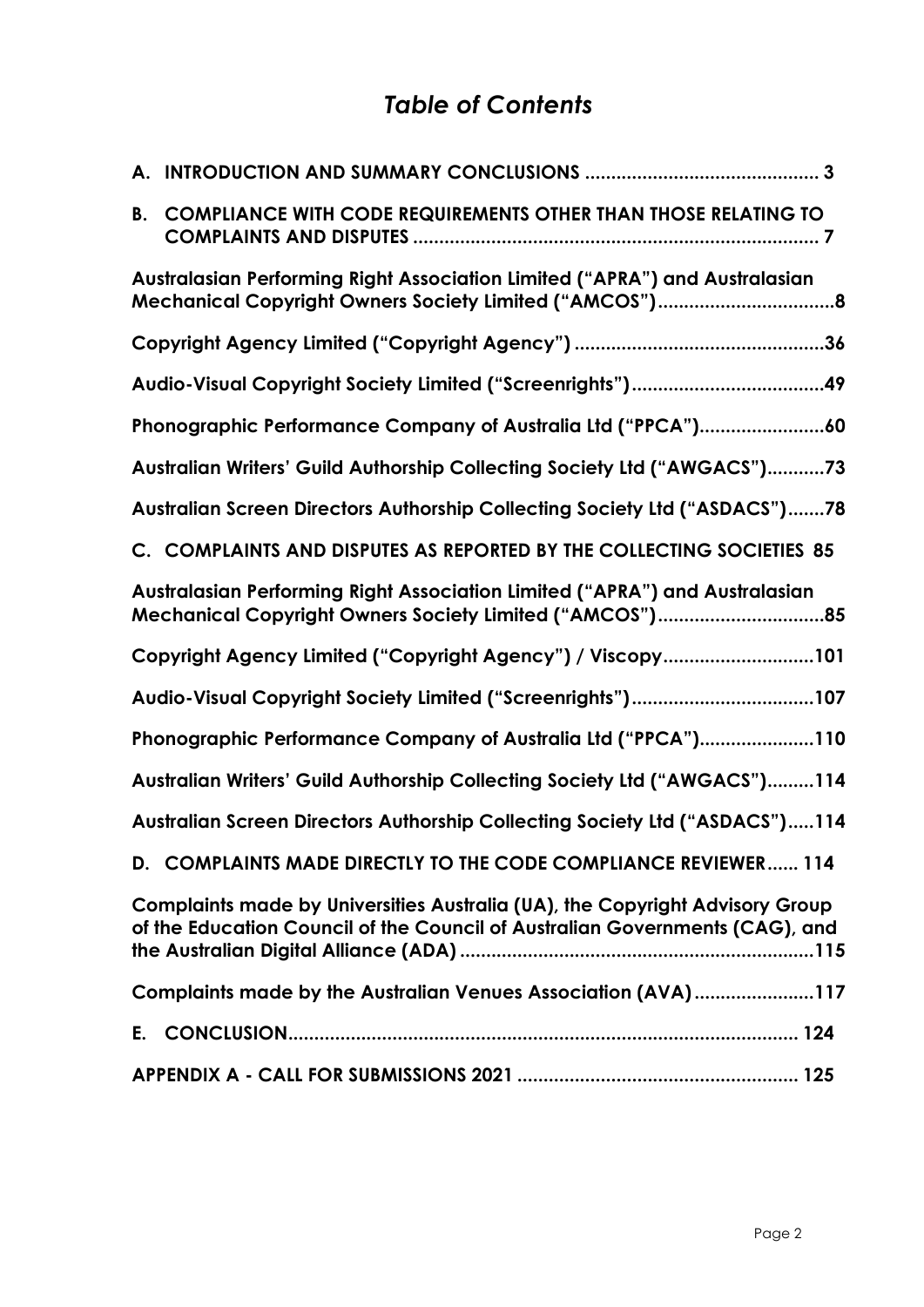# **Report of Review of Copyright Collecting Societies' Compliance with their Code of Conduct for the Year 1 July 2020 to 30 June 2021**

# **A. INTRODUCTION AND SUMMARY CONCLUSIONS**

- 1. This report of the Code Compliance Reviewer, the Hon K E Lindgren, AM, QC, is the seventeenth annual report of an assessment of the compliance with their voluntary Code of Conduct (**Code**) of the following seven collecting societies: Australasian Performing Right Association Limited ("**APRA**"), Australasian Mechanical Copyright Owners Society Limited ("**AMCOS**"), Phonographic Performance Company of Australia Limited ("**PPCA**"), Copyright Agency Limited ("**Copyright Agency**" and later "CA"), Audio-Visual Copyright Society Limited ("**Screenrights**"), Australian Writers' Guild Authorship Collecting Society Limited ("**AWGACS**") and Australian Screen Directors Authorship Collecting Society Limited ("**ASDACS**"). This "Compliance Report" assesses that compliance during the period 1 July 2020 to 30 June 2021 (the Review Period).
- 2. AMCOS is administered by APRA. Therefore, the practice is adopted of referring to APRA and AMCOS collectively as "APRA AMCOS" except where it is necessary or convenient to distinguish between them. Although APRA and AMCOS are distinct legal entities, APRA AMCOS have furnished a single joint report on their compliance with the Code and it is often convenient to conceive of the number of collecting societies as six rather than seven.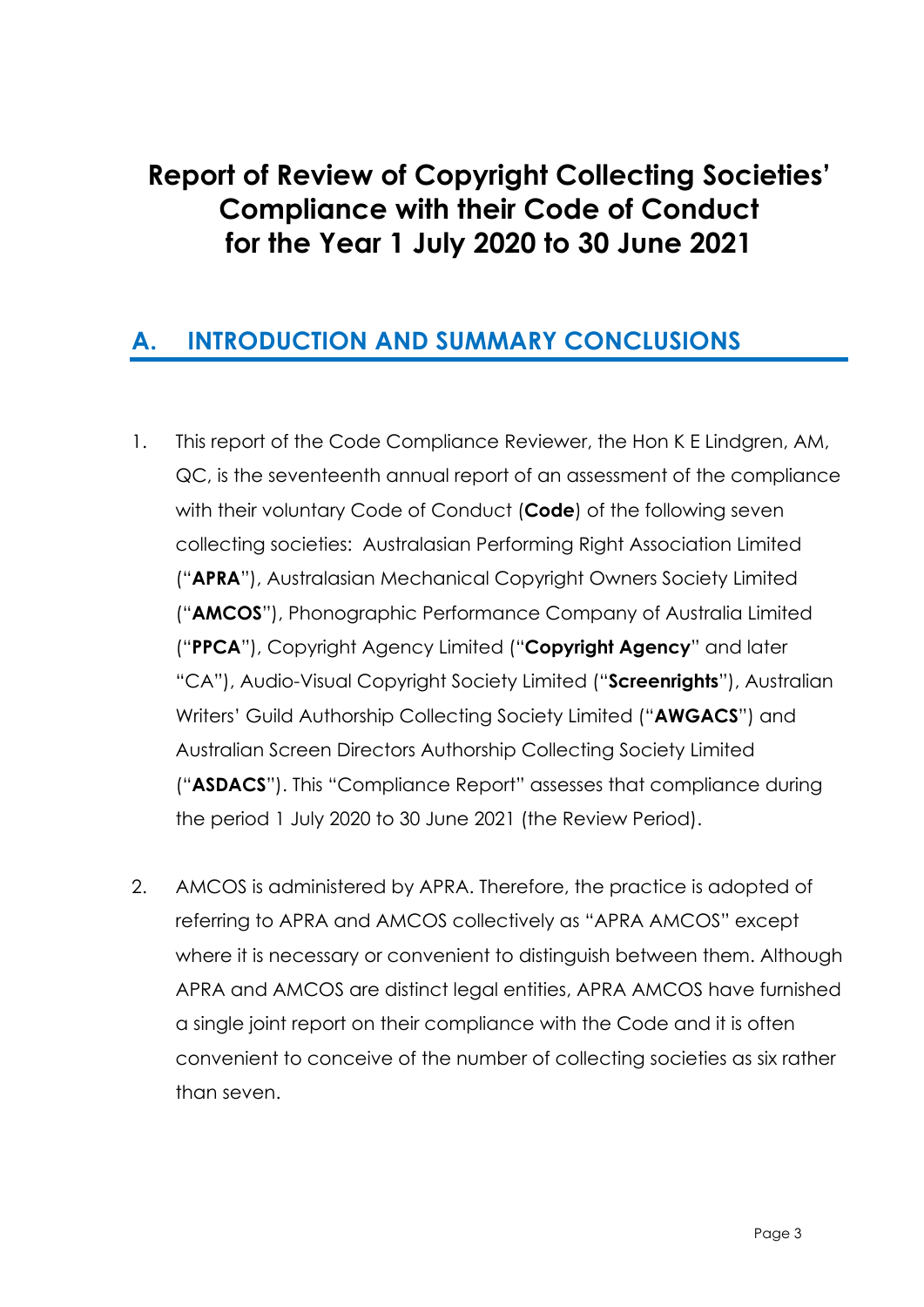- 3. For the purposes of the review, each society reported to the Code Compliance Reviewer in respect of its activities covered by the Code during the Review Period. In some cases, their reports were accompanied by documents which provided the evidence for the statements made in the text of their reports on compliance (**Accompanying Underlying Documents**).
- 4. The review and the opportunity to make submissions relevant to it were advertised: see **Appendix A** to this Report for the notice of the review and for details of the publication of the notice.
- 5. Certain organisations and individuals were individually notified by the Code Review Secretariat. The Secretariat has prepared and holds an alphabetical list of them. It is available for inspection on request. It is so voluminous, however, that in the interests of convenience it is not attached to this Report.
- 6. Importantly, a significantly revised version of the Code was adopted with effect from 1 July 2019, implementing recommendations of the review of the Code carried out by the Bureau of Communications and Arts Research (**BCAR** and **BCAR Review**) in the Department of Communications, Cyber Safety and the Arts (as the Department of Infrastructure, Transport, Regional Development and Communications was then named).
- 7. Therefore, the Code as so amended is the version that has operated throughout the Review Period and this is the second occasion on which the societies have reported on their compliance with the amended Code and on which I have reported on their compliance with it. The practice is now adopted, in accordance with the terminology used in the Code as amended, of distinguishing between the person who is the Code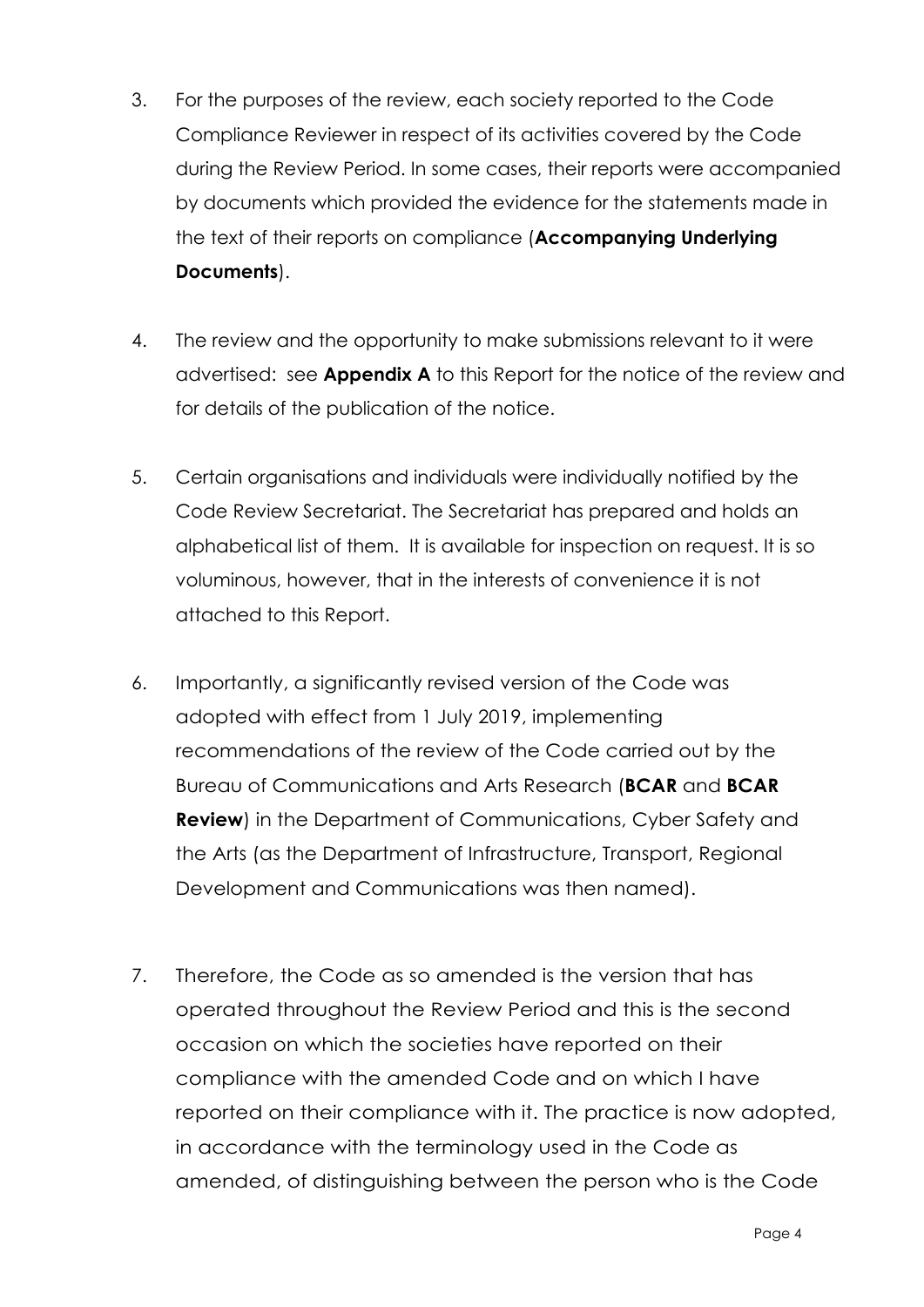Compliance Reviewer and the person who is the Triennial Code Reviewer (prior to 1 July 2019 the one person performed both functions and was called simply the "Code Reviewer").

- 8. In implementation of a recommendation made in the BCAR Review, there is now a dedicated website for the Code with information and links to documents and information relevant to the Code, including "for publication" versions of each of the societies' Annual Compliance Reports to me. That website can be visited at www.copyrightcodeofconduct.org.au.
- 9. The collecting societies' reports to me indicate general compliance with the Code. There are some non-compliances but they are very few in number and do not detract from the overall picture of compliance by each and every society
- 10. At my suggestion made some time ago, the societies' reports on compliance are structured by reference to the obligations imposed on the societies by clauses 2, 3 and 4 of the Code. Clause 2 is headed "OBLIGATIONS OF COLLECTING SOCIETIES", Clause 3 "COMPLAINTS AND DISPUTES" and Clause 4 "PUBLICITY AND REPORTING". The structure of their reports directs the attention of the societies to all of the obligations imposed on them by the Code.
- 11. The Code applies to all seven collecting societies, but Clause 2.9 applies only to declared collecting societies, namely, Copyright Agency and Screenrights. Clause 2.9 was introduced in March 2017 following the issue on 28 October 2015 of a report that was supplementary to my first triennial report dated 30 September 2014—see [546] below
- 12. As mentioned in previous years, often in the Report I have used words that make it clear that I am giving an account of what the particular collecting society asserts. It would be tedious to remind the reader of this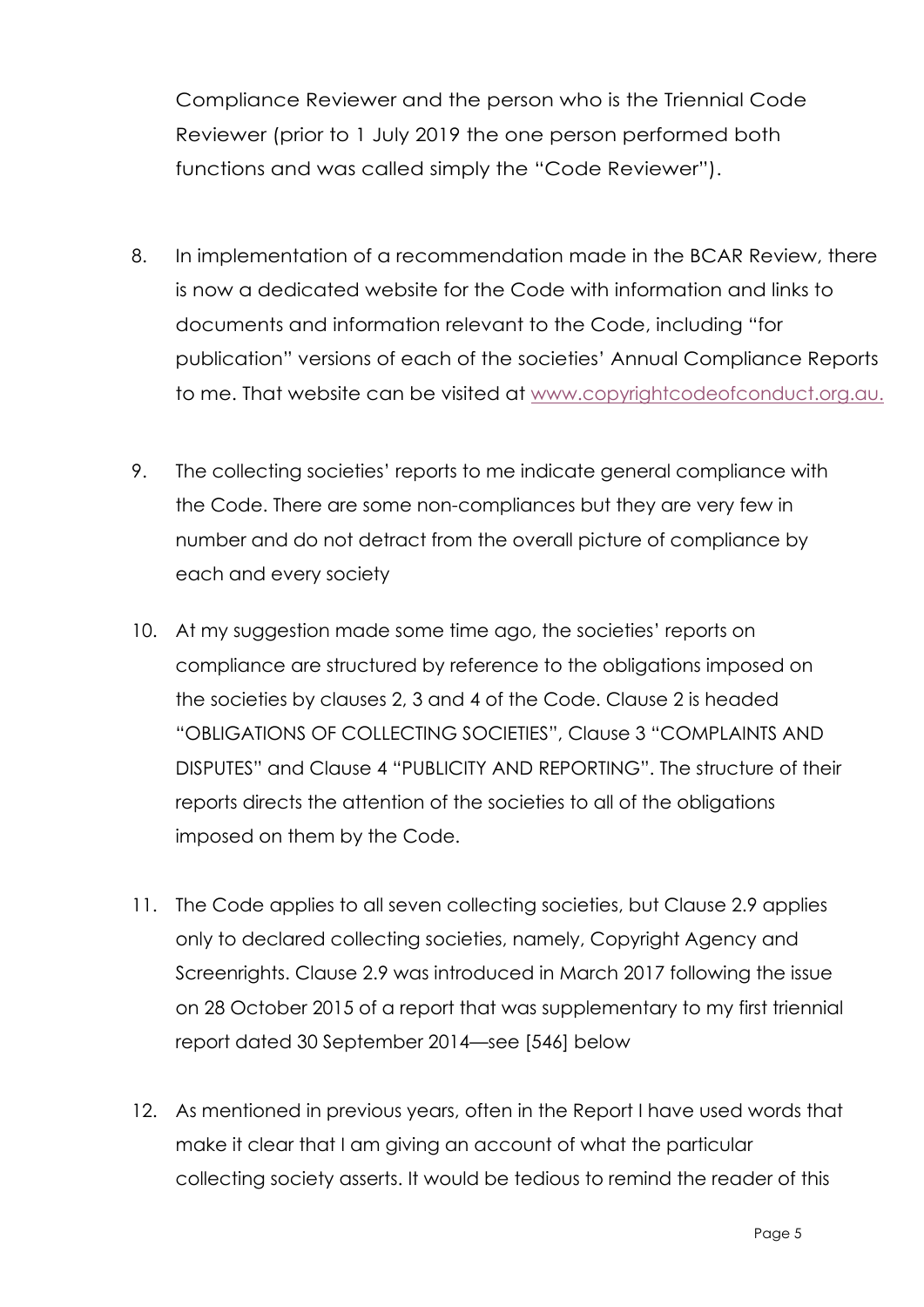in advance of every statement made in the Report. It should be understood, however, that in describing what the collecting societies do, I am inevitably relying entirely on their reports to me. I do not conduct an independent investigation of them. In saying this, I do not imply that I have reason to doubt the accuracy of what they report, but it is inescapable, and should be frankly acknowledged, that my paraphrasing of the societies' reports gives them a degree of opportunity of self-promotion. This does not apply so much to the "COMPLAINTS AND DISPUTES" section because, in that section, I am able to test the account given by the society against its correspondence and file notes relating to the complaints or disputes.

- 13. As from 1 July 2019 APRA and PPCA introduced their "OneMusic Australia" (OneMusic) licence. It is convenient to note the background. The copyright in a musical work includes the exclusive rights to perform the work in public and to communicate the work to the public: see s31(1)(a)(iii) and (iv) of the Copyright Act 1968 (Cth) (the **Copyright Act**). These rights are the concern of APRA. The copyright in a musical work also includes the exclusive right to reproduce a work in certain circumstances: see s31(1)(a)(i) of the Copyright Act. These rights are the concern of AMCOS.
- 14. The copyright in a sound recording includes the exclusive rights to make a copy of the recording, to cause the recording to be heard in public and to communicate the recording to the public: see s85(1)(a), (b) and (c) of the Copyright Act. These rights are the concern of PPCA.
- 15. Consistently with their respective concerns, the members of APRA and AMCOS are composers, authors and publishers of music, whereas the licensors of PPCA are recording companies and performing artists.
- 16. In the absence of an opt-out by the copyright owner, APRA and AMCOS have the exclusive right to license the use of the musical works that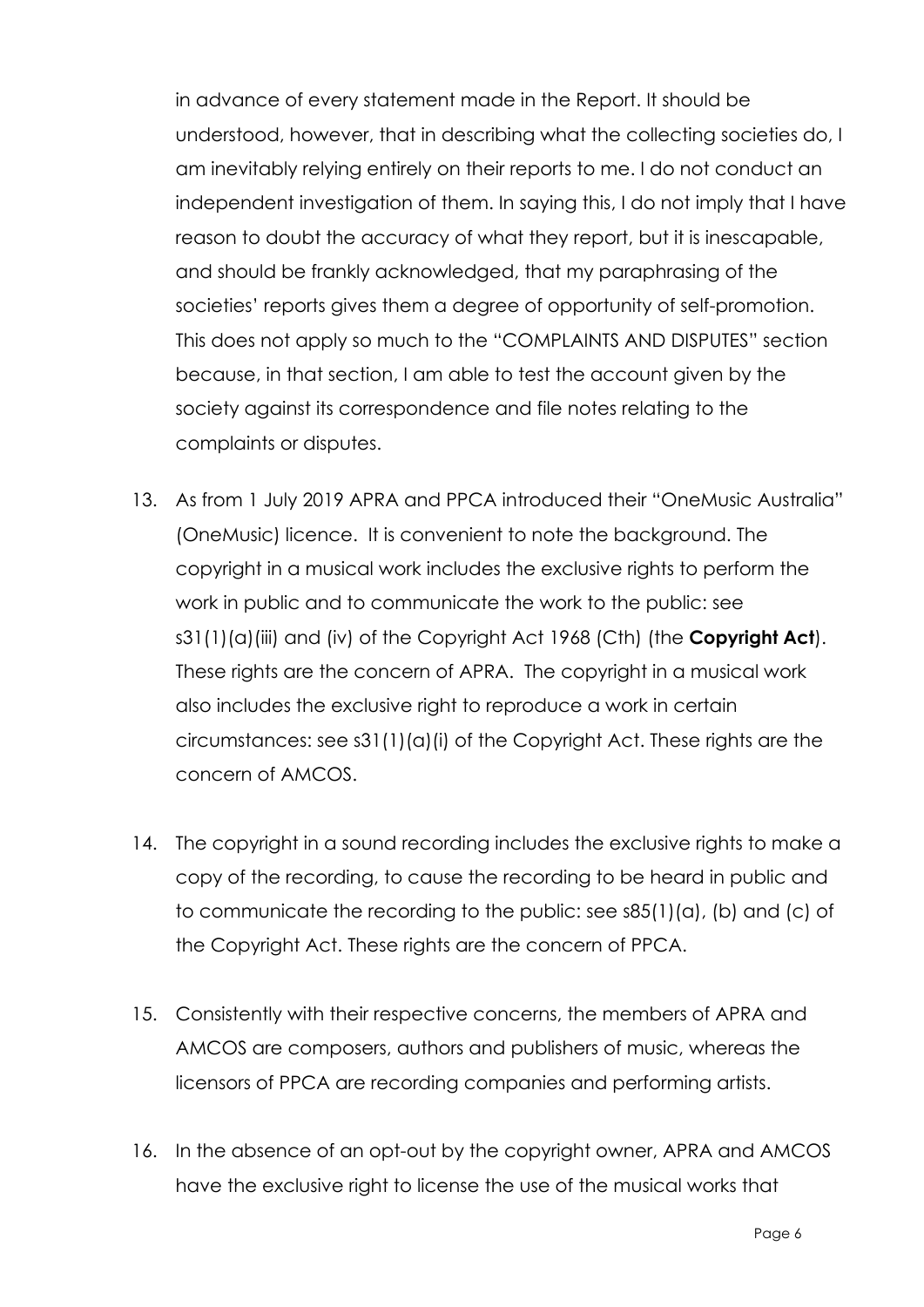constitute their repertoire. PPCA is a non-exclusive licensor of sound recordings: it is open to a person to seek a licence directly from the owner of the copyright in a sound recording rather than from PPCA.

- 17. In the case of a live performance, a licence from APRA alone is required. But in the case of the playing of sound recordings in public, as in shopping centres, cafes, restaurants, gymnasia etc, a person needed to have a licence in respect of the music itself from APRA AMCOS and a separate licence in respect of the sound recording from PPCA or the rights owner.
- 18. Understandably, small businesses, in particular, commonly failed to understand the need for two licences and complained about it. Indeed, having obtained a licence from either APRA AMCOS or PPCA, they would often resist attempts to persuade them to take out a further licence from the other society.
- 19. This explains the advent, as from 1 July 2019, of OneMusic, a joint licensing initiative of APRA, AMCOS and PPCA, the aim of which is to provide a single licence from a single source in respect of both music and sound recordings.
- 20. More will be said of this below when I address the reports from APRA AMCOS and PPCA.
- 21. I again record my thanks to Kylie Cooke who constitutes the Code Review Secretariat for her considerable help to me in bringing this Report to a conclusion.

# **B. COMPLIANCE WITH CODE REQUIREMENTS OTHER THAN THOSE RELATING TO COMPLAINTS AND DISPUTES**

22. This section of the Report, structured society by society, addresses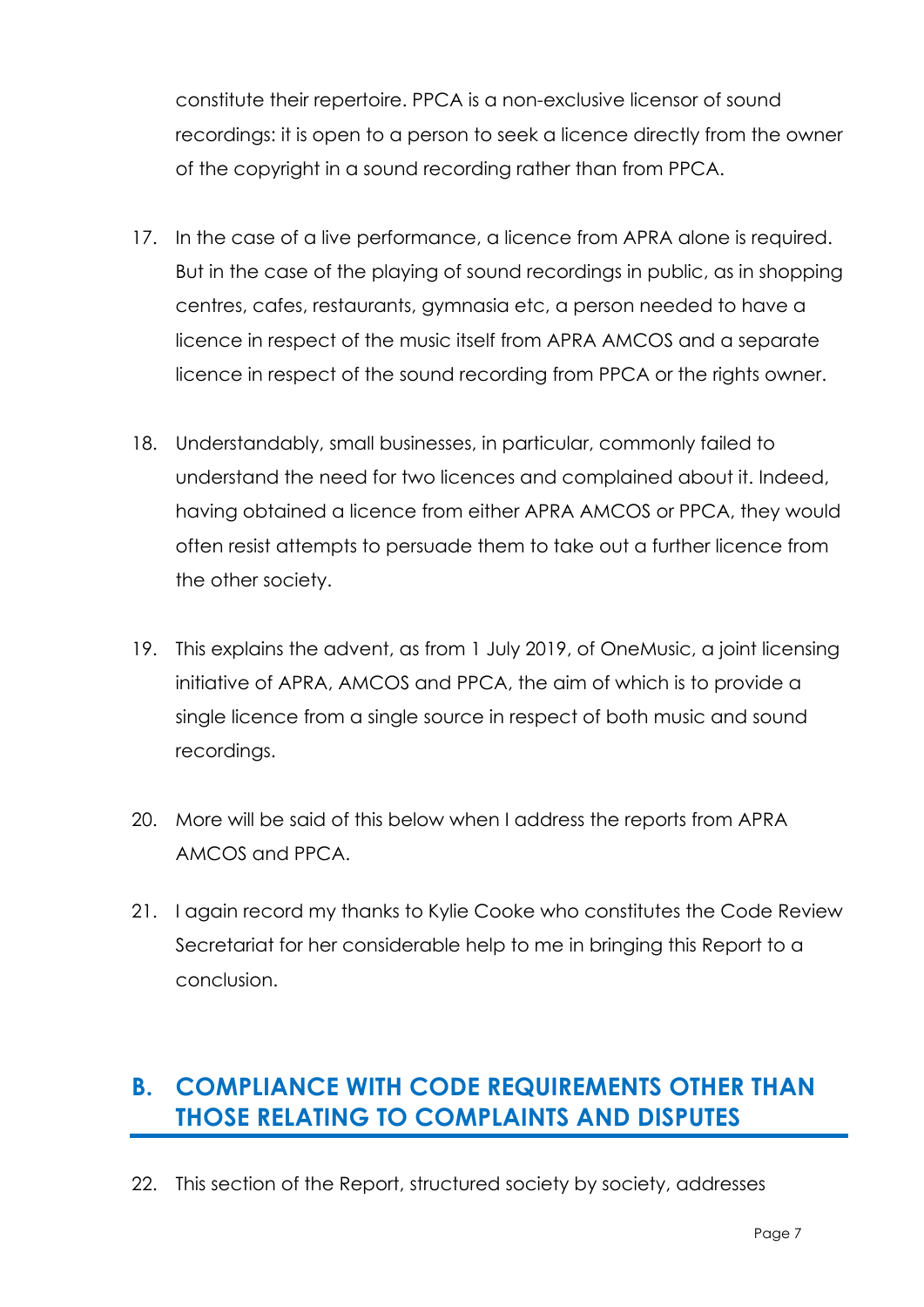significant events, changes and developments during the Review Period by reference to the relevant clauses of the Code.

# **Australasian Performing Right Association Limited ("APRA") and Australasian Mechanical Copyright Owners Society Limited ("AMCOS")**

### **General**

- 23. APRA AMCOS's report on its compliance with the Code was furnished to me on 2 August 2021.
- 24. APRA AMCOS's website is at https://www.apraamcos.com.au/.
- 25. As noted at [2] above, APRA administers AMCOS, and has done so under an arrangement between the two societies since 1 July 1997.
- 26. APRA AMCOS have previously provided details of the history and constitution of each of them, as well as a history and copy of each licence scheme offered by them.

#### **Legal Framework (Code, Clause 2.1)**

- 27. APRA AMCOS state that they have not changed any of the principal characteristics of their membership structures during the Review Period.
- 28. The APRA Board has six writer directors, elected by the writer members, and six publisher directors, elected by the publisher members.
- 29. The AMCOS Board is elected by the members of AMCOS.
- 30. Being directly elected by the membership, the Boards of both societies are representative and accountable. A list of the current Directors on the APRA and AMCOS Boards is available on the corporate website.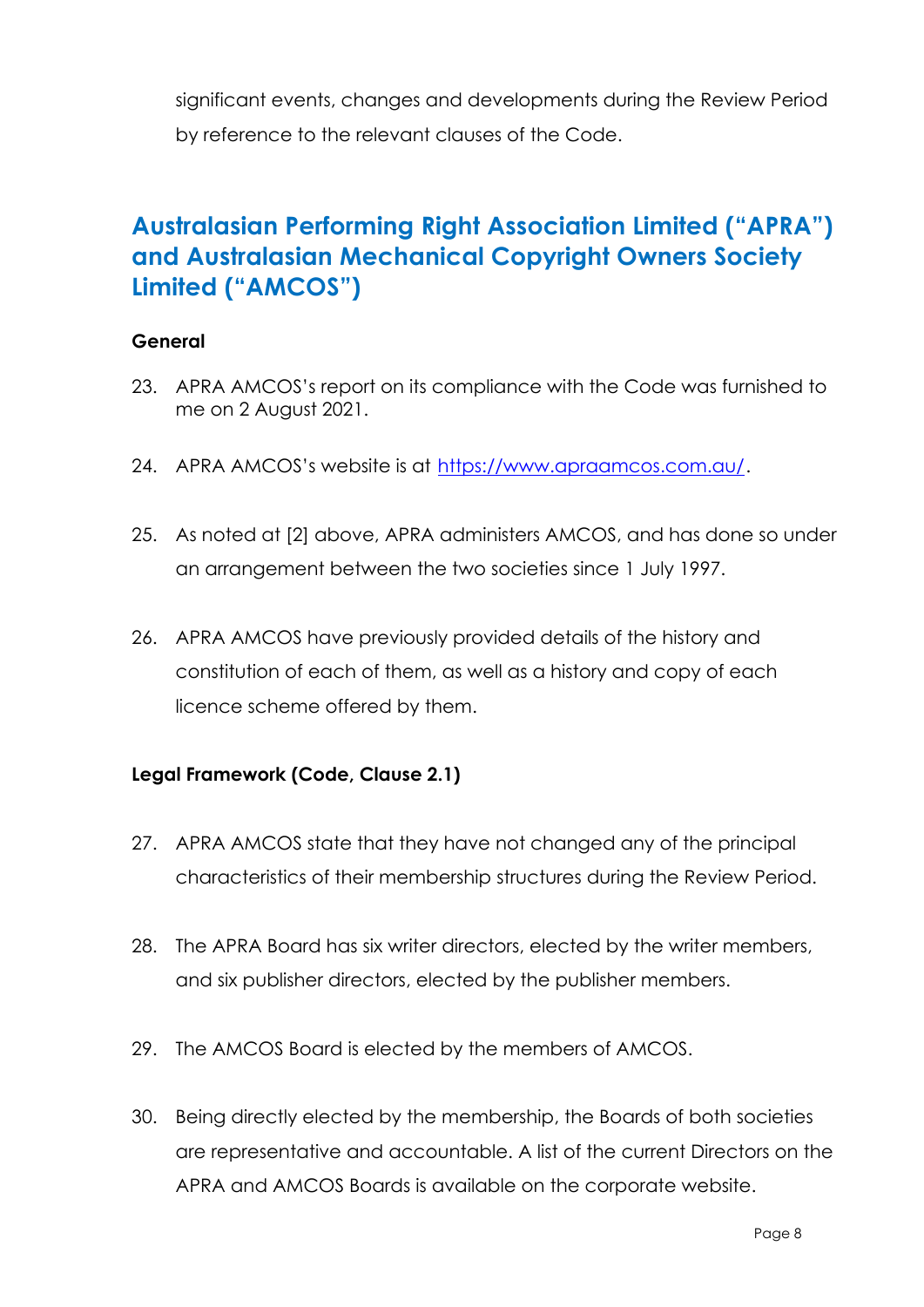- 31. Access to the following documents relating to, or becoming available in, the Review Period was provided by APRA AMCOS:
	- APRA AMCOS "Year in Review" (an annual summary of both societies' performance, achievements and initiatives) for the 2019/20 financial year, by way of a link on the website;
	- APRA Statutory Accounts for the 2019/20 financial year;
	- AMCOS Statutory Accounts for the 2019/20 financial year;
	- An organisational chart showing the overall management structure as at 30 June 2021;
	- The Constitutions of both APRA and AMCOS; and
	- APRA AMCOS Privacy Policy.
- 32. As at 30 June 2021, APRA AMCOS had 340 employees (including casual compliance staff) in Australia and 34 employees in the APRA AMCOS office in New Zealand.
- 33. Neither APRA nor AMCOS is a declared collecting society under the Copyright Act in respect of any of the statutory licences. Accordingly, neither is required to comply with the requirements of the *Guidelines for Declaration of Collecting Societies*. In practice, however, they report that they satisfy many of those requirements.

### **Members (Code, Clause 2.2)**

34. As at 30 June 2021, APRA had 111,383 [2020: 108,092] Australian and New Zealand members, comprising composers, authors and publishers. Of these, 108,145 [2020: 104,185] were local writer members, and 527 [2020: 557] were local publisher members. In addition, APRA had 2.676 [2020: 2,514] overseas resident writer members and 7 [2020: 8] overseas resident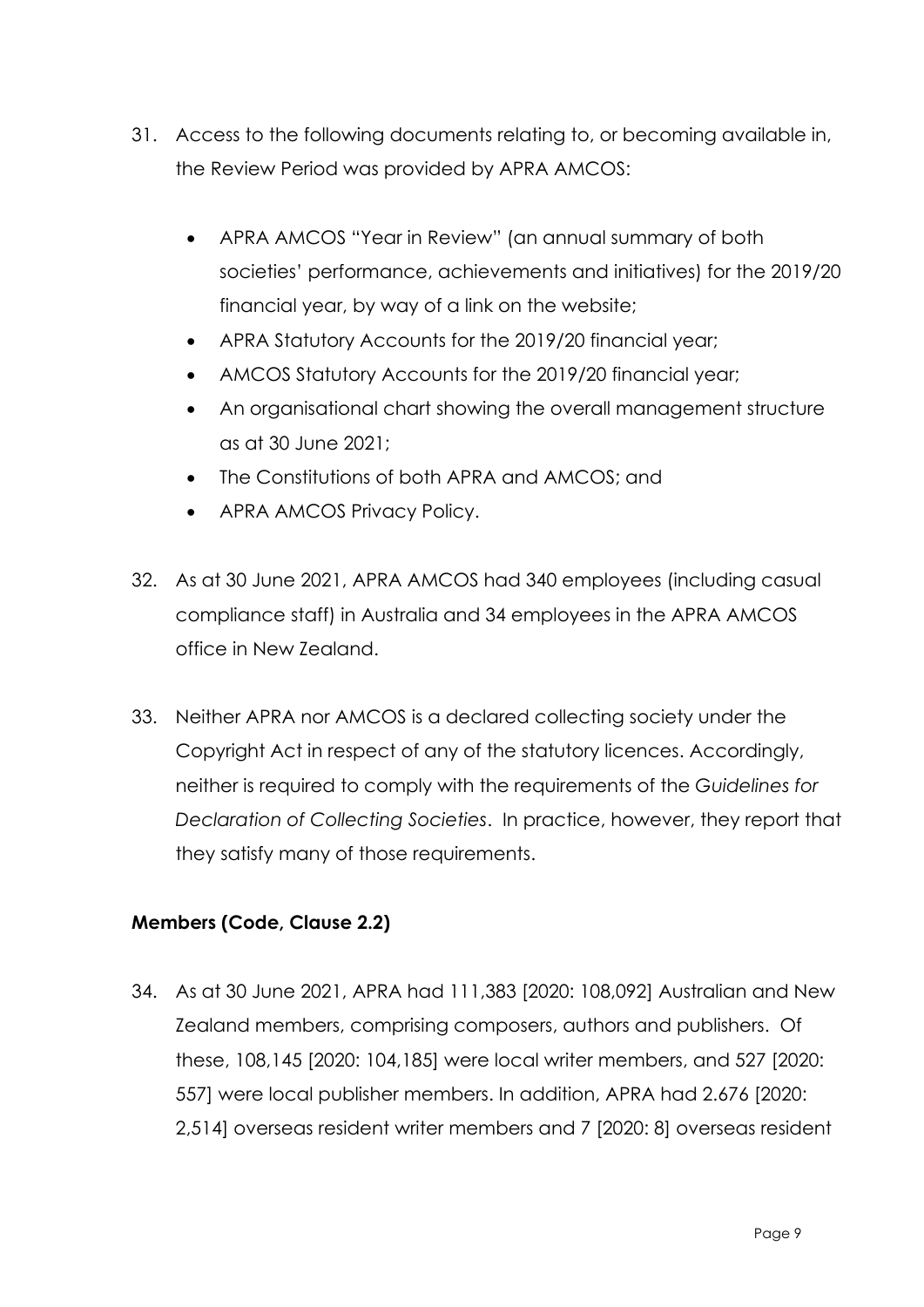publisher members. Most Australian and New Zealand composers and publishers of music are members.

- 35. As at 30 June 2021, AMCOS had 24,177 [2020: 22,224] Australian and New Zealand members, of whom 23,132 [2020: 21,208] were writers and 495 [2020: 499] were publishers. In addition, AMCOS had 545 [2020: 511] overseas resident writer members and 5 [2020: 6] overseas resident publisher members.
- 36. As at 30 June 2021, APRA AMCOS had 1,781 [2020: 1,704] Aboriginal and Torres Strait Islander (**ATSI**) members, which represented an increase of 4.52% [2020: 7.2%] during the Review Period. Although indigenous membership is still relatively low, APRA AMCOS state that they are committed to increasing awareness through their national indigenous membership strategy, overseen by the National Manager, Aboriginal and Torres Strait Islander Music Office (**NATSIMO**).
- 37. APRA AMCOS state that their relationship with their members continues to be at the core of their operations, that communication with members is frequent, and that their Member Services staff are expert in advising members on their relationship with APRA AMCOS and on the music business generally. Members continue to be able to interact freely with APRA AMCOS, having direct access to all levels of management.
- 38. Members, overseas affiliates, the Board's Directors and the media are able to log in to a secure section of the APRA AMCOS website which provides a number of online services. In addition, APRA AMCOS produce a large volume of written material for members, all of which has been provided in previous reports to the Code Reviewer.
- 39. Royalty queries to the Membership Department are logged in on that Department's query tracking system which uses the societies' internal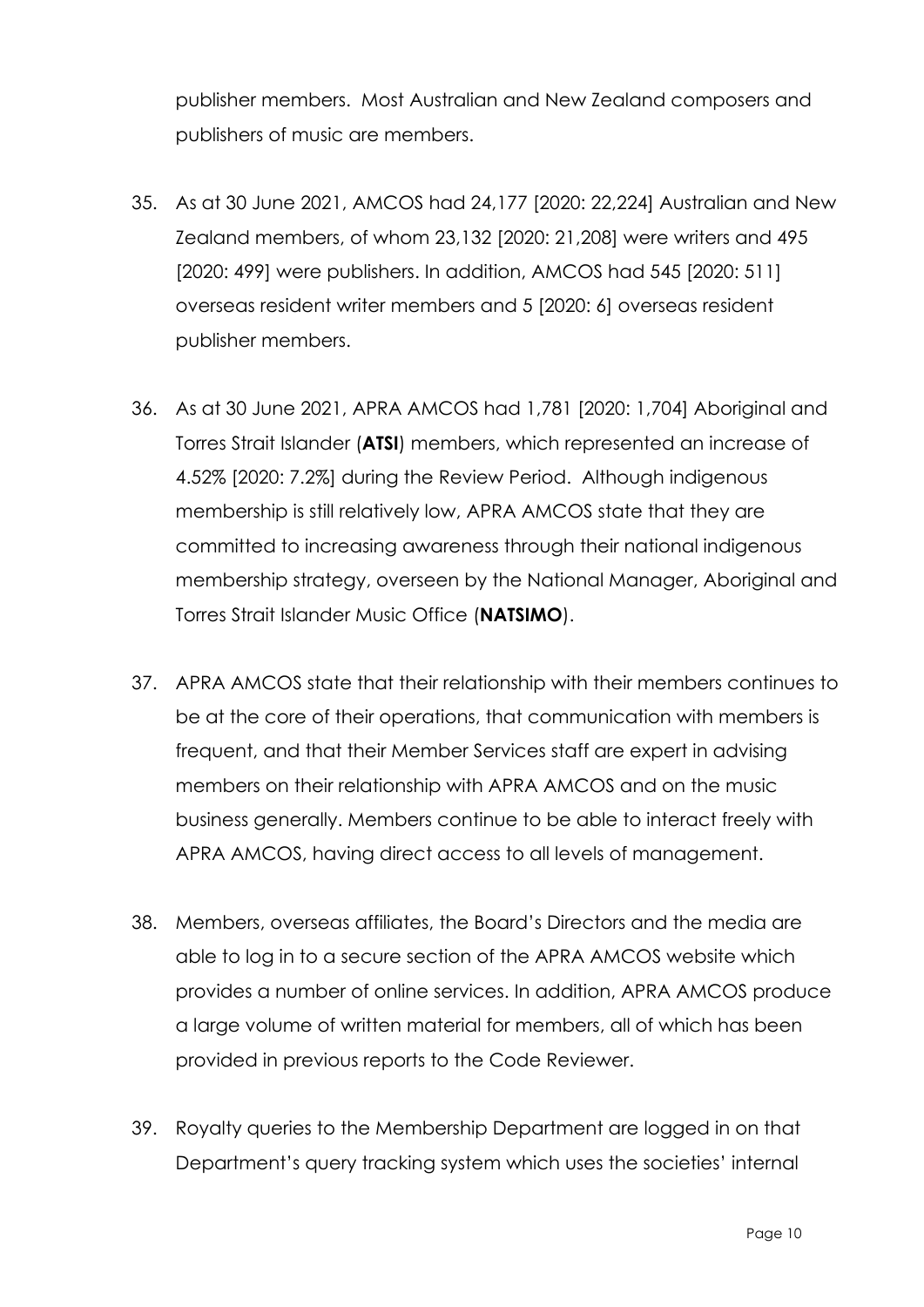email to forward messages to relevant staff. This system ensures that complaints made by members are also logged and forwarded to the Head of Member Services.

- 40. During the Review Period, the Writer Services and Publisher Services Departments engaged in email correspondence with writer members on 65,210 separate occasions. In addition, over 2,757,860 emails were sent to members as part of email broadcasts to the membership, which contained information including event notices, payment advices and APRA AMCOS publications.
- 41. Writer Services staff log member phone calls four times per year; one week for APRA distribution related calls after each APRA distribution and one week for AMCOS distribution related calls after each AMCOS distribution. During the Review Period, Writer Services staff logged 199 phone queries following distributions.
- 42. During the Review Period, positive feedback was received in relation to the service provided by the Membership Department. Records of the positive feedback were provided in the Accompanying Underlying Documents.

# **International relations**

- 43. APRA AMCOS's International Department is responsible for the reciprocal representation agreements with other societies administering performing and mechanical rights around the world.
- 44. The International Department undertakes the following activities:
	- overseas royalty distributions for performing rights to members;
	- administration of the non-exclusive mandates granted to APRA AMCOS in respect of certain publishers' repertoires for multiterritory digital services on a Pan Asian basis;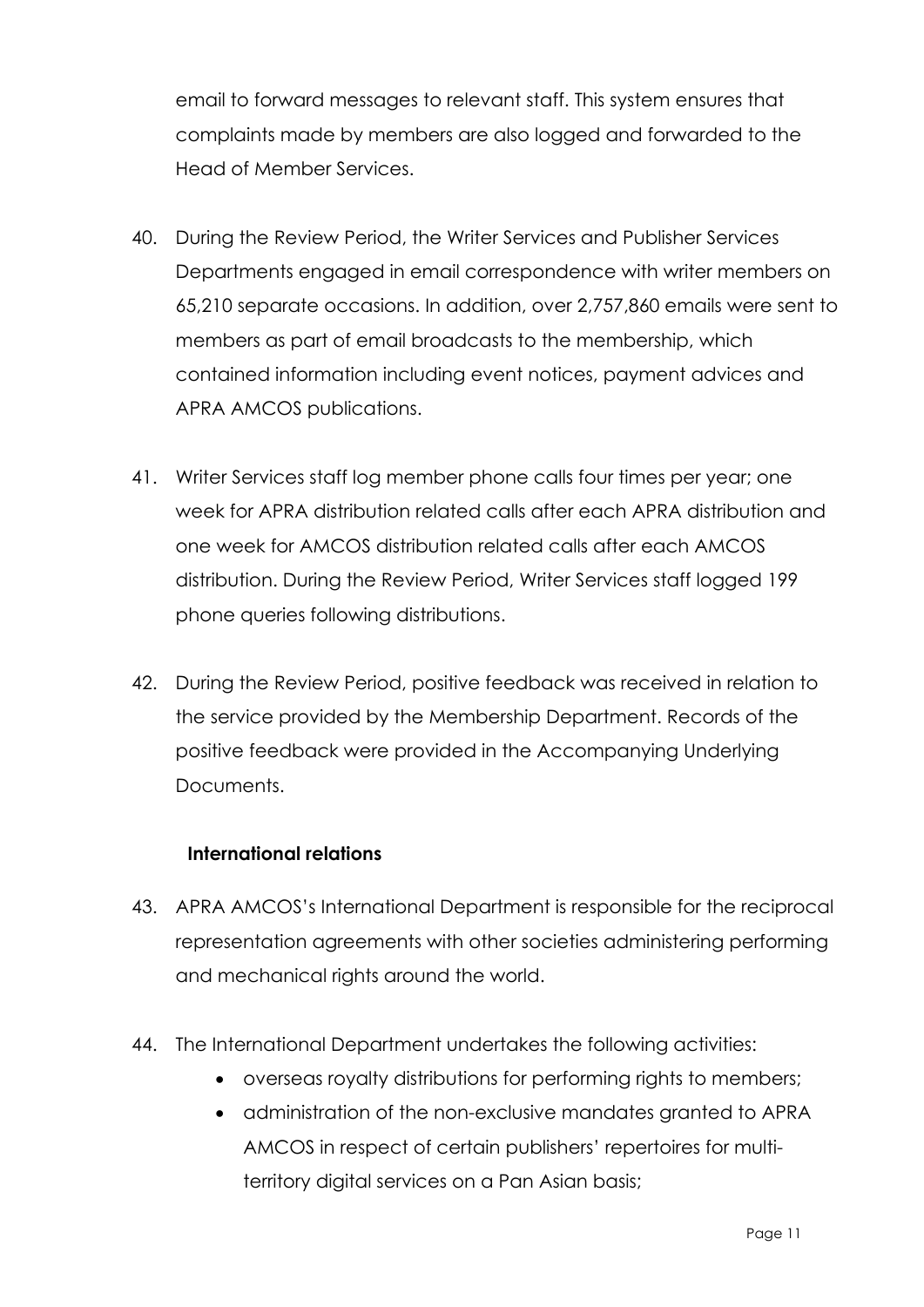- monitoring the use of APRA repertoire overseas;
- making claims for missing payments and researching members' notifications and enquiries relating to overseas use and payments; and
- acting as the conduit for communications between APRA AMCOS and their respective affiliated societies, the umbrella representative bodies International Confederation of Societies of Authors and Composers (**CISAC**) and Bureau International des Sociétés Gérant les Droits d'Enregistrement et de Reproduction Mécanique (**BIEM**), as well as dealing with World Intellectual Property Organisation (**WIPO**).
- 45. In the most recently audited financial statements (which are for the 2019/20 financial year), APRA collected more than AUD\$54.4m [2020: AUD\$45.7m] for the use of Australian and New Zealand repertoire overseas. AMCOS collected over AUD\$1.3m. [2020: AUD\$1.4m] These amounts do not include revenues collected from APRA AMCOS's licensing of certain publishers' repertoires to multi-territory digital services as that revenue is included in the APRA AMCOS digital revenue results.
- 46. During the Review Period, APRA distributed over \$46.7m [2020: \$50.7m] in performing right distributions from affiliate societies to APRA members over 12 monthly distributions. This amount was comprised of 194 [2020: 531] individual distribution records from 26 [2020: 58] affiliate societies. AMCOS distributed over \$779.6k [2020: \$972.6k] in mechanical distributions from affiliate societies to AMCOS members across 4 quarterly distributions. This amount consisted of 71 [2020: 82] individual distribution records from 25 [2019: 27] affiliate societies
- 47. In addition, during the Review Period, the International Department was involved in a number of regional and international activities, details of which were provided in the Underlying Accompanying Documents.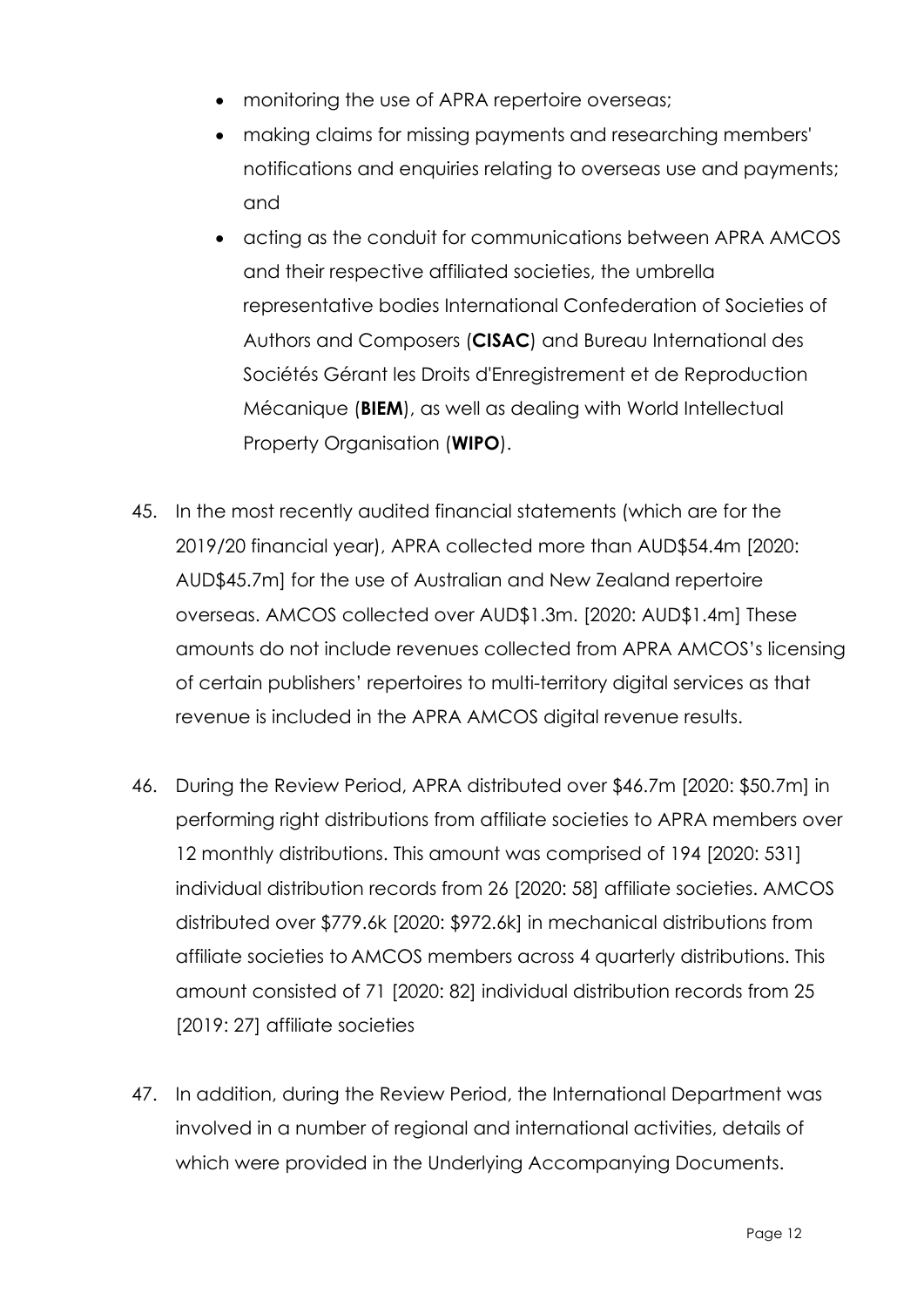# **Opt Out and License Back**

- 48. APRA continues to provide members with the opportunity to 'opt out' and to request that their entire repertoire be assigned to them for all territories, in respect of all or particular usages, or to 'license back' specific works for specific usages in Australia and/or New Zealand.
- 49. During the Review Period, APRA received and approved 17 license-back applications and no opt out applications. A copy of all information and forms relating to opt out and license back, including the plain English information guides, are available on the APRA AMCOS website.
- 50. As previously reported, in 2016 the AMCOS Board approved a variation to the opt out provisions in the AMCOS Input Agreement, to offer increased flexibility to its members in the way in which they are able to withdraw rights from AMCOS for digital music services. For digital music services that operate internationally, AMCOS members are permitted to withdraw their digital reproduction rights specifically in relation to nominated services, rather than for all services within particular categories of usage as used to be the case. Put simply, upon giving AMCOS sufficient notice, members can elect to negotiate directly with particular international digital music services.

### **Member Benefits Program**

51. APRA AMCOS have developed an extensive resources and benefit program for their full Australian members that can assist with their careers as songwriters/composers, including exclusive information, advice, services and benefits. Information on the members' program is provided on the website.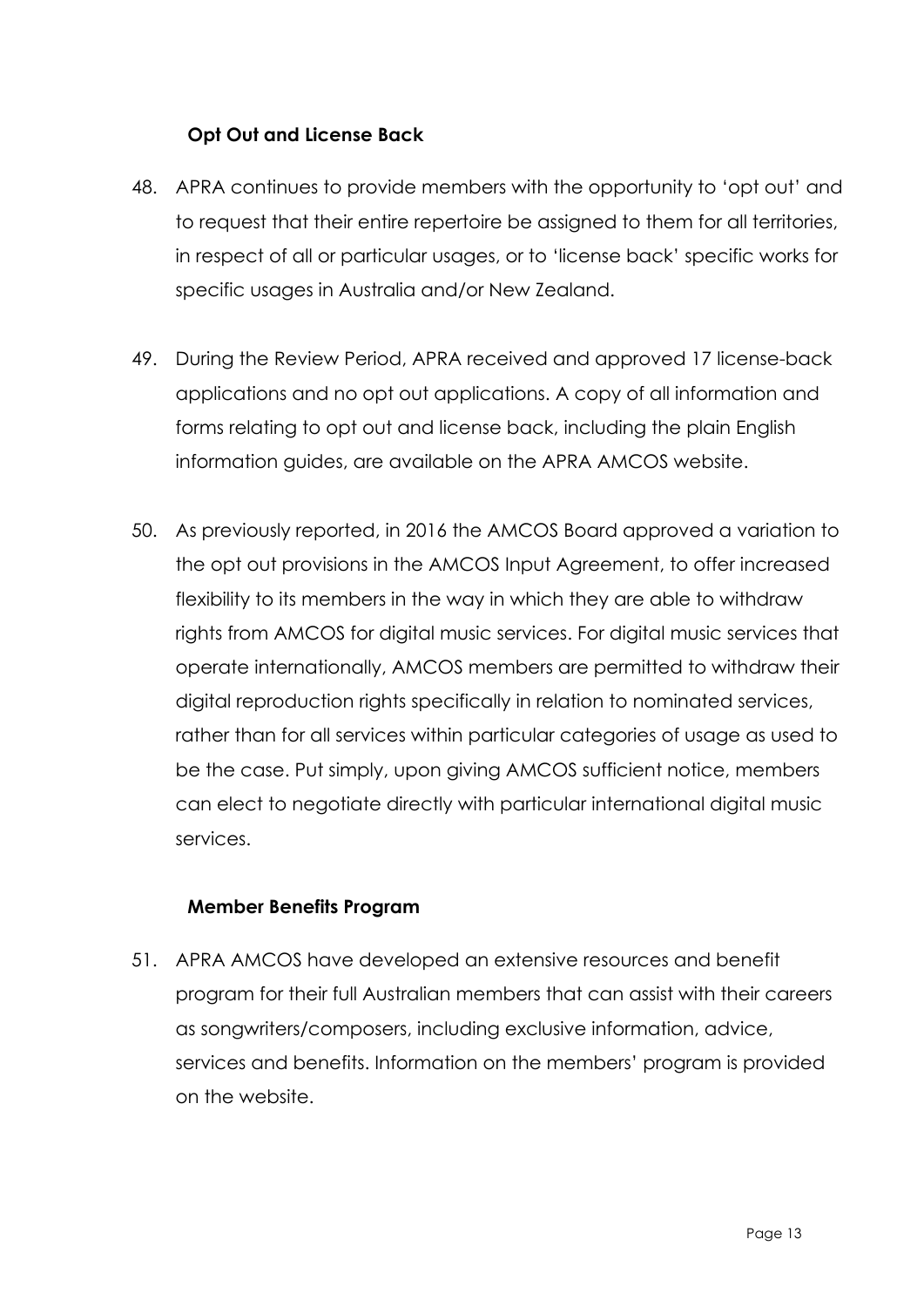# **Licensees (Code clause 2.3)**

- 52. APRA AMCOS have large licensing departments dedicated to liaising with licensees and potential licensees. The two main areas of licensing operations are: OneMusic (previously General Licensing and Business & Events Licensing) and Media Licensing.
- 53. As noted earlier, OneMusic is a joint licensing project of APRA and PPCA which aims to provide a single licensing solution for music and recordings in Australia and which was launched on 1 July 2019.
- 54. Collectively, OneMusic and Media Licensing administered approximately 112,000 businesses and events in Australia and New Zealand during the Review Period. APRA AMCOS report that a decrease in the number of licensees can be attributed to the ongoing terminations and relicensing efforts associated with OneMusic.
- 55. The fees paid to APRA AMCOS by licensees vary according to the licence scheme applicable to the particular circumstances of use.

### **OneMusic**

- 56. The OneMusic licensing department administers the vast majority of licences. APRA AMCOS report that since 1 July 2019, OneMusic has licensed both APRA AMCOS rights and PPCA rights under a single licence.
- 57. Licensees have access to 'plain English' Licence Information Guides tailored to their industry type (the information guides are required by the Australian Competition and Consumer Commission (**ACCC**)'s conditions of authorisation), and are able to get a quote and take out a licence online via the OneMusic website. Licensees can also complete licence applications by submitting information for processing by the OneMusic licensing department. Links to each Licence Information Guide can be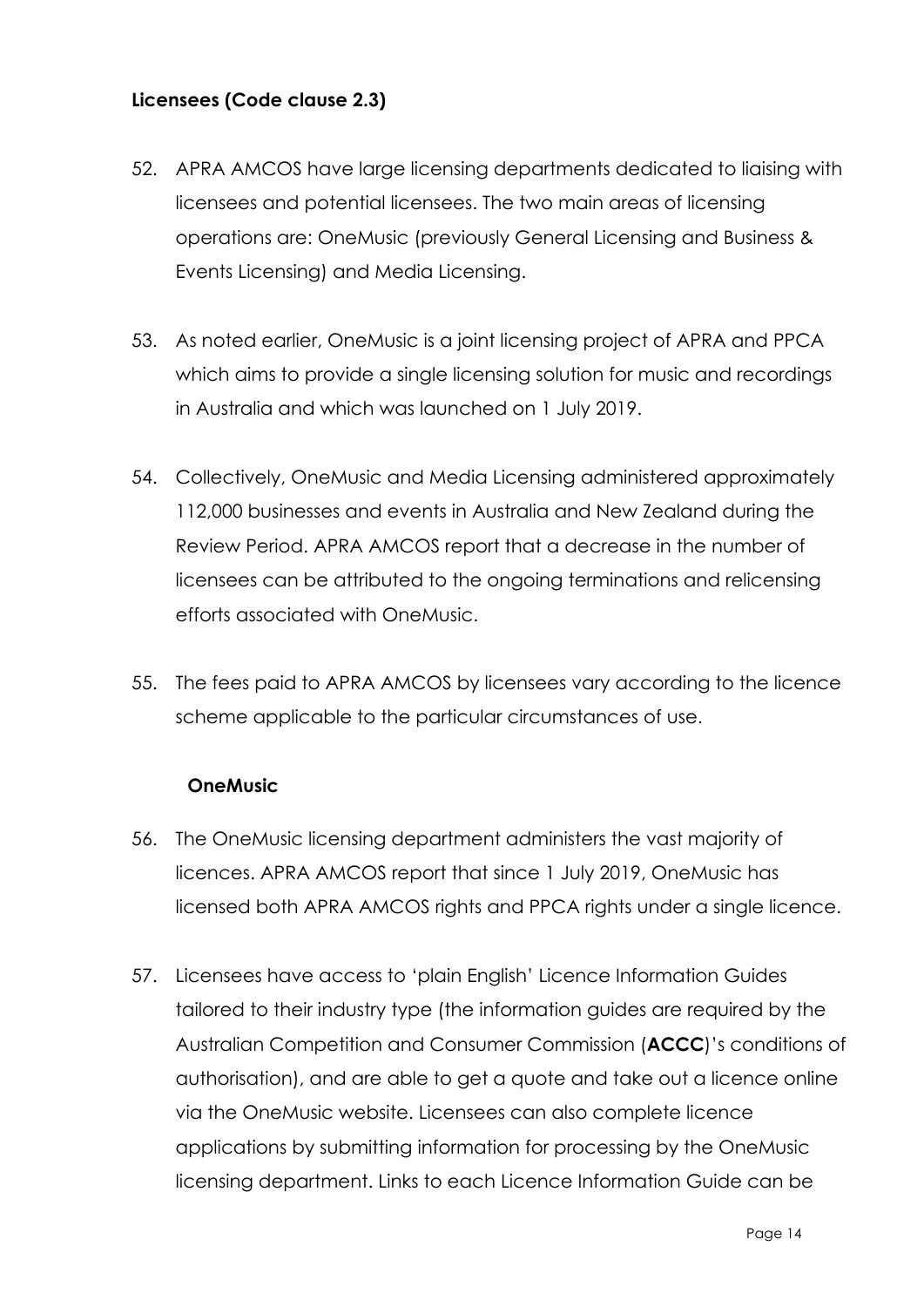found on the OneMusic website. Similarly, information on other licences still administered by APRA AMCOS can be accessed on their website.

- 58. APRA AMCOS report that the Review Period was dominated by the effects of the COVID-19 pandemic on licensees. Many of OneMusic's tariffs are selfadjustingaccording to use (for example, fitness classes, recorded music for dance, concert/sporting events) such that licence fees automatically reducedorwerenotappliedaccordingtotheindividualcircumstancesof licensees. For other tariffs that are based on annual fees (for example, background music in retailstores,hotels), OneMusicappliedgenerousfee relief treatment at a state/territory level, to cover periods where businesses were forced to close under government direction. The associated relicensing of businesses while they were closed was also put on hold, as were most debt collection procedures.
- 59. During the Review Period 6,882 clients re-licensed their accounts and 906 businesses obtained new licences via the portal.
- 60. During the Review Period, the OneMusic and Finance (Credit Management) Department engaged in more than 420,680 (2020: 652,044) contacts with licensees, including by letter, email and telephone calls. A breakdown of the statistics has been provided by APRA AMCOS.
- 61. During the Review Period emails of appreciation from licensees and/or potential licensees were received in relation to the services provided by the Licensing Departments, details of which have been provided by APRA AMCOS.

### **Media Licensing**

62. The Media Licensing Department covers four key areas of licensing: *Broadcast Licensing*; *Digital Licensing*; *Recorded Music Licensing*; and *Key Industries* (previously part of Business & Events Licensing).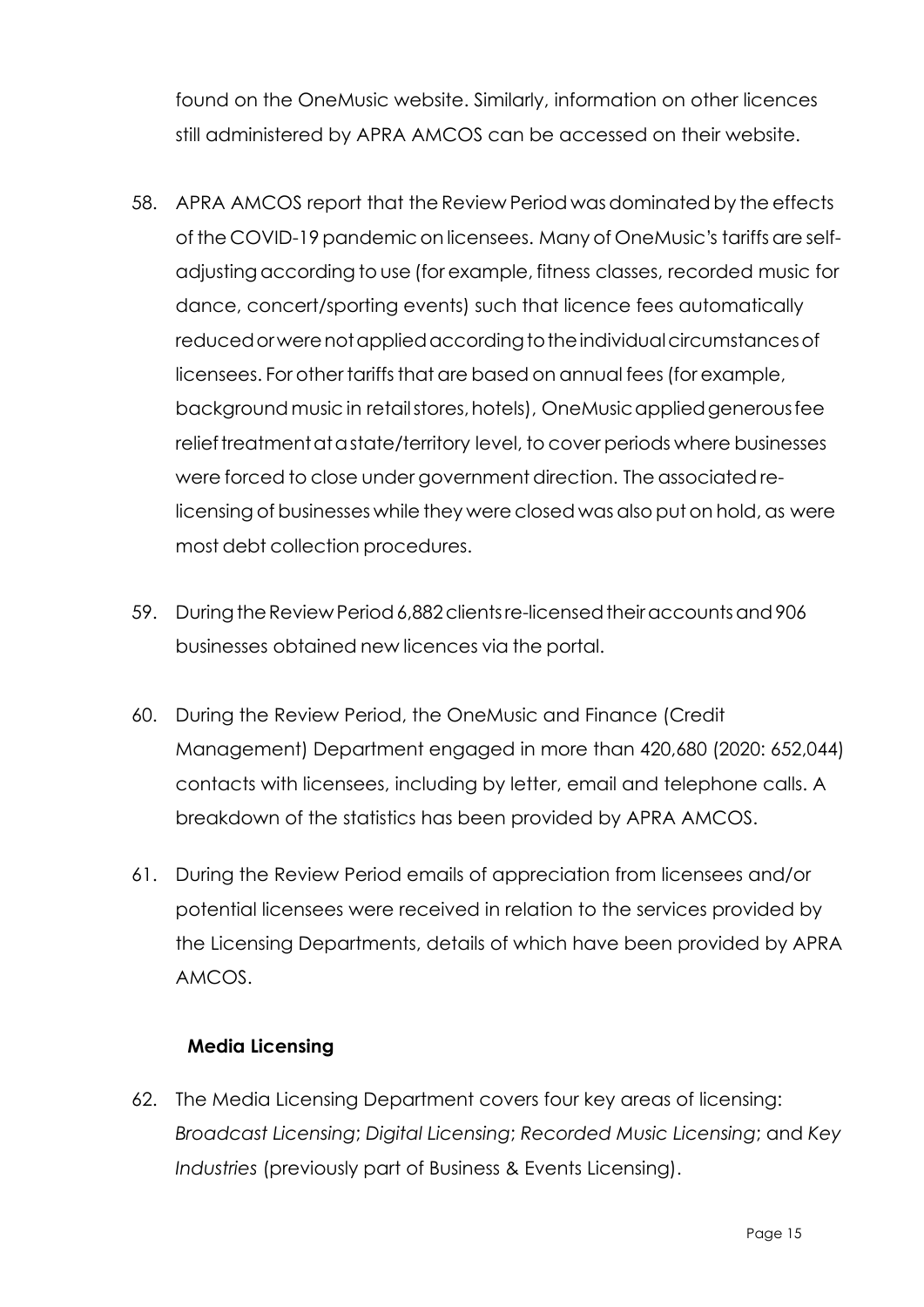- 63. *Broadcast Licensing* includes commercial and community radio, the ABC and SBS and subscription and commercial television. In total, approximately 715 [2020: 845] licensees were administered by the Department during the Review Period. The Department also administers "Production Music" (AMCOS- controlled Production Music is music specifically written and recorded for inclusion in all forms of audio and audiovisual productions). There were 537 [2020: 602] Australian production music clients licensed during the Review Period.
- 64. *Digital Licensing* includes video on demand services, digital subscription music services, music downloads, ringtones and general websites. In total, approximately 612 [2020: 470] licensees of this category were administered during the Review Period.
- 65. *Recorded Music Licensing* includes CD sales, business to business applications, dance schools and videographers. In total, approximately 403 [2020: 528] licensees of this kind were administered during the Review Period.
- 66. *Key Industries* include schools, universities and colleges licensing, government, airlines, dramatic context, funerals and Eistedfoddau. Approximately 10,221 (2020: 10,200) key industry licensees were administered during the Review Period.
- 67. Clients of the Media Licensing Department are, for the most part, aware of their copyright and licensing obligations.

### **Information provided to Licensees**

68. APRA AMCOS's website contains a Licensee section with information in relation to the various licences and with contact details for the relevant Licensing Department, including links to public performance licences now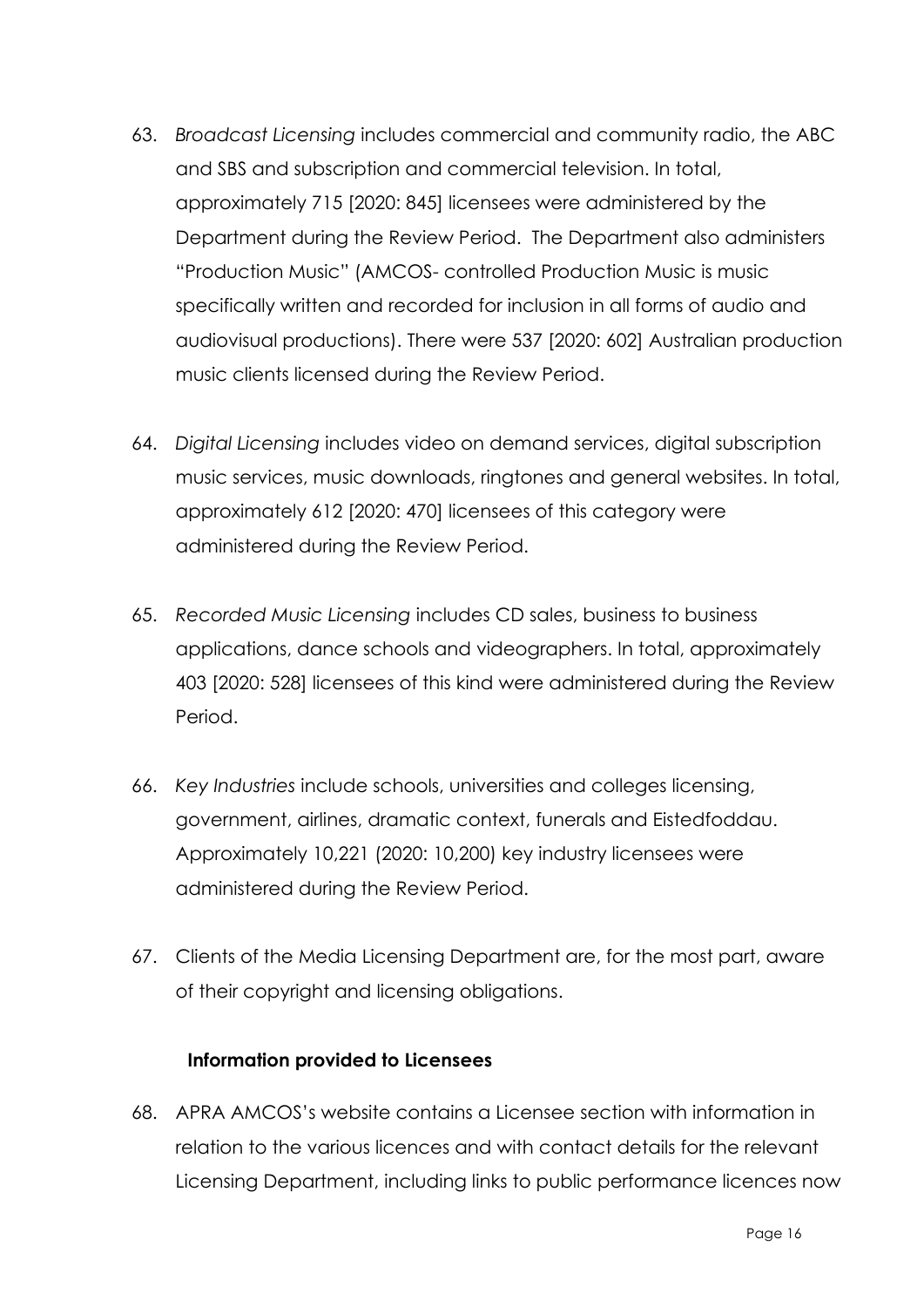being administered through *OneMusic*: http://apraamcos.com.au/musiccustomers/

69. APRA AMCOS state that information made available to licensees and potential licensees differs according to the nature of the particular licence. For example, sophisticated national broadcasters and telecommunications companies generally require less information than small business operators who have less exposure to copyright law and limited access to specialist legal advice. The level of information provided takes these factors into account.

# **APRA AMCOS relationship with relevant trade associations**

- 70. APRA AMCOS report that they continue to work hard to maintain relationships with various bodies representing major licensee groups, including television and radio broadcasters, record companies, internet service providers, small businesses, hotels, restaurants, fitness centres and educational institutions.
- 71. In addition, APRA AMCOS consult regularly with relevant trade associations in relation to the introduction of new licence schemes or material variations to existing licence schemes. They say that this approach is demonstrated by the successful negotiation of new licence schemes with relevant industry bodies.

### **Tariff Reviews**

72. APRA AMCOS have previously provided detailed information in relation to the history and development of all significant existing licence scheme tariffs.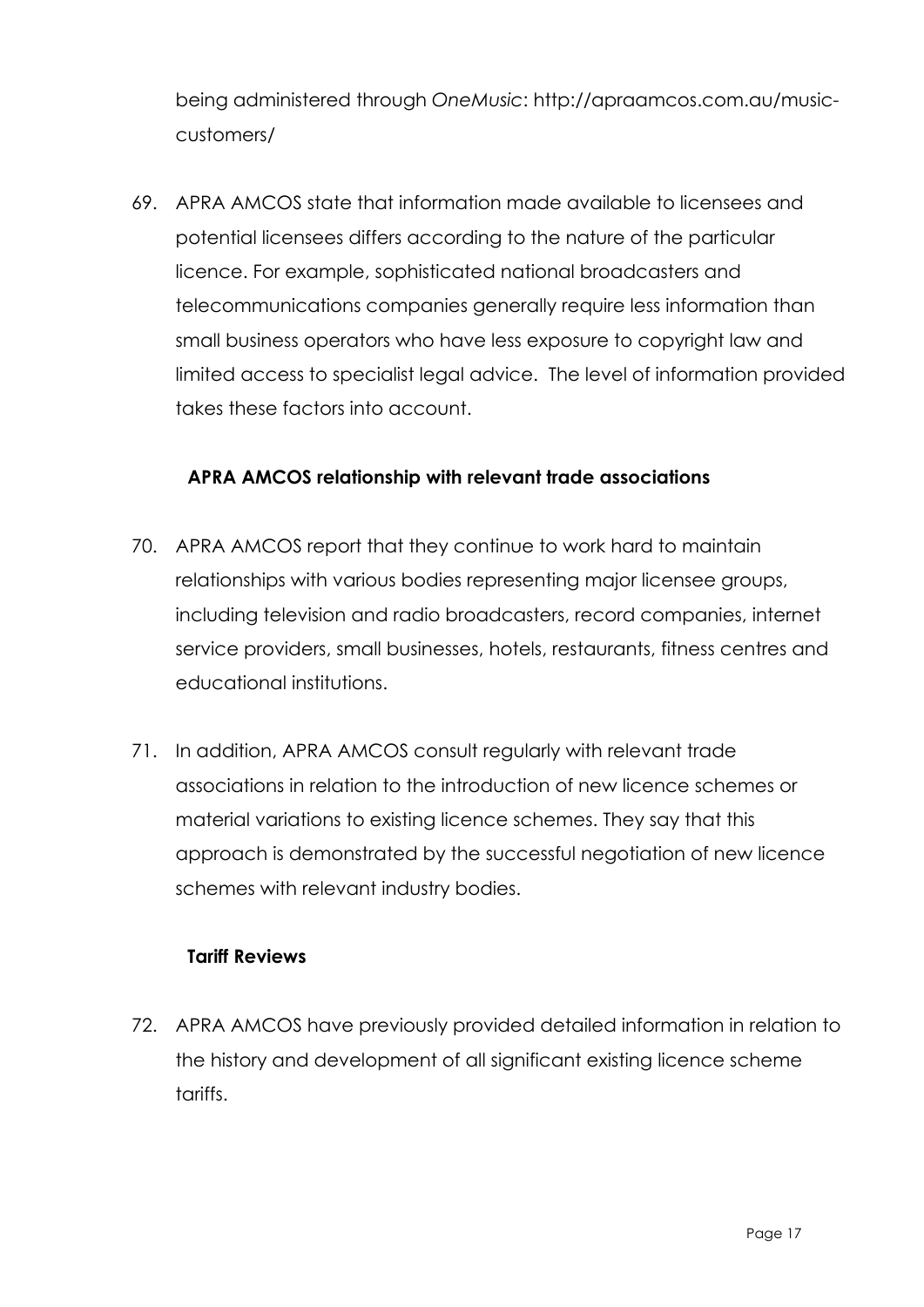73. The following tariffs were introduced, re-negotiated or phased-in during the Review Period.

# *Media Licensing*

74. As at the end of the Review Period, APRA AMCOS was in the process of renewing or establishing licence arrangements with a number of major medialicensing services including Spotify, Apple Fitness, Deezer, Tidal, Twitch, Peloton and TikTok.

# *SVOD Service Copyright Tribunal Reference*

75. With a significant number of services now operating in a mature SVOD market in Australia, APRA AMCOS came to the view that a single, transparent and easily managed scheme should be available to all services of a similar type in the market and that the licence scheme for SVOD services should be referred to the Copyright Tribunal of Australia (**Copyright Tribunal**). The reference was filed in the Copyright Tribunal on 26 March 2021 and a further notice was filed on 29 March 2021 bringing the scheme into operation from 1 April 2021. The matter is currently before the Tribunal.

### *Online Streaming*

76. With the restrictions resulting from COVID19 and the need for many industry sectors to move their services into the online environment, APRA AMCOS implementedinterim licences to assist businessesin their operations and to ensure the music they control was appropriately licensed. Inparticular, focus was placed on music events, fitness classes and cinemas.

### *Education*

77. Licences for both Universities and Schools were renewed during the Review Period, which involved the expansion of the rights APRA AMCOS provides to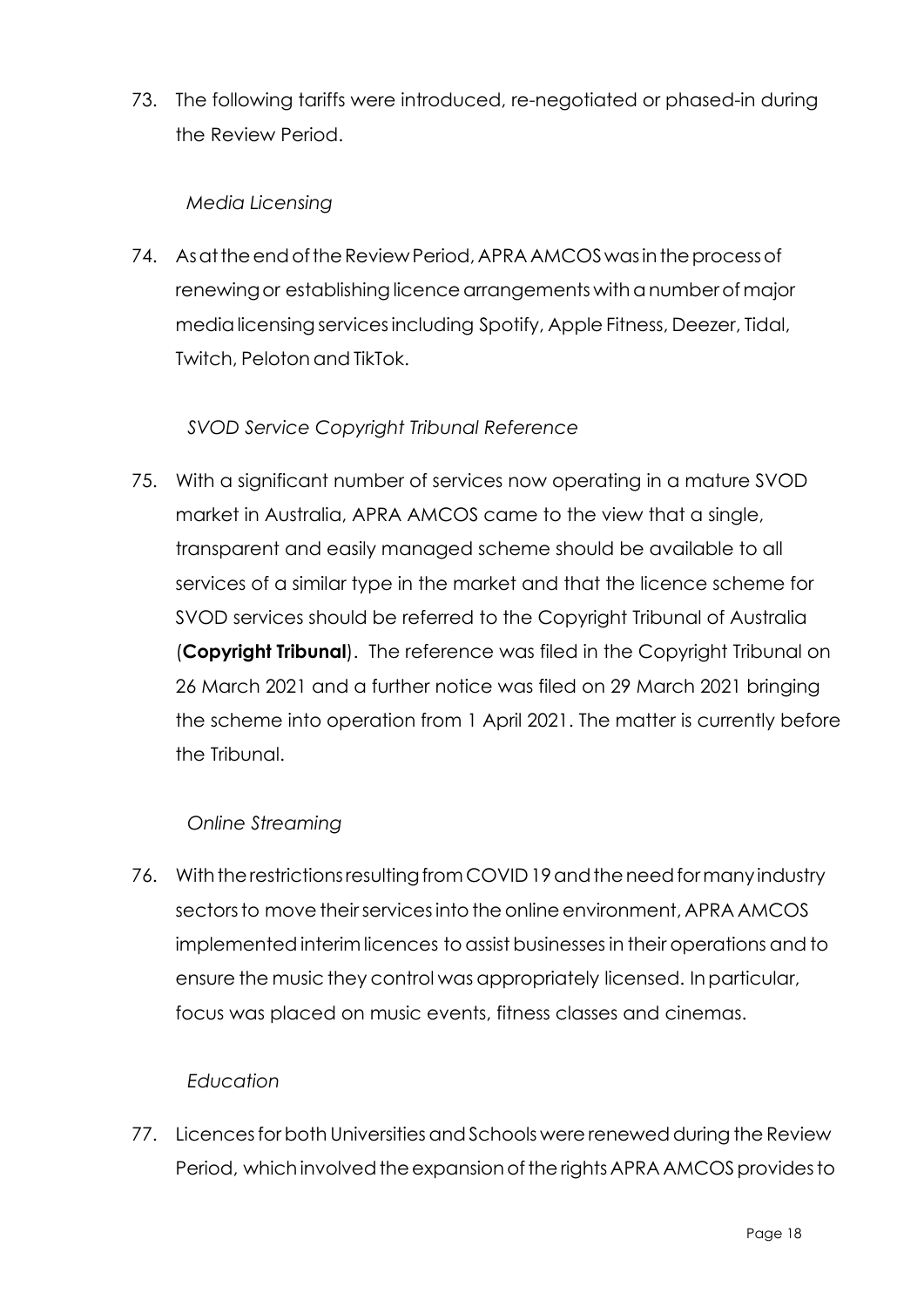reflect developments in how these sectors deliver education services and specifically in response to COVID 19. The licences were agreed through extensive consultation with Universities Australia and in the case of Schools, the National Copyright Unit.

78. A new licence scheme wasimplemented with the TAFE sector through consultation with the National Copyright Unit. This scheme has been implemented with five of the states and territories and represents the first timeaconsistentschemehasbeenputinplacewiththe TAFE sector.

### *Funerals*

79. During the Review Period, APRAAMCOSimplementedanupdatedscheme withthefuneralsector,largelyin response to COVID-19. The revised scheme provides expanded rights to enable funeral operatorstooffertheir customersgreateronlineaccessaswellasasimplifiedstructureto make licensing easier for the sector. The revised scheme is currently being implementedby all three industryassociations.

# *OneMusic*

80. During the Review Period progress was made in completing one of the two remaining licence schemes and two of the remaining four tariffs. Amendments were also made to a number of the completed licence schemesin response to continued market feedback and APRA AMCOS were continuing the process of consulting with OneMusic licensees.

# **Multi-Territory Licensing**

81. The aim of APRA AMCOS's Multi Territory Licensing is to co-operate with music publishing rightsholders in order to establish a simple one-stop shop for multi territory licensing schemes for digital, online and mobile usage, covering the largest number of territories for the largest possible repertoire of musical works.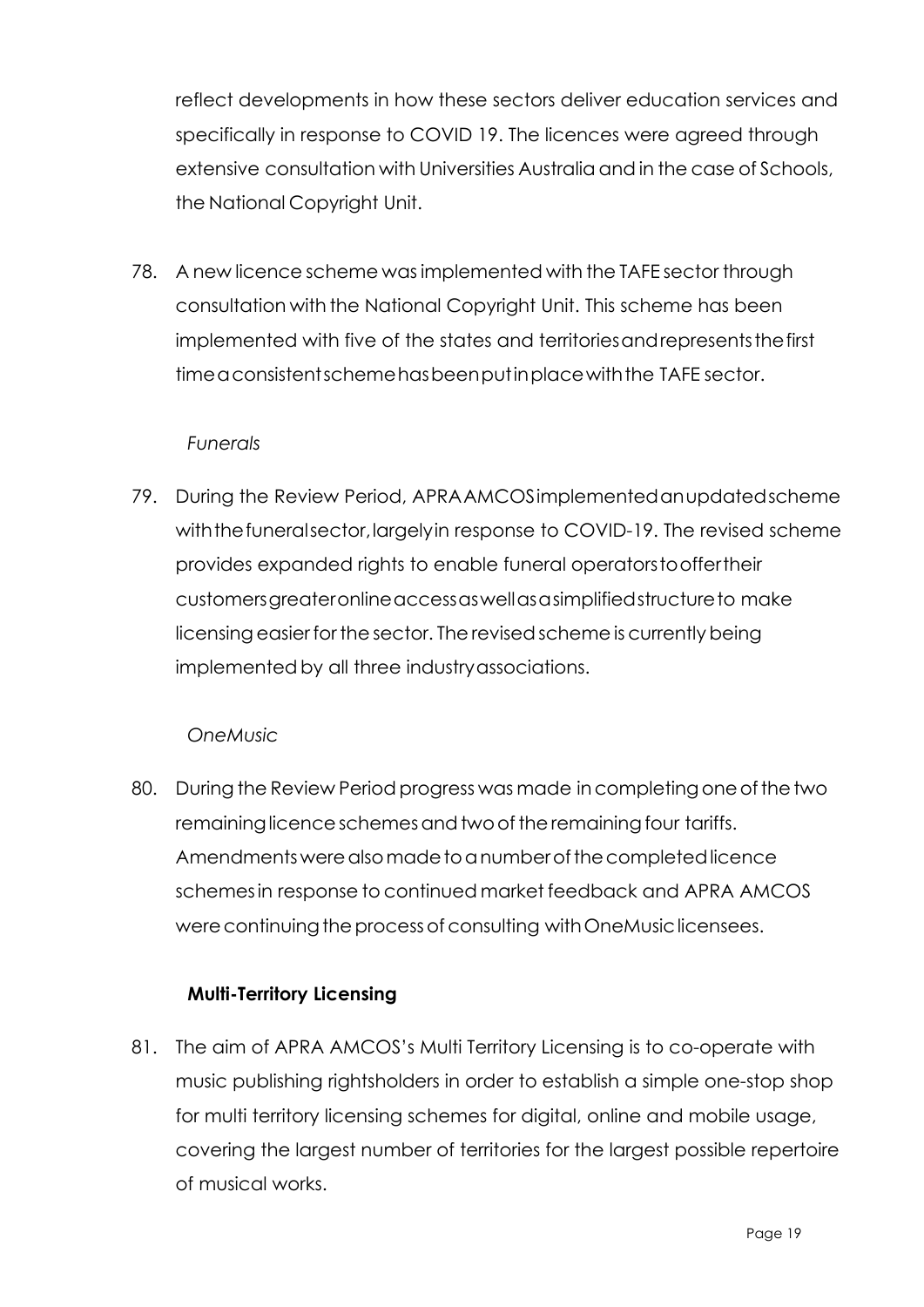- 82. Rightsholders give APRA AMCOS non-exclusive rights in certain repertoire of its musical works. APRA then licenses that repertoire to digital service providers in its mandated territories and undertakes the ongoing invoicing, processing, claiming and distribution for online service types.
- 83. APRA AMCOS's Multi Territory Licensing commenced across the Asia Pacific region in July 2013 and currently represents Universal Music Publishing, Hillsong Music Publishing, Concord Music Publishing, Mushroom Music Publishing, Downtown Music and Songtrust Music, Origin Music Publishing, Native Tongue Music Publishing, Cooking Vinyl, Ultra Music Publishing, BUMA/STEMRA (APRA's Dutch sister society) and STIM (APRA's Swedish sister society).

### **Disaster Relief**

- 84. During the Review Period, APRA AMCOS report that they have continued their policy regarding Disaster affected licensees.
- 85. APRA AMCOS's actions, intended to alleviate financial pressure on affected businesses, include deferring licence fee renewals, extension of payment periods, and corporate donations to relief appeals.
- 86. APRA AMCOS staff use online, print and broadcast media sources to remain actively aware of possible areas that may be affected by disaster and monitor events closely to establish the appropriate course of action.

### *COVID-19 pandemic*

87. As previously reported, in March 2020, OneMusic moved quickly to respond to lockdown measures issued by the Australian Government, putting approximately 25,000 accounts on hold, with 'on hold' meaning pausing all licensing activity, correspondence, all invoicing and payments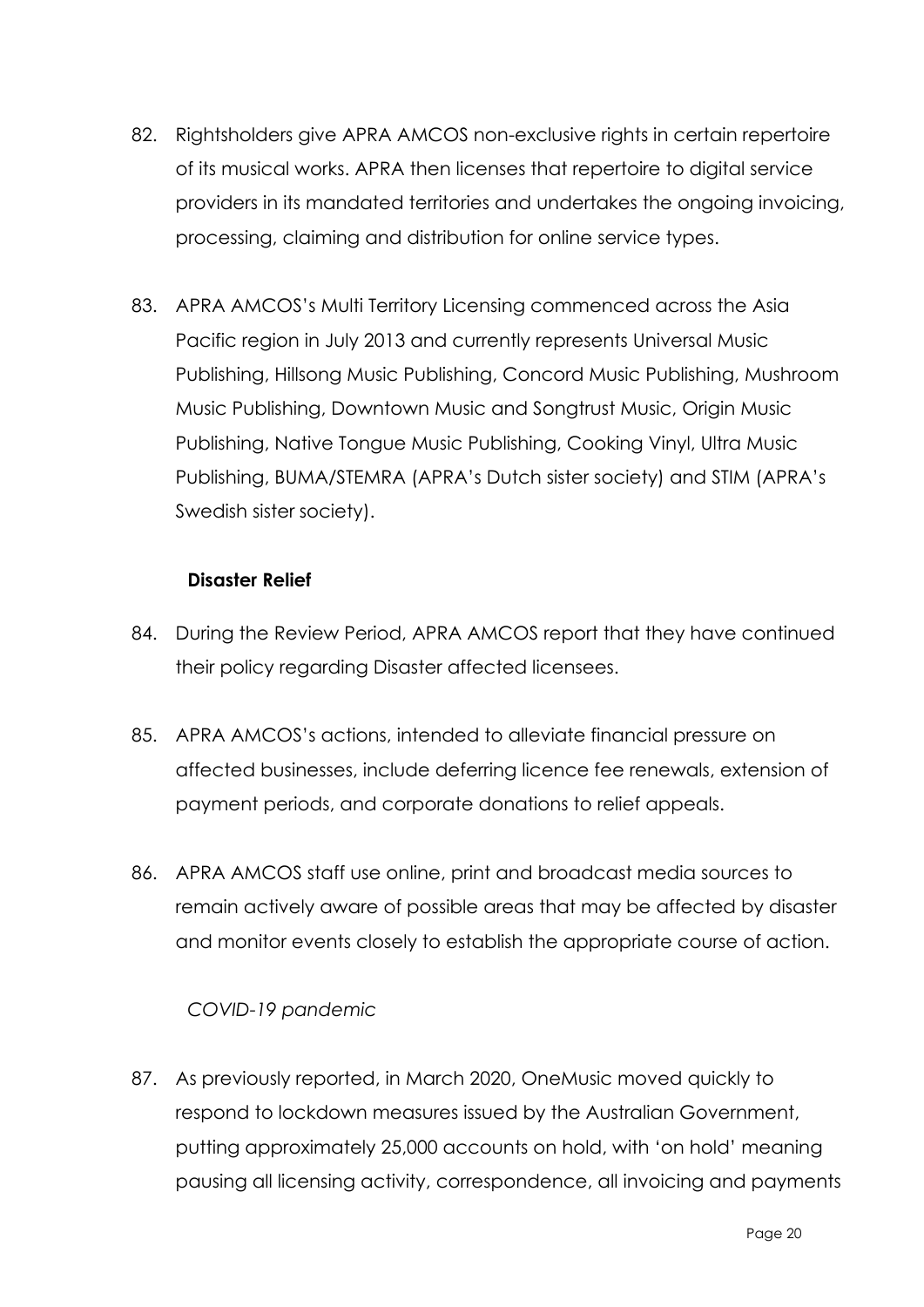including those managed by external debt collectors. Communications were carried out via email, phone and social media. Any business outside the industries identified as impacted by COVID-19 that have advised of their closure have also been put on hold.

- 88. As lockdowns and restrictions have continued throughout Australia during the Review Period, OneMusic continues to hold accounts which are in lockdown affected locations, apply fee relief, and offer payment plans to all licensees.
- 89. As businesses continue to be affected by COVID restrictions and closures, OneMusic is providing further assistance and support by adjusting accounts so licensees are not paying for periods when they are closed.
- 90. OneMusic has received a high volume of positive feedback from licensees for putting these disaster relief measures in place.
- 91. In response to the impact on members' lives and their significantly reduced capacity to earn in the wake of the COVID-19 pandemic, APRA AMCOS continues to work with industry partners to lobby government to secure immediate and short-term financial stability for both members and the ecosystem of individuals and businesses that surround them.

### **Distribution of Remuneration and Licence Fees (Code, Clause 2.4)**

- 92. The most recently audited financial statements for the year ended 30 June 2020 show that APRA AMCOS's total combined net distributable revenue for that year was \$407.3m. Further information regarding APRA AMCOS's performance is contained in the 2019/20 APRA AMCOS Year in Review, which is available on the APRA AMCOS website.
- 93. APRA and AMCOS distribute royalties quarterly.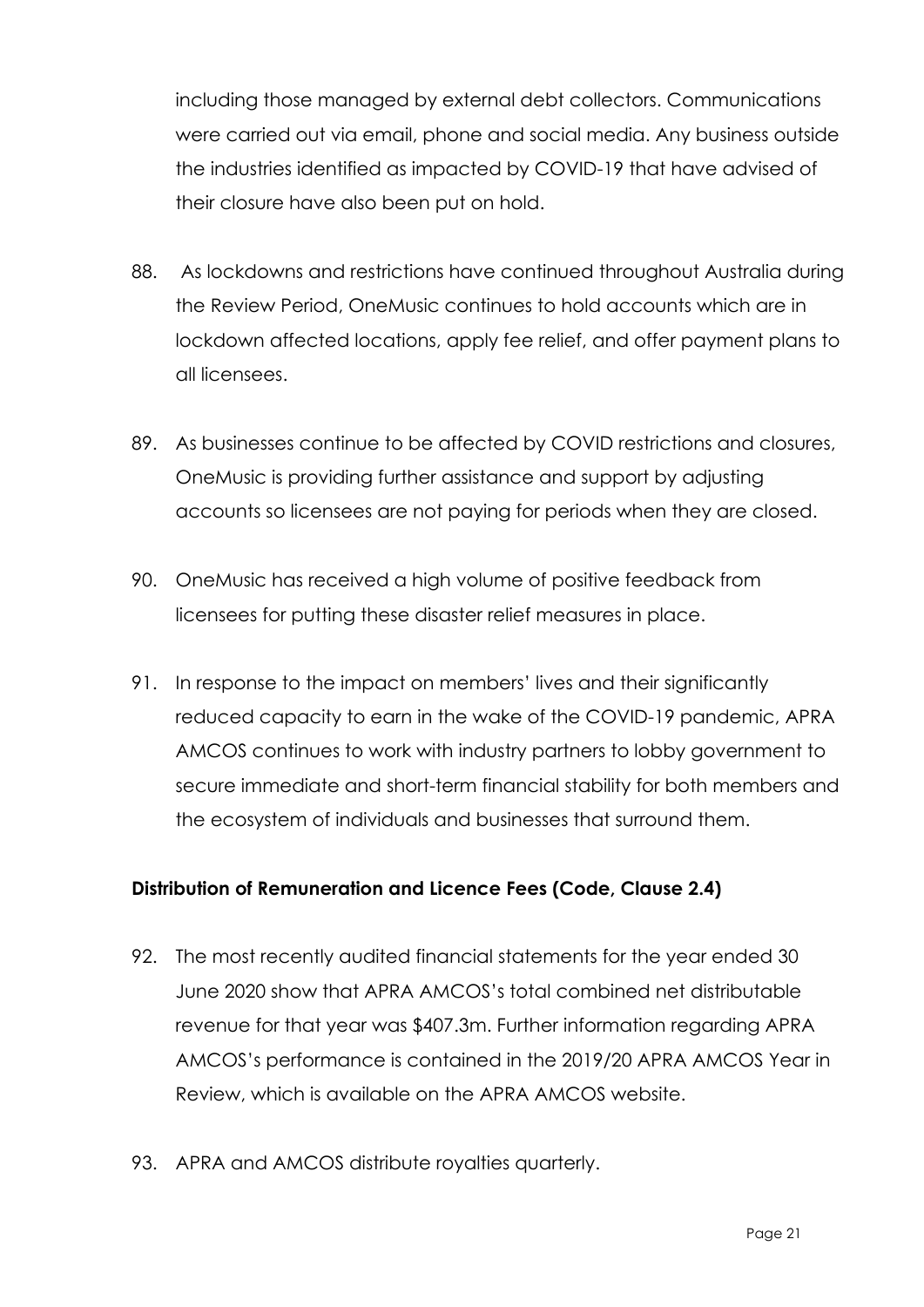# **Distribution Rules and Practices**

- 94. APRA and AMCOS maintain, and make available on its website, comprehensive Distribution Rules and Practices. APRA AMCOS have published a 'plain English' information guide summarising its Distribution Policy, including how undistributed funds are dealt with.
- 95. APRA and AMCOS update their Distribution Rules and Practices from time to time, in accordance with their Constitutions. APRA AMCOS regularly consult with their Boards and other key industry groups in relation to changes to Distribution Rules and Practices, considering the views of each membership, objective data regarding performances, the approaches of affiliated societies to the process and methods of distribution.
- 96. The APRA Distribution Rules were updated in the Review Period to increase the research threshold for unregistered works.
- 97. The APRA Distribution Practices were updated in the Review Period to:
	- Provide a policy to determine when a Background Music Supplier's data is to be included in APRA's distributions
	- Introduce a threshold below which event licence fees may be directed to blanket pools(Performance Reports or Background Audio)
	- Distribute Ringtonesrevenueusing data supplied by Apple's **Streamingservice**
	- Create a direct distribution pool for Optus Sports
	- Amend the Universities and Tertiary Institutions licence distribution practice so that data collected from universitiesis used to make the distribution
	- Expand the data used in Facebook and Instagram distributions to include User Generated Content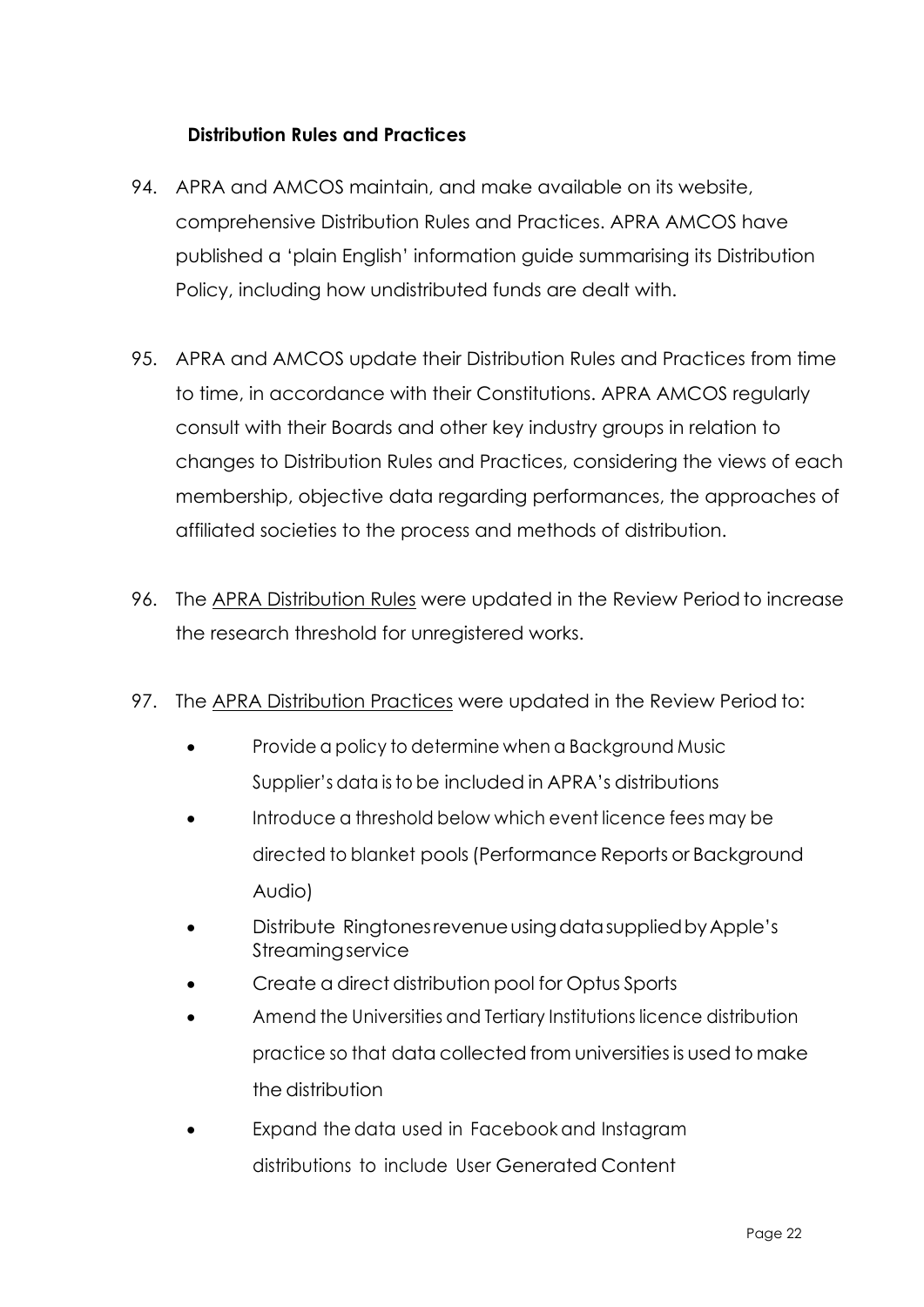- Remove the end date for the 'Live Stream' distribution policy
- Introduce a new Airlines distribution policy, in which Background Music and Music Accompanying Safety Videos are specified
- Change the way that Screenrights Retransmission revenue is allocatedin the distribution
- Introduce a section detailing the process to be followed in exceptional circumstances in which published practices cannot be met
- Update the section on Community Radio to make reference to the use of a Fixed Point Value
- Add the service 'Spotify Duo' to the list of Streaming Services' data sets included in distributions
- Update wording on Restaurants practice for clarity.
- 98. The AMCOS Distribution Rules were updated in the Review Period to update the details of commission deducted by AMCOS during distribution processing.
- 99. The **AMCOS Distribution Practices were updated in the Review Period to:** 
	- Amend the Universities and Tertiary Institutions licence distribution practice so that data collected from universitiesis used to make the distribution
	- Remove the \$20 minimum threshold for payment of Background Music Suppliers' licence fees
	- Clarify the treatment of the AMCOS share of OneMusic licence fees
	- Expand the data used in Facebook and Instagram distributions to include User Generated Content
	- Introduce a section detailing the process to be followed in exceptional circumstancesin which published practices cannot be met.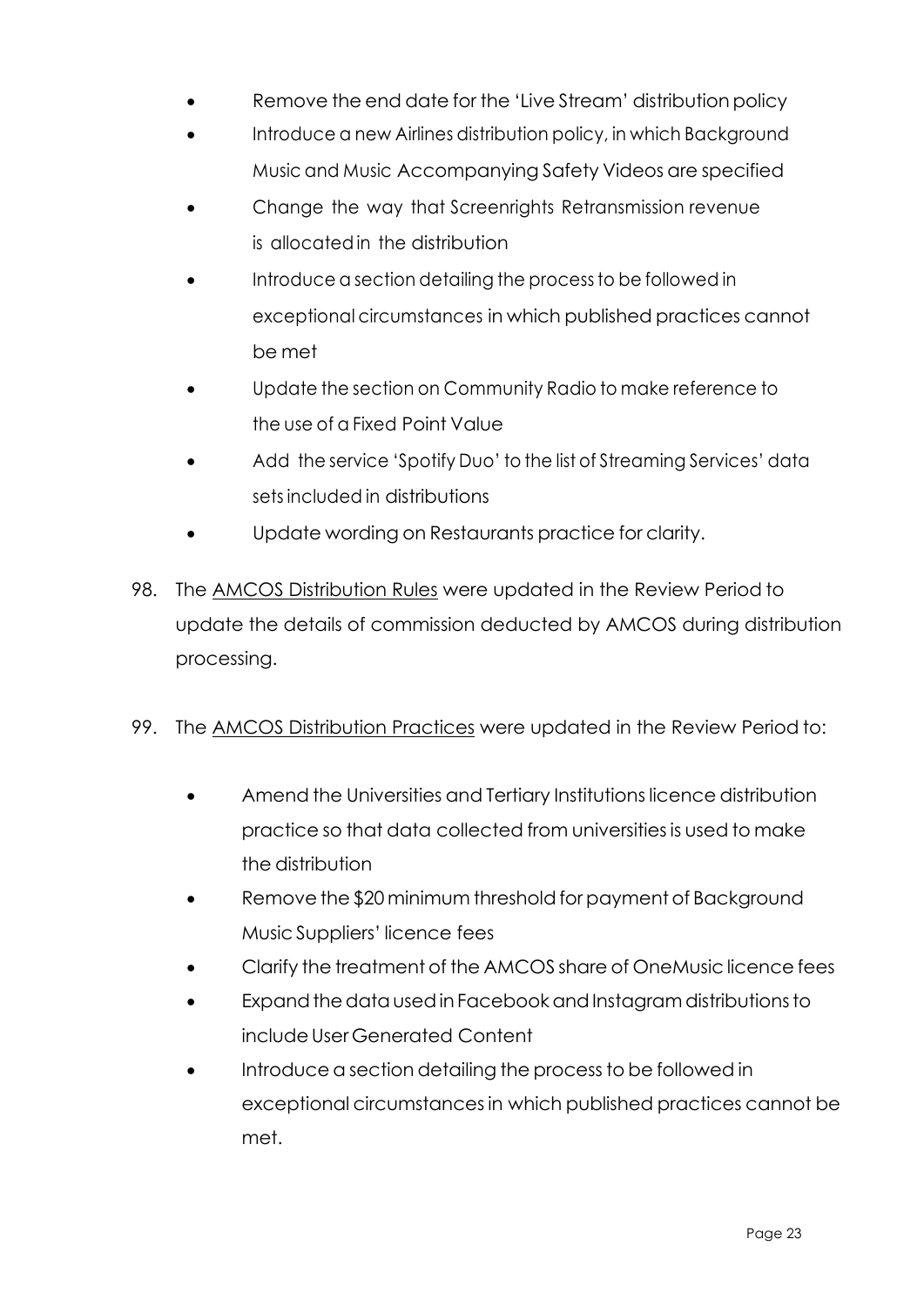100. APRA AMCOS have a large Membership department whose staff are trained to deal with members' (and others') enquiries, including in relation to distribution. The Boards of APRA and AMCOS both have a Membership and Distribution Committee that deals with, among other things, requests by members for distributions in relation to "unlogged performances". This committee also deals with complaints from and disputes between members. Members are strongly encouraged to resolve disputes between them using Resolution Pathways, APRA AMCOS' external Alternative Dispute Resolution facility.

### **Investment in Systems Development**

101. APRA AMCOS's systems development strategy is to continuously innovate and deliver new services at speed, in response to the needs of writers, publishers and industry stakeholders. Major strategic business initiatives continue to be delivered across business as usual, automation, business processes, business critical and digital services areas, representing a significant long-term value proposition.

# *Automation*

102. Extensive work has been undertaken to automate mundane, resourceintensive tasks, identify inefficiencies in business processes, and develop policy and automation strategies to combat these inefficiencies. APRA AMCOS state that at the end of the Review Period, the Robotics Process Engineering Automation team had saved over 250 days in people tasks.

# *Business process improvements*

103. Enhanced cloud-based internal services are being developed to support automation and business process efficiencies for the future. These include: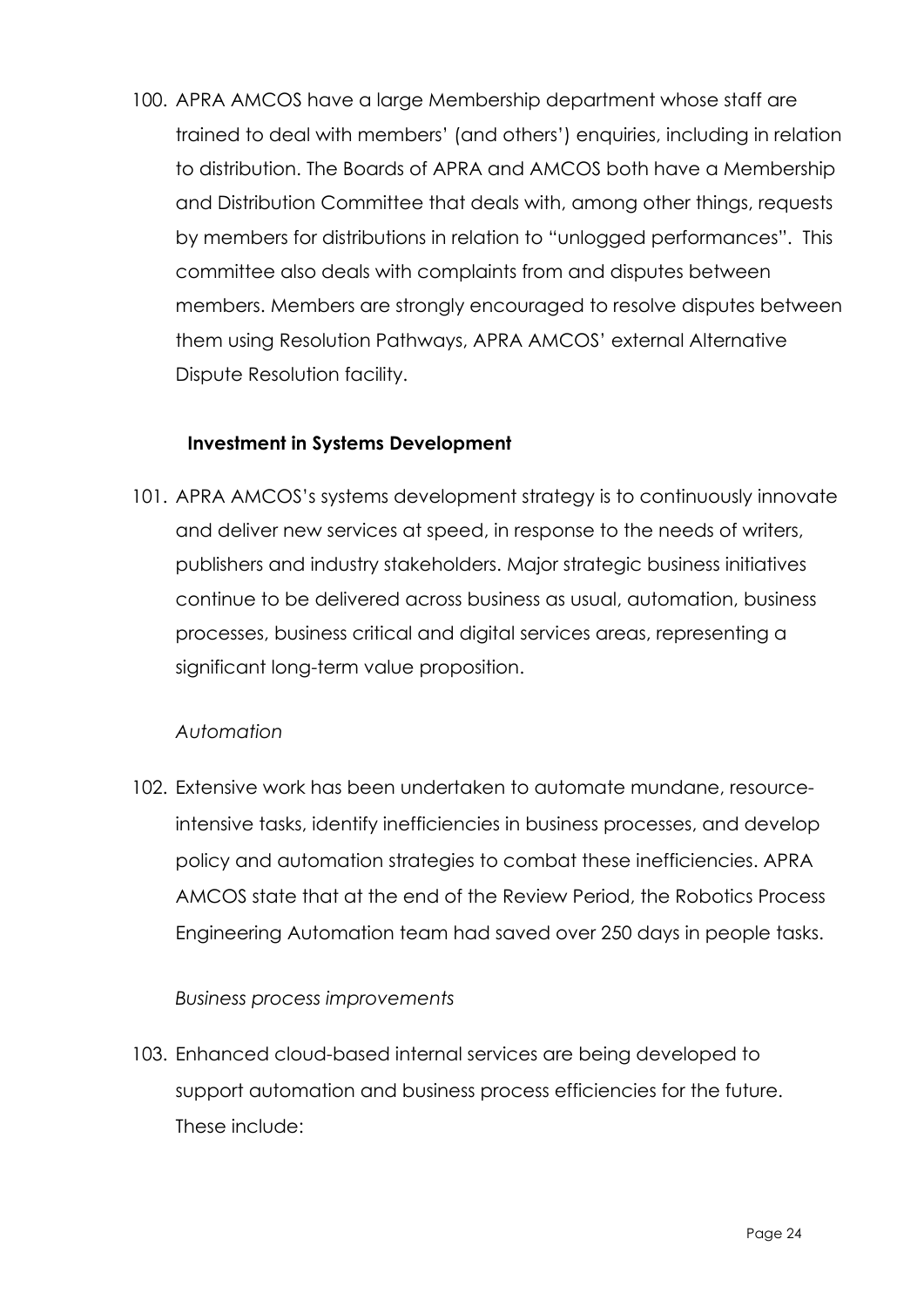- Works Ownership
- Distribution Next Generation
- International Data Processing
- Catalogue Transfer

*Business critical projects*

- 104. Enhanced services are being developed to meet members' demands, including:
	- VOD Disaggregation Service
	- CCID Back Reporting
	- CRD Back Reporting

#### *Digital Services*

- 105. Strategic member-facing projects have also been delivered or enhanced throughout the Review Period, including:
	- Writer Portal
	- Publisher Portal
	- OPUS Portal
	- Earnings and Insights Portal
	- Mobile App
	- APRA AMCOS Website
	- Data Ingestion and Matching
- 106. All projects have received positive customer feedback and provide valuable, feature-rich services to members.

### *Cyber Security*

107. The pace of digital business and an ongoing transition to cloud are challenging traditional security approaches. APRA AMCOS continuously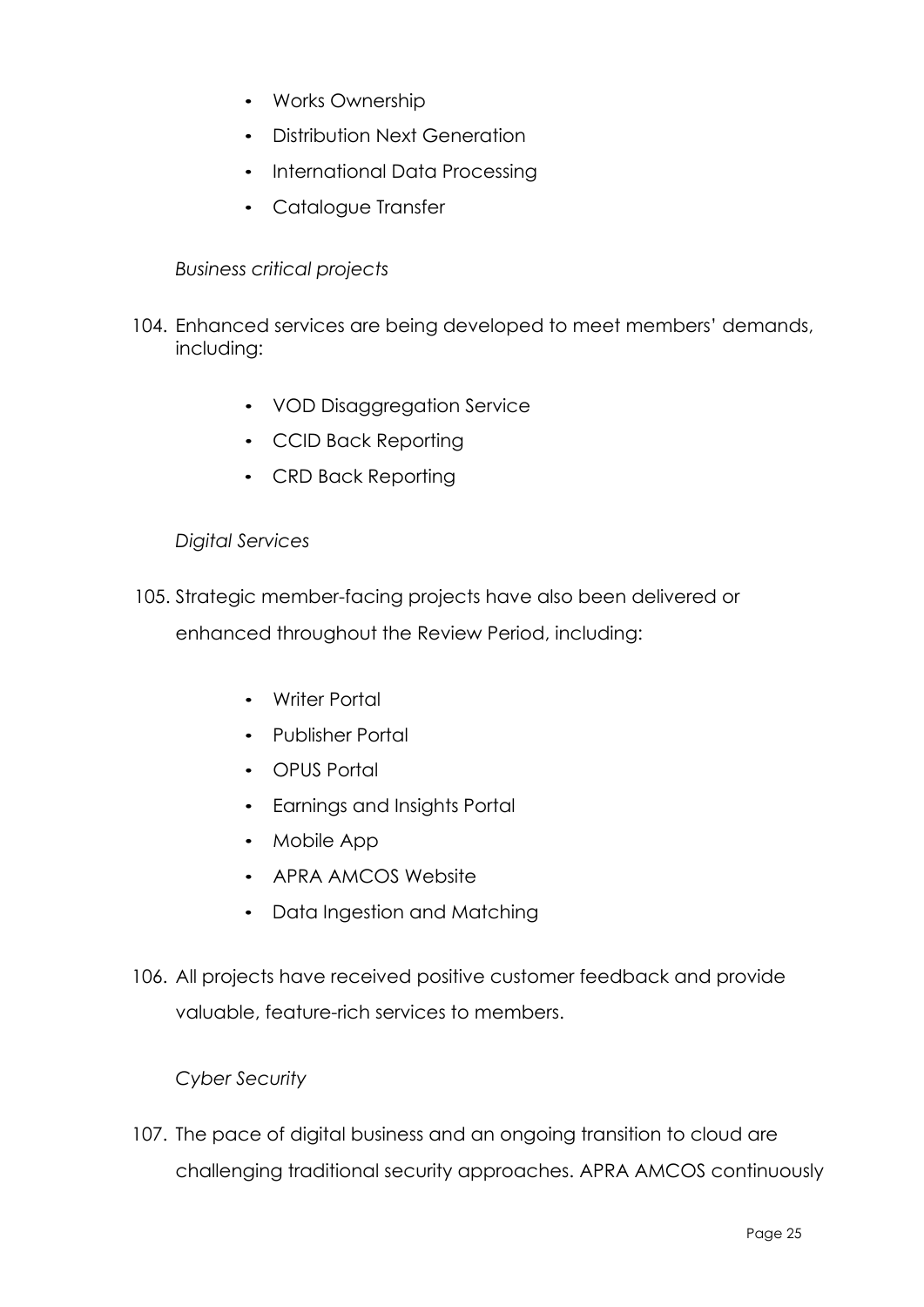monitor and improve their resilience in responding to cyber threats. A cyber security and data management plan and assurance framework has been established to strengthen APRA AMCOS's cyber security posture.

# **Collecting Society Expenses (Code, Clause 2.5)**

- 108. The APRA accounts show that its operating expenses are deducted from total gross revenue.
- 109. Commission on revenue pays AMCOS's expenses. The commission rate depends on the source of the revenue.
- 110. According to the most recent audited financial statements, for the year ended 30 June 2020, APRA AMCOS achieved a group expense to revenue ratio of 14.16% [2020: 12.9%].

### **Governance and Accountability (Code, Clause 2.6)**

- 111. The Annual Report of each of APRA and AMCOS contains the matters set out in clause 2.6(e) of the Code.
- 112. The relationship between APRA and AMCOS and their respective Boards of Directors is governed by each company's Constitution and Charter of Corporate Governance. The Boards have both established Audit, Risk & Culture Sub-Committees, which continue to meet at least six times a year and which concentrate exclusively on issues relating to Corporate Governance.
- 113. The APRA AMCOS Chief Executive and Executive Leadership Team meet regularly to discuss matters relating to corporate governance and the day to day operation and management of the two societies. The Executive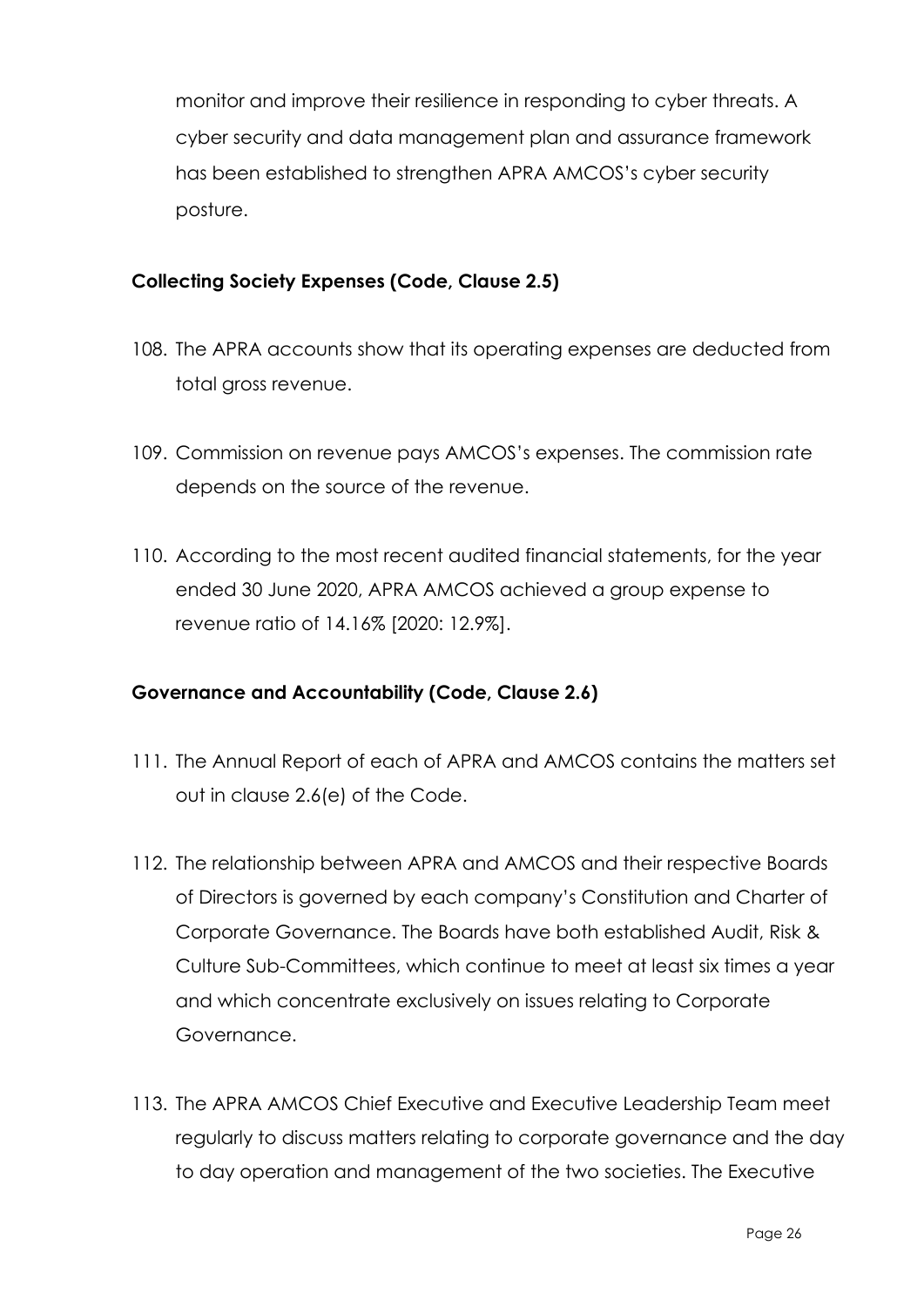Leadership Team also deals with policy settings and other matters relating to Human Resources and Industrial Relations, risk management, infrastructure, general administration, and regulatory compliance.

- 114. APRA AMCOS have an internal "Staff Code of Conduct" and a "Service Provider Code of Conduct", both of which complement the Code: the Staff Code sets out the standards according to which staff are expected to treat one another; the Service Provider Code sets out APRA AMCOS's commitment to shared professional standards.
- 115. APRA AMCOS maintain complete financial records which are audited each year, and a statement by each company's auditors is included in its Annual Report.
- 116. During the Review Period APRA AMCOS prepared additional detailed information at an anonymised or aggregate level about the accounting and distribution of licence revenue and reporting of expired undistributed funds. The APRA and AMCOS 'Transparency Reports' for the financial year ended 30 June 2020 were provided to the Code Compliance Reviewer.

# **ACCC Authorisation**

- 117. As previously reported, APRA's membership, licensing, distribution and international arrangements are all the subject of an "authorisation" by the ACCC.
- 118. In granting the authorisation in July 2020 for a period that will expire in July 2024, and for previous authorisations, the ACCC confirmed that the conduct and arrangements for which APRA sought authorisation were likely to result in a public benefit which would outweigh the likely public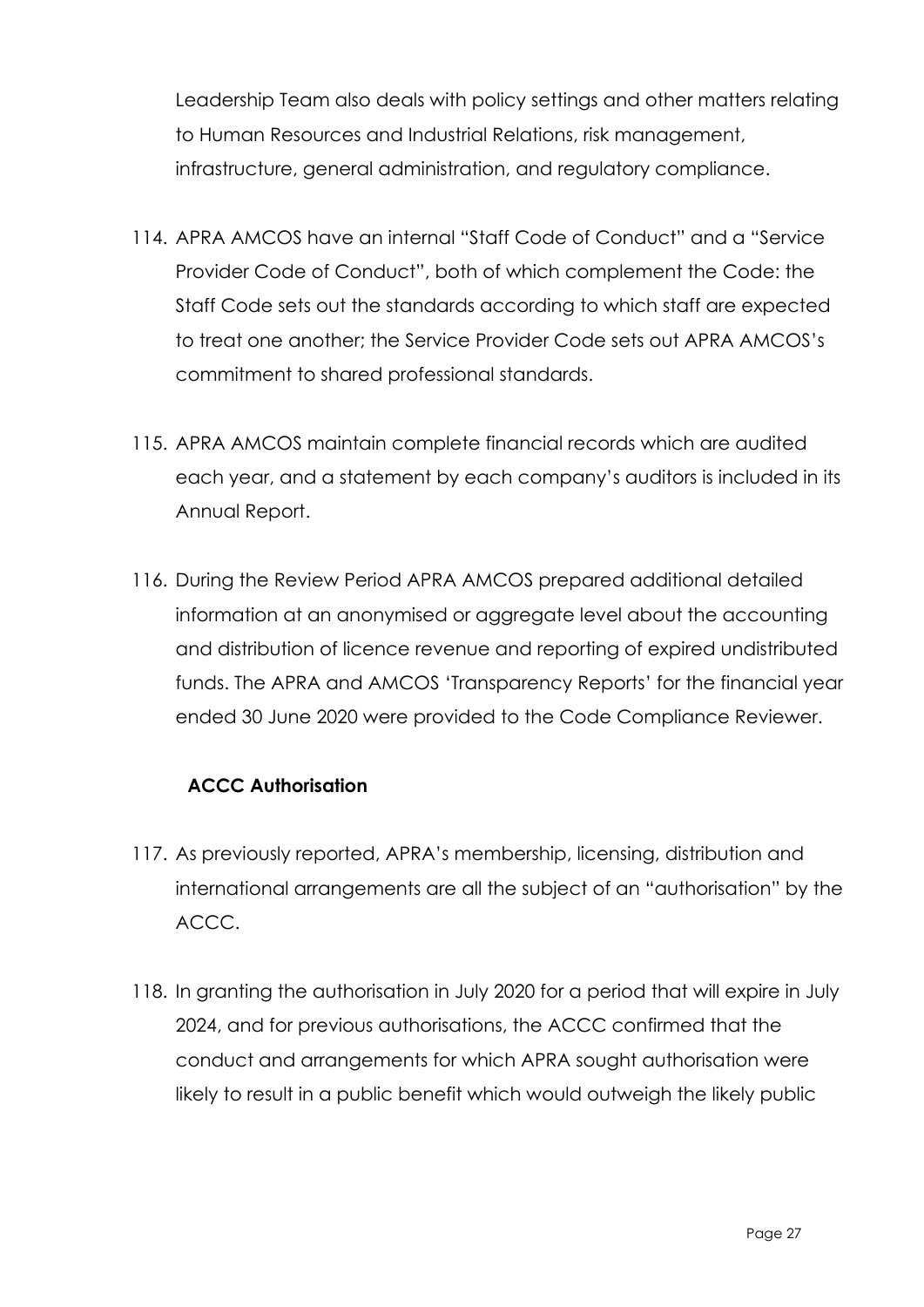detriment. The conditions of authorisation primarily focus on improving the transparency of APRA's licencing and distribution arrangements.

119. APRA reports that it has complied with all the ACCC's conditions of authorisation.

# **Staff Training and Development (Code, Clause 2.7)**

- 120. APRA AMCOS report that their staff at management level continue to be comprehensively trained regarding the Code.
- 121. The Executive Leadership Team meets several times per week to discuss matters relating to policy and strategy development and assessment. At these meetings issues relating to service and staff performance and training are regularly addressed.
- 122. In addition, the wider senior management team meets in the week following each scheduled Board Meeting, providing a cross-departmental opportunity to discuss interaction with stakeholders and wider communities and of reviewing company policies. At these meetings, the Code (including the complaints procedures and the review process) is regularly discussed.
- 123. Senior Manager, Manager and Team Leader forums are held at regular intervals throughout the year at which the Chief Executive and Executive Leadership Team address the middle and frontline management teams. They provide an opportunity for the latter to raise any concerns, suggestions or initiatives directly with the senior leadership, and for the Chief Executive to share information about business and membership trends and concerns, and to set performance expectations. In addition, other members of the senior management team are invited to address these groups.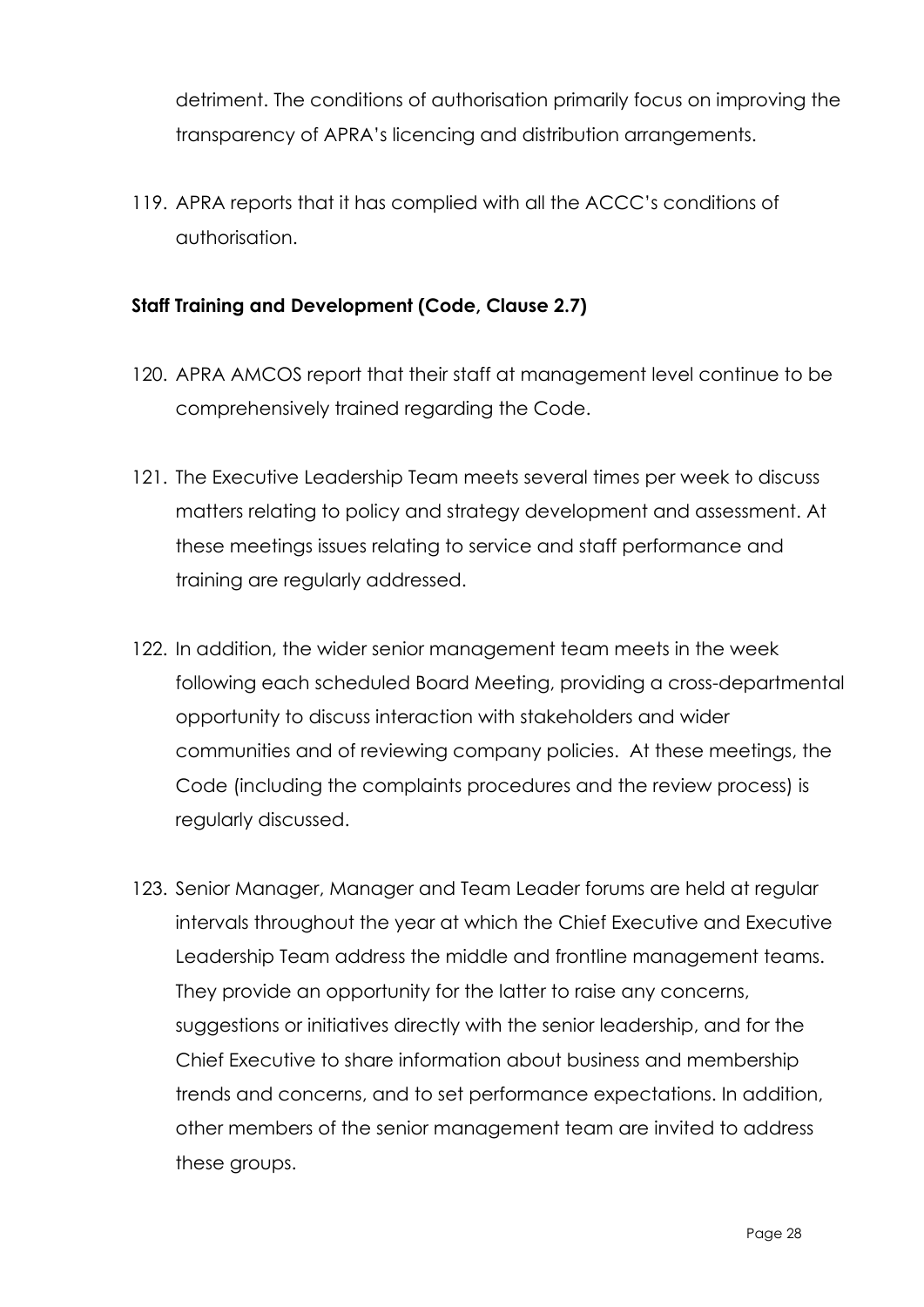- 124. The Music Licensing and Membership divisions usually hold staff training conferences at least once per year.
- 125. All departments in APRA AMCOS conduct regular departmental staff meetings which provide important opportunities to discuss Code related topics, including; client service, conflict management and time management and the procedures for identifying and dealing with complaints.
- 126. APRA AMCOS also hold company-wide staff briefings on a monthly basis. The briefings focus on the respective needs and expectations of general staff, middle and senior management and also the expectations of the organisation. The focus of the training sessions has in the past covered the Code, the ACCC authorisation, as well as performance within and between departments and with external stakeholders.
- 127. APRA AMCOS have provided details of the induction and training sessions that the Human Resources department provide for staff. The Code and internal Staff Code of Conduct are central components of the induction program that all new staff attend when they join the company. As well as the induction sessions, roles with a high level of client and/or member contact also receive additional training from within the relevant departments in relation to handling complaints and the complaints procedure.
- 128. APRA AMCOS have developed a "brand blueprint" which further outlines their purpose, values and "personality".
- 129. APRA AMCOS report that their website continues to include a "live chat" facility so that responses to urgent enquiries can be provided in real time. The staff who respond to live chat enquiries are required to attend two,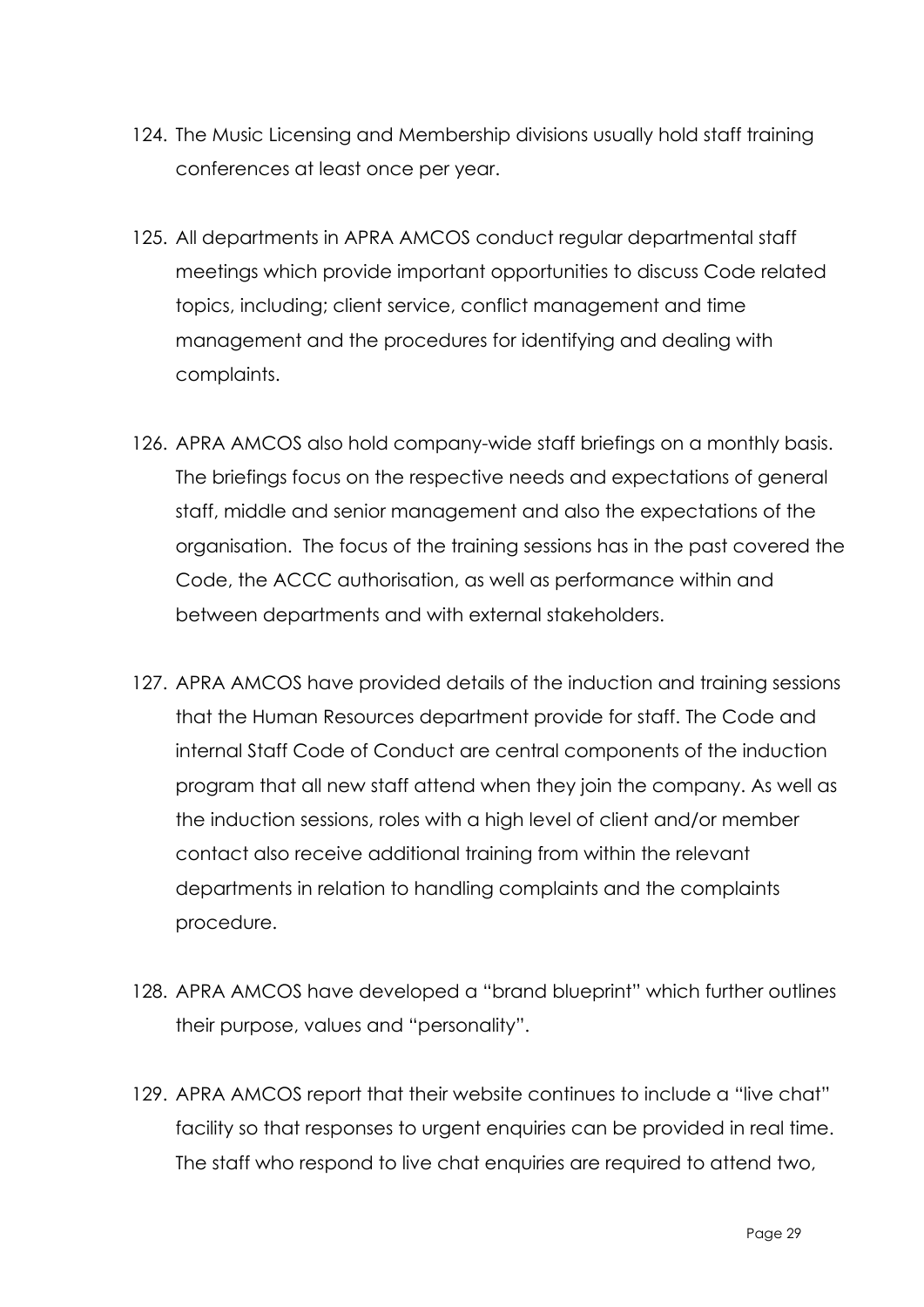two-hour training sessions to understand the live chat service guidelines and to ensure that the highest level of customer service is offered via this channel. A copy of the guidelines have been provided previously. As previously reported, in June 2020, digital chat assistance technology 'APRABot' was implemented within the live chat facility, which has resulted in up to 76% of simple queries being handled in real time by this technology.

- 130. APRA AMCOS assert that they are committed to taking a proactive approach to staff training, development and wellbeing, with such internal programs including:
	- Higher Education Assistance Program
	- Leadership Development Programme
	- Mentoring & High Potentials Programme
	- Buddy Program
	- In-house Training Programs
	- BeSpoke Coaching (leadership presence and presentation skills)
	- Employee Assistance Programme
	- Purchased Leave Scheme
	- Employee Wellbeing Program comprising seminars on resilience, stress management, work-life balance, COVID-19 and dealing with change
- 131. During the Review Period, APRA AMCOS partnered with Diversity Arts Australia (**DARTS**) to lead the organisation through a Diversity Audit and develop an Equity Action Plan to guide ongoing work in the short to long term. DARTS facilitated more than 20 training and mentor sessions on inclusive practices. APRA AMCOS staff and the APRA AMCOS Boards were given the opportunity to participate in key sessions covering cultural safety, Culturally and Linguistically Diverse (CALD) communities and "ableism". Training sessions and targeted mentor sessions provided APRA's cross functional Steering Committee with the tools to develop goals,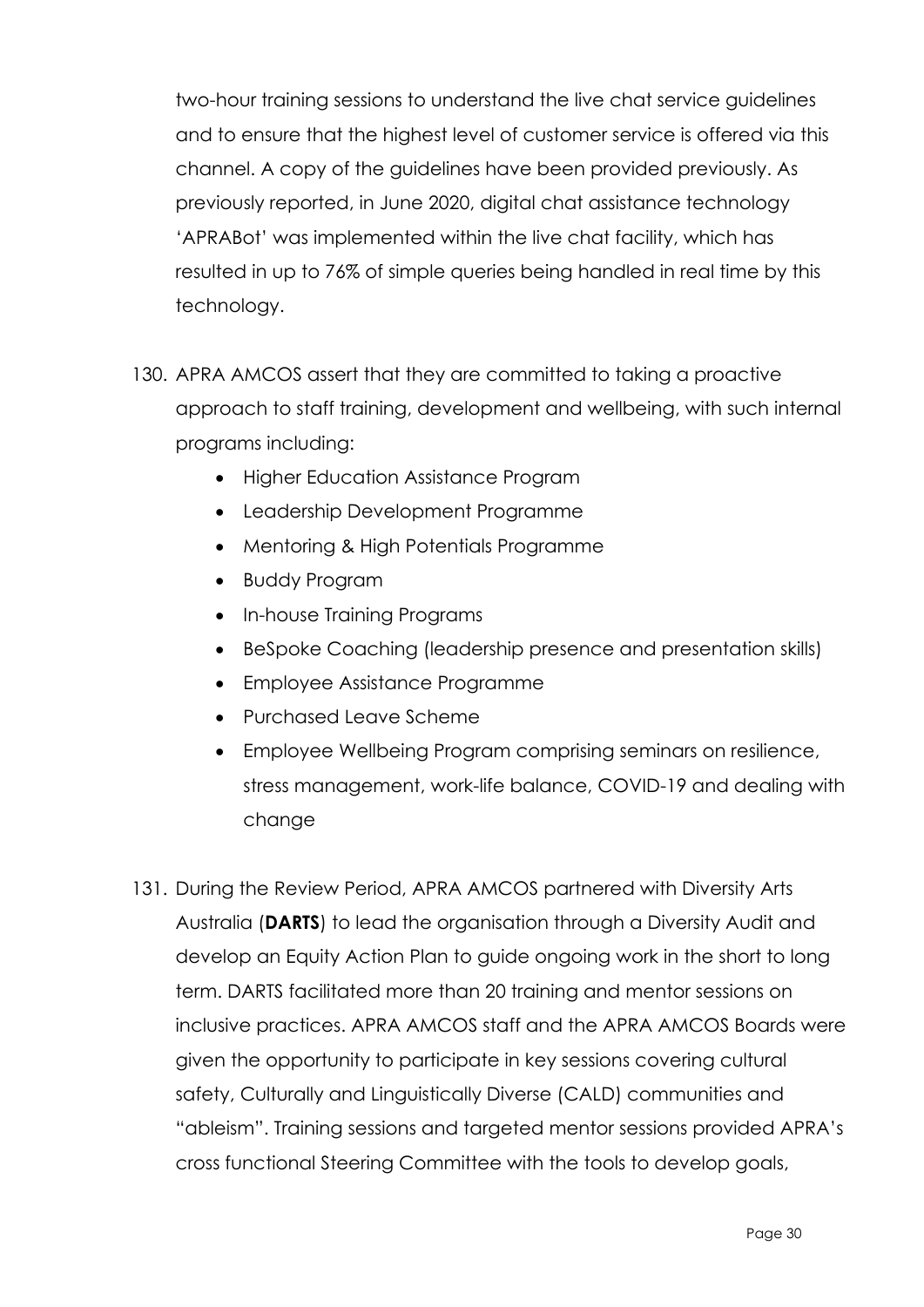actions, outcomes and evaluation measures to feed into the Equity Action Plan proposal which was completed in June 2021.

- 132. Under the *Workplace Gender Equality Act 2012* (Cth)(**WGE Act**), APRA AMCOS continue to submit their annual report to the Workplace Gender Equality Agency (**WGEA**), outlining its performance against a set of standardised gender equality indicators. A copy of the most recently filed report is available on the APRA AMCOS website and, as required by the WGE Act, staff and members are notified of the report each year.
- 133. APRA AMCOS's internal "Wiki" facility continues to form the basis of staff training and is a key information source for all staff. All new APRA AMCOS staff are trained in accessing and using the Wiki facility which contains policies relating to Client Service, Human Resources, Work, Health & Safety and Departmental Organisation Charts.

# **Education and Awareness (Code, Clause 2.8)**

- 134. APRA AMCOS report that they continue to devote "considerable resources" to the education of members, licensees, industry associations and members of the public, regarding the matters set out at Cl 2.8 (a) of the Code. APRA AMCOS have provided a list of the numerous organisations and associations with which they have an ongoing relationship.
- 135. APRA claims that, as Australia's oldest and largest collecting society (incorporated in 1926), it is in a position to have developed extensive materials and expertise in relation to education and awareness matters. APRA AMCOS participate and contribute to the following education and awareness initiatives:
	- Various Grant Programs, Sponsorships, Competitions and **Promotions**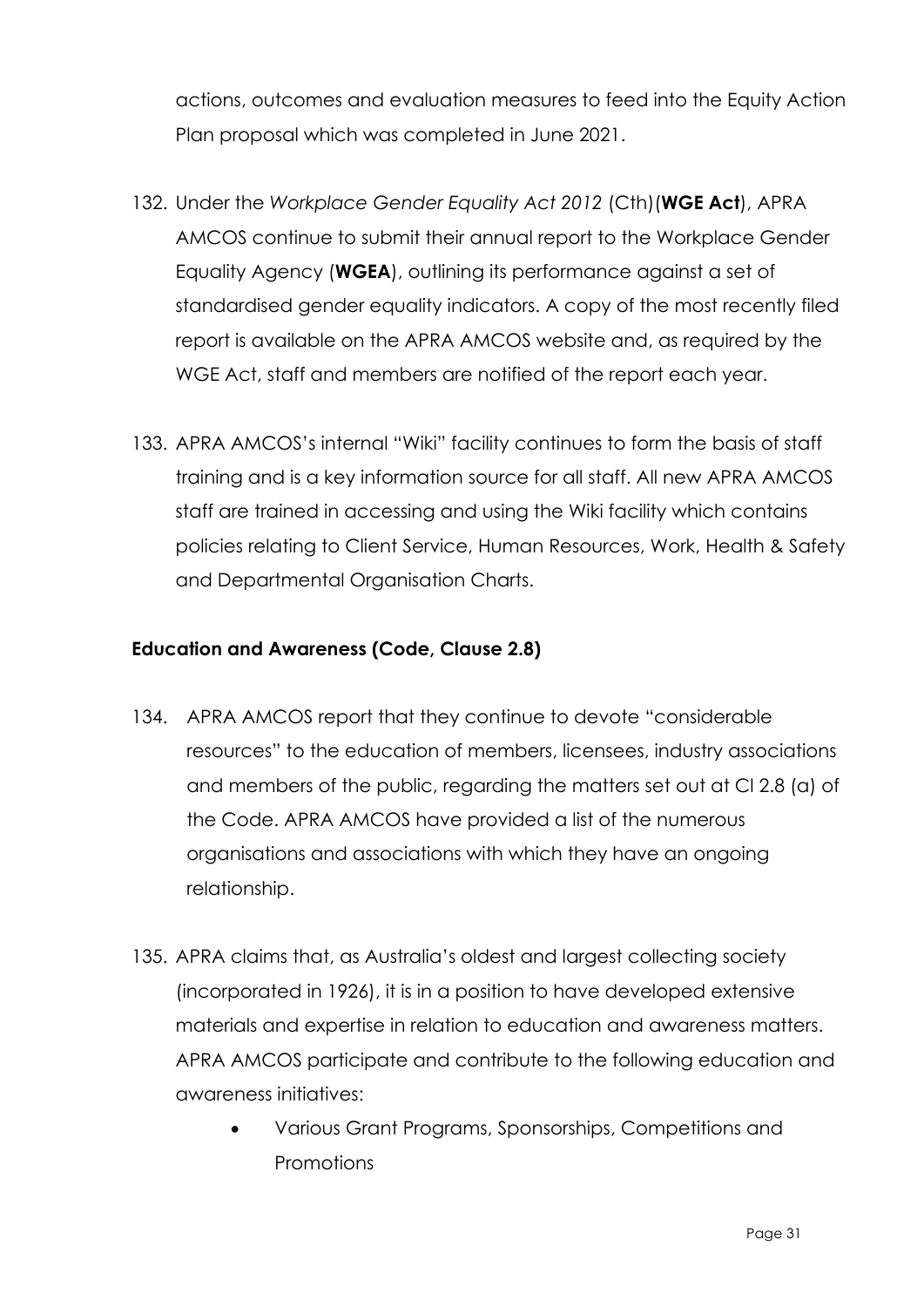- National Aboriginal and Torres Strait Islander Music Office (NATSIMO)
- Ambassador Program
- Member Events
- Member Advisory Group Development
- SongHubs and SongMakers programs
- Sounds Australia & Live Music Office;
- Various industry related organisations and programs; and
- Seminars and public forums
- 136. Since July 2020, the Collecting Societies have maintained a consolidated onlineportalforthepublicdisseminationofgovernance,financialanddata information, including all documents relating to the Collecting Societies' compliance with the Code. The website continues to be maintained and can be viewed at https://www.copyrightcodeofconduct.org.au/.
- 137. In their report, APRA AMCOS provide updates and information on their educational activities in detail under the headings "Member Education", "Licensee Education", "International Relations", "Government Relations" and "APRA AMCOS Website & Social Media".
- 138. I will not set out the detail here but the following is a summary:
	- Member Education 129 events conducted and attended online by local and overseas members;
	- Publisher Members Portal Reference Groups and Publisher Pulse seminars held regularly;
	- Licensee Education attendance at a number of industry association functions, events and awards ceremonies and production of a large volume of written material for licensees;
	- International Relations involved in a number of regional and international activities;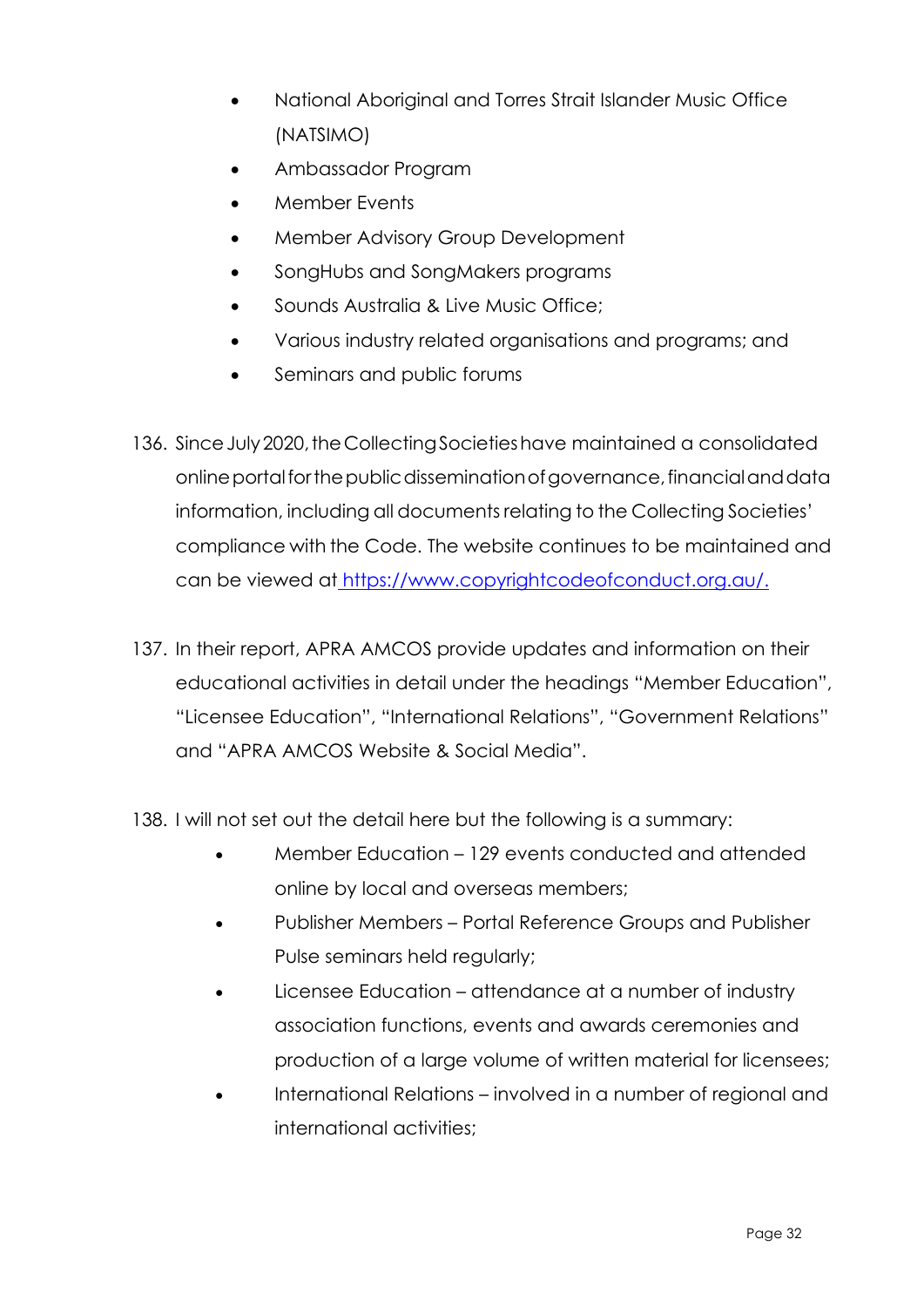- Government Relations continued to develop their profile with State and Federal governments, Oppositions and Departmental staff both to increase the general awareness of APRA AMCOS's breadth of operation and to lobby on specific relevant issues; and
- Social Media Facebook, Twitter, Instagram and LinkedIn: increased followers; YouTube: increased views; all platforms allow greater and more time-sensitive means of communications.
- 139. As previously reported, the APRA AMCOS website provides broad information about the services provided to members and licensees. The website is at the heart of the organisation's digital communications strategy and also provides information of interest to the wider public. The site contains a vast amount of information about copyright in general, and the activities of the two societies in particular.
- 140. During the Review Period a new website was developed, built and launched in February 2021, featuring easier navigation, an improved search function and additional details in the public works search function. Full composer details and publisher details are now included when searching for particular worksin the APRA repertoire. The new website meets accessibility standards and is mobile responsive.
- 141. Traffic to the APRA AMCOS website slightly decreased during the Review Period, from 379,410 to 354,073 users. Page views decreased significantly, partly due to improved page structure of the new website, from 3,166,902 to 1,954,561.
- 142. The *OneMusic* website (https://www.onemusic.com.au/) contains general information about *OneMusic*, an FAQ section, plain English guides to each of the licence schemes, downloadable PDFs of *OneMusic* licence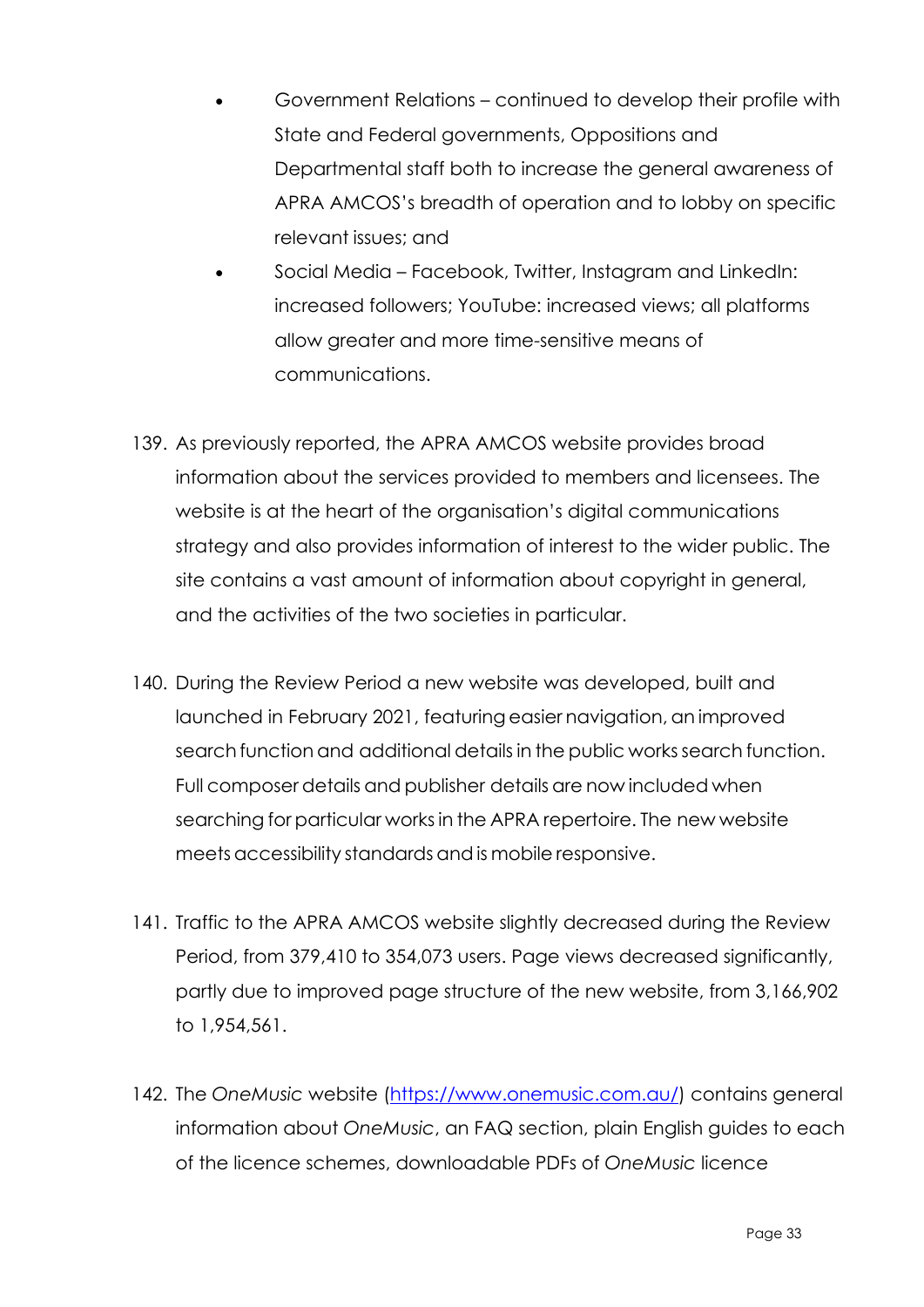agreements, and the opportunity for licensees to get a quote for many of the licence schemes online. The website also links to the *OneMusic* eCommerce portal, which enables all licensees to pay their licence fees online and some licensees (according to their industry) to obtain their licence at a time convenient to them.

143. Increasing importance has been placed on social media as an effective means of communication, and enabler of connection within communities. Social media is a key component of APRA AMCOS's communications strategy. Social media utilised includes Facebook, Twitter, Instagram, YouTube and LinkedIn. APRA AMCOS social media presence allows greater and more time sensitive means of communications, especially with members. Again, in the Review Period, there has been growth in followers on Facebook, Twitter and Instagram; and increased engagement.

# **Complaints and Disputes (Code, Clause 3)**

144. This subject is dealt with in a separate section, "COMPLAINTS AND DISPUTES", below.

# **Publicity of the Code and Reporting of Compliance with it in the Annual Report (Code, Clause 4)**

- 145. APRA AMCOS report that they have kept their members and licensees updated with information regarding the Code, in particular by maintaining relevant information including a copy of the Code on their website.
- 146. As reported elsewhere in this Report, the collecting societies have launched and maintain a new standalone website for the Code

(https://www.copyrightcodeofconduct.org.au/).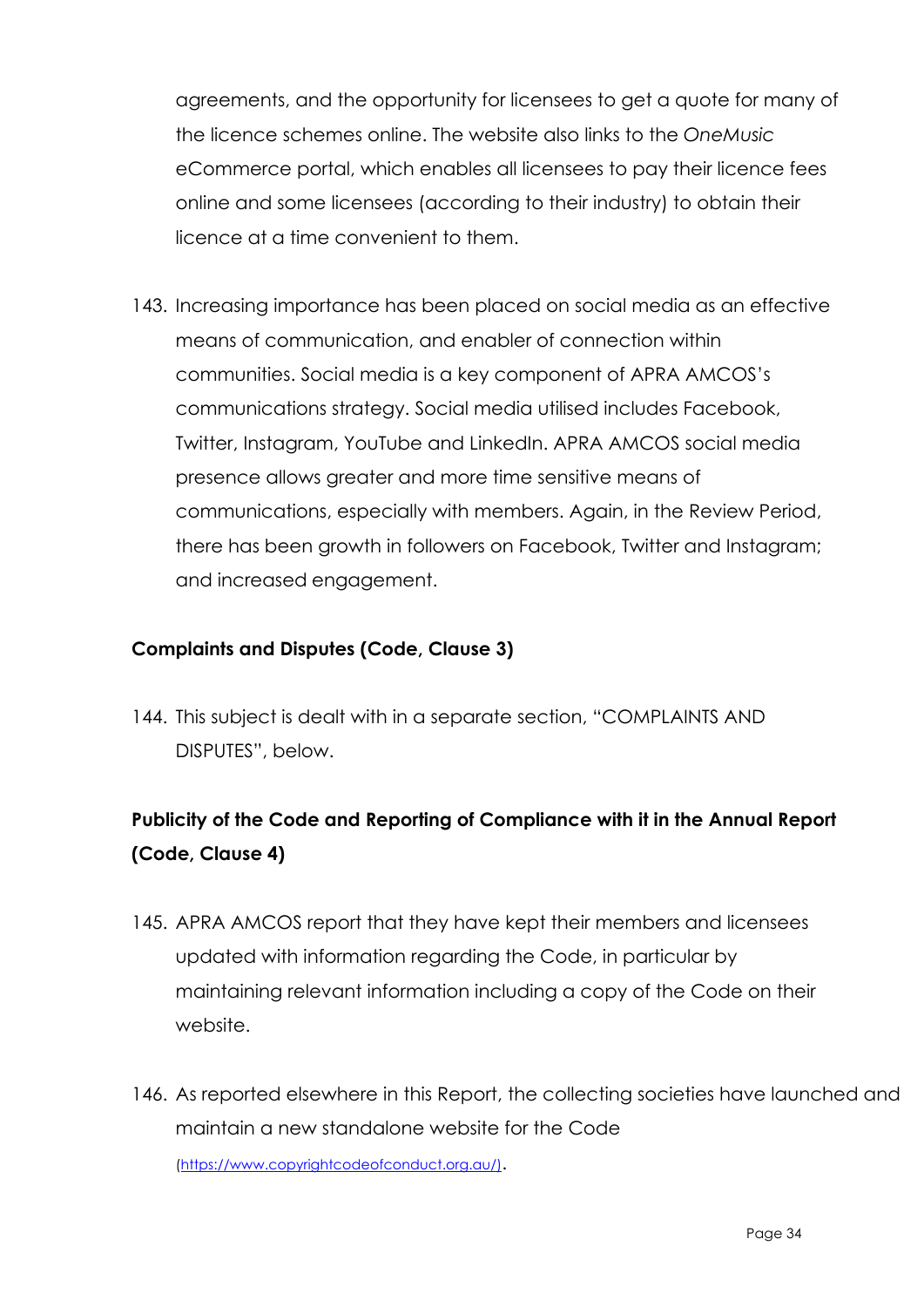- 147. The amendments and the new website are both initiatives that were undertaken in response to the recommendations of the BCAR, which recommended:
	- increased clarity around the role of the Code;
	- improved transparency around collecting societies' operations; and
	- strengthened governance arrangements for collecting societies and the Code
- 148. Prior to this Review Period, compliance reports were provided to the Code Reviewer on a confidential basis. As a result of the review, societies are now publishing their compliance reports, with any confidential material (such as correspondence between a society and a complainant) redacted.
- 149. In addition, on their own website APRA AMCOS invite any interested person to make submissions to the Code Reviewer as part of the annual compliance process.
- 150. Of course, APRA AMCOS's annual report to the Code Compliance Reviewer is itself directed to its compliance with the Code.

# **Monitoring, Review and Amendments (Code, Clause 5)**

151. APRA AMCOS report that they constantly explore opportunities for obtaining more accurate information of music usage in an attempt to improve the accuracy of distributions made to writers, publishers and affiliates.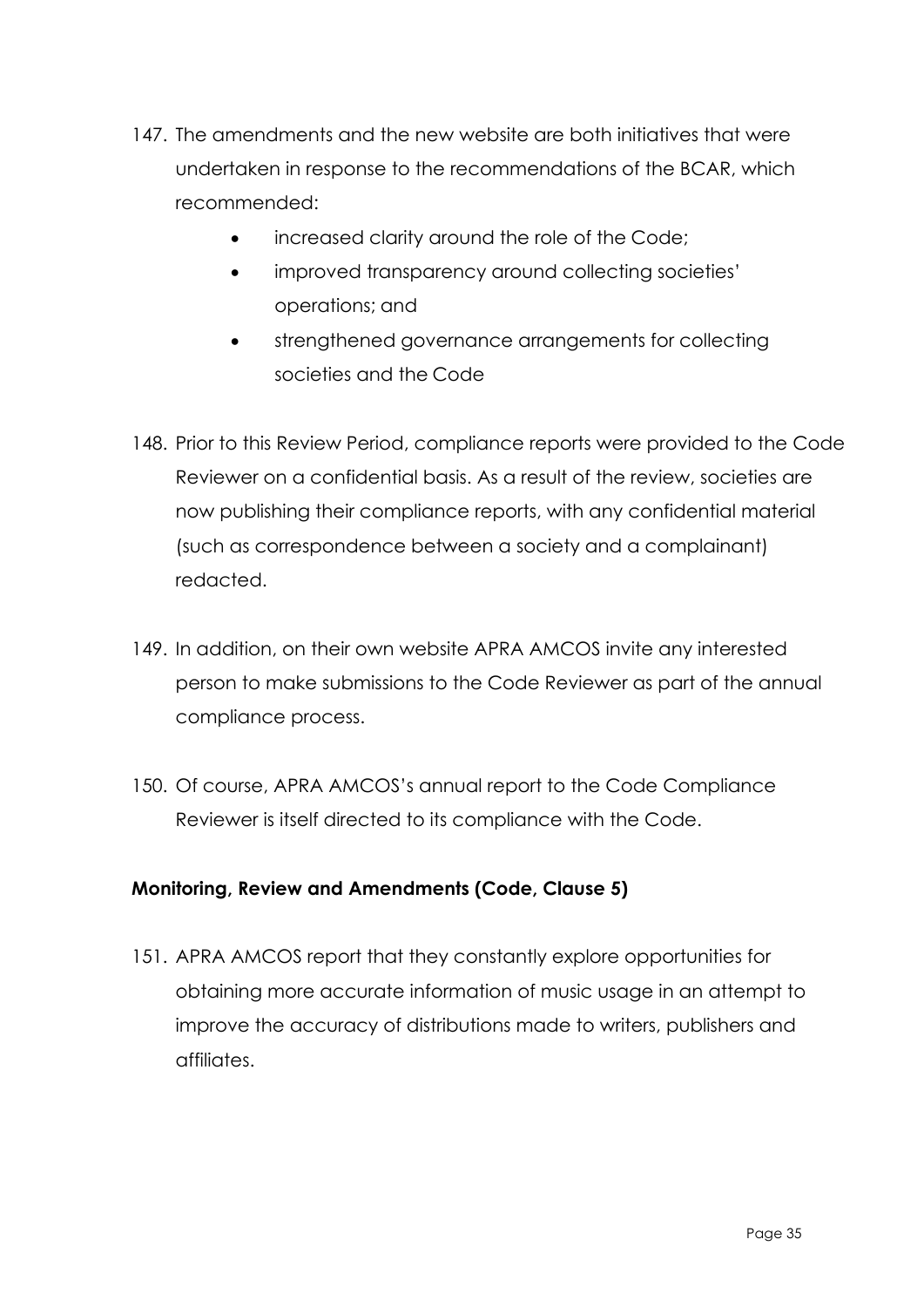- 152. The Distribution Department receives music performance reports from radio and television stations, streaming and download services, concert promoters, members and many other types of users of copyright music.
- 153. Further, APRA AMCOS continue to invest significantly in music recognition software, with the cooperation of licensees, to ensure accurate distribution of royalties for the performance of music. The audio upload function of the publisher portal enables writers and publishers to upload audio files directly to APRA AMCOS' database so that they can be matched with music used in advertisements using music recognition technology to provide accurate and efficient tracking of jingle play on television and radio.

# **Copyright Agency Limited ("Copyright Agency")**

- 154. Copyright Agency's report on its compliance with the Code was furnished to me on 30 July 2021.
- 155. Copyright Agency's website is at https://www.copyright.com.au.
- 156. Copyright Agency had merged with Viscopy on 1 December 2017. Prior to that merger, it had managed Viscopy's services under a services agreement since 2 July 2012. Viscopy members are now members of Copyright Agency, and Copyright Agency is now the licensor for the artwork licences that it previously managed for Viscopy.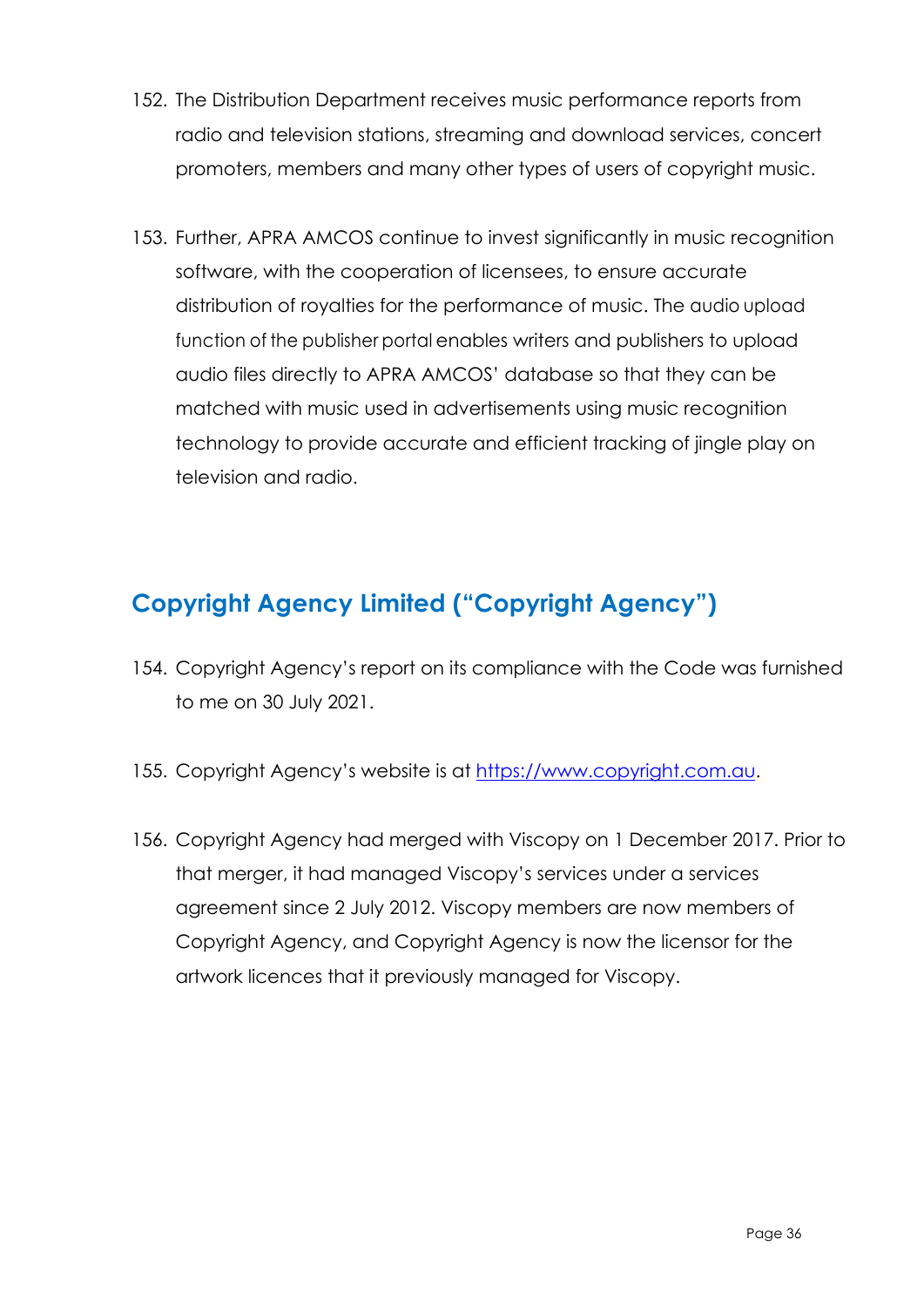# **General**

- 157. Copyright Agency is a company limited by guarantee and has more than 38,000 members. They include writers, artists, surveyors, publishers and other collecting societies.
- 158. In its report to the Code Compliance Reviewer, Copyright Agency has categorised its operations as follows:
	- "• in accordance with its appointments by the Australian Government:
		- o management of the statutory licences for educational and government use of text, images and print music, including negotiation, collection and distribution of fair compensation for content creators; and
		- o management of the artists' resale royalty scheme; and
		- in accordance with the authority of its members, and with the oversight of the Copyright Tribunal, formulation and management of 'voluntary' licensing arrangements, principally for the business sector."
- 159. Copyright Agency reports annually to the relevant Minister (currently the Minister for Communications, Urban Infrastructure, Cities and the Arts) (**the Minister**) in accordance with statutory obligations in the Copyright Act and in the *Resale Royalty for Visual Arts Act 2009* (the **Resale Royalty**  Act). Its annual reports are tabled in Parliament and are available on the Copyright Agency website.
- 160. As a declared collecting society, Copyright Agency also operates in accordance with the Australian Government Guidelines for Declared Collecting Societies.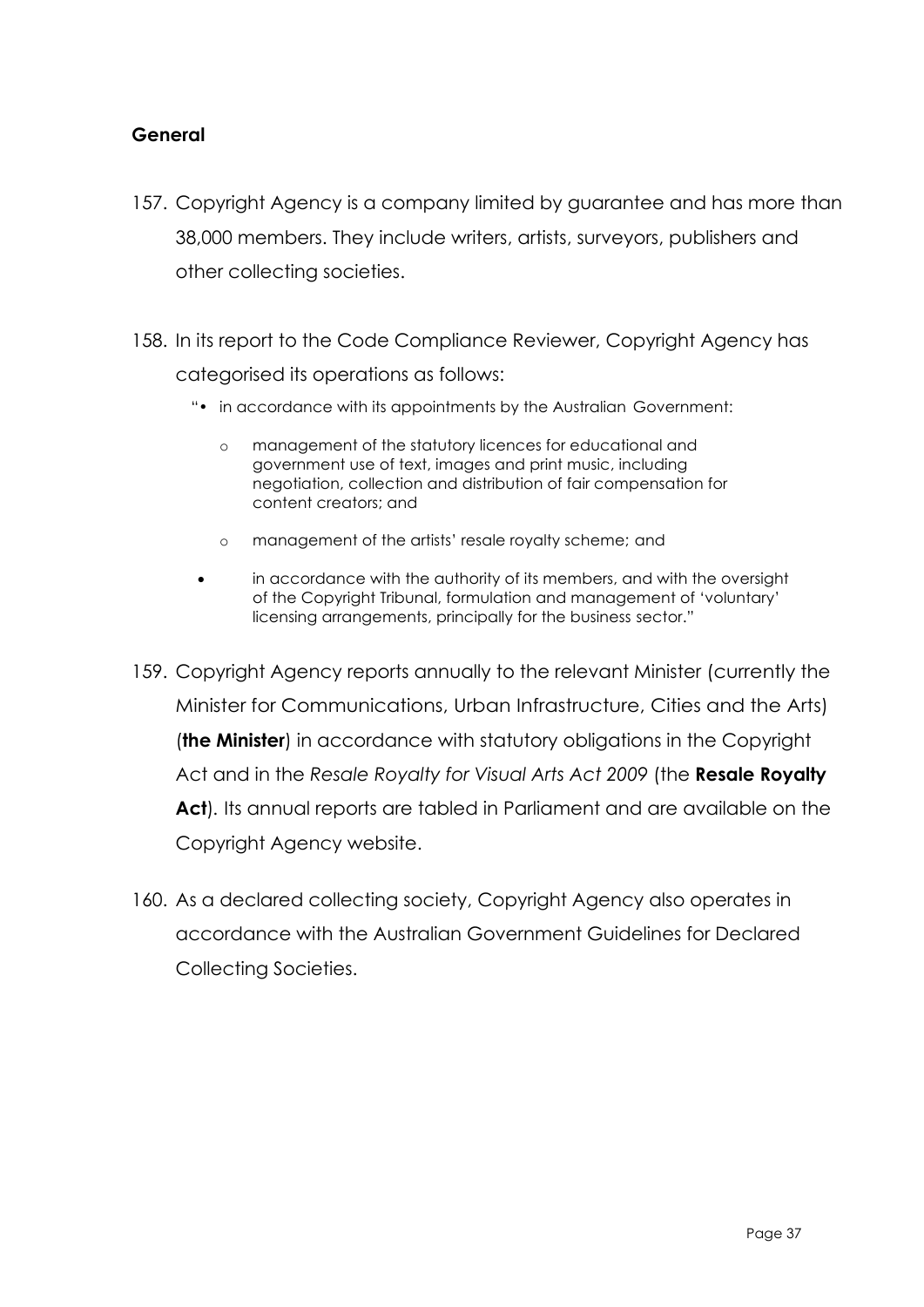# **Legal Framework (Code, Clause 2.1)**

- 161. Copyright Agency states that during the Review Period it complied with its obligations under the legislation and other documents referred to in clause 2.1 of the Code.
- 162. On its website, Copyright Agency publishes the following documents related to governance:
	- Constitution;
	- Corporate Governance Statement;
	- Customer Services Charter;
	- Privacy Policy;
	- Dispute Management Procedures;
	- Complaints Management Procedures;
	- the Code:
	- the Australian Government Guidelines for Declared Collecting Societies;
	- the Attorney-General's Declaration of Copyright Agency for Div 4 of Part IVA of the Copyright Act; and
	- the Copyright Tribunal's Declaration of Copyright Agency for Div 2 of Part VII of the Copyright Act.
- 163. Copyright Agency's in-house legal team continues to oversee compliance issues, monitors relevant legal and regulatory developments, and implements any necessary or desirable changes to its policies or practices.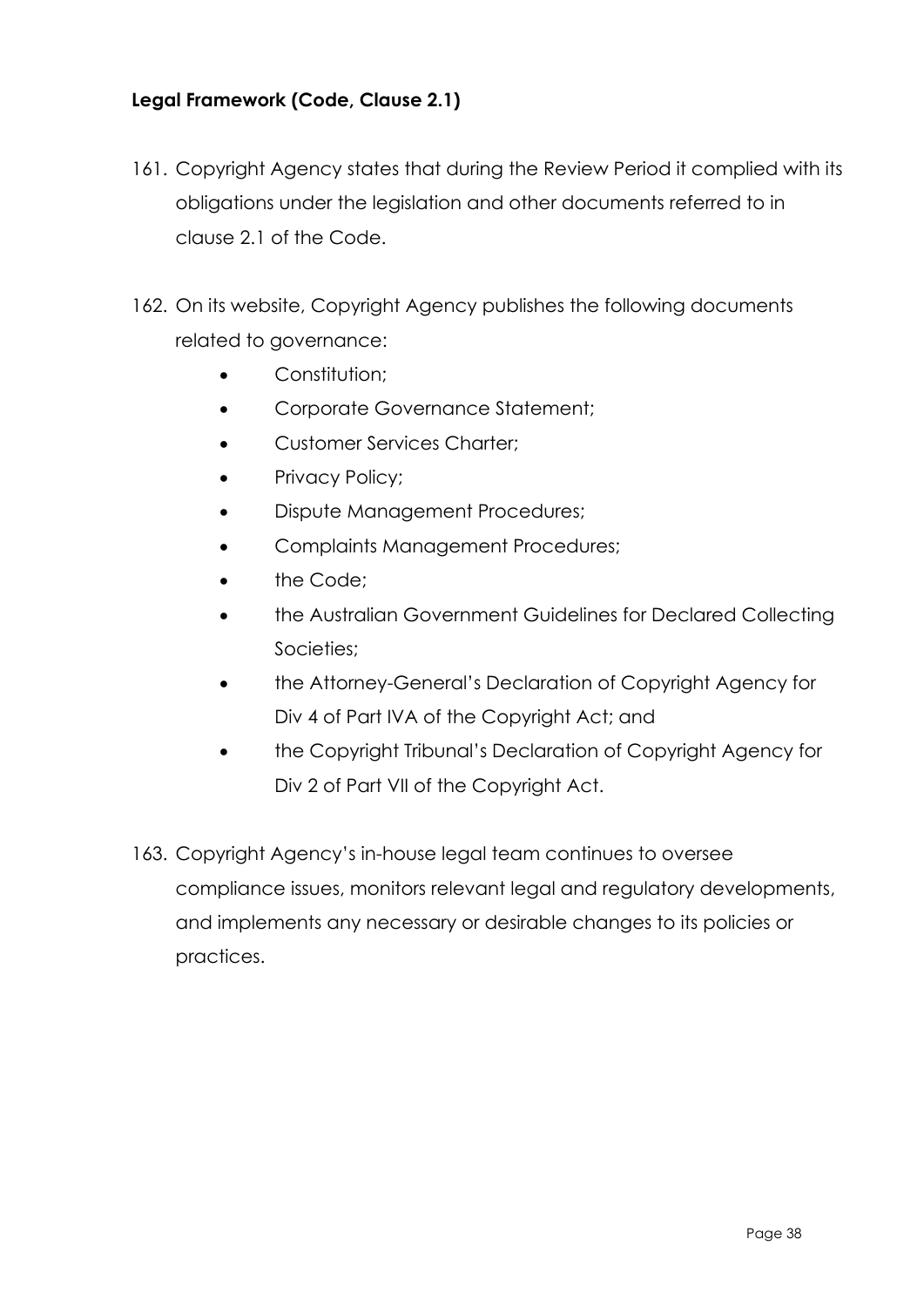# **Members (Code, Clause 2.2)**

- 164. Membership of Copyright Agency is free and is open to all eligible creators, owners and controllers of copyright in Works and Published Editions (as defined in the Copyright Act).
- 165. Applications for membership can be made online and are approved by the Senior Management Team, under delegation from the Board, and are reported to the Board.
- 166. Copyright Agency states that it continues to adopt a range of policies and processes aimed at ensuring that its members are treated fairly, honestly, impartially, courteously, and in accordance with its Constitution and membership agreements. It has a "Service Charter", induction training for new staff and periodic updates for all staff on the requirements of the Code.
- 167. In its report to the Code Compliance Reviewer, Copyright Agency gives details of its communications with its members and potential members about membership arrangements, distributions of licence fees and payments, including:
	- information on the Copyright Agency website and its Constitution (available on its website);
	- updates in its regular monthly member communications;
	- social media posts;
	- broadcast and one-on-one communications about changes to membership, distribution or payment arrangements;
	- responding to enquiries in accordance with the Service Charter;
	- providing secure online member accounts which enable members to review their membership, distribution and payment details; and
	- information in its annual reports, which are published on the website.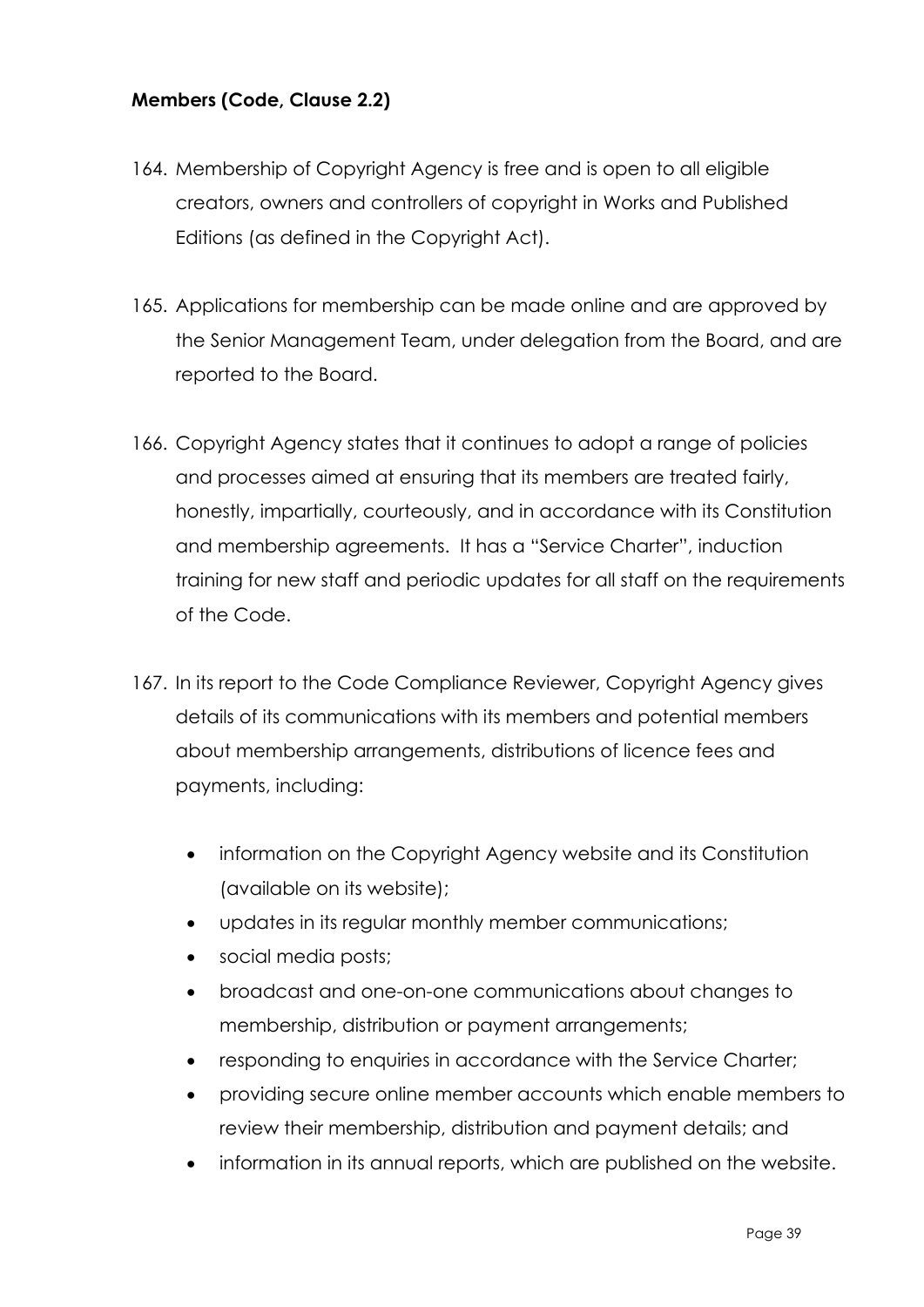# **Licensees (Code, Clause 2.3)**

- 168. Copyright Agency reiterates what it has said in relation to members as recounted at [165] above, substituting "licensees" for "members" and "licence agreements" for "membership agreements".
- 169. Information on the Copyright Agency website about licensing includes:
	- plain English guides for different types of businesses;
	- pay-per-use plain English guides;
	- information for media monitoring organisation customers;
	- data processing protocols for schools, universities, TAFEs; and
	- information in annual reports to the Minister.
- 170. Copyright Agency reports that it has data access arrangements with the Copyright Advisory Group to the Education Council (CAG) and Universities Australia (UA) to provide access to data from surveys in schools, universities and TAFEs. The survey records are 'processed' by Copyright Agency to extract information relevant to estimating the overall extent of content usage under the statutory licence, in accordance with data processing protocols agreed with CAG and UA. This information is taken into account (together with other matters) in licence fee negotiations.
- 171. Information is published about non-statutory ('voluntary') licences ('blanket' and pay-per-use) on the corporate website and on the RightsPortal website (*rightsportal.com.au*) and via other channels, including seminars, trade shows, trade publications and in response to specific enquiries.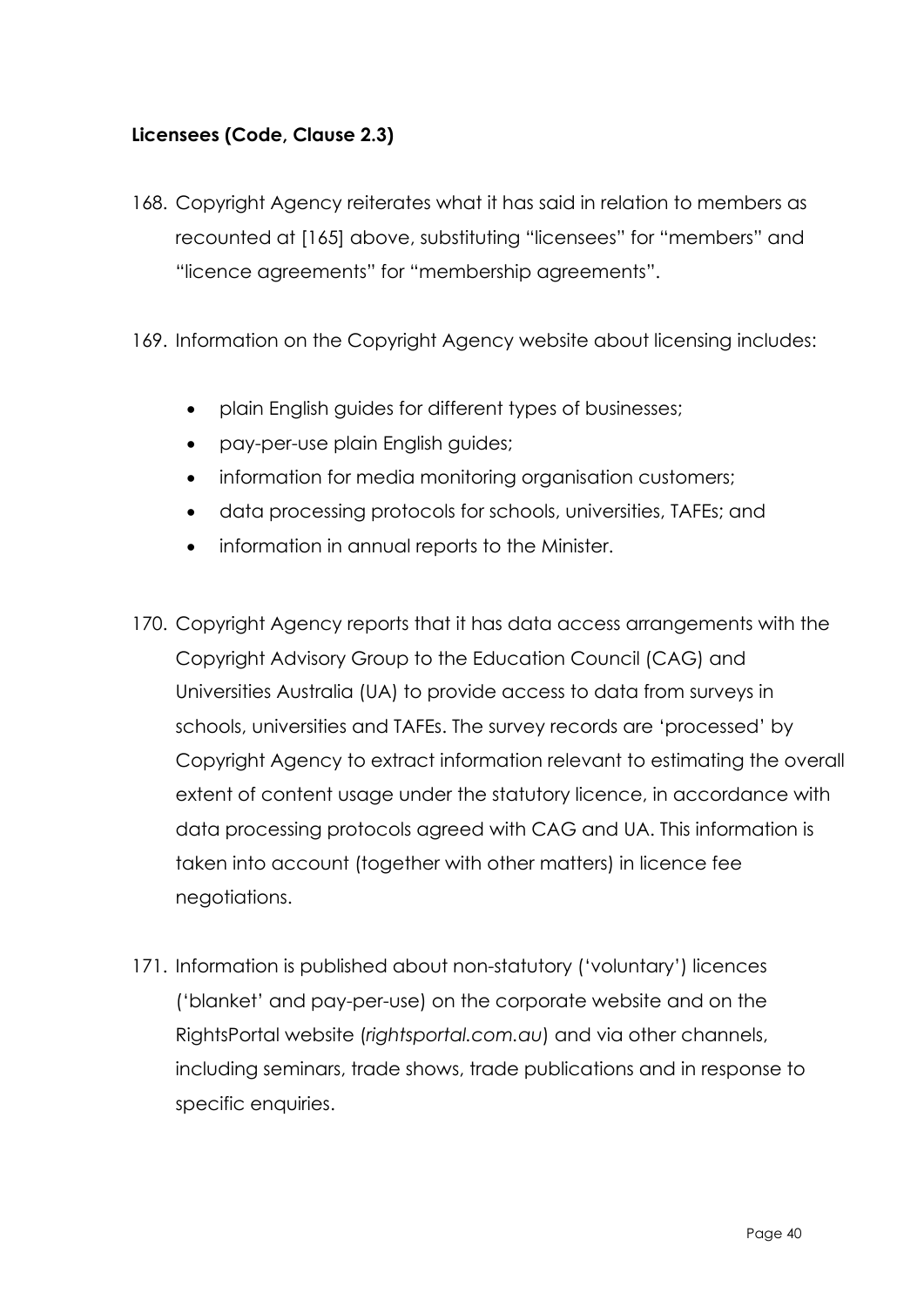- 172. The terms of the licence agreements are reviewed regularly to ensure that they are written in plain language, correspond with Copyright Agency's mandate, and reflect feedback from licensees.
- 173. Further, Copyright Agency asserts that its policies, procedures and conduct in connection with the setting of licence fees are fair and reasonable.
- 174. For the statutory licences for education and government, Copyright Agency mostly deal with bodies or departments representing a class of licensees (such as Universities Australia (**UA**), Copyright Advisory Group to the Education Council (**CAG**) for most schools and TAFEs, and the Department of Infrastructure, Transport, Regional Development and Communications for the Commonwealth) rather than individual licensees.
- 175. Copyright Agency also have individual licence agreements with more than 1,000 other education providers, such as registered training organisations, and with licensees for its voluntary licences.
- 176. Copyright Agency reports that it is currently engaged in proceedings in the Copyright Tribunal with:
	- data collection arrangements and equitable remuneration relating to the 39 members of UA; and
	- licence fees payable by two media monitoring companies Meltwater and Isentia.
- 177. Copyright Agency acknowledge the role of industry associations with which they have dealings. These include Public Relations Institute of Australia, Australian Local Government Association, Association of Corporate Counsel, Early Childhood Australia and Independent Tertiary Education Council Australia.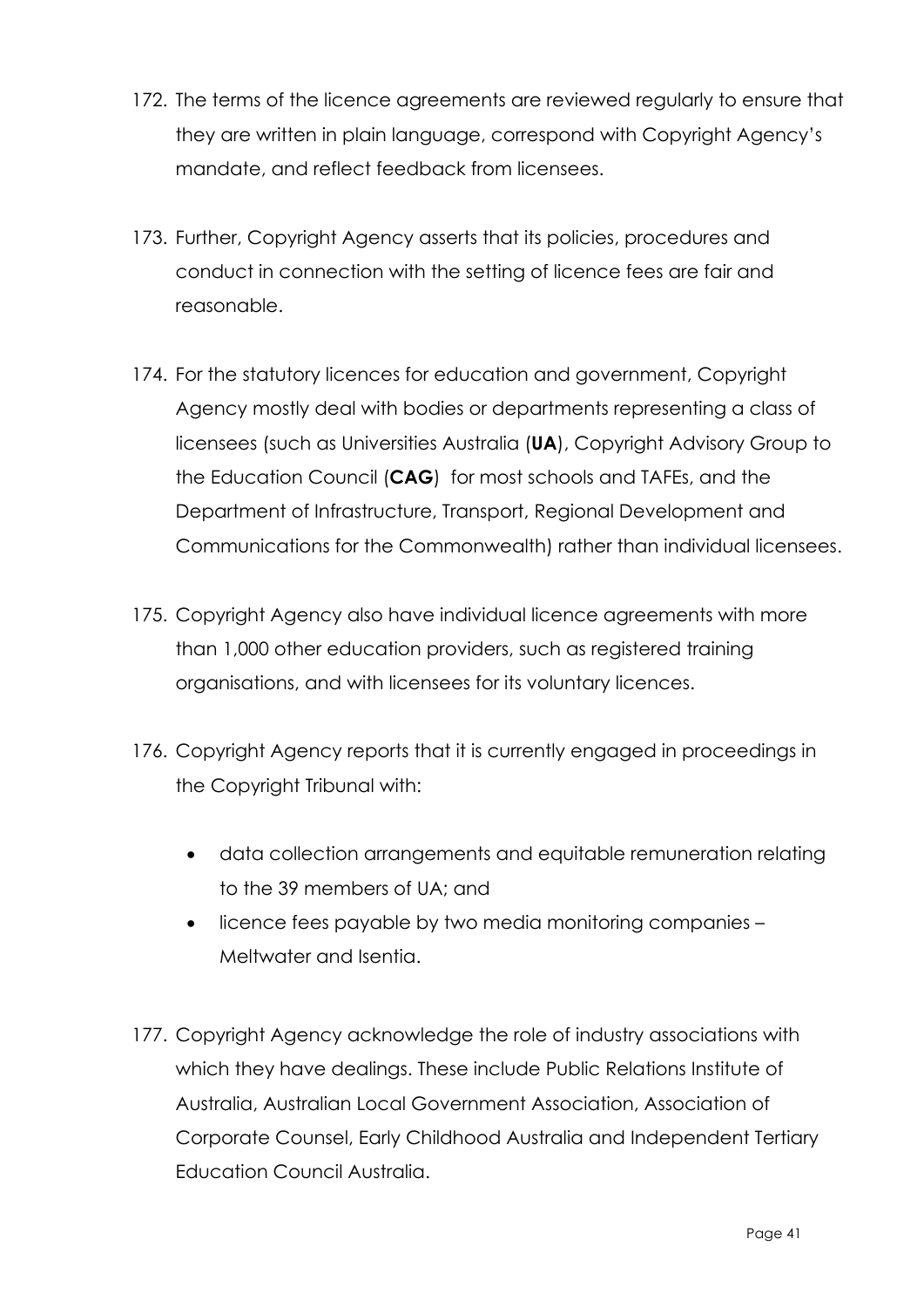- 178. There were no new relevant terms and conditions for consultation with industry associations in 2020-21.
- 179. Copyright Agency reports that where licensees requested further information in connection with negotiation of licence fees, that information was provided.
- 180. In the Review Period, no requests for ADR were received.

#### **Distribution of Remuneration and Licence Fees (Code, Clause 2.4)**

- 181. On its website, Copyright Agency publishes its Distribution Policy; its Distribution Schedule; payment timetable (when payments are made to members' bank accounts following processes such as their confirmation of entitlement to an allocation, or approval of a new member application); information sheets about individual distributions, and information regarding deductions before distribution.
- 182. Copyright Agency distributes payments in accordance with its Constitution and Distribution Policy.
- 183. Copyright Agency informs members of changes to distribution policies and processes via a range of channels, including one-on-one communications, group meetings, the corporate website, information sheets for each major distribution, and the eNewsletter entitled '*Creative Licence'*.
- 184. Copyright Agency reports that during the Review Period it did not receive any requests regarding rights payments, apart from any requests associated with legal proceedings in the Copyright Tribunal.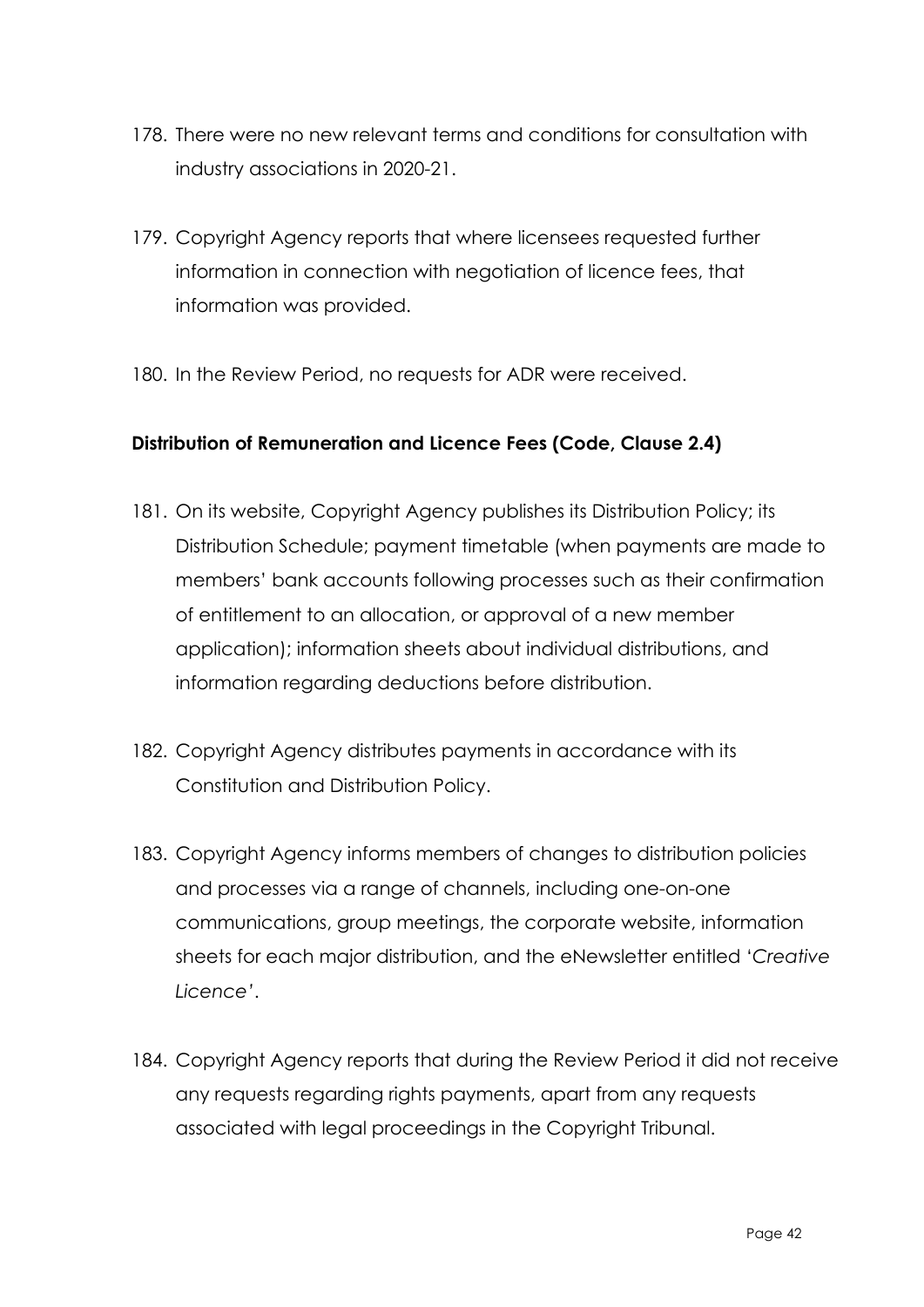- 185. Also in the Review Period, Copyright Agency consulted with author and publisher representatives, and informed members, about proposed changes to the methodology for distributing licence fees from schools in June 2021. This was partly related to the 'pause' of surveys in schools in March 2020, that Copyright Agency also informed members about.
- 186. Communications included: an article in Creative Licence: "*Supporting teachers and students during COVID-19*"; an article in Creative Licence: '*Update on schools survey'*; an article in Creative Licence: '*An update on member payments'*; and an Infosheet on 2021 distribution of licence fees from schools.
- 187. Copyright Agency's distribution policy, and information sheets about individual distributions, are in Plain English.

# **Collecting Society Expenses (Code, Clause 2.5)**

- 188. Copyright Agency reports that the operating costs associated with managing the statutory and voluntary licence schemes continue to be met from its revenue. In some cases, the deduction is a fixed percentage but in most cases the deduction represents the actual and projected costs relevant to the particular licence scheme.
- 189. Copyright Agency publishes information about deductions on its website. Members also receive itemised information about deductions with each payment. In addition, it publishes information about expenses, including the expense to revenue ratio for each financial year, in its Annual Report.
- 190. Copyright Agency's Board of Directors approves the society's annual operating budget and reviews the budget at each Board meeting.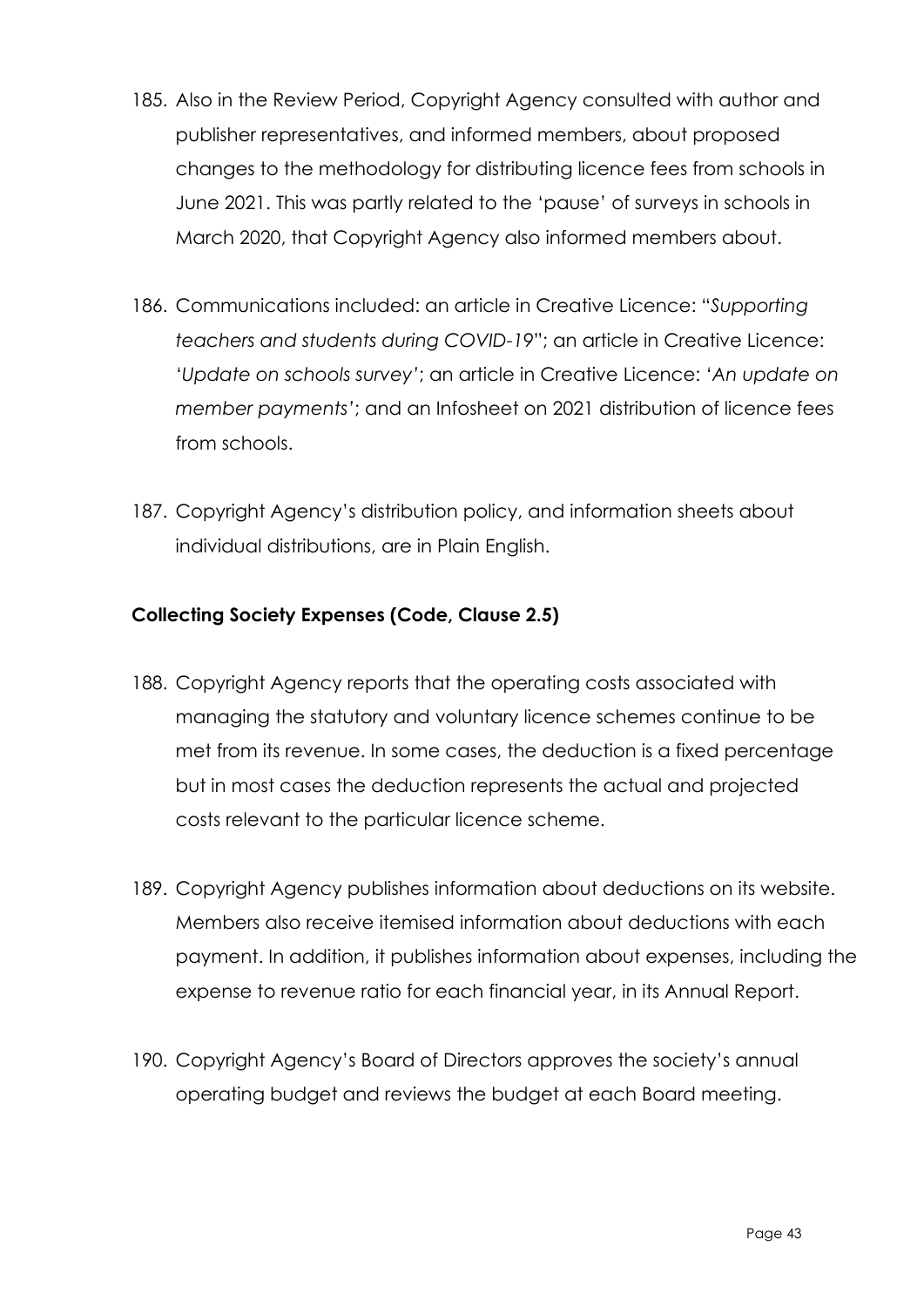191. Copyright Agency's Constitution allows it to deduct up to 1.5% of revenue for application to cultural or benevolent purposes. Its Board approves the amount to be allocated for these purposes. Copyright Agency publicly invites applications for cultural support. The Board approves the successful applications following a recommendation process by a committee of the Board.

# **Governance and Accountability (Code, Clause 2.6)**

- 192. Under Copyright Agency's Constitution, its Board comprises directors elected by author, artist and publisher members respectively, and directors appointed by the Australian Society of Authors and the Australian Publishers Association. The current directors and the capacity in which they were elected or appointed appear on Copyright Agency's website.
- 193. The Society's financial statements are audited annually. Information about revenue, expenses and distribution of licence fees is included in each Annual Report, together with the auditor's report, and is made available to the public on Copyright Agency's website, as well as to members and to the Minister. In addition, the Annual Report is tabled in Parliament.
- 194. On request, Copyright Agency provides information to members about entitlements to payment, in accordance with privacy and confidentiality obligations.
- 195. Copyright Agency's annual reports provide information about:
	- total revenue for the period;
	- total amount, and nature of, expenses;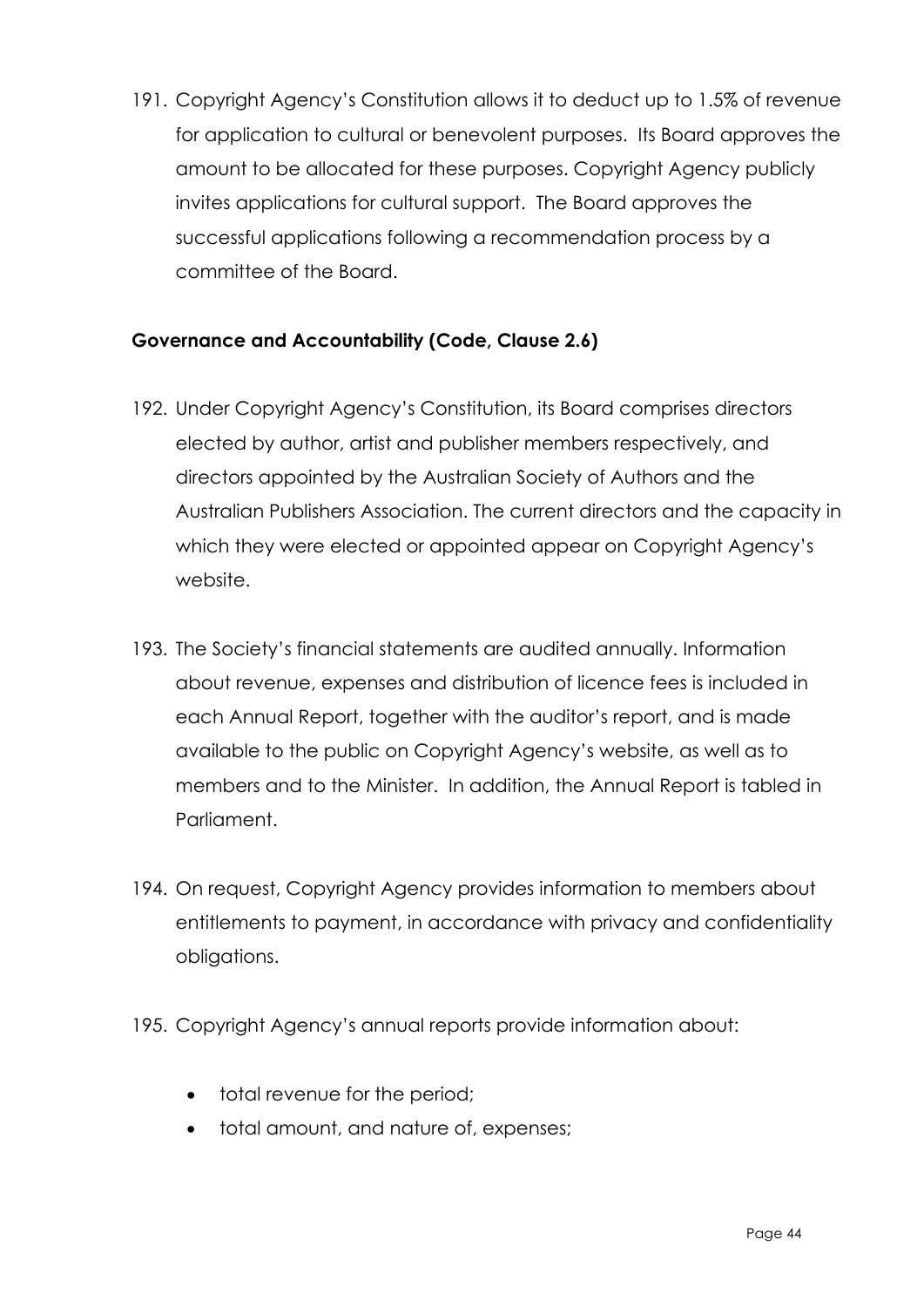- total amounts allocated and paid to members, including breakdowns by licence sectors;
- the accounting and distribution of licence revenue, including:
	- o classes of Licensees from whom licence revenue was received;
	- o classes of Members to whom licence revenue was paid
	- o categories of copyright material for which licence revenue was received; and
	- o domestic vs international payments of licence revenue
- information about expired undistributed funds, including:
	- o the reason/s why funds remain undistributed to rightsholders;
	- o the steps taken to locate rightsholders and distribute funds to; and
	- o information on the allocation and use or proposed use of the funds

# **Staff Training (Code, Clause 2.7)**

- 196. Copyright Agency's procedures for making its staff aware of the Code include:
	- induction training for new staff members on the requirements of the Code;
	- policy documents implementing those requirements on the society's intranet; and
	- periodic updates for all staff on the requirements of the Code.

#### **Education and Awareness (Code, Clause 2.8)**

- 197. Education and awareness activities conducted by Copyright Agency for its members, licensees and other stakeholders include:
	- information on the Code website, including communications to members, licensees and other stakeholders about that website;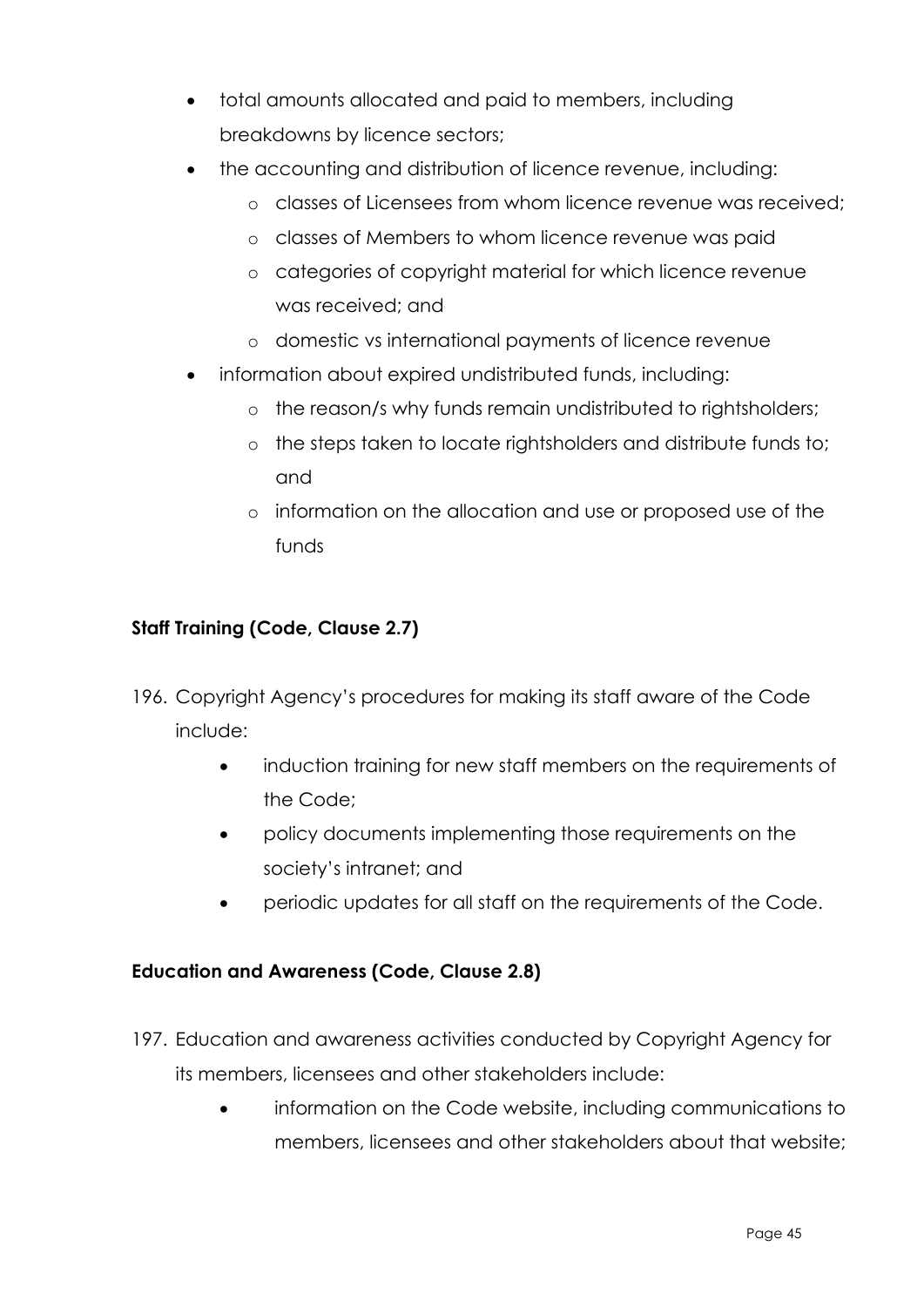- information on the corporate website and other websites managed by Copyright Agency;
- eNewsletter ("*Creative Licence*") to members and other stakeholders;
- eNews ("*Canvas*") to visual arts stakeholders;
- social media channels, including Copyright Agency's Facebook pages and Twitter account;
- presentations at Copyright Agency events and other events;
- training for licensees participating in surveys of usage;
- engagement with industry and professional associations that represent members and licensees; and
- mainstream and specialist media (such as industry magazines and newsletters).
- 198. Copyright Agency also uses the above channels to provide information about:
	- matters relating to membership, including eligibility, benefits, responsibilities, policies and procedures; and
	- matters relating to licensing, including benefits, responsibilities, obligations under copyright law, policies and procedures.
- 199. Information on the website relating to membership includes:
	- membership terms and conditions;
	- information about distributions, including distribution policy, information about each distribution (such as the data used), and forthcoming distributions;
	- a 'Join Us' webpage, with information about eligibility, benefits of membership and how to join; and
	- policies and procedures affecting members, including those relating to distributions and disputes.

200. Information on the website relating to licensing includes: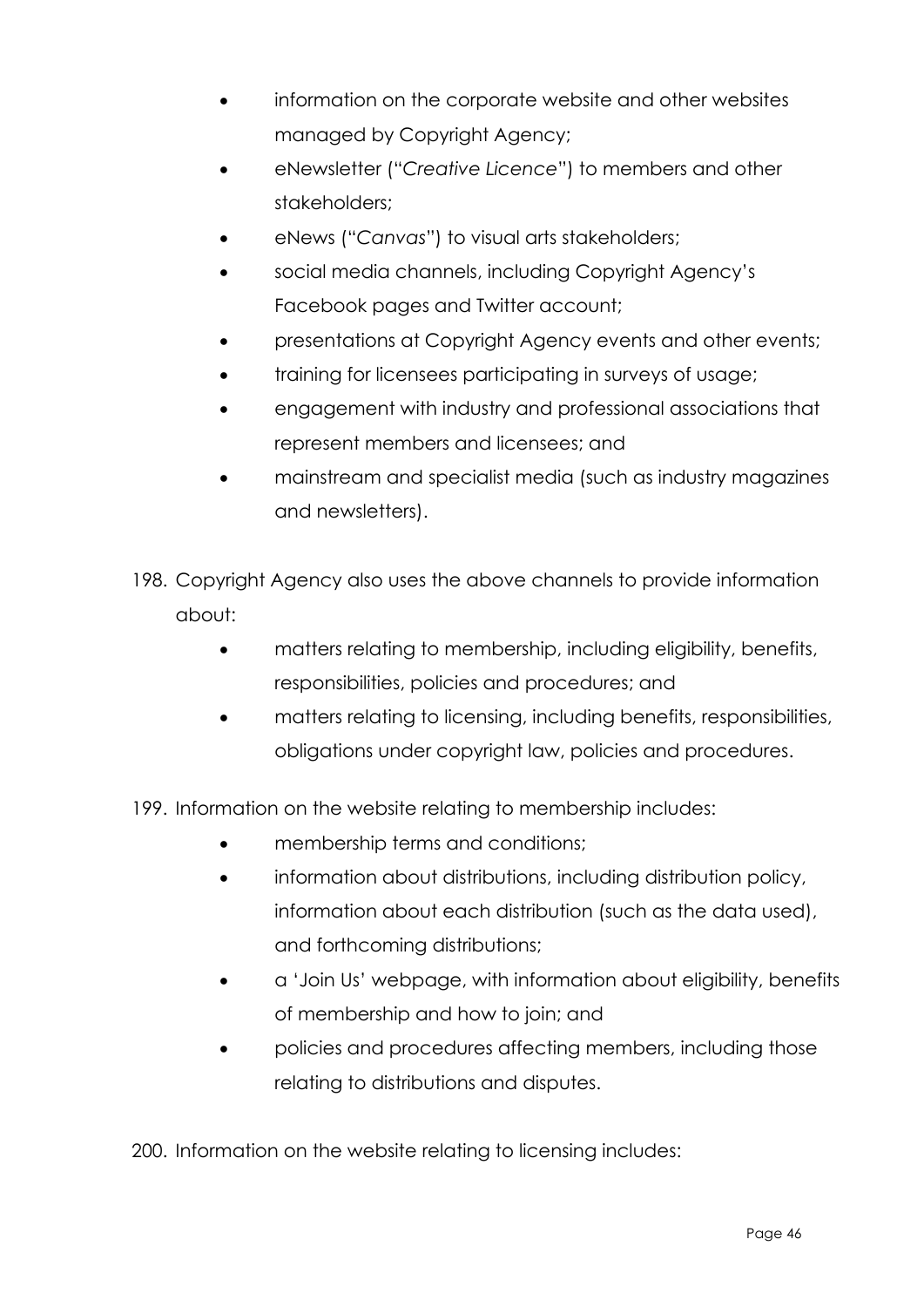- licences available for various sectors (e.g. business, not-forprofit, education);
- pay-per-use licences;
- plain English guides;
- works excluded from voluntary licences;
- benefits of obtaining a licence, including a video for individually licensed education institutions and a webpage for businesses;
- information for licensees about their responsibilities is provided in training sessions, and is also available on the website, for example guidelines for online teaching; and
- policies and procedures affecting licensees, including those relating to applying for a licence (including where this can be done online).
- 201. Copyright Agency has also provided funding to other organisations to conduct copyright education and awareness activities, including to:
	- Australian Copyright Council;
	- National Association for the Visual Arts; and
	- Australian Society of Authors.
- 202. Copyright Agency also creates awareness of its role through sponsorship and publicity associated with grants from the Cultural Fund. For example, in the Review Period, it supported the Educational Publishing Awards Australia (**EPAAs**) and the Australian Reading Hour with (among others) the Australian Publishers Association and the Australian Library and Information Association.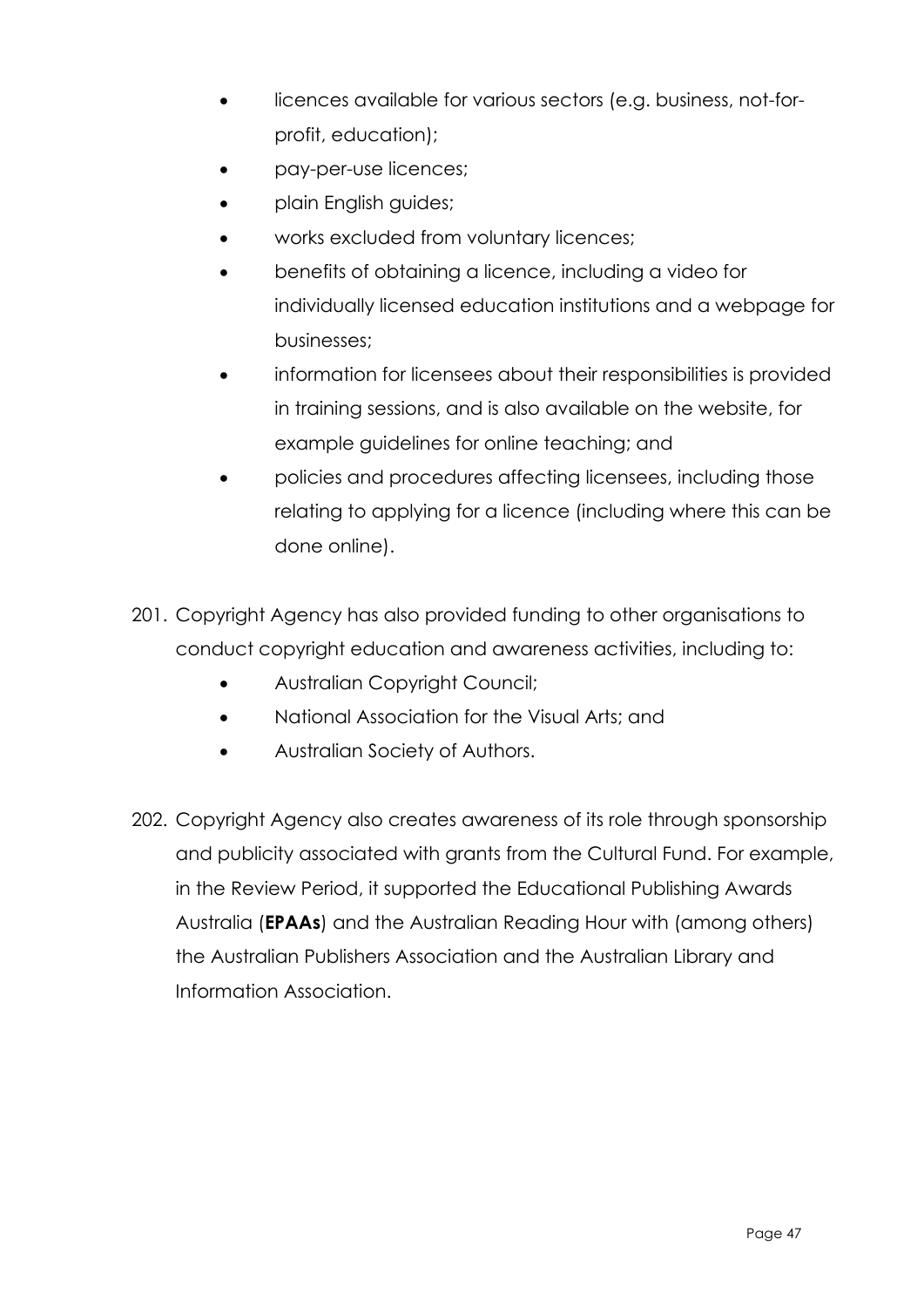# **Reporting by Declared Collecting Societies (Code, Clause 2.9)**

- 203. As noted earlier, clause 2.9 of the Code deals specifically with reporting required by Declared Collecting Societies, of which Copyright Agency is one.
- 204. Copyright Agency's annual reports provide the information set out in clause 2.9(a).
- 205. The annual reports also provide information regarding:
	- classes of recipients of licence fees received from the schools, universities and government sectors respectively;
	- allocations unpaid after four years from the education sector and government sector respectively, the reasons the allocations were unpaid, and the proportion of unpaid allocations attributable to each reason.

#### **Complaints and Disputes (Code, Clause 3)**

206. This subject is dealt with in a separate section, "COMPLAINTS AND DISPUTES", below.

# **Publicity of the Code and Reporting of Compliance with it in the Annual Report (Code, Clause 4)**

- 207. The Code is available on the Code website, as is information about the annual review of compliance with the Code, the Code Reviewer's reports, and the Triennial Review of the Code. The Copyright Agency website has a webpage devoted to the Code and contains a link to the Code website.
- 208. Copyright Agency alerts members and other stakeholders to the Code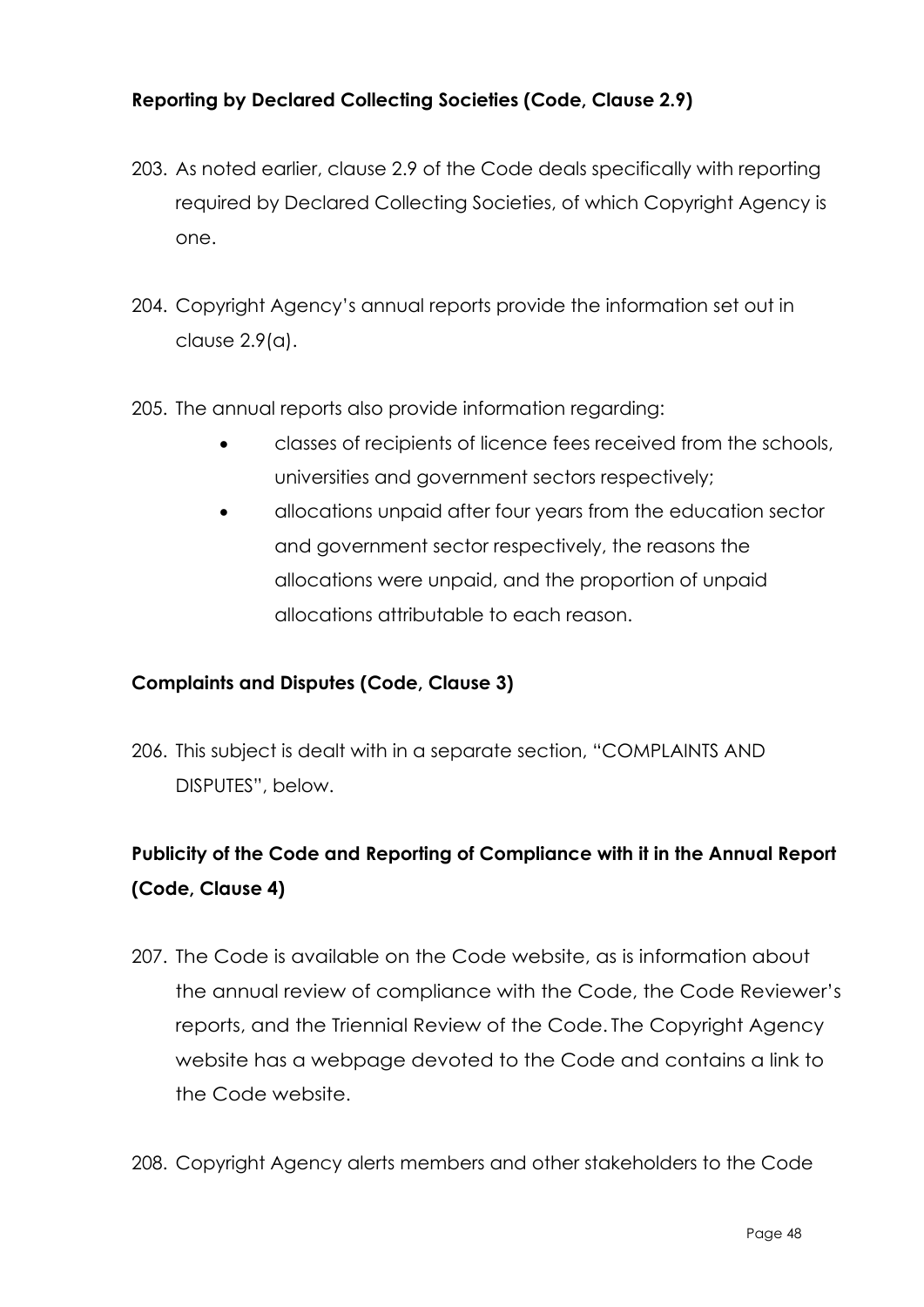and to the annual compliance review and triennial review in a number of ways including on its website and in its monthly eNews, and specific email alerts.

- 209. Copyright Agency includes reference to its compliance with the Code in its annual reports.
- 210. Of course, Copyright Agency's annual report to the Code Compliance Reviewer is itself directed to its compliance with the Code.
- 211. There have not yet been any findings or notification of contravention of the Code by Copyright Agency.

# **Audio-Visual Copyright Society Limited ("Screenrights")**

#### **General**

- 212. Screenrights' report on its compliance with the Code was furnished to me on 30 July 2021.
- 213. Screenrights' website is at https://www.screenrights.org.
- 214. Audio-Visual Copyright Society Limited, trading as "Screenrights", was established in 1990 to be the declared collecting society for purposes of the statutory licence for the copying and communication of broadcasts by educational and other institutions under the then Pt VA (now Pt IVA Division 4) of the Copyright Act. Under those provisions, Screenrights also represents the owners of the copyright in sound recordings and cinematograph films (and works included in sound recordings and cinematograph films) for the purposes of the statutory licence in favour of educational institutions.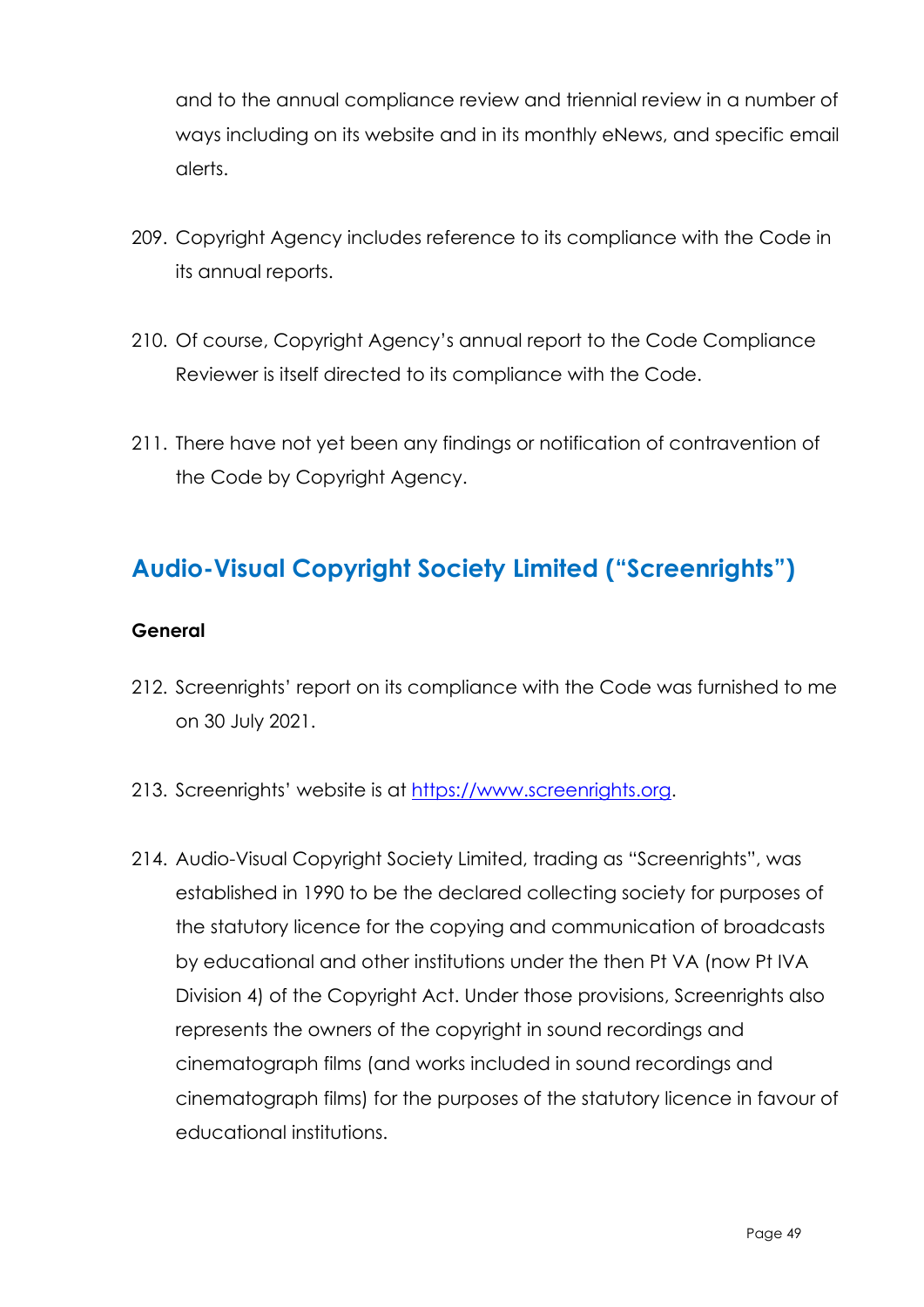- 215. In addition, Screenrights is the sole collecting society for the collection of equitable remuneration for the retransmission of free-to-air broadcasts under Pt VC of the Copyright Act.
- 216. Finally, Screenrights has also been declared to be the collecting society in respect of television, radio and internet broadcasts under the government copying scheme under s 183 of the Copyright Act (Copyright Agency is also declared for that purpose).
- 217. As at 30 June 2021, Screenrights had 4,897 members [2020: 4,712] and 1,530 licensees [2020: 1,485]. It collects royalty payments from schools, universities, vocational training bodies, government agencies, TAFEs, resource centres, retransmitters and New Zealand schools and tertiary institutions, as shown in the following table:

| <b>Type of Entity</b>                                                                         | <b>Number</b>  |
|-----------------------------------------------------------------------------------------------|----------------|
| <b>Screenrights Members</b>                                                                   | 4,897          |
| Licensees                                                                                     | 1,530          |
| Schools -- Government, Catholic Systemic, Independent -- Peak Bodies                          | 40             |
| Higher education including universities                                                       | 66             |
| Private Vocational Education/Training Organisation (inc ELICOS)                               | 26             |
| Government Agency                                                                             | 424            |
| TAFE (including individual institutions and Departments representing<br>ultiple institutions) | $12 \,$        |
| <b>Resource Centre</b>                                                                        | 6              |
| Retransmitter                                                                                 | 3              |
| NZ -- Tertiary                                                                                | 30             |
| $NZ - Schools$                                                                                | 921            |
| NZ-Resource Centre                                                                            | $\overline{2}$ |

# **Legal Framework (Code, Clause 2.1)**

218. Screenrights reports that it has complied with the legal framework governing its operation.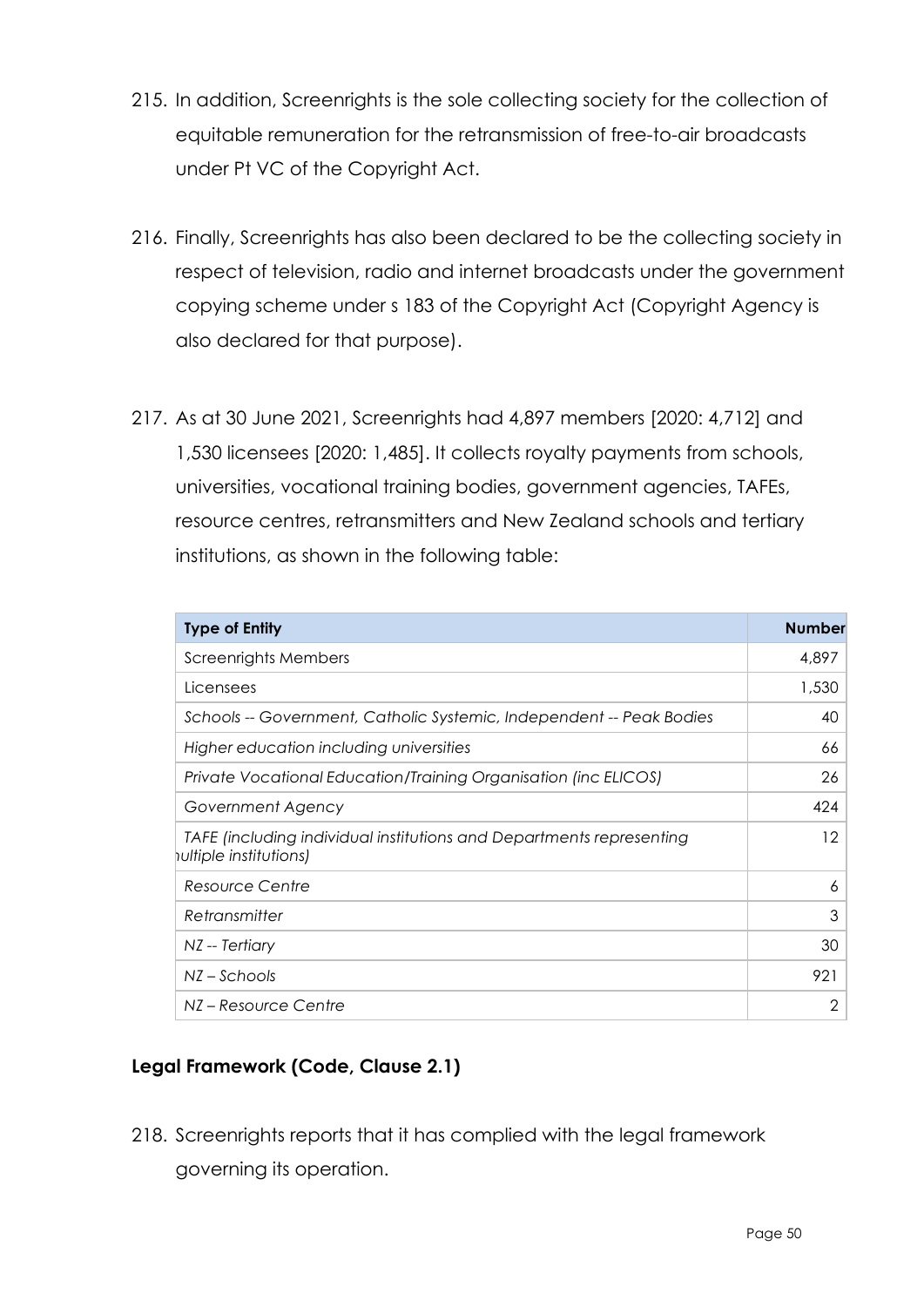- 219. At a Meeting of Directors on 23 September 2020, the Board approved an amendment to the Corporate Governance Statement. A Diversity Statement was added as a new clause12.2. A copy of the updated Corporate Governance Statement can be accessed from Screenrights' website, along with other key governance documents, including the Constitution, Privacy Policy, and its dispute and complaints management procedures.
- 220. Screenrights made no material changes to any other documents relevant to the legal framework in 2020-2021.
- 221. The Screenrights Board is elected by the members in accordance with the Constitution. A list of current directors and the Screenrights executive team is available on the corporate website.
- 222. Screenrights' legal team oversees compliance with the legal framework governing itsoperation, including training of staff in relevant laws including privacy and workplace behaviour laws.

# **Members (Code, Clause 2.2)**

- 223. Membership of Screenrights remains open to all eligible rightsholders. Membership increased in the Review Period from 4,712 to 4,897 members.
- 224. Screenrights states that it adopts policies, processes and practices to ensure that members are treated fairly, honestly, impartially and courteously in accordance with its Constitution and the Membership Agreement. This includes staff training such as a comprehensive induction process and Code of Conduct training. Screenrights' Member Services team engages in frequent communication with members via phone and email and through its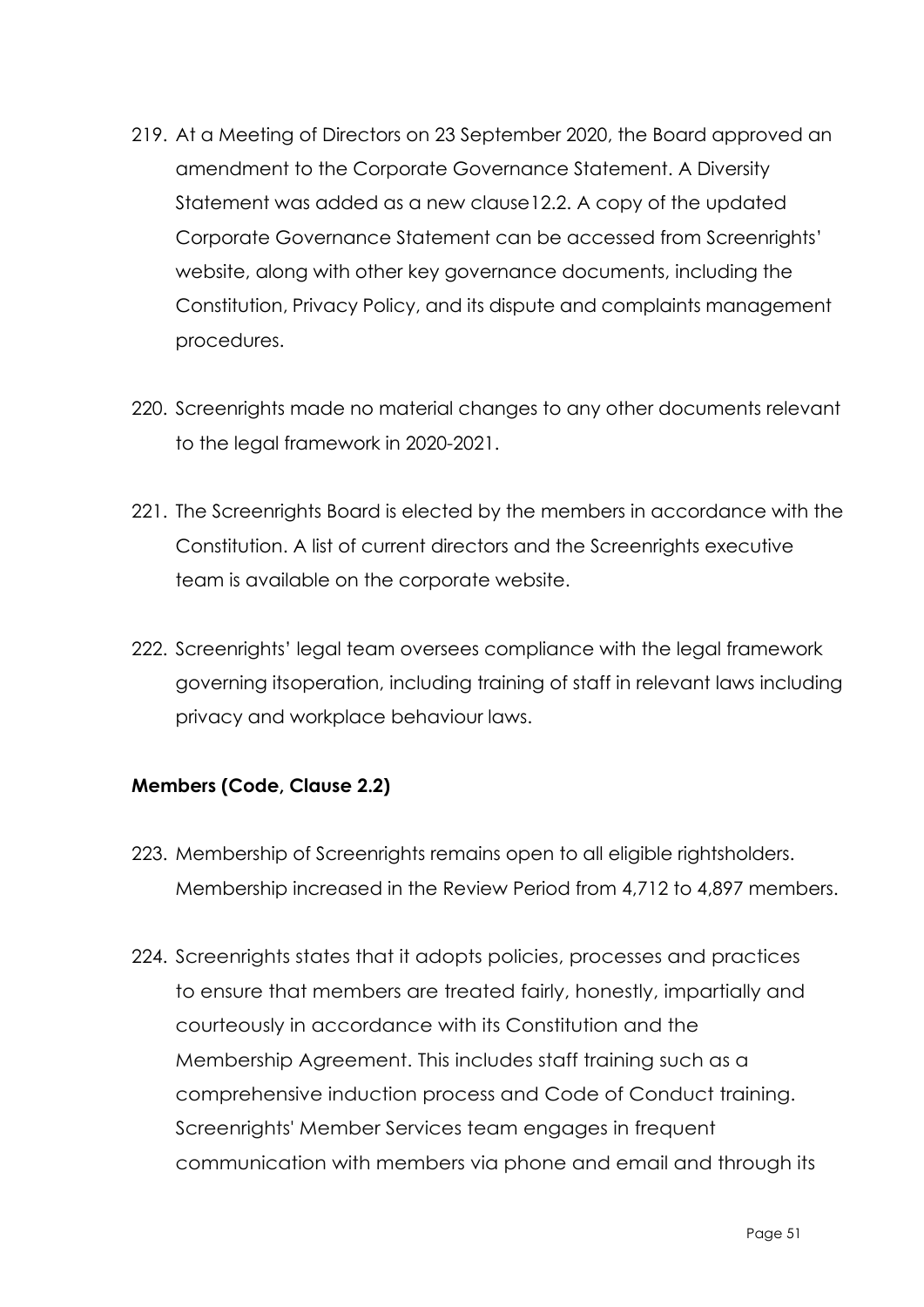online membership portal *MyScreenrights*, as well as meeting in person where possible.

- 225. Screenrights adopts a continuous improvement approach to information management and information systems in the interests of transparency and efficiency. It reports that it undertakes numerous initiatives each year to improve the quality of information captured and the ease with which information can be provided to it by its members. The Society also undertakes initiatives to streamline information processing within its in-house systems to deliver efficiencies to royalty distribution.
- 226. Some of the key initiatives in the Review Period include:
	- Improvements to the *MyScreenrights* online membership portal. After a system rebuildlast year, Screenrights was able to continue to customise the website based on internal requirements and member feedback.
	- Improvements to in-house systems, by way of an upgrade of Screenrights' in-houseapplication used to collect, store and manage member claims to royalties. The new application includes a range of new features to support the efficient management of information.
	- The leveraging of AI, as Screenrights integrated a third-party machine learningplatform that enables early identification of competing claims to royalties. This allows members more time to resolve claims before the expiration of royalties.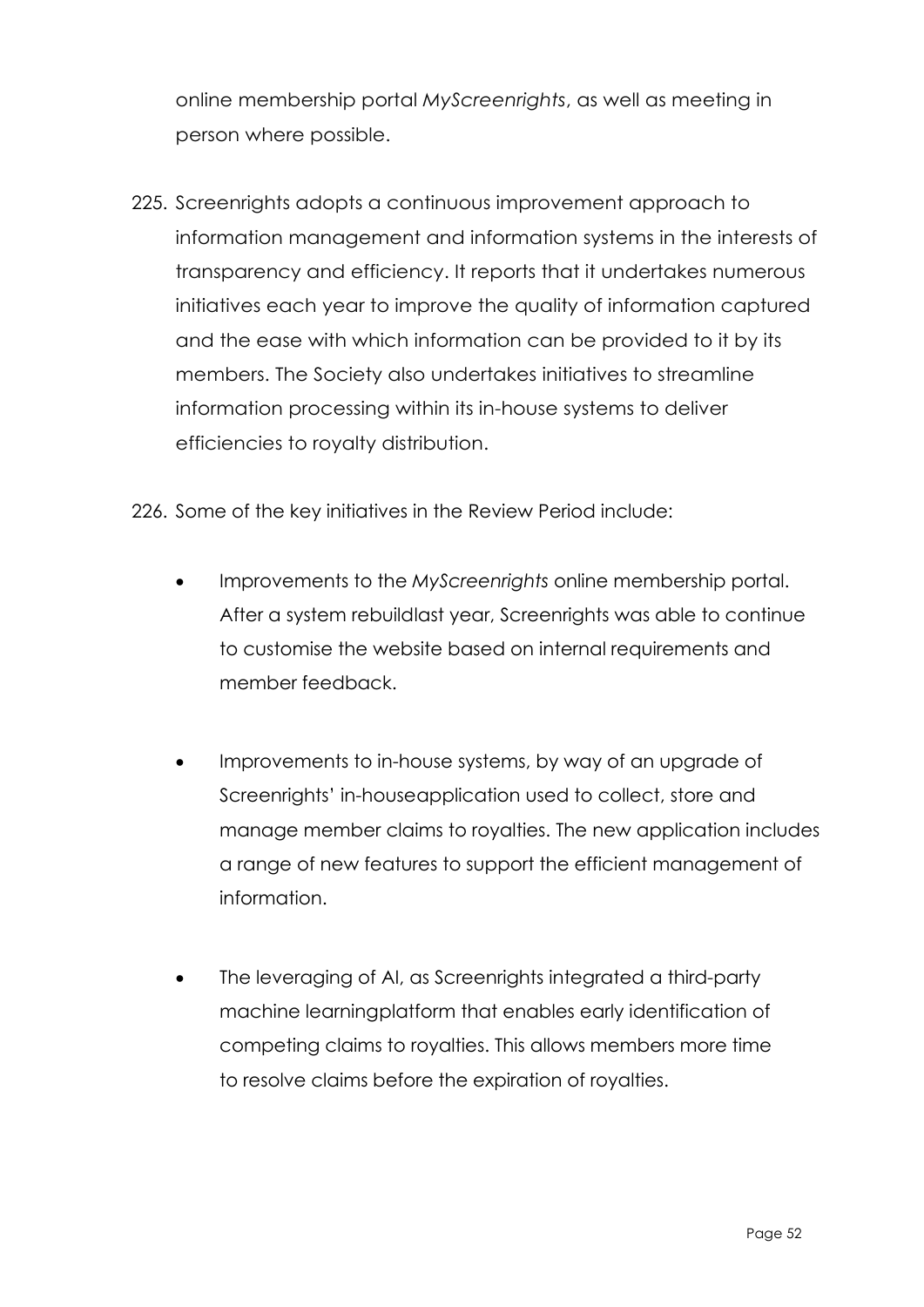## **Licensees (Code, Clause 2.3)**

- 227. Screenrights reports that it adopts policies, processes and practices to ensure that licensees are treated fairly, honestly, impartially and courteously in accordance with the Screenrights' Constitution and the licensing agreements.
- 228. Screenrights' approach to licensees is built on respect for their needs with the goal of ensuring that they receive fair value while maintaining equitable remuneration for members. Most negotiations of licence agreements are conducted with peak bodies, except in the case of retransmission where the individual licensees are substantial commercial organisations.
- 229. Screenrights' corporate website contains a Screenrights Licences section where it provides information about the licences available, and what uses are covered by the licences. Further, in relation to the Australian educational statutory licence, information is provided for educators on accessing educational content.
- 230. A Remuneration Notice is required to be completed by any new licensee under the statutory educational licence. The methodology for calculating the amount of equitable remuneration payable by an educational institution is included in the Remuneration Notice.
- 231. For the educational statutory licence, Screenrights generally negotiates with bodies that represent a group of licensees such as UA and CAG for schools and TAFEs.
- 232. The educational scheme agreement covering 98% of Australian schools expired on 31 December 2020. While the terms of a new agreement to 31 December 2024 have been largely agreed in principle, the Agreement is anticipated to be executed in the fourth quarter of 2021.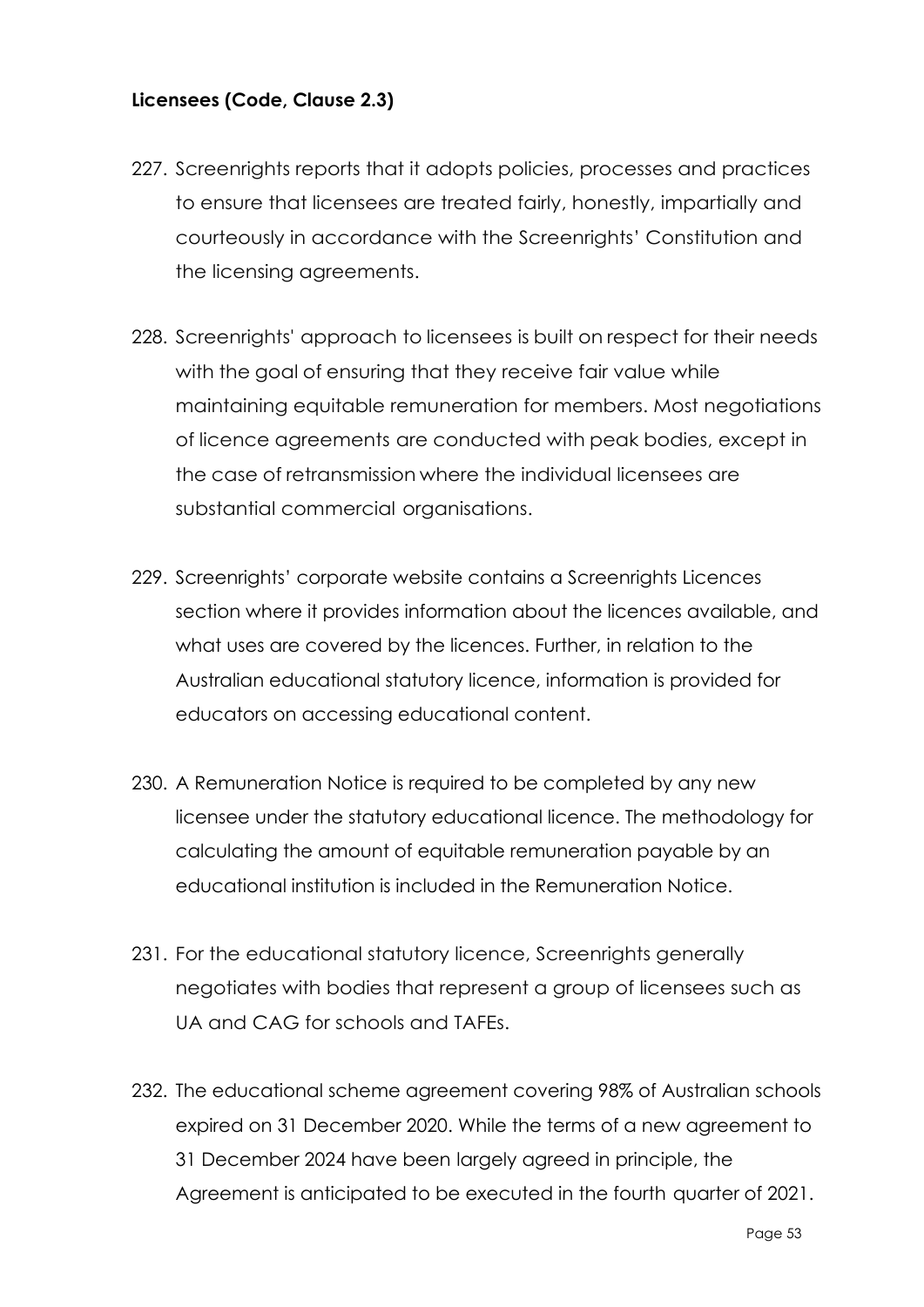- 233. For the government statutory licence, Screenrights deals with the Department of Infrastructure, Transport, Regional Development and Communications for the Commonwealth and with a collective representative group for the States and Territories. New Government Copying agreements to include internet copying have been executed bythe State of Victoria and the Australian Capital Territory and Tasmania. The remaining States and Territories were still in the process of being finalised as at the end of this reporting period.
- 234. In relation to retransmission statutory licences, Screenrights largely deals with Foxtel. Theremuneration agreement with Foxtel expired on 31 December 2019, and the parties have not been able to reach an agreement on the amount of equitable remuneration payable forthe retransmission of free to air broadcasts under a new agreement. Accordingly, on 22 July 2020, Screenrights filed an application in the Copyright Tribunal for a determination ofthe equitable remuneration payable by Foxtel. The litigation has been ongoing and it is expected that the final hearing will take place in or around March 2022. An agreement for an interim payment was reached on 6 October 2020. In its report to the Code Compliance Reviewer, Screenrights has said that more information can be provided upon request
- 235. A primary transparency factor in dealings with licensees is the availability of usage data, which forms a key part of licence negotiations. Screenrights provides all relevant usage data to the licensees. This is the same data that Screenrights uses for its distribution purposes.
- 236. Detailed usage data for each university is provided to UA annually as required under the Universities Agreement established in 2018/19. The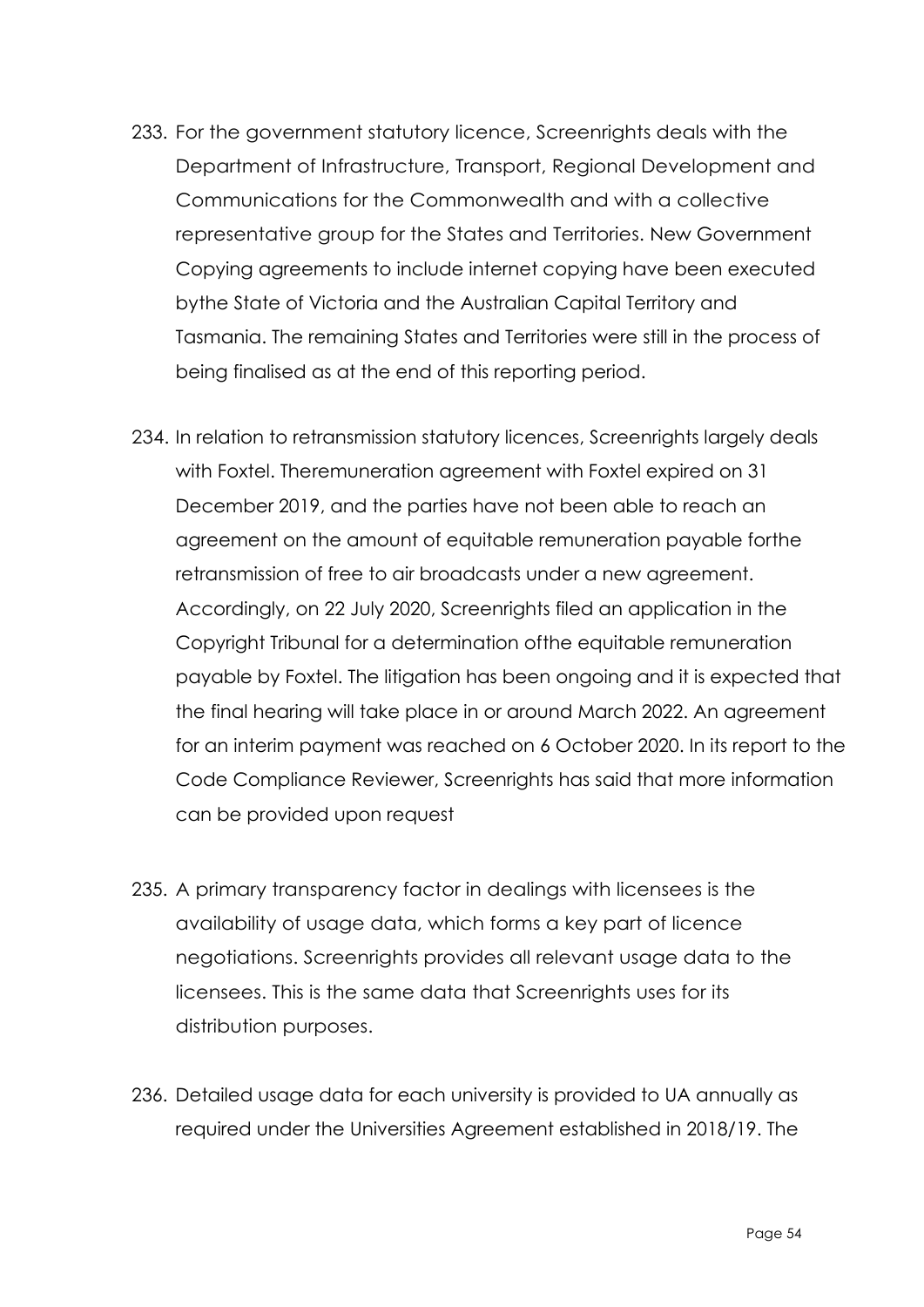usage data determines the amount of equitable remuneration payable and is provided by UA to all Universities for transparency.

## **Distribution of Remuneration and Licence Fees (Code, Clause 2.4)**

- 237. In the Review Period, Screenrights distributed payments in accordance with its Distribution Policy and Constitution.
- 238. No substantive changes were made to the Distribution Policy in the Review Period. A copy of the Distribution Policy can be accessed from Screenrights' corporate website. Screenrights has published 'Plain English' guidelines on the Distribution Policy which set out how royalties are calculated in detail. These guidelines are also available on the corporate website.
- 239. Under the Distribution Policy, royalties relating to the 2015, 2016 and 2017 distributionyears expired on 30 June 2021. This signified Screenrights' change from a six-year distribution period to a four-year distribution period. All undistributed royalties from the 2015, 2016 and 2017 years have been rolled over to the2021 distribution year. Any royalties still in dispute from the aforementioned years have moved into the Competing Claims Fund year (CCF), which allows members an additional 12 months to resolve their competing claims to the royalties.

# **Collecting Society Expenses (Code, Clause 2.5)**

240. Screenrights' reports that its Board continues to approve the annual operating budget, and an updated financial report which compares actuals to budget is reviewed at each Board meeting.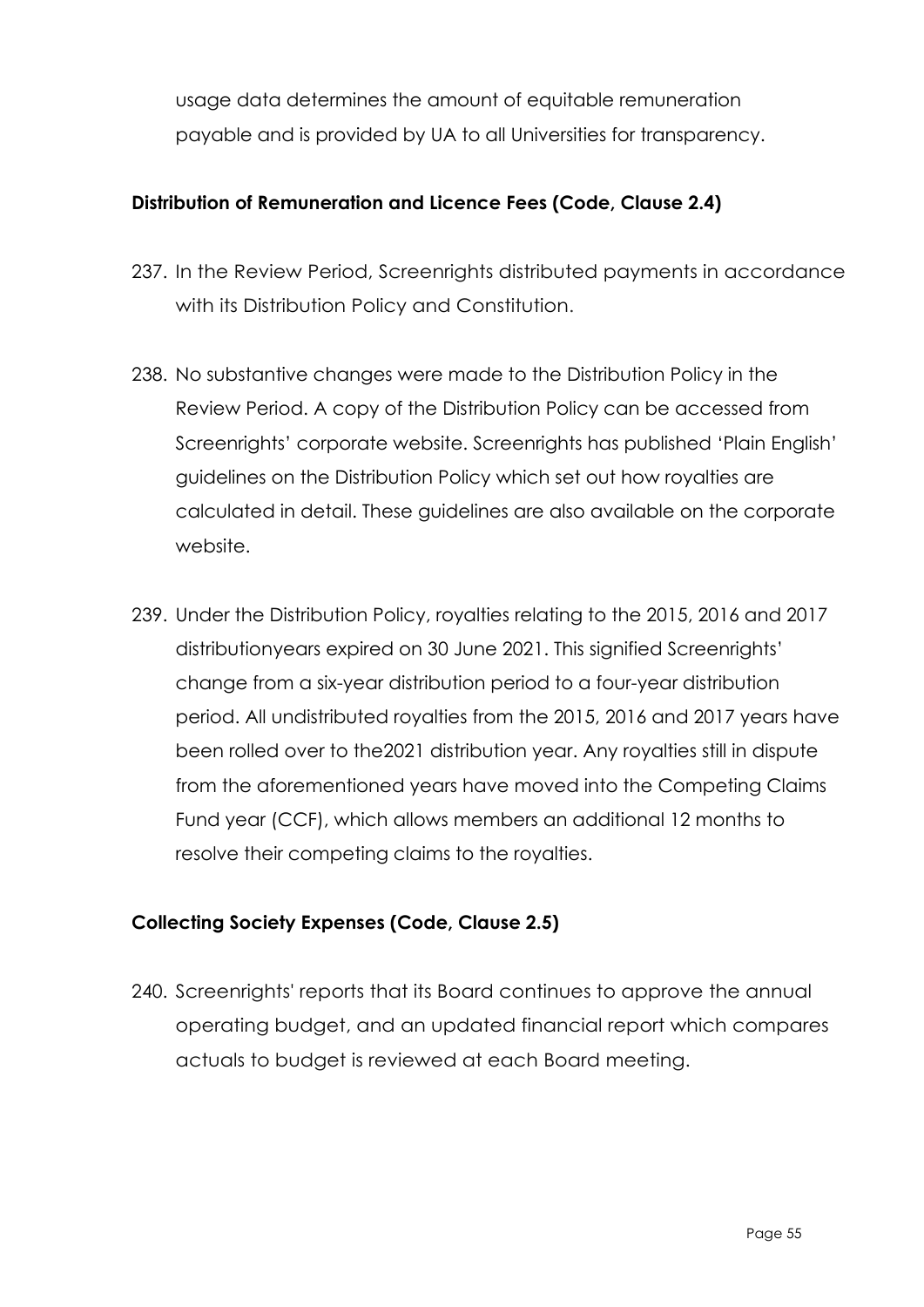- 241. Screenrights' expenses for the Review Period were approximately 15.87% of gross revenue subject to audit review. The audited figure will be in Screenrights' Annual Report.
- 242. Screenrights' operating costs associated with its licensing schemes are met from revenue. In some cases, a fixed percentage is deducted, but otherwise the deductions are generally based on actual costs. Members receive itemised reports about deductions along with payments.
- 243. Detailed information on Screenrights' expenses including the expenditure to collections ratio for the financial year 2020/2021 is found in Screenrights' Annual Report, where a comparison with the years 2018/2019 and 2019- 2020 is depicted. This report was made available in October 2021.

# **Governance and Accountability (Code, Clause 2.6)**

- 244. Screenrights reports that it has complied with the requirements of Clause 2.6 during the Review Period. Screenrights' Board has acted in accordance with the Constitution and Corporate Governance Statement in being accountable to members. The current directors on the Board are listed on the society's website.
- 245. The Audit, Risk & Governance Committee of the Board met three times during the Review Period. Its principal functions are to ensure that accounting records are maintained in accordance with statutory requirements, to ensure that financial controls are sufficient, to review the operational and strategic risk assessments, and to review the financial statements and consult with the external auditors.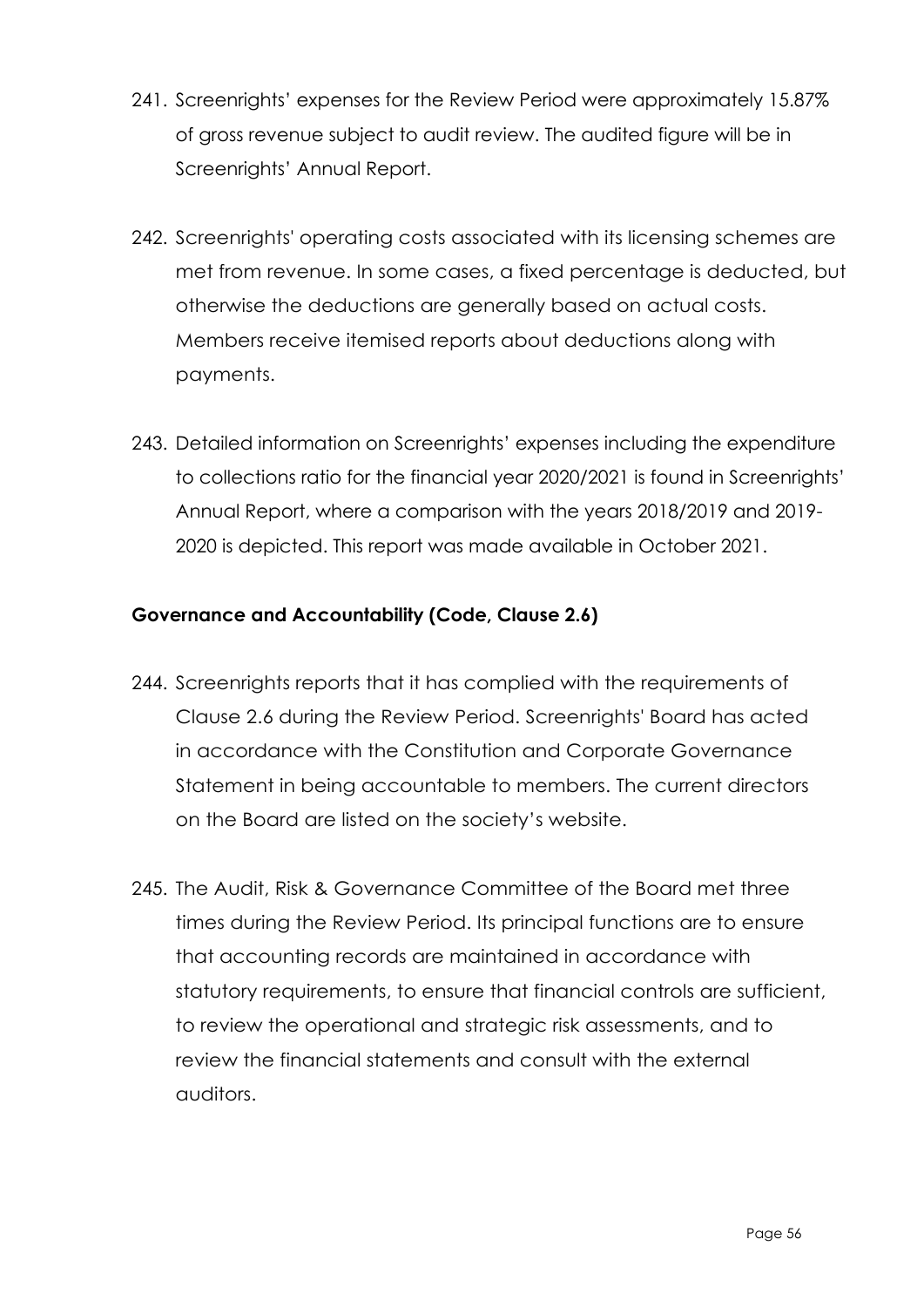- 246. Screenrights maintains complete financial records every year. Where requested by a member, Screenrights provides information about the member's entitlement to payment from Screenrights consistent with obligations under privacy law and any applicable duties of confidentiality.
- 247. Screenrights' Annual Report for 2020-21 became available in late October 2021, including the audited accounts as at 30 June 2021. Each Annual Report of Screenrights contains the matters set out in clause 2.6(e) to (g) of the Code including revenue, expenses and distribution of payments to Members.
- 248. Annual Reports are published on the corporate website and presented to the members in preparation for the Annual General Meeting. A copy is provided to the Minister and is tabled in Parliament.

# **Staff Training (Code, Clause 2.7)**

249. Screenrights reports that it has taken reasonable steps, including through annual staff training, to ensure that employees and agents are aware of, and comply with, the Code. A copy of this year's training materials was provided to the Code Compliance Reviewer. Amongst other things, Screenrights' Code training session familiarises staff with complaints handling procedures, Screenrights' alternative dispute resolution procedures for disputes between the Society and licensees, between Screenrights and members and between members and members. A refresher training on Privacy Law was delivered at the same time as Code training. The importance of compliance with the Code is also emphasised to staff in induction training. Further, any updates on Code requirements are communicated to staff in regular staff meetings and on the internal intranet.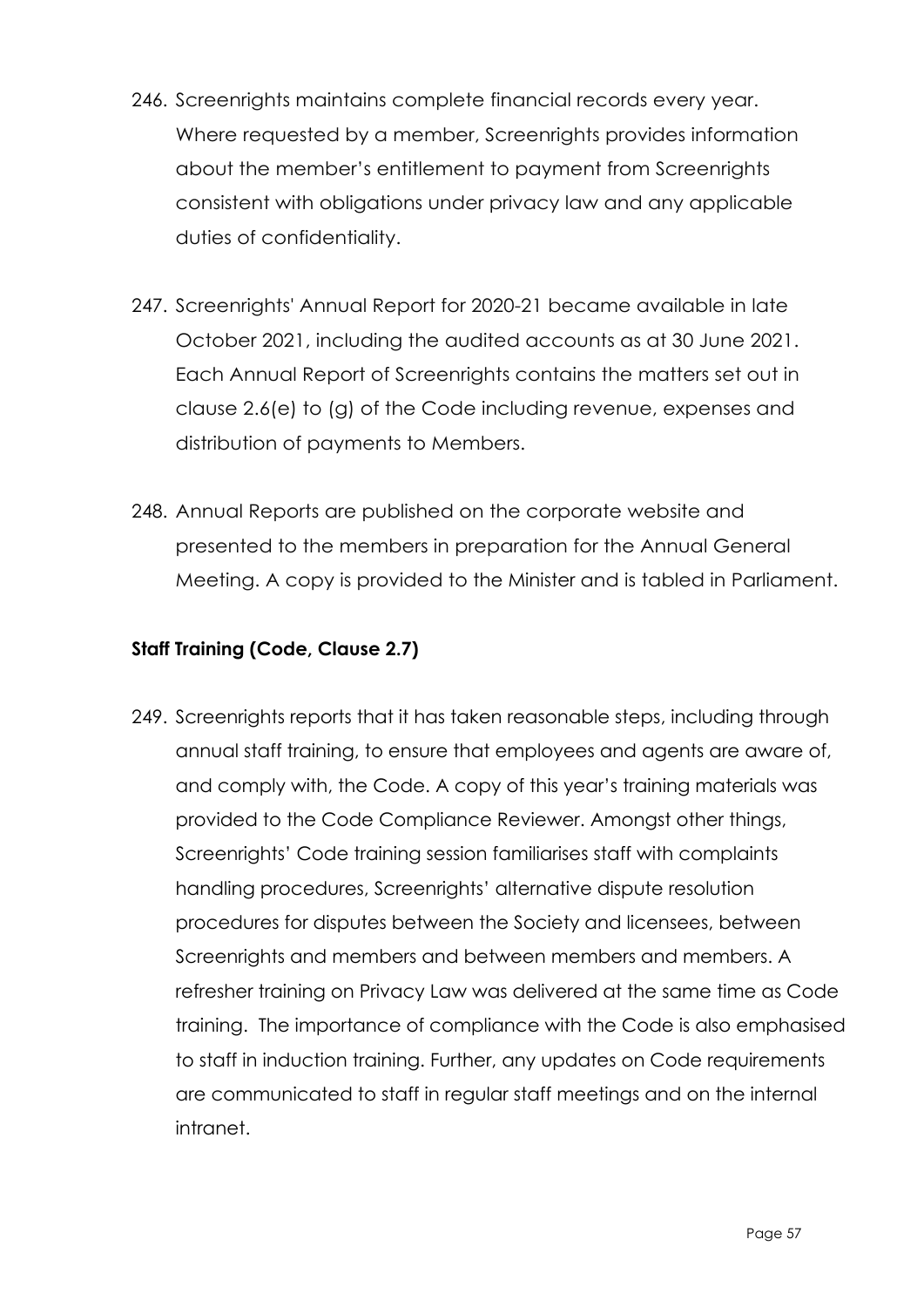## **Education and Awareness (Code, Clause 2.8)**

- 250. During the Review Period, Screenrights continued to provide information about its services and royalty distribution schemes, policies and procedures on its website, which is reviewed and updated regularly. Screenrights created animated explainer videos to support the communication of this information during this period. Screenrights' governance, financial and data information is also available on the corporate website
- 251. In addition, Screenrights continued to promote its role and functions as a collecting society by sponsoring and participating, either through speaking engagements, digital/online representation or providing attendees with communications about Screenrights at the following events in the Review Period:
	- Australian Directors' Guild (**ADG**) Awards, October 2020
	- Australian Writers Guild "AWGIES" Awards, December 2020
	- Screen Production and Development Association (**SPADA**) Screen IndustryAwards, October 2020
	- Screen Forever (run by Screen Producers Australia), February 2021
	- Australian International Documentary Conference, February/March 2021
	- Doc Edge Forum, May 2021
	- The Regional to Global Screen Forum (run by Northern Rivers Screenworks),March 2021
- 252. Screenrights also continued its Cultural Fund competitive program in 2020 and 2021. The Cultural Fund was established in 2018 to support innovative projects that foster the creation and appreciation of screen content in Australia and New Zealand. The Fund awards up to \$50,000 per initiative. Screenrights promotes the Cultural Fund on the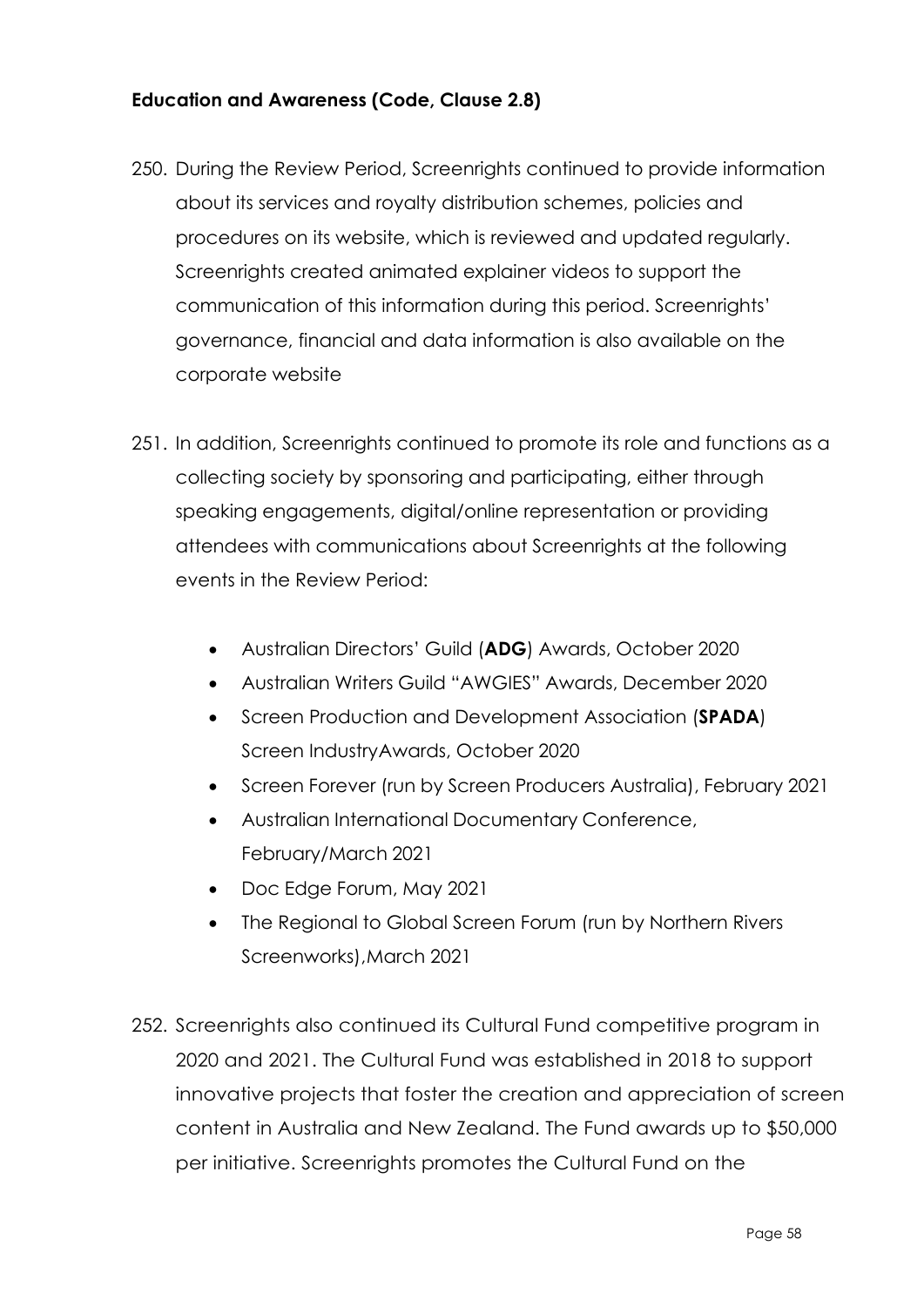corporate website and through a dedicated marketing and communications campaign.

253. Screenrights has published plain English guidelines on how its undistributed funds are allocated in compliance with Clause 2.8(d) on the corporate website.

#### **Reporting by Declared Collecting Societies (Code, Clause 2.9)**

254. Screenrights' Annual Report provides the information required by clause 2.9(a) of the Code.

#### **Complaints and Disputes (Code, Clause 3)**

255. This subject is dealt with in a separate section "COMPLAINTS AND DISPUTES" below.

# **Publicity of the Code and Reporting of Compliance with it in the Annual Report (Code, Clause 4)**

- 256. Screenrights publicises the Code and its undertaking to be bound by it, by referring to that fact and making the Code available on Screenrights' corporate website for download by members and licensees and other interested stakeholders. It also communicates about the Code via its enewsletters.
- 257. In the Review Period, Screenrights has also published its 2019/2020 Annual Compliance Report to the Code Reviewer, in addition to publishing past Code of Conduct Compliance Reports and Triennial Reviews of the Code of Conduct for members and licensees and other interested stakeholders, together with the Notice for any interested party to make a submission to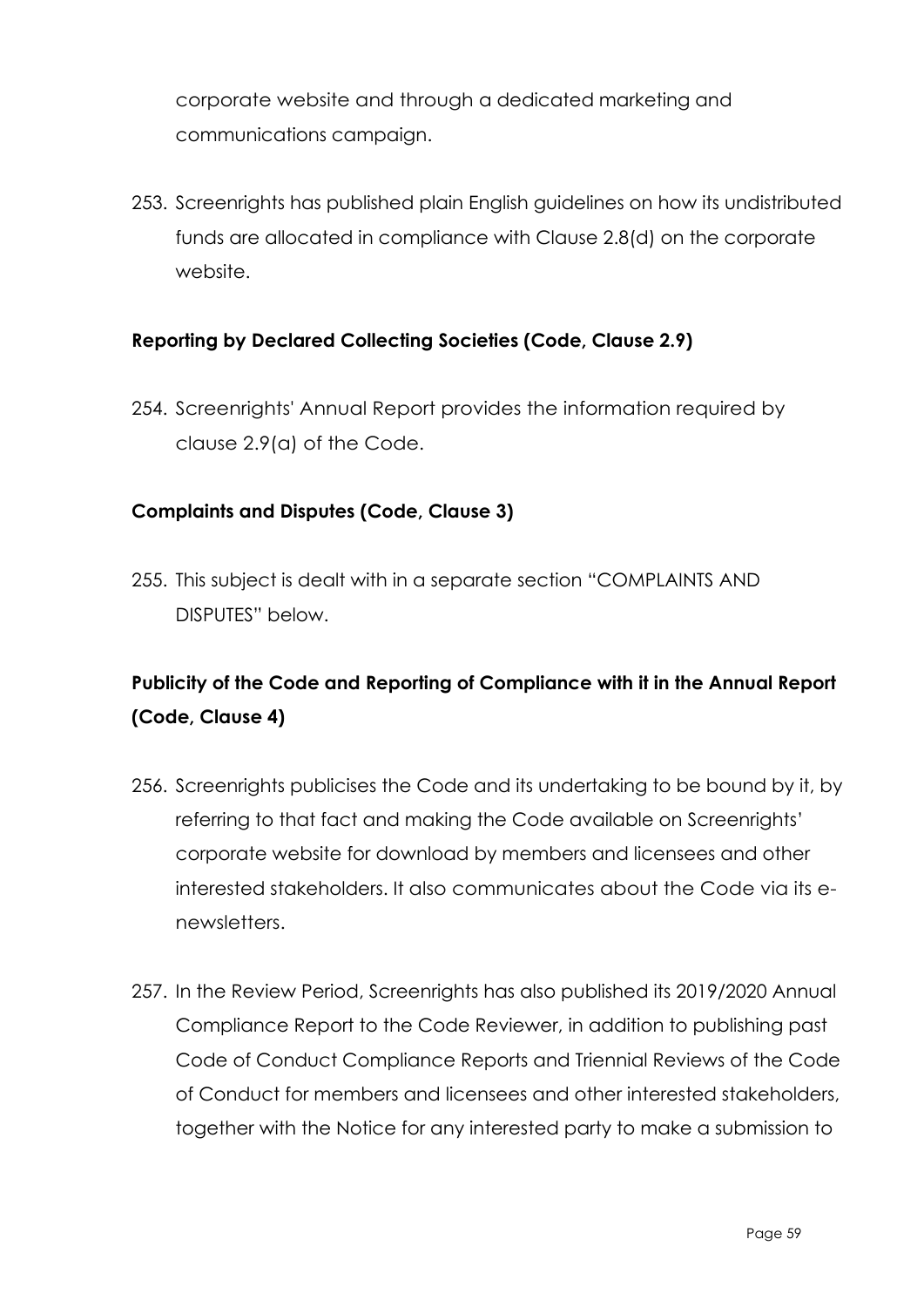the Code Reviewer with respect to the Collecting Societies' compliance with the Code of Conduct.

- 258. Screenrights' corporate website also links to the new Code website, where a copy of the Code can be accessed centrally.
- 259. The Society includes a statement in its Annual Report (under "Governance") on its compliance with the Code.
- 260. Of course, Screenrights' annual report to the Code Compliance Reviewer is itself directed to its compliance with the Code.

#### **Monitoring, Review and Amendments (Code, Clause 5)**

- 261. In the Review Period, Screenrights upgraded its in-house application used to collect, store and manage claims to royalties for film and television titles. The new application includes arange of new features for the efficient management of claim information.
- 262. Screenrights also integrated a third-party machine learning platform to leverage AI in theidentification of competing claims. The use of AI in data processing pipelines means members will be notified sooner about their competing claims and will have more time toresolve the competing claim before royalties are due to expire.

# **Phonographic Performance Company of Australia Ltd ("PPCA")**

- 263. PPCA's report on its compliance with the Code was furnished to me on 30 July 2021.
- 264. PPCA's website is at http://www.ppca.com.au.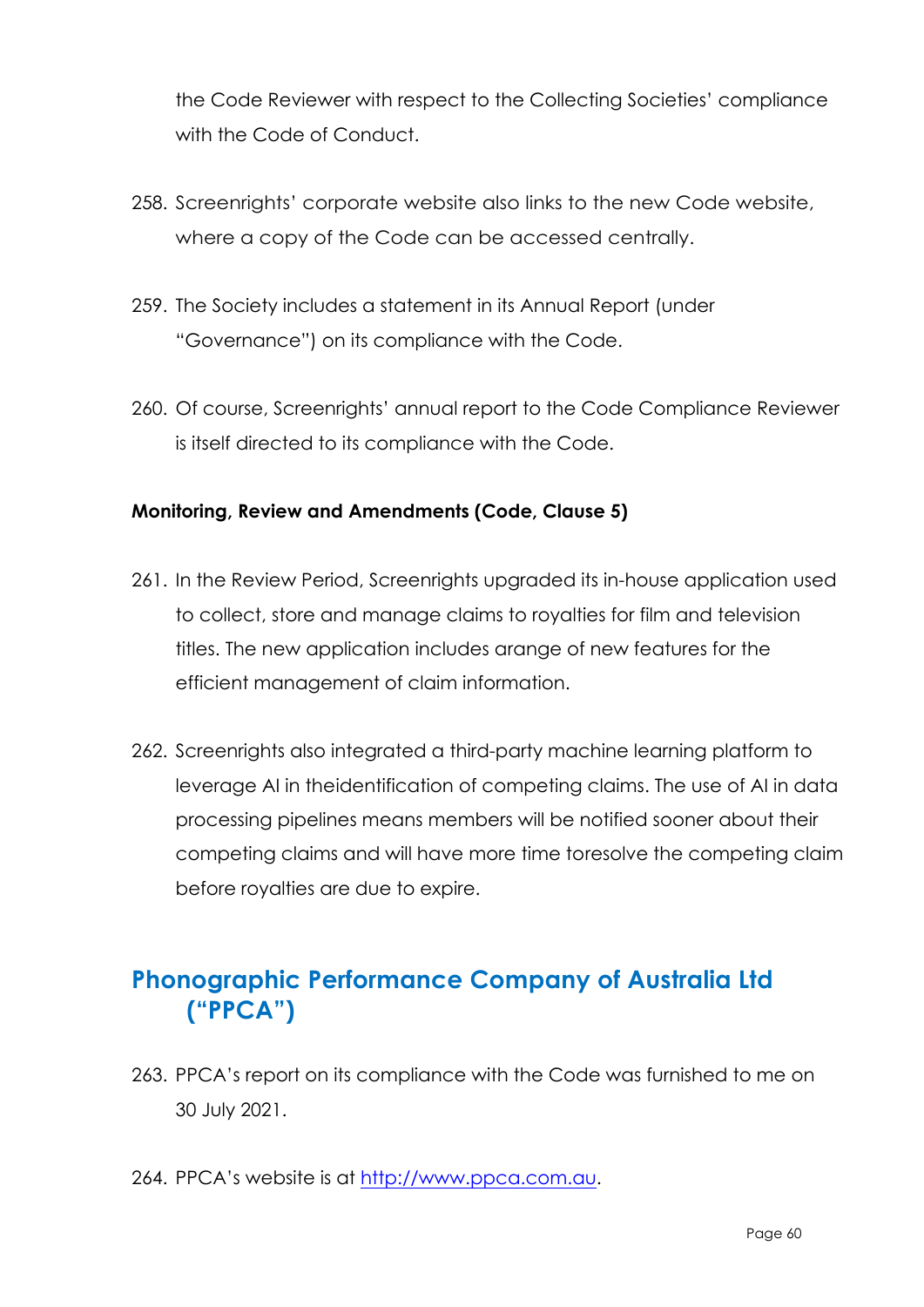# **Legal Framework (Code, Clause 2.1)**

- 265. PPCA reports that during the Review Period, it met its obligations as set out in clause 2.1 of the Code.
- 266. PPCA reports that its Constitution did not change during the Review Period.
- 267. During the Review Period, PPCA's Privacy Policy was updated to reflect new information collection methods used when collecting information from PPCA Licensors and Licensees.
- 268. Copies of the PPCA Constitution, Privacy Policy, Distribution Policy and Complaints Handling and Dispute Resolution Policy are available from the PPCA website, as well as the Copyright Collecting Societies of Australia (**CCSA**) website.
- 269. PPCA has also made available a plain English guide of the PPCA Distribution Policy as well as a plain English guide explaining how Undistributed Funds are handled. These guides provide a simpler overview of PPCA's distribution practices and provide readers with links to the full Distribution Policy.

#### **Members (Code, Clause 2.2)**

270. PPCA is a limited liability company, with equal shares held by the remaining three of the six founding record company members. These members are ineligible for any dividend from PPCA Net Revenue, and receive remuneration only on the same basis as all other licensors, in line with PPCA's Distribution Policy.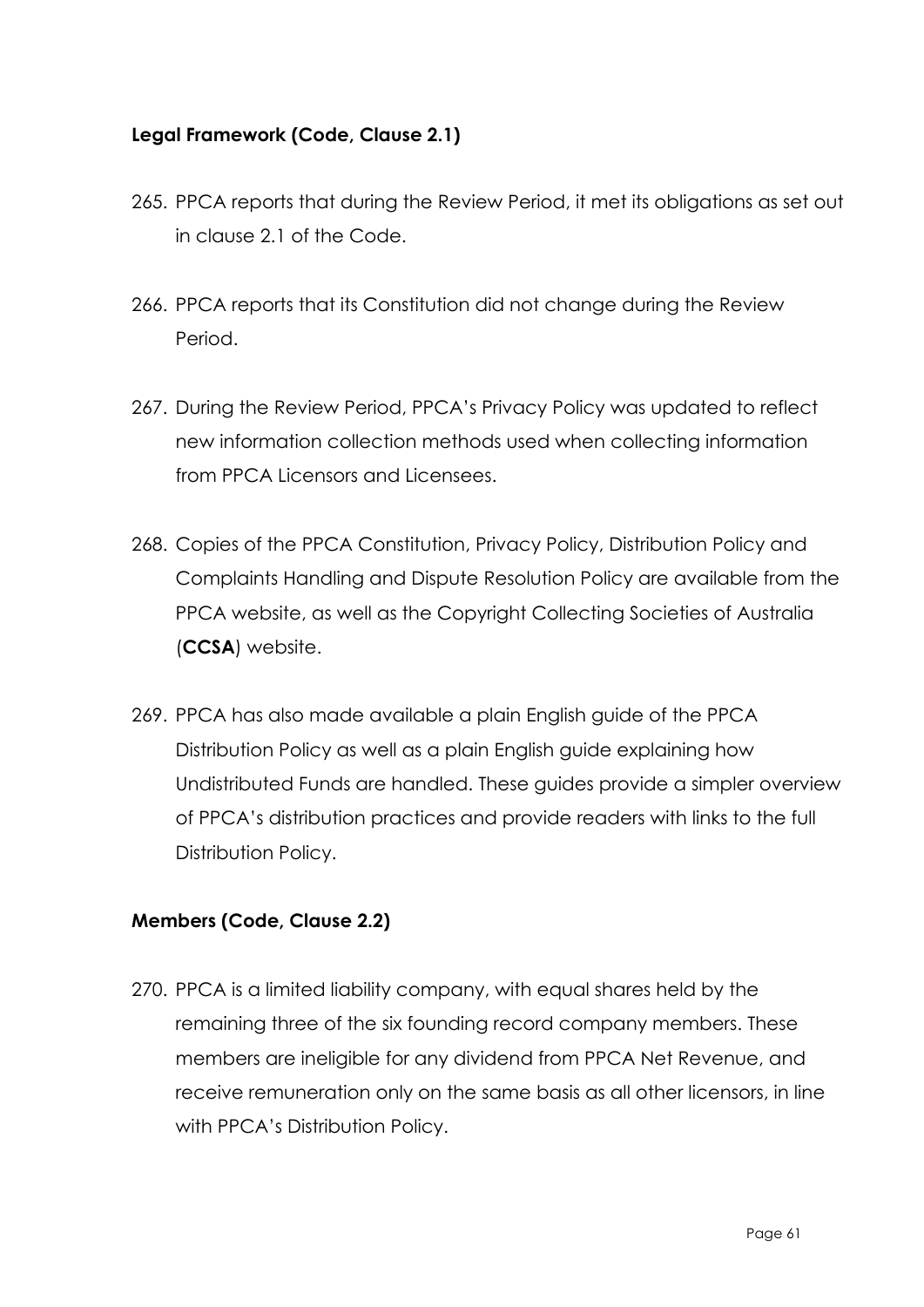- 271. As a result, whereas other collecting societies represent the interests of "members", PPCA represents the interests of "licensors" (ie the copyright owners or exclusive licensees in sound recordings for Australia).
- 272. PPCA's relationship with licensors (including its three shareholder members) is mainly governed by the terms of its standard "Input Agreement" rather than by PPCA's Constitution. The Input Agreement allows PPCA to sub-license on a non-exclusive basis, and to create the blanket public performance and other licence schemes for the users of sound recordings (particularly, small businesses).
- 273. Similarly, rather than artist members, PPCA has "registered artists". Registered Artists can receive a payment under the Distribution Policy's Artist Direct Distribution Scheme (**ADDS**), provided they are an Australian artist featured on a sound recording. This payment is made on an exgratia basis and does not arise from any copyright held by the artists themselves.
- 274. As at the end of the Review Period on 30 June 2021, PPCA had approximately 3,215 licensors [2020: 2,900] representing major record companies, smaller record companies and independent copyright owners (for example, recording artists themselves). The number of registered artists was 4,801 [2020: 4,575].
- 275. Also during the Review Period, the Distribution Policy was updated to better reflect current sources of playlist data which impact the distribution of licence fees received, as well as more information about the type of licences from which PPCA derives licence fee income.
- 276. The Input Agreement was not amended during the period under review.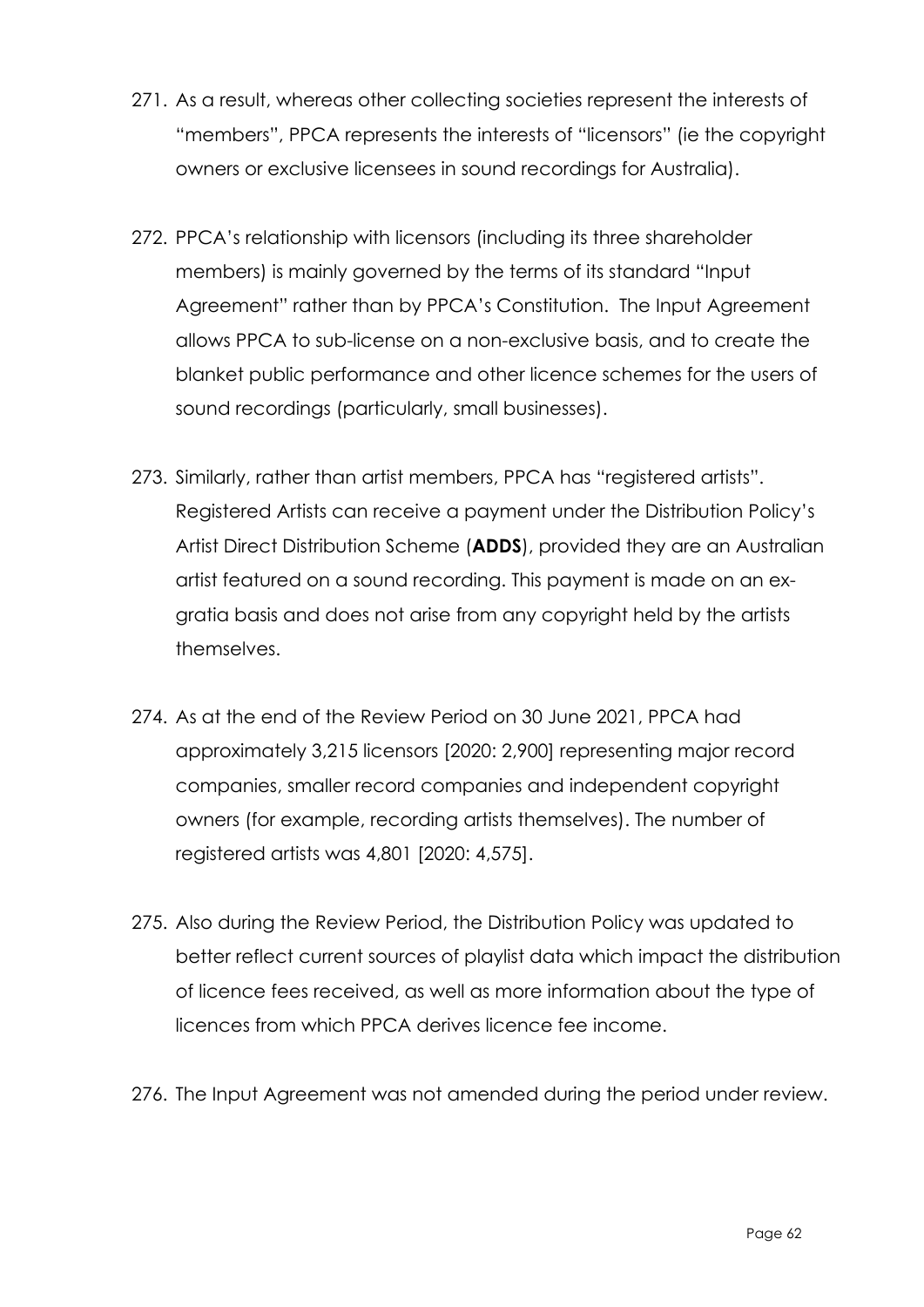- 277. PPCA reports that it continues to receive queries relating to registering as a licensor by telephone or email. PPCA generally refers the applicant to the relevant section of the website and the related online registration form. An acknowledgment is sent to licensors upon receipt of their track registrations.
- 278. Similarly, queries from Artists on registering with PPCA's ADDS are now generally received by email, in which case applicants are directed to the relevant area of the PPCA website and the online registration forms.
- 279. The PPCA website includes "FAQ" sections for both Licensors and Registered Artists, to explain the services provided by PPCA. Licensors and Registered Artists can access the PPCA Constitution from the PPCA or CCSA website, or are supplied with a copy upon request.
- 280. In addition to the publication of its newsletters, during the Review Period PPCA emailed its Licensors and Registered Artists to provide information on matters of interest and key developments to those stakeholders, including information on support for record companies and artists impacted by the COVID-19 pandemic and live music industry shutdown. In particular, PPCA continued to share information on how individuals could receive financial and mental health support from Support Act, a music industry-focused charity of which PPCA is a key stakeholder and supporter and provided updates on support initiatives of both State and Federal Governments.

#### **Licensees (Code, Clause 2.3)**

281. PPCA licences business and individuals both directly and indirectly via OneMusic, the joint initiative of PPCA and APRA AMCOS, the copyright collecting society for musical works. OneMusic is administered by APRA AMCOS. Since its launch, OneMusic has been responsible for the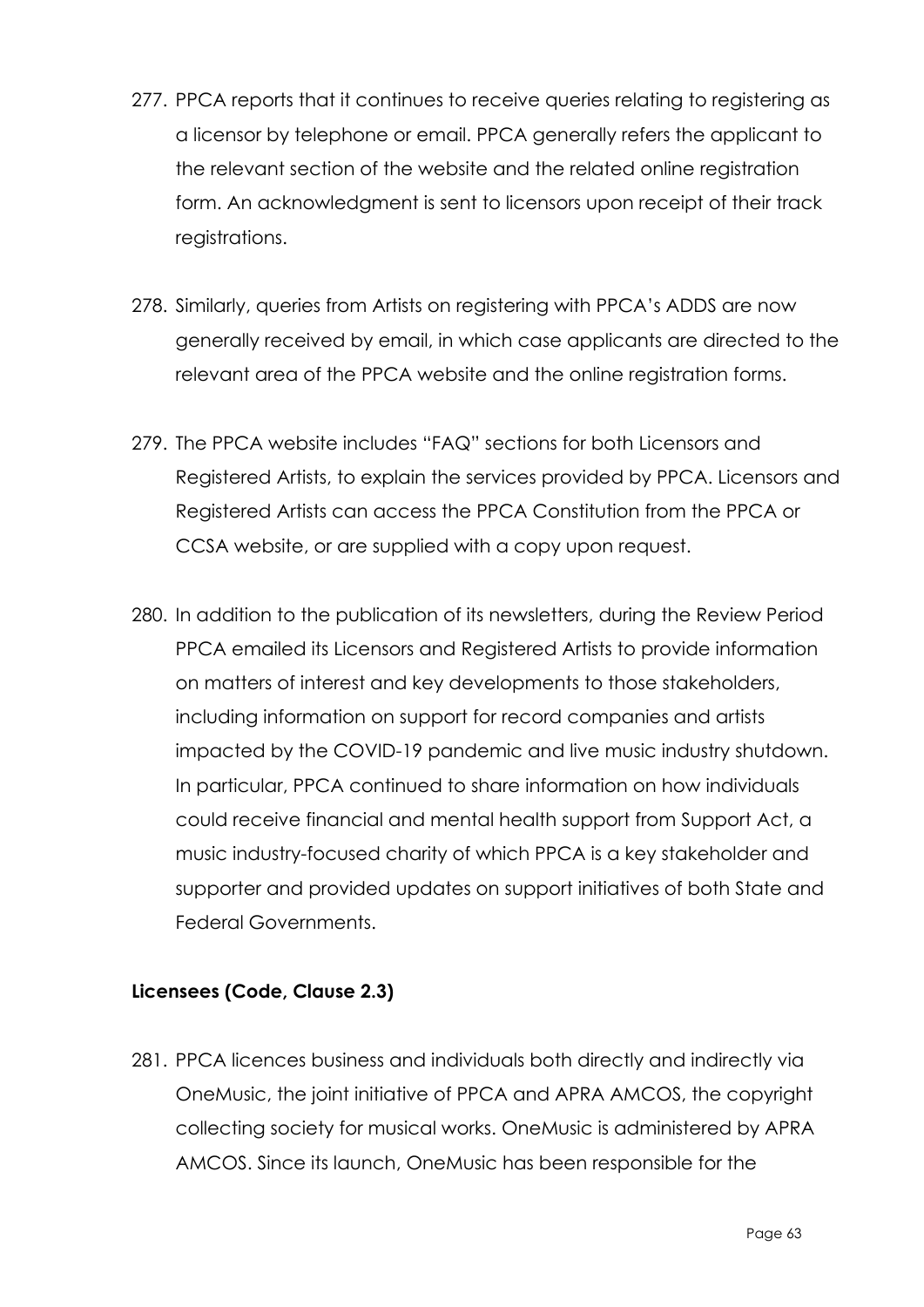administration of PPCA public performance licences, licensing the use of music in businesses.

- 282. As of 30 June 2021, PPCA directly licensed around a thousand businesses and individuals for the use of protected sound recordings and music videos. The reduction of the number of licensees from last year is reflective of the overwhelming majority of PPCA public performance licensees now acquiring their licences from OneMusic instead of PPCA directly.
- 283. PPCA still offers broadcast, communication, and public performance licences for a range of services, including radio and television broadcast, non-interactive and semi-interactive music streaming services. The type of licences issued by PPCA include:
	- radio broadcast licences and separate simulcast licences for commercial radio broadcasters;
	- radio broadcast and optional simulcast licences for members of the Community Broadcasting Association of Australia (**CBAA**) and community radio stations that operate independently of the CBAA;
	- on demand licences for radio broadcasters;
	- broadcast and communication licences for subscription televisions operators (including IPTV operators);
	- communication licences for subscription video on demand services;
	- television and radio broadcast licences, simulcast licences and ondemand communication licences for the ABC and SBS;
	- communication licences for linear music streaming services (such as internet radio stations) and semi-interactive music streaming services;
	- communication and broadcast licences for background music services that provide music services to commercial premises by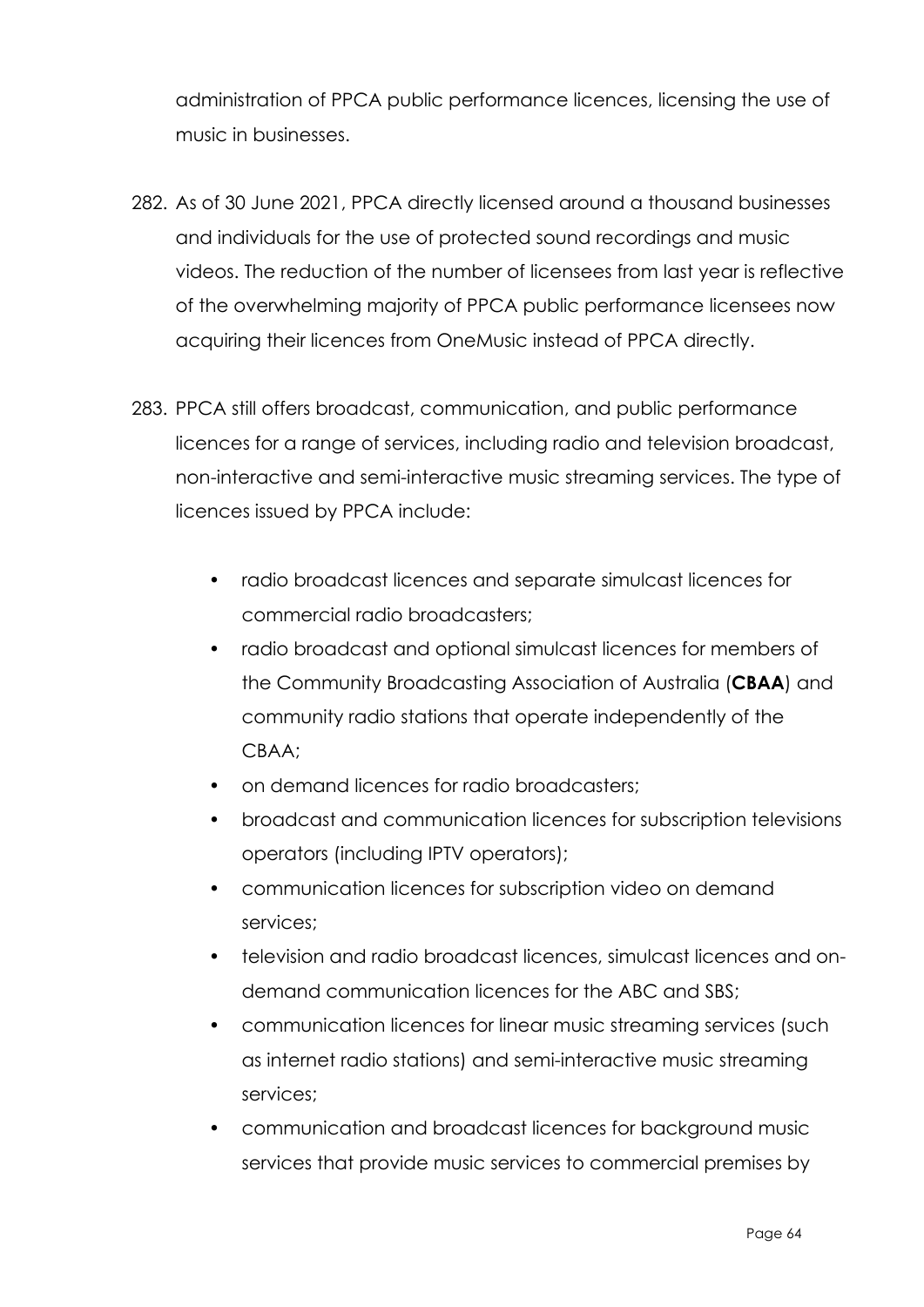means of broadcast or streaming; and

- live-streaming licences for particular activities and events.
- 284. PPCA also provides licensing through a number of joint licensing agreements. They include:
	- Eisteddfodau with ARIA and APRA AMCOS;
	- Early learning providers with ARIA, APRA AMCOS, Copyright Agency and Viscopy;
	- Funeral directors and associations with ARIA and APRA AMCOS;
	- Tertiary education with ARIA and APRA AMCOS; and
	- State education departments with ARIA and APRA AMCOS.
- 285. PPCA's website contains information on the range of broadcasting, digital and joint licences available, the application process, and a range of FAQs covering matters both specific to OneMusic and on copyright issues more generally.
- 286. In addition, PPCA, continues to collaborate with APRA AMCOS on potential new licensing schemes and changes to current licences offered by OneMusic. As a consequence of APRA's role in administering OneMusic, further detail on the development of OneMusic licensing schemes can be found in the APRA submission.
- 287. PPCA reports that during the Review Period, it has continued to exercise forbearance when dealing with licensees, especially in regard to their individual circumstance considering the ongoing COVID restrictions. This has included stopping debt collection and waiving licence fees for individuals and businesses whose activities have been severely impacted by COVID restrictions and lockdowns.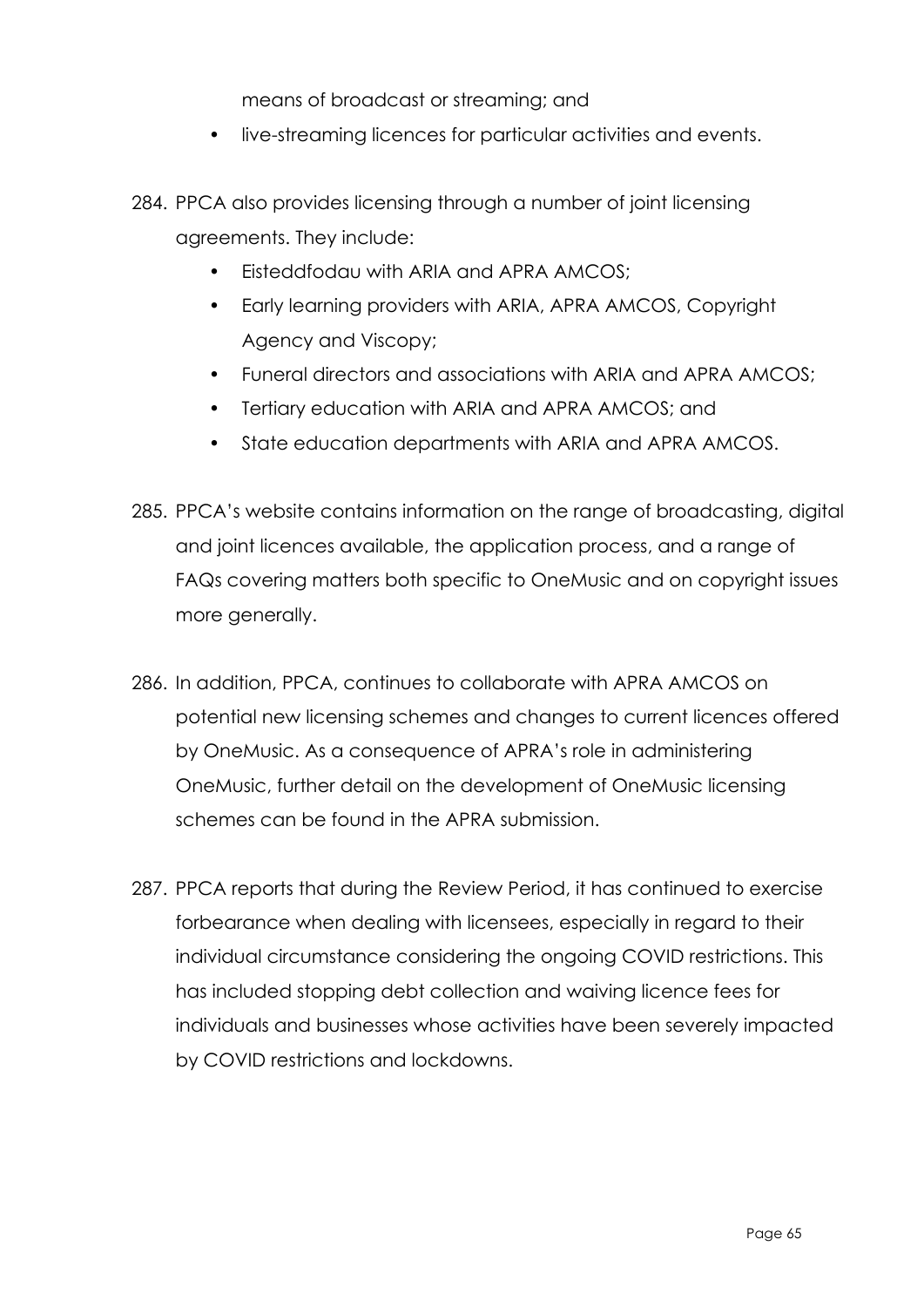# **Distribution of Remuneration and Licence Fees (Code, Clause 2.4)**

- 288. PPCA reports that it maintains and makes available on its website its Distribution Policy, which sets out how it collects licence fees paid for the use of sound recordings and music videos, the type and range of expenses that have an impact on the net surplus, and how that surplus is then allocated and paid to the licensors.
- 289. The Distribution Policy also incorporates details of the Direct Artist Distribution Scheme – an *ex gratia* arrangement under which featured Australian artists may register to receive payments directly from PPCA, regardless of whether they have retained copyright in the sound recordings on which they feature.
- 290. Two guides are also available from the PPCA website: a guide to the PPCA Distribution Policy and the Undistributed Funds guide. These 'plain-English' guides are designed to be easy to read, giving a simple overview of the operation of the Distribution Policy, and a clear explanation of how PPCA handles any components of net licence fees which cannot, for various reasons, be distributed.
- 291. During the Review Period changes were made to the Distribution Policy. These changes provided more detail about the type of licences PPCA offers, and included new methods being used by PPCA to gather data and make allocations for the purposes of the annual distribution, including the use of proxy streaming data and data sourced from Music Recognition Technology (**MRT**) providers.
- 292. PPCA undertakes a single annual distribution for the financial year ended 30 June, which is made prior to 31 December in each calendar year. Licensors must register their details and sound recordings to by 31 August the same year to be eligible for the December distribution.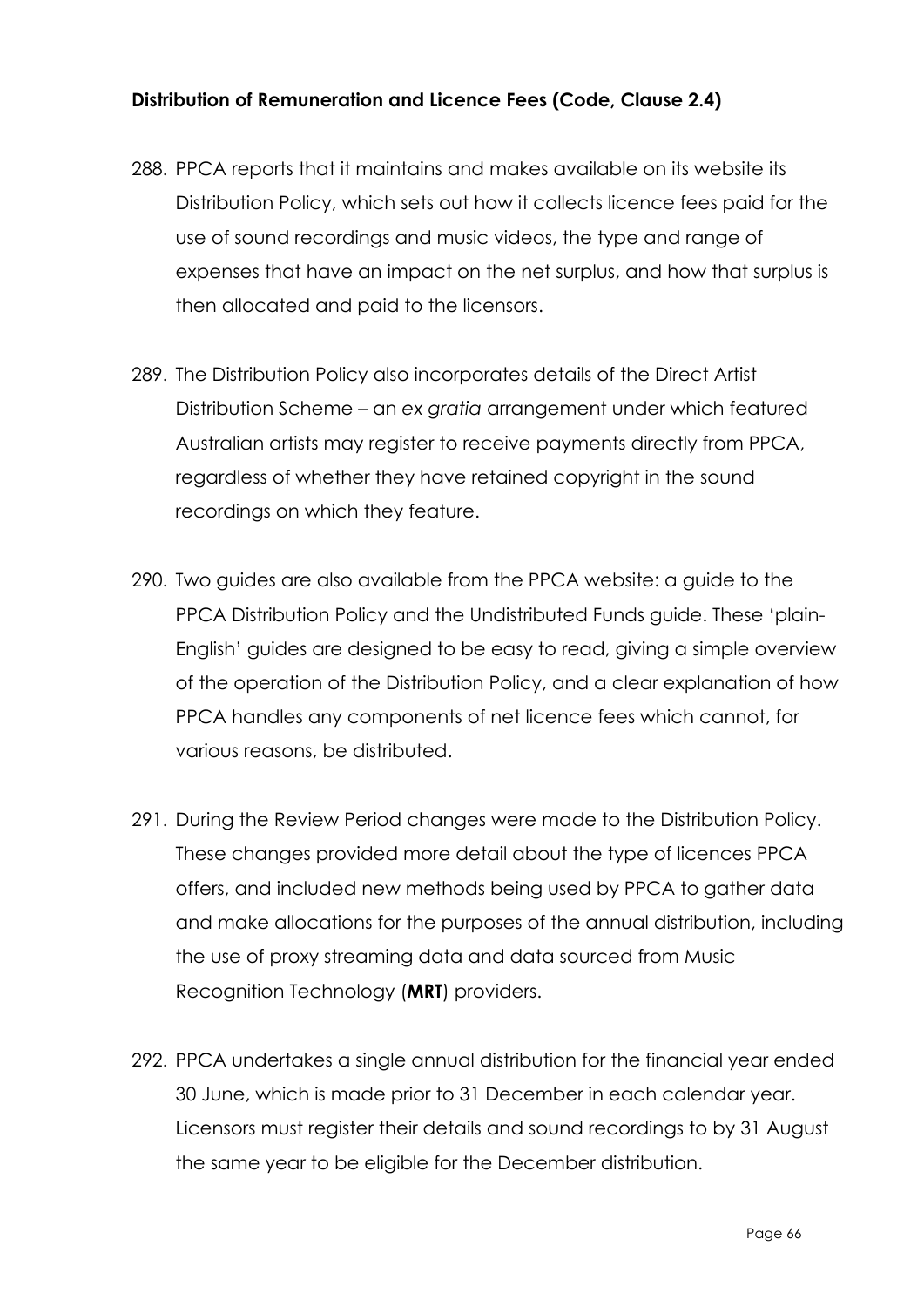293. During the period under review, PPCA did not receive any requests from licensees asking for details about how their particular licence fee was distributed to licensors and artists.

## **Collecting Society Expenses (Code, Clause 2.5)**

- 294. PPCA's operating expenses are deducted from total gross revenue, yielding a surplus available for allocation and distribution in line with PPCA's Distribution Policy.
- 295. PPCA's Annual Report for the year ended 30 June 2020 (published during the Review Period) showed that the expense to revenue ratio was 15.4% [2020: 13.9%]. The cause of the rise has been attributed to several unexpected events which occurred in the first half of 2020 – primarily the COVID-19 pandemic and various lockdowns and restrictions which led to an unanticipated decline in public performance revenue.
- 296. The Annual Report was published during the reporting period and is available from the PPCA website.
- 297. PPCA maintains a fund for charitable, educational and like purposes. The fund represents 2.5% of the annual distributable funds (after expenses) allocated to the local (Australian) repertoire pool. Due to the unexpected reduction in the net surplus (including the local repertoire pool) for FY2020, no payment was made to the PPCA Performers' Trust in respect of this distribution period.

#### **Governance and Accountability (Code, Clause 2.6)**

298. PPCA's financial records are subject to an annual external audit.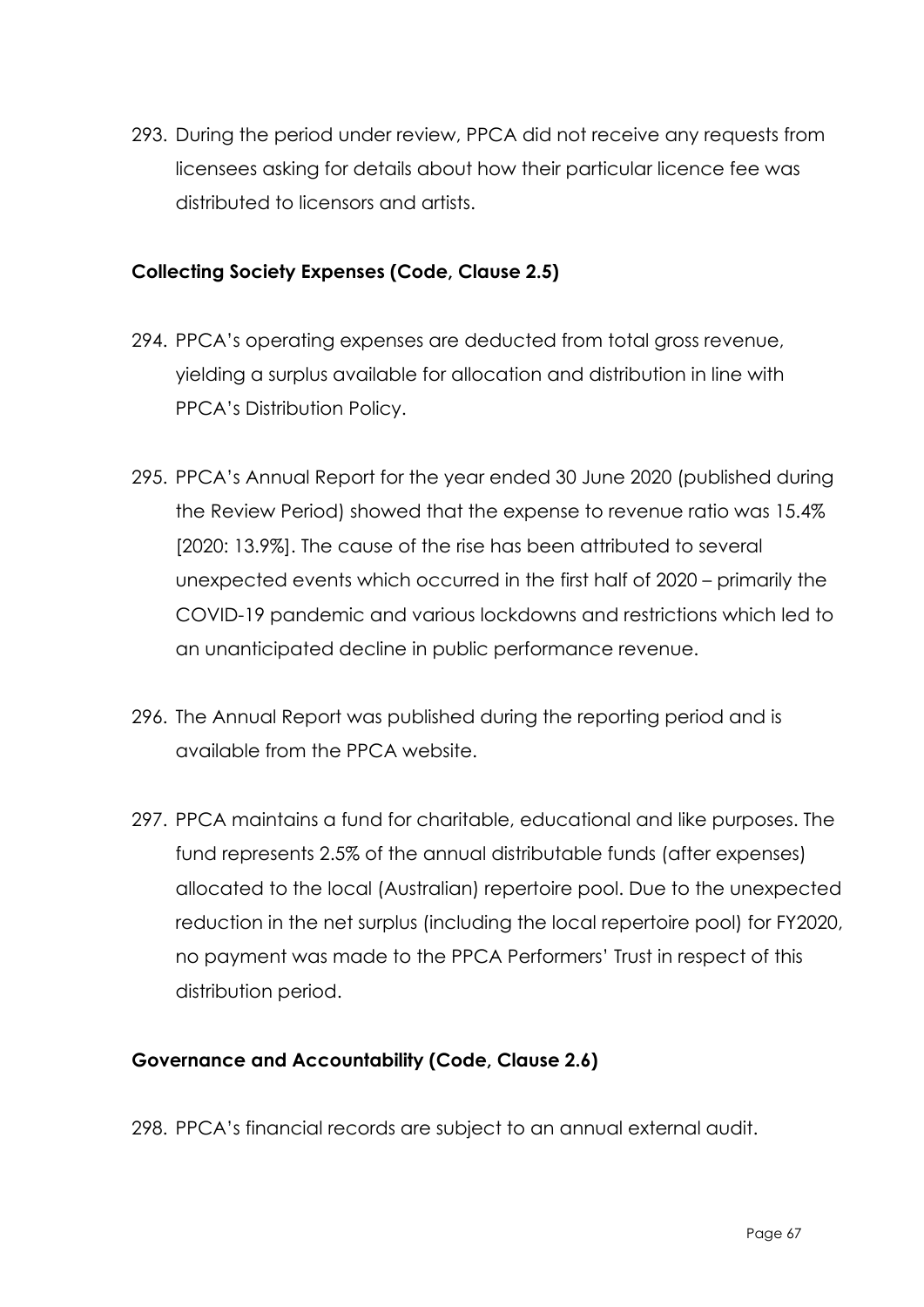- 299. Reports of the Board of Directors and of the external auditors are published in the Annual Report, which is available on the PPCA website. It contains all of the information specified in Clause 2.6(e) of the Code.
- 300. In addition, the Board-appointed Finance Committee continues to meet regularly to review interim financial accounts, and the outgoings and expenses referred to in them.
- 301. Further, PPCA provides, as part of its annual distribution process, Licensors and Registered Artists with detailed statements setting out the composition of their allocation and payment on a track by track basis
- 302. The PPCA Board, Committees and relevant Managers are also provided with PPCA's "Competition and Consumer Compliance Guidelines" and training presentations are held periodically.
- 303. In accordance with PPCA's Constitution, PPCA conducts regular elections to fill the positions for both Licensor and Artist Representative Directors. In addition, at each meeting of the PPCA Board, directors are reminded of their obligations and duties.
- 304. The PPCA Management Team continues to meet each week to discuss operational and strategic matters.

#### **Staff Training (Code, Clause 2.7)**

305. PPCA's practice of providing staff at the commencement of their employment with a number of key documents, including the Code, the PPCA Privacy Policy and the PPCA Complaints Handling and Dispute Resolution Policy, continued to be followed during the Review Period.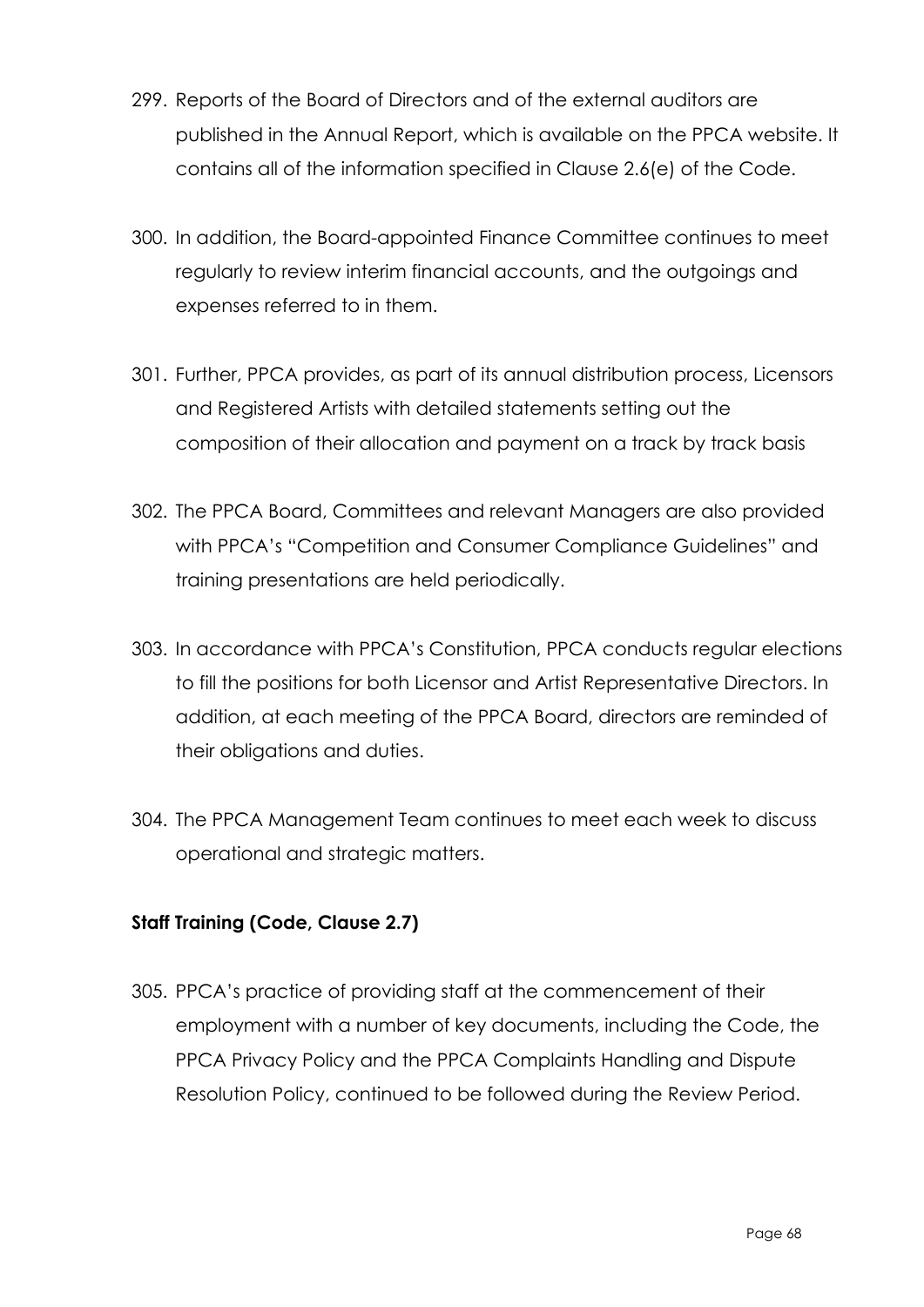- 306. Individual teams involved in licensing meet on a regular basis. During these meetings staff are reminded of PPCA's obligations under the Code and other policies.
- 307. The Business Affairs and Distribution Departments meet regularly for staff training and process review purposes. Department managers are provided with copies of any complaints received, relevant to their department, so they can be discussed and reviewed at team meetings.
- 308. In addition, periodic training sessions for all staff on the Code are held. PPCA maintains an in-house intranet which makes available all key policy documents, including the Code. Staff are encouraged to review the intranet regularly and are notified when changes are made to PPCA policies.

#### **Education and Awareness (Code, Clause 2.8)**

- 309. PPCA continues to make available material and content for prospective licensees, licensors, and members of the public about the purpose of PPCA, the benefits of music licensing and the operation of the Code.
- 310. From the PPCA website, people can access information about the history of PPCA alongside information on all the licences PPCA still directly administers. A dedicated page on the Code is available from the website, explaining the purpose of the Code, PPCA's compliance and with a link to the CCSA website. A link to this dedicated page is available on every page on the PPCA website (via the footer). PPCA also maintains an extensive FAQ section which provides information about the basics of copyright in music, the role of PPCA in licensing, the difference between PPCA and other music licensing bodies such as APRA AMCOS and OneMusic, as well as information on a number of other related matters.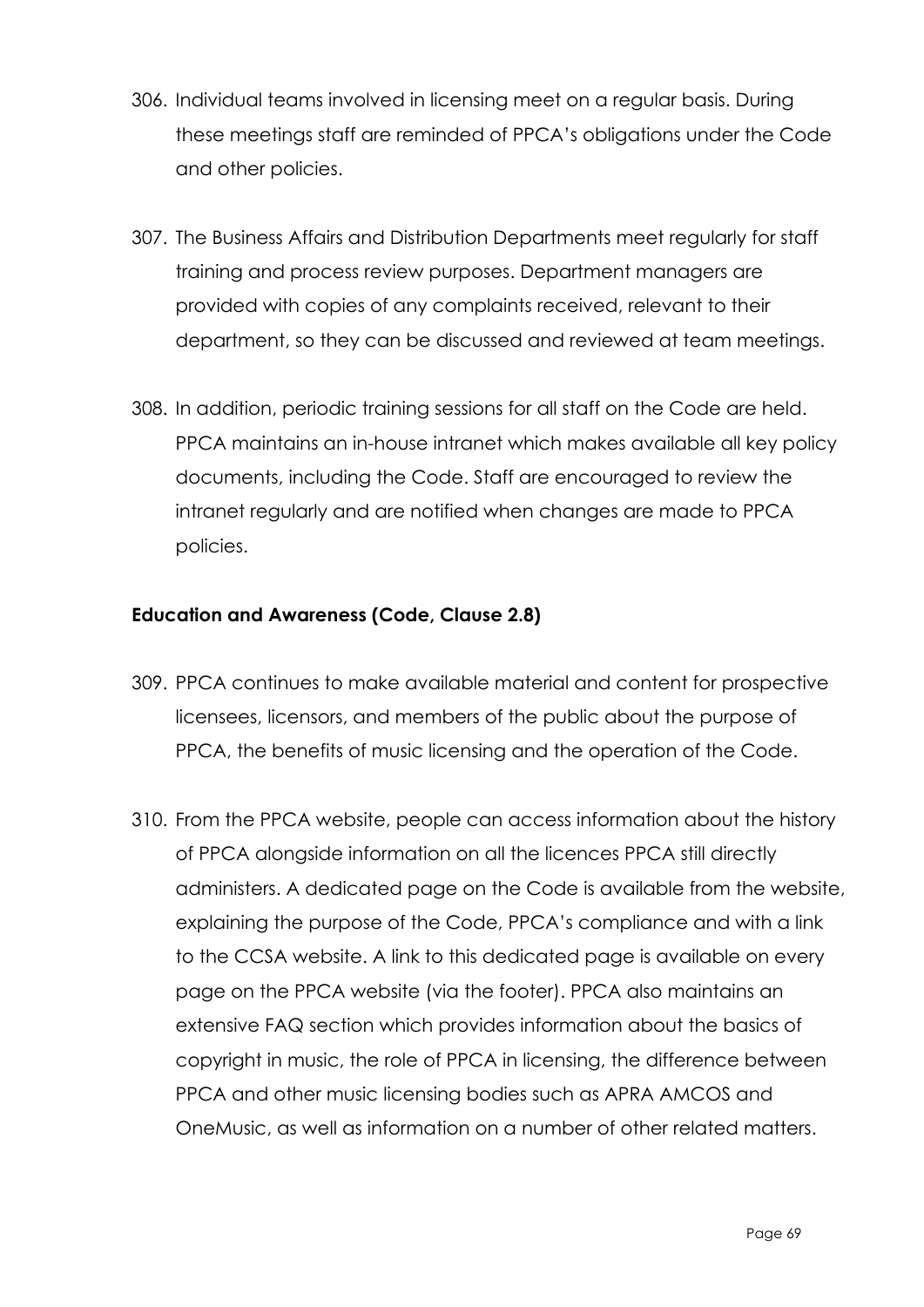- 311. PPCA engages with Licensors and Artists to educate them on the role of PPCA through regular meetings and the publication of the newsletter *On the Record*. The newsletters provided specific information about wellbeing support and financial assistance available to artists during the COVID pandemic. PPCA also engages both current and prospective artists and licensors through its social media channels. Several posts are made on a weekly basis, informing users about developments within the music industry, the availability of COVID related support, and opportunities for Australian artists. Due to the COVID pandemic and restrictions, PPCA representatives did not physically attend any conferences where explanatory materials are traditionally distributed during the reporting period. However, PPCA did participate in some virtual conferences, producing short video content explaining the role of PPCA and how to register as a Licensor or Artist.
- 312. PPCA also engages with a number of organisations to raise awareness of the operation of copyright collecting societies and the Code.
- 313. In addition, PPCA continues to collaborate with APRA AMCOS on producing materials that help raise awareness of both organisation among songwriters, artists, and prospective licensees. For example, within the reporting period PPCA and APRA AMCOS trialled a commercial radio advertising program undertaken by OneMusic to make potential licensees aware that they may need to acquire music licensing when playing background music in their business.
- 314. During the reporting period, PPCA partnered with the Association of Artist Managers (**AAM**) to produce a guide for music managers. This guide covered several issues, including some copyright basics, the role of PPCA, how to register Artists and individual tracks, a brief outline of the PPCA distribution policy and allocation process, and other associations and resources managers may want to review to help them manage and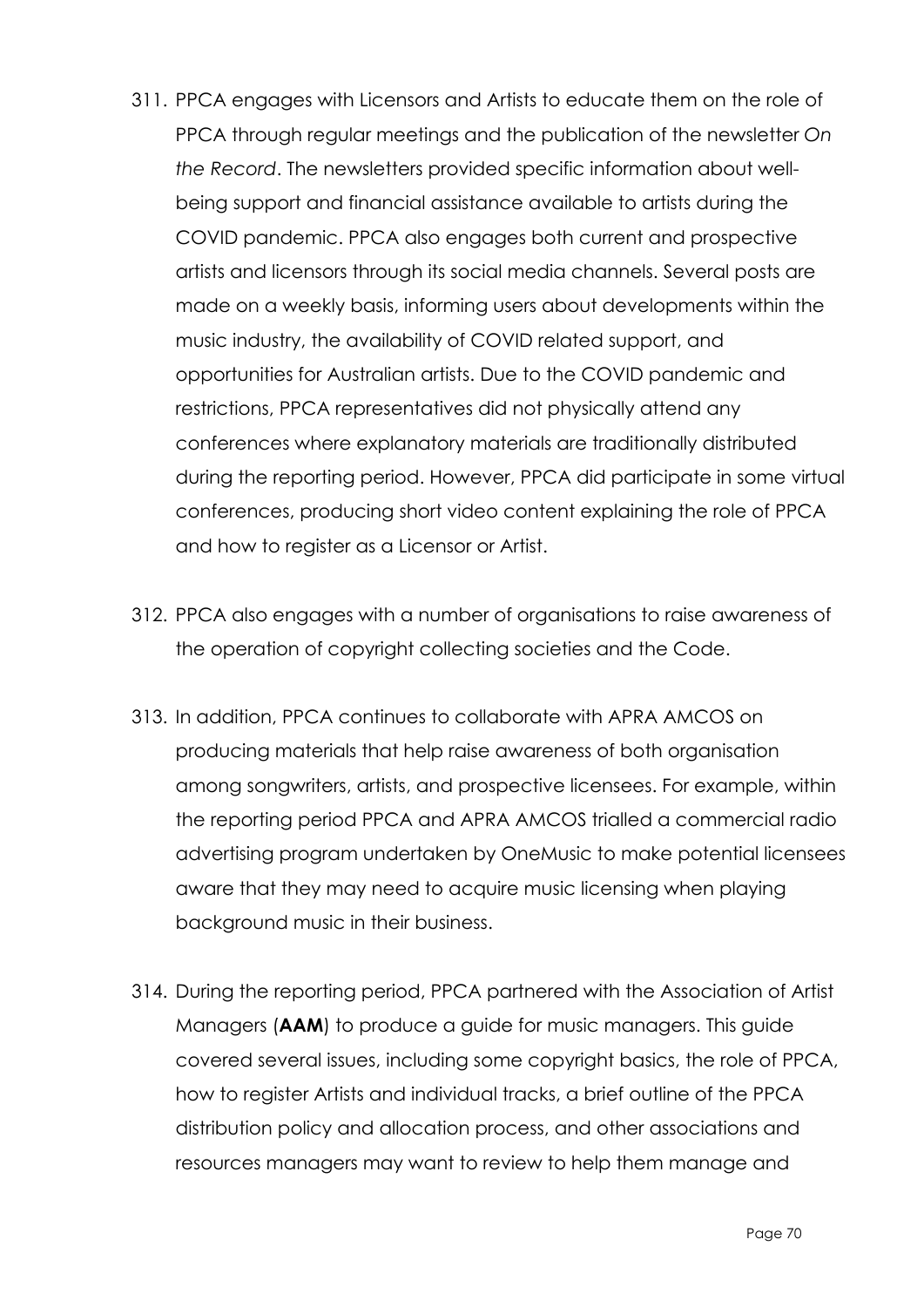administer their artists' rights, particularly in relation to sound recordings. PPCA representatives have also regularly met with managers during the reporting period to answer specific questions about the guide or other related-matters and provide information on types of assistance they or their artists could access.

- 315. PPCA raises public and industry awareness of its role through its support of:
	- Sounds Australia
	- the PPCA Performers' Trust Foundation
	- the Why Music Matters initiative
	- The Arts Law Centre of Australia
	- Membership of the Australian Copyright Council
	- NATSIMO
	- the Australian Independent Record Labels Association (AIR)
	- Support Act;
	- the AAM, and
	- the Australian Songwriters Association Awards.
- 316. Awareness is further enhanced through the grants program conducted in partnership with the Australia Council each year, through which the creation of new Australian recordings is facilitated. During the Review Period, the Australia Council, ARIA and PPCA announced a new and additional round of grants, specifically for First Nations artists. Grants were awarded to five recipients to assist with the production of new music and providing access to managerial and industry support.
- 317. PPCA raises its profile and awareness of its role in music licensing through sponsoring individual awards at the AIR Awards, ARIA Awards, and ARIA Week. In the ARIA Awards, the PPCA-sponsored award, 'Breakthrough Artist of the Year', is awarded on-air during the free-to-air broadcast, with the presenter providing references to PPCA's role as a copyright collecting society.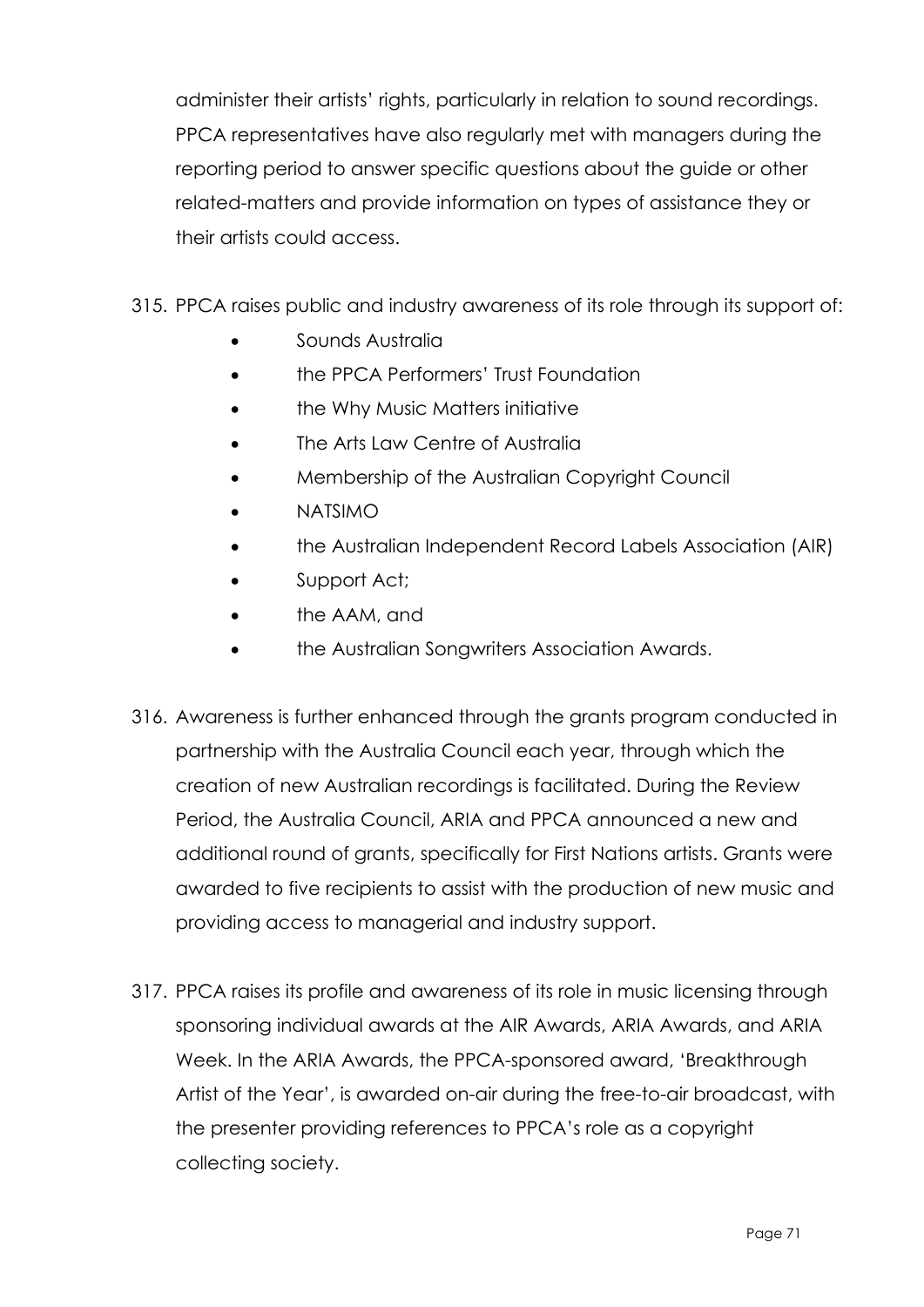318. PPCA continues to collaborate with APRA to improve current OneMusic licensing schemes. Ongoing consultations are still taking place with various industries and stakeholders in regard to the consolidation of one area of separate pre-existing APRA and PPCA licence schemes. It is expected that consultation, which has been delayed due to the impact of COVID on the broader music industry, will be concluded during the 21/22 reporting period.

#### **Complaints and Disputes (Code, Clause 3)**

319. This subject is dealt with in a separate section, "COMPLAINTS AND DISPUTES", below.

# **Publicity of the Code and Reporting of Compliance with it in the Annual Report (Code, Clause 4)**

- 320. PPCA publishes notification of the Annual Code of Conduct Review Process on its website, and also in its newsletters. The Code itself is available on the PPCA website, together with all historical reports on Code compliance issued by the Code Compliance Reviewer, and all reports issued in relation to the various Triennial Review processes undertaken since the Code was first introduced.
- 321. PPCA also notes the Code Reviewer's report on PPCA's compliance with the Code in its Annual Report.
- 322. Since the introduction of the CCSA website in July 2019, PPCA's site also provides links directly to that Code specific site
- 323. Of course, PPCA's annual report to the Code Compliance Reviewer is itself directed to the issue of its compliance with the Code.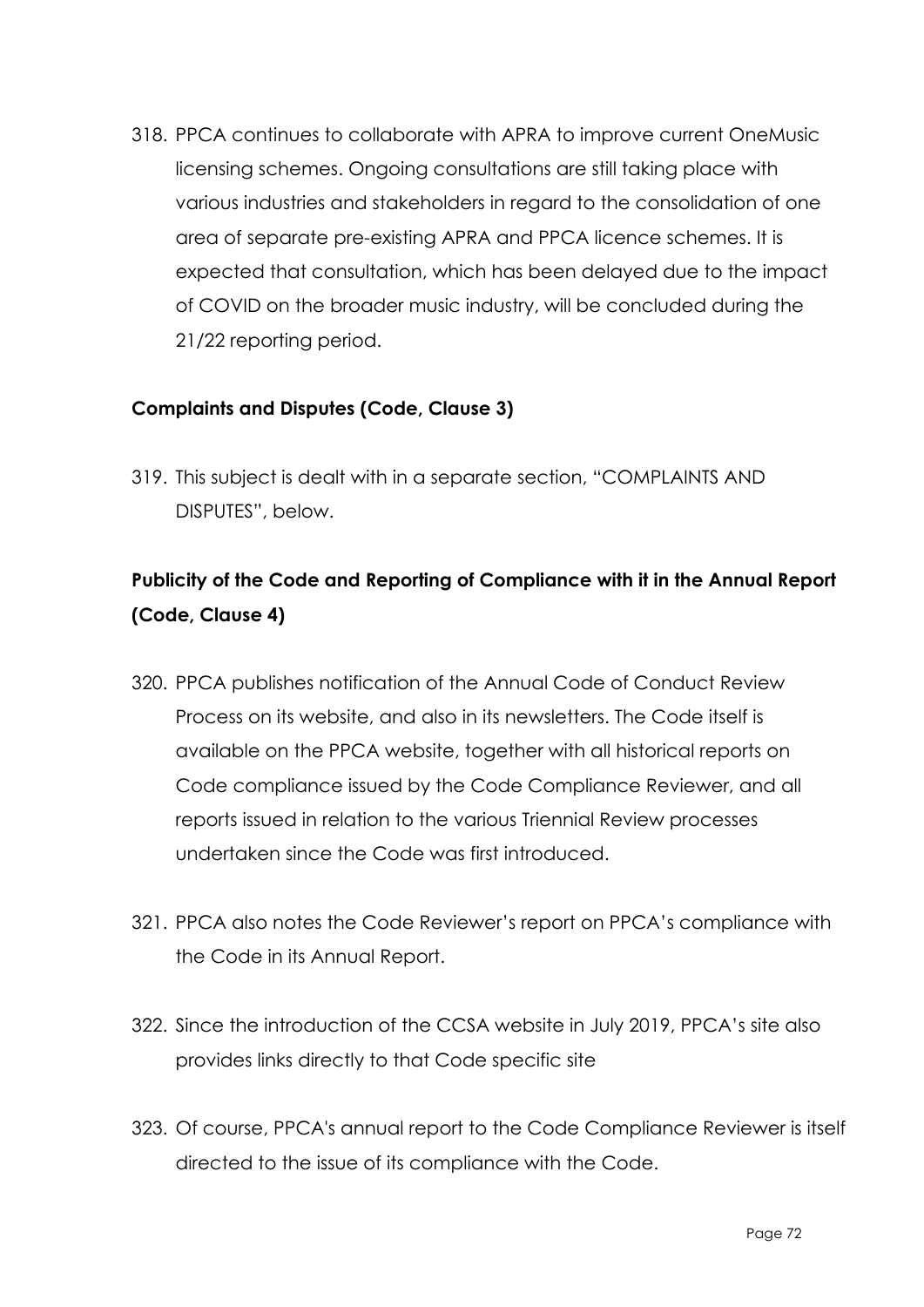## **Monitoring, Review and Amendments (Code, Clause 5)**

- 324. PPCA is committed to improving business practices and efficiencies, and regularly reviews its own processes and methods of collecting data in order to continuously meet this objective.
- 325. During the 2020/21 Review Period PPCA introduced a new pool of relevant proxy data to assist in the distribution of general public performance revenues, having been able to acquire data relating to premium subscription streaming services.
- 326. Also during the Review Period, PPCA directed considerable attention to responding to the particular unexpected business challenges resulting from the impact of COVID-19, adjusting many of its processes and procedures to accommodate the necessity for the PPCA employees to spend a considerable portion of the year working remotely. Despite the challenging conditions PPCA was able to ensure that licensees, artists and licensors were able to seamlessly contact PPCA staff via all of the usual means, and those staff were able to maintain normal response times.

# **Australian Writers' Guild Authorship Collecting Society Ltd ("AWGACS")**

## **General**

- 327. AWGACS's report on its compliance with the Code was furnished to me on 2 August 2021.
- 328. AWGACS's website is at https://www.awg.com.au/awgacs.
- 329. AWGACS states that there have been no substantive changes to its practices since the last reporting period in 2020, and confirms that the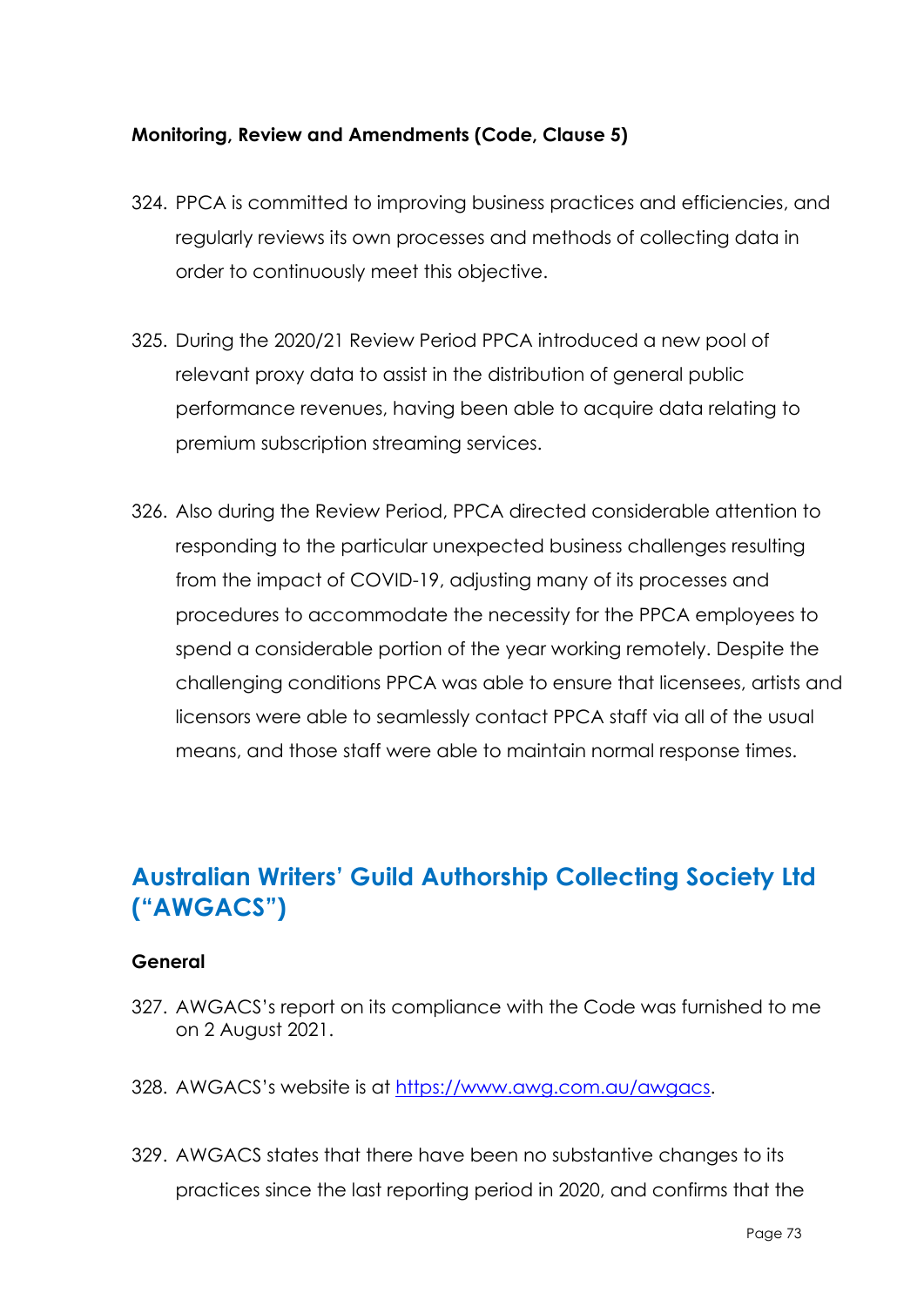issues with domestic collection and distribution with Screenrights previously raised with the Code Reviewer, have now been resolved.

330. AWGACS is not a declared society under the Copyright Act.

- 331. AWGACS is a member of the International Confederation of Societies of Authors and Composers (**CISAC**) and therefore submits to the international best practice Professional Rules for dramatic, literary and audio-visual guidelines. AWGACS is considered a "developing society" in CISAC terminology, determined by its number of its members, level of collections, age and infrastructure. AWGACS's procedures continue to be subject to CISAC review and extensive reporting on an annual basis.
- 332. AWGACS confirms that it does not license the use of its members' works and that it collects and distributes secondary royalties only.

## **Legal Framework (Code, Clause 2.1)**

333. AWGACS reports that it has met all of its obligations with regard to its obligations under clause 2.1 of the Code and that there has been no change since the previous annual Compliance Report.

# **Members (Code, Clause 2.2)**

- 334. The number of members of AWGACS at 1 July 2021 was 1,971 [2020: 1,971], an increase of 109 since the last report.
- 335. Membership remains available to all scriptwriters.
- 336. AWGACS's constitution is available to all members and potential members upon request and on the AWGACS section of the Australian Writers' Guild (**AWG**) website.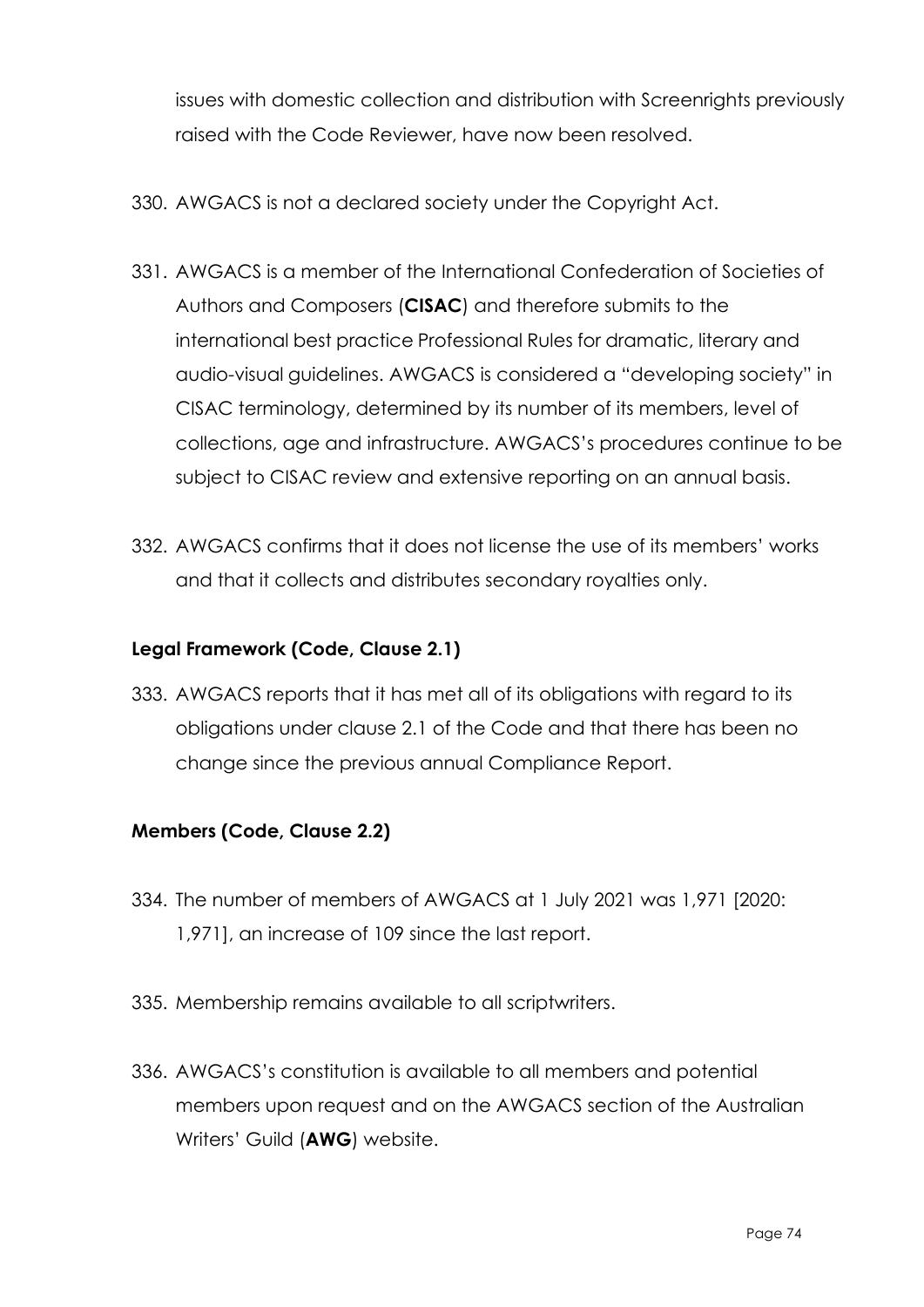# **Licensees (Code, Clause 2.3)**

337. Clause 2.3 of the Code does not apply to AWGACS because AWGACS is not a licensor of copyright material.

## **Distribution of Remuneration and Licence Fees (Code, Clause 2.4)**

- 338. For the same reason, AWGACS does not recover licence fees for distribution.
- 339. AWGACS distributes to its members monies collected from partnered societies. This is in accordance with its Constitution and is governed by its Distribution Policy as determined by the Board.
- 340. The Distribution Policy is made available to AWGACS's members upon request and is also published on the AWGACS section of the AWG website.
- 341. In the financial year ended 30 June 2021, AWGACS collected \$2,106,932.61 [2020: \$2,131,387.39] for distribution in 2021 and distributed \$1,200,178.27 [2020: \$1,076,964.84] from prior year collections.

## **Collecting Society Expenses (Code, Clause 2.5)**

- 342. AWGACS states that it deducts from each year's royalty collections, its operating costs for that year.
- 343. AWGACS also deducts 5% of gross royalties received as a "cultural levy" to be directed towards appropriate activities in support of its members. It sponsors the Annual AWGIE Awards for scriptwriters, which is run by the AWG.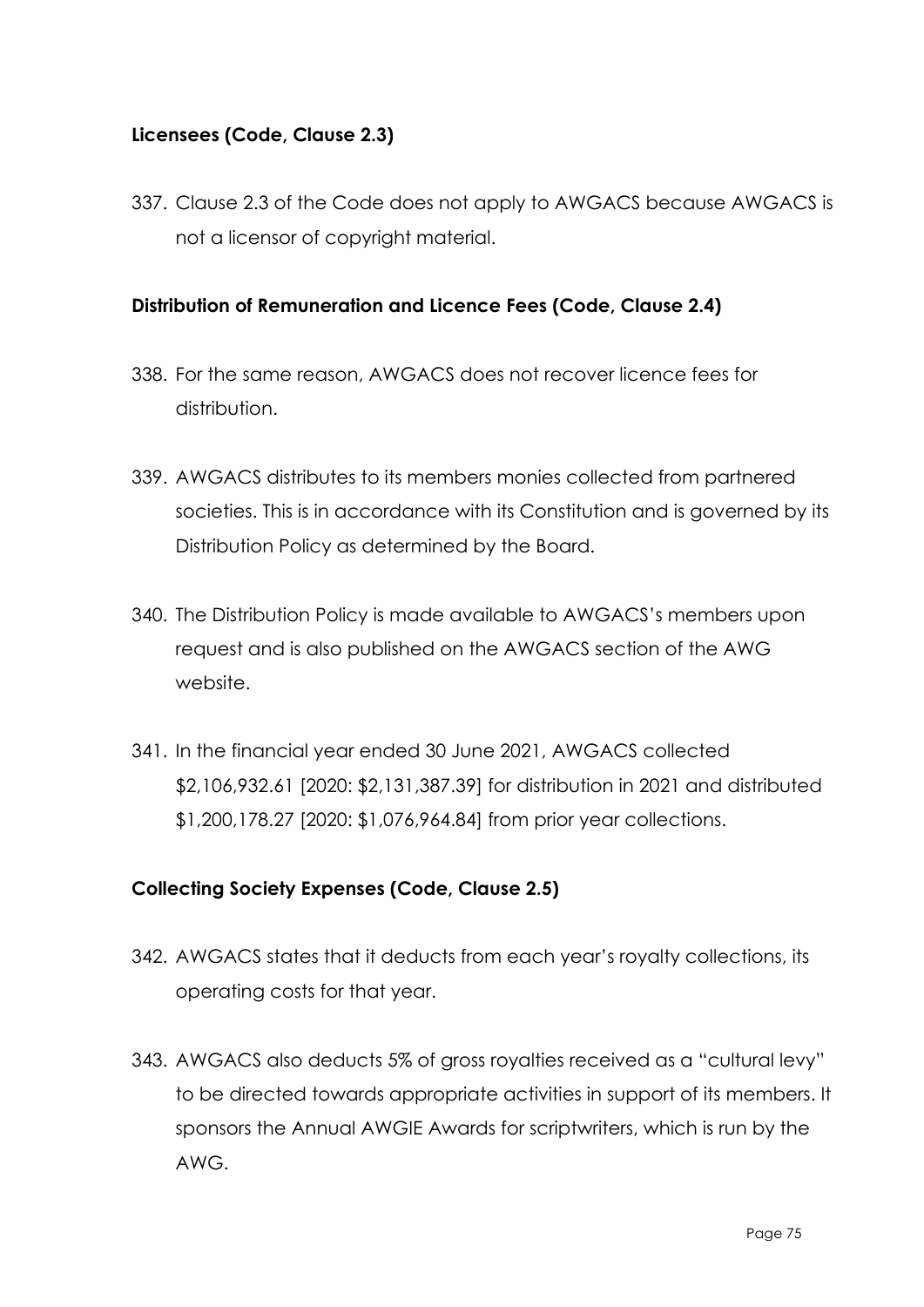344. In addition, AWGACS continues to invest, as resources permit, in pursuing new sources of income for its constituents.

#### **Governance and Accountability (Code, Clause 2.6)**

- 345. The Board of Directors of AWGACS comprises five directors, of whom two are elected by the Board of the AWG (which itself is democratically elected by and from writers who are members of the AWG), two are elected by the AWGACS members from among the AWGACS membership, and one director is, ex-officio, the AWGACS/AWG Group CEO.
- 346. During the Review Period, AWGACS has been audited and has presented the audited accounts to the members at an AGM, including:
	- Total revenue during the period;
	- Total amount and general nature of expenses:
	- Allocation and distribution of payments to members.
- 347. AWGACS voluntarily submits to the extensive governance and accountability reporting measures and reviews of CISAC.

## **Staff Training (Code, Clause 2.7)**

348. AWGACS reports that its employees are aware of the Code and of its requirements and particularly of the Society's Complaints Handling Procedure.

## **Education and Awareness (Code, Clause 2.8)**

349. As a small "developing" society, AWGACS focuses on the education of scriptwriters and relies on larger societies and the Australian Copyright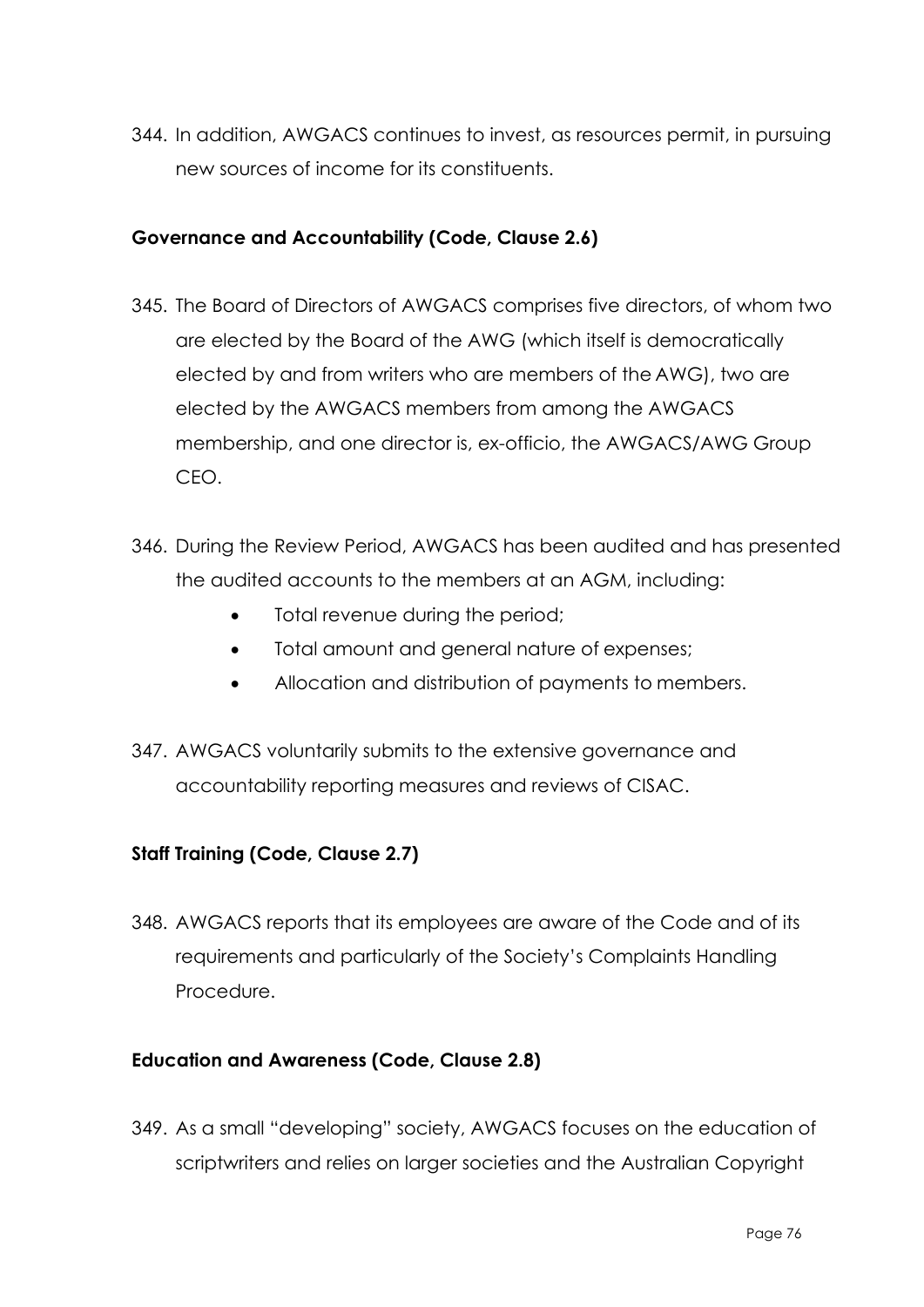Council to contribute to the promotion of the importance of copyright and of making information about the roles and functions of collecting societies in general accessible to the general public.

- 350. Internationally, the Society's membership of CISAC is directed to accomplish the same purposes.
- 351. AWGACS seeks to increase awareness among its members and the scriptwriting community via sponsorship of the Annual AWGIE Awards.
- 352. In addition, AWGACS continues to promote awareness of scriptwriting royalties to its members and industry stakeholders via electronic bulletins and an accessible and regularly updated website.
- 353. Similarly, all of AWGACS's foundation documents are available to international collecting societies via the CISAC online portal, and domestically via the AWGACS website.
- 354. AWGACS also provides an advice service to members and to industry stakeholders on copyright and related issues.
- 355. AWGACS continues to respond individually to all telephone and email enquiries from members, potential members and the general public about the society's purposes and practices.
- 356. In addition, in May 2021, AWGACS began the process of creating an educational video for current and potential members. The video was due to be available to the public later in the year.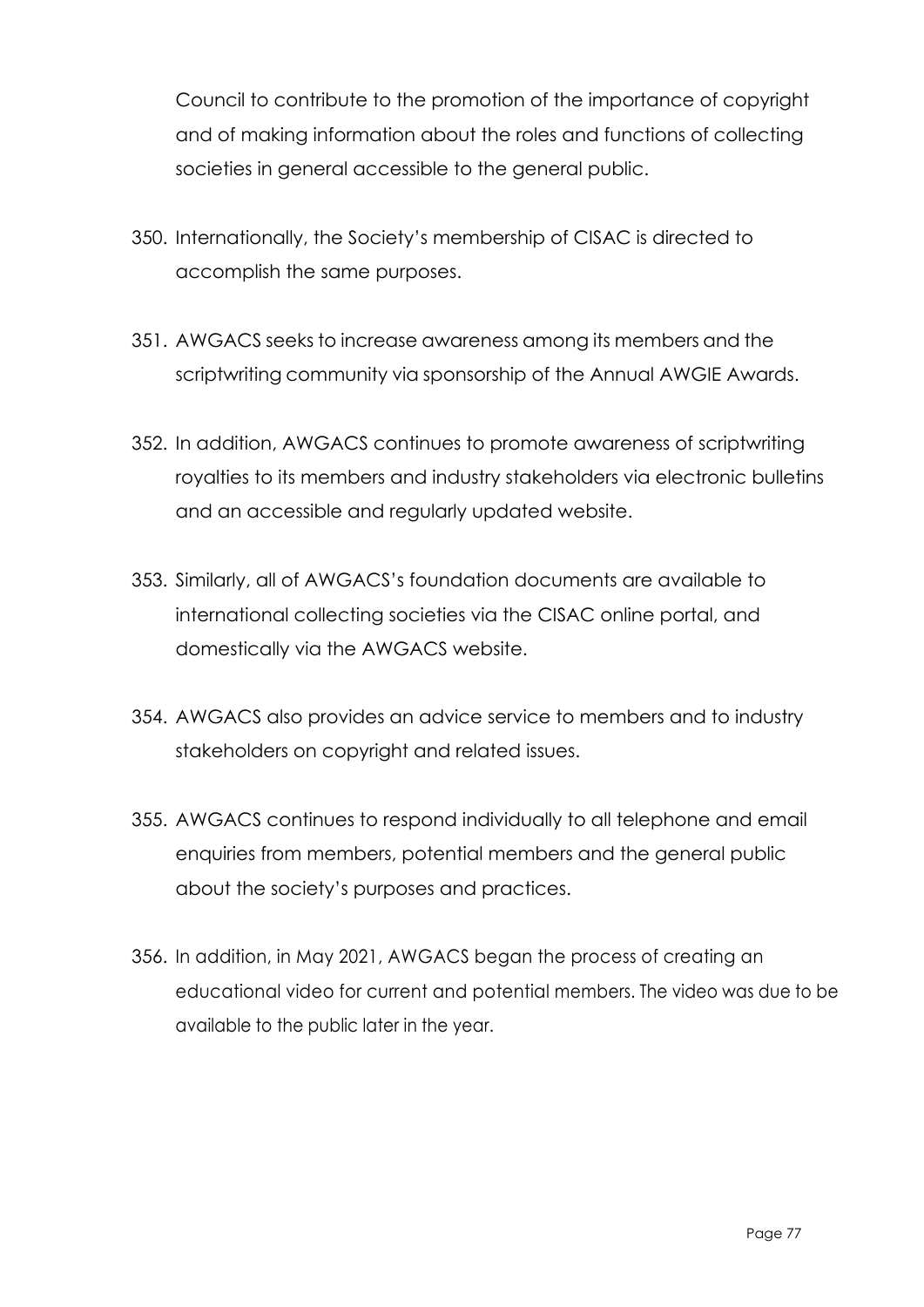# **Complaints and Disputes (Code, Clause 3)**

357. The subject of complaints and disputes is dealt with in a separate section of this report, "COMPLAINTS AND DISPUTES", below.

# **Publicity of the Code and Reporting of Compliance with it in the Annual Report (Code, Clause 4)**

- 358. The Code is posted on the AWGACS section of the AWG website and is made available to members and potential members upon request.
- 359. Of course, AWGACS's annual report to the Code Compliance Reviewer is itself directed to the issue of its compliance with the Code.

## **Monitoring, Review and Amendments (Code, Clause 5)**

360. Calls for submissions are made available on the website.

# **Australian Screen Directors Authorship Collecting Society Ltd ("ASDACS")**

#### **General**

- 361. ASDACS's report on its compliance with the Code was furnished to me on 28 July 2021.
- 362. ASDACS's website is at https://asdacs.com.au.
- 363. Established by the Australian Directors' Guild (**ADG**), ASDACS was incorporated as a company limited by guarantee in 1995. ASDACS collects and distributes secondary royalty income for audio-visual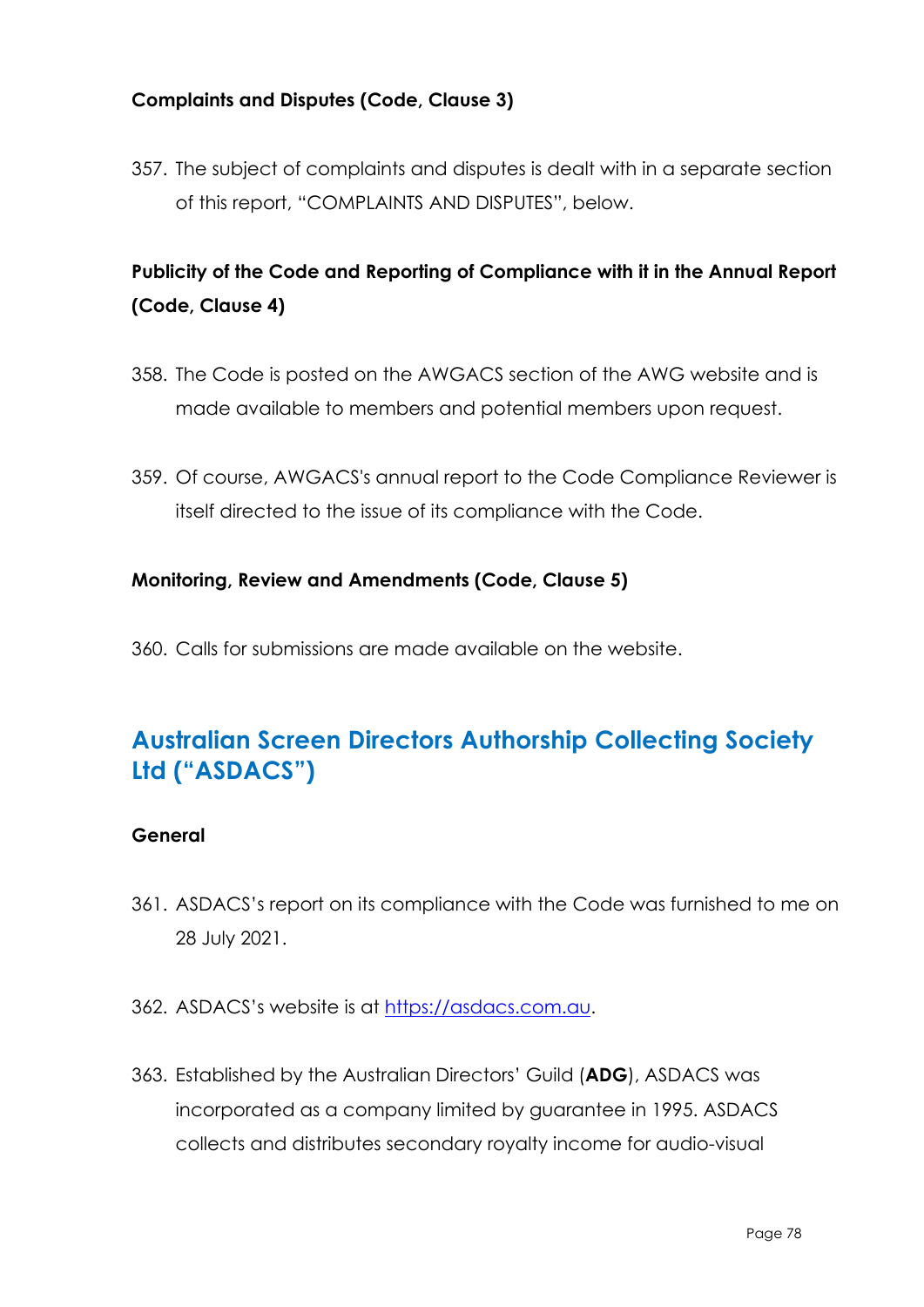directors, which arise from the screening of their work both internationally and domestically.

# **Legal Framework (Code, Clause 2.1)**

- 364. A final determination was made by the ACCC on 28 August 2020 (effective 19 September 2020) granting approval to ASDACS to change its constitution to make directors assigning their retransmission rights to ASDACS a condition of membership for a period of 5 years. The relevant constitutional changes were passed at an ASDACS Extraordinary General Meeting on 20 October 2020. The full application and responses are available on the ACCC Public register at: https://www.accc.gov.au/public-registers/authorisations-andnotifications-registers/authorisations-register/australian-screen-directorsauthorship-collecting-society-ltd-asdacs.
- 365. During the review period, ASDACS changed its financial year from a calendar year (1 January - 31 December) to an Australian financial year (1 July - June 30). The amendment to the ASDACS' accounting period was passed at the ASDACS' Extraordinary General Meeting on 20 October 2020,effective 1 July 2021 (with a 6 month transitional financial period 1 January 2021 - 30 June 2021).
- 366. ASDACS' Privacy Policy, 2020 Annual Accounts, Articles of Association and Memorandum are available on the ASDACS website
- 367. ASDACS consists of three staff members and one casual staff member. The staff list is available on the ASDACS website.
- 368. As has been previously noted, ASDACS is not a declared collecting society under the Copyright Act and is therefore not required to comply with the Attorney General's Guidelines for Declared Collecting Societies. Nevertheless, ASDACS's constitutional rules are largely modelled on these guidelines.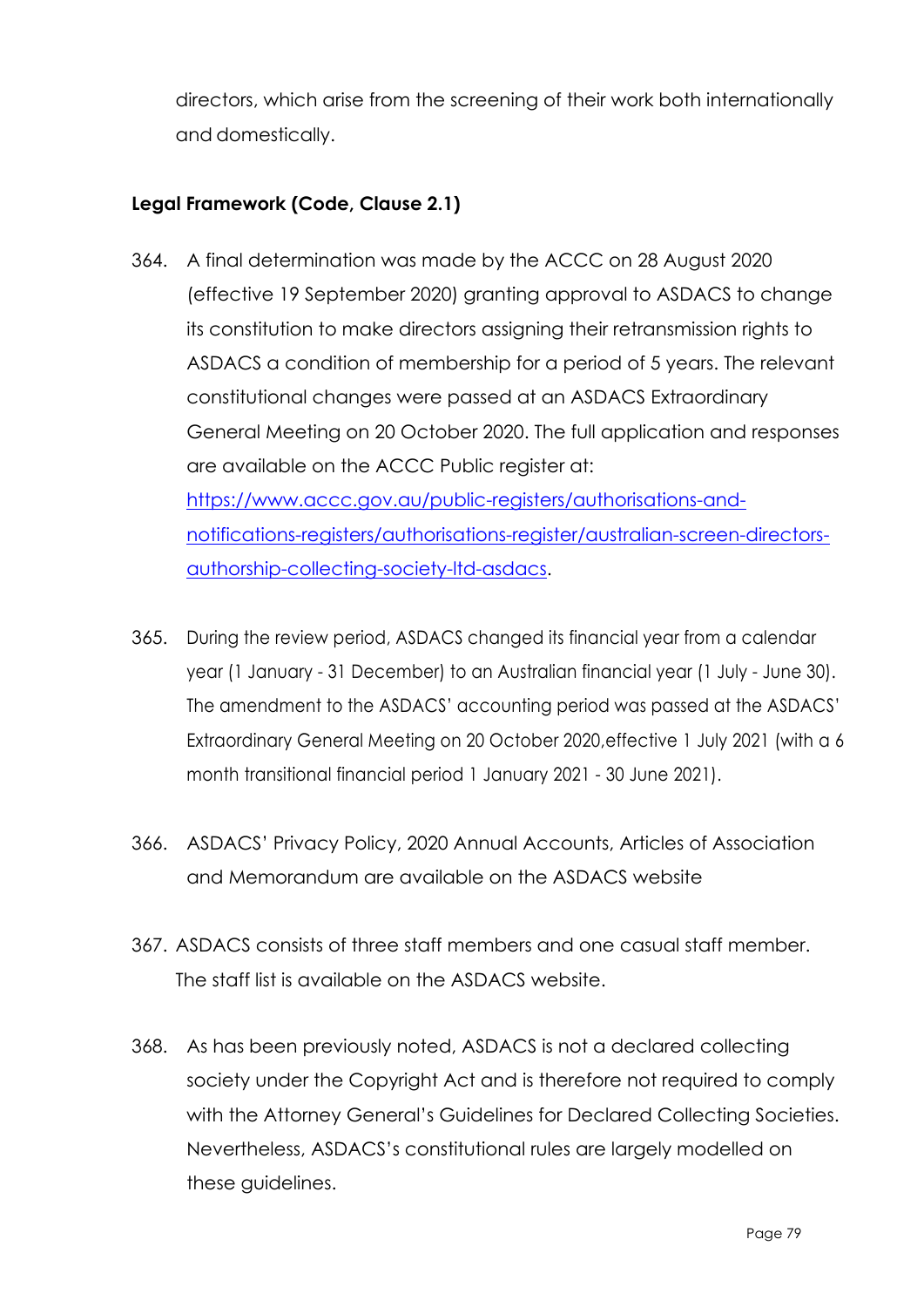# **Members (Code, Clause 2.2)**

- 369. Membership eligibility remains open to audio-visual directors and there was no change to the membership rules during the review period.
- 370. By the end of the Review Period, the membership had grown to 1,343 [2020: 1,267], an increase of 6%. 1055 members were Australian, 183 New Zealander and 105 were international residents for tax purposes.
- 371. As noted, during the Review Period, ASDACS changed its constitution to make membership conditional upon directors assigning their retransmission rights to ASDACS. Members were notified throughout the process and have been provided with an 'Assignment of Copyright' form to sign,cover letter, information sheet and notification to provide to contracting parties. An educational webinar for members on the new membership model is also planned for the second half of 2021.
- 372. In addition to its Constitution, the ASDACS website features a FAQ section with information sheets aimed to provide members with easy access to information and resources.
- 373. All staff are trained to respond to members' queries and complaints in accordance with its complaints policy also available on its website.

# **Licensees (Code, Clause 2.3)**

374. ASDACS does not grant licences to use copyright works.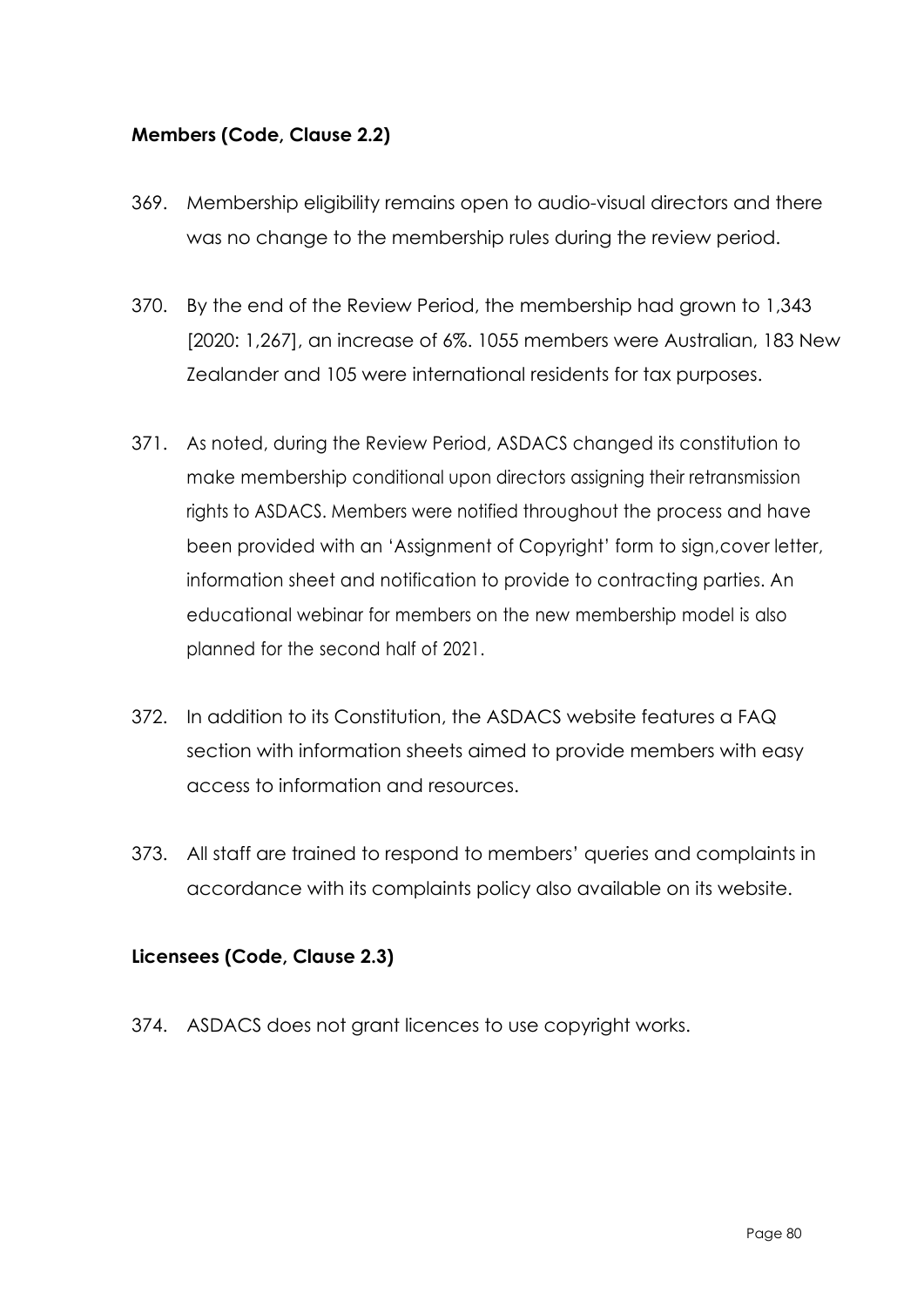# **Distribution of Remuneration and Licence Fees (Code, Clause 2.4)**

- 375. ASDACS does not collect licence revenue, but instead collects royalties generated from secondary rights. Secondary royalty income for the 2020 calendar year period totalled \$1,953,769 [2019: \$1,982,630]. This includes an amount of domestic retransmission royalty revenue totalling \$21,108 [2019: \$10,867] received from Screenrights.
- 376. A total of \$13,429 bank interest [2020: \$27,697] earned on ASDACS income over the 2020 calendar year will be distributed evenly to its members in accordance with its constitutional rules.
- 377. ASDACS distributes domestic and international income collected the prior calendar year to members on an annual basis. During the Review Period, \$1,458,431 of secondary royalties collected in the 2019 year were distributed to the members.
- 378. In accordance with ASDACS' constitutional rules, after four years, undistributed funds are transferred into a development fund and put toward the benefit of the members. During the year,expired distributions of \$26,021 were allocated to the development fund. \$15,030 was used on database development and \$420 was paid out to members during the year from previously closed funds. The development fund increased by the remaining balance of \$10,571.
- 379. As reported previously, the ASDACS distribution rules and practices were updated in June 2019 to include requirements as per the Code of Conduct changes introduced 1 July 2019. In particular, the guideline maintains that the membership will be consulted prior to making any substantive changes to its distribution rules and practices and affirms that a detailed report on undistributed funds will be made available to its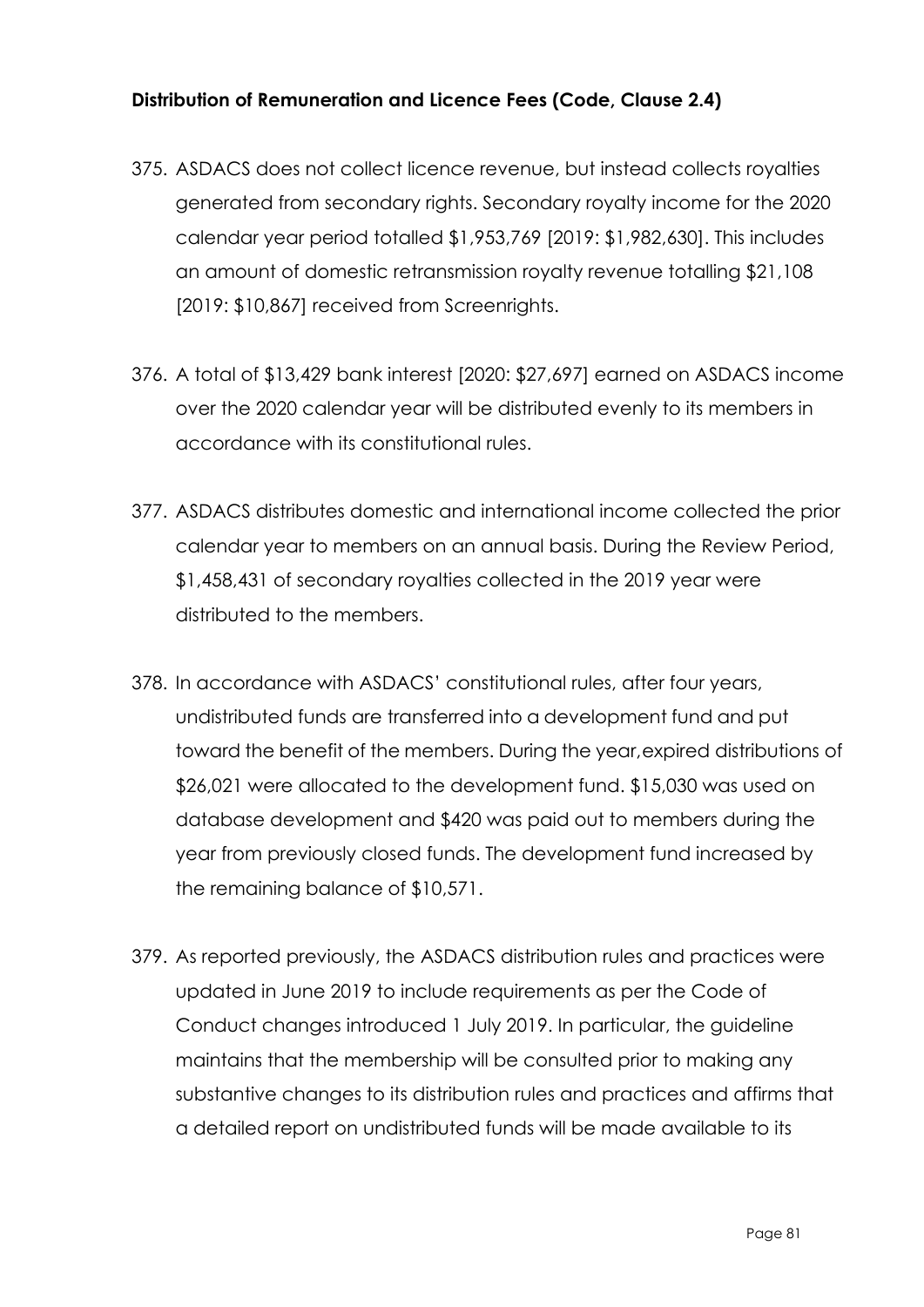members. A plain English distribution rules and practices guideline is also available on the ASDACS website.

# **Collecting Society Expenses (Code, Clause 2.5)**

- 380. ASDACS's members received the full amount of gross royalties that ASDACS received from reciprocal collecting societies internationally for their works, less the following amounts:
	- **Administrative fee:** administrative fee of 15 per cent, which covers ASDACS's operational expenses.
	- **Membership fee:** membership fee of 10 per cent, waived for members of the ADG, the Directors and Editors Guild of New Zealand (**DEGNZ**), beneficiaries and retirees; and
	- **Cultural Purposes Fund:** cultural fund fee of 4 per cent. In 2020, \$78,151 was transferred to the fund; \$50,000 of which was granted to the Australian Directors Guild (ADG), \$5,000 was granted to the DEGNZ and \$10,000 was donated to the Motion Picture Industry Benevolent.

# **Governance and Accountability (Code, Clause 2.6)**

- 381. At its Annual General Meeting, six members were appointed to the ASDACS Board in accordance with its constitutional rules.
- 382. As mentioned previously, the 2020 audited ASDACS Annual Accounts are available on the ASDACS website and include details on collections, administration expenses, distributed funds and undistributed funds
- 383. ASDACS is also a member of the **CISAC** and abides by CISAC professional rules and standards, including the submission of an annual finance declaration and completion of a professional rules questionnaire and Asia-Pacific Committee Territory/Society Reports.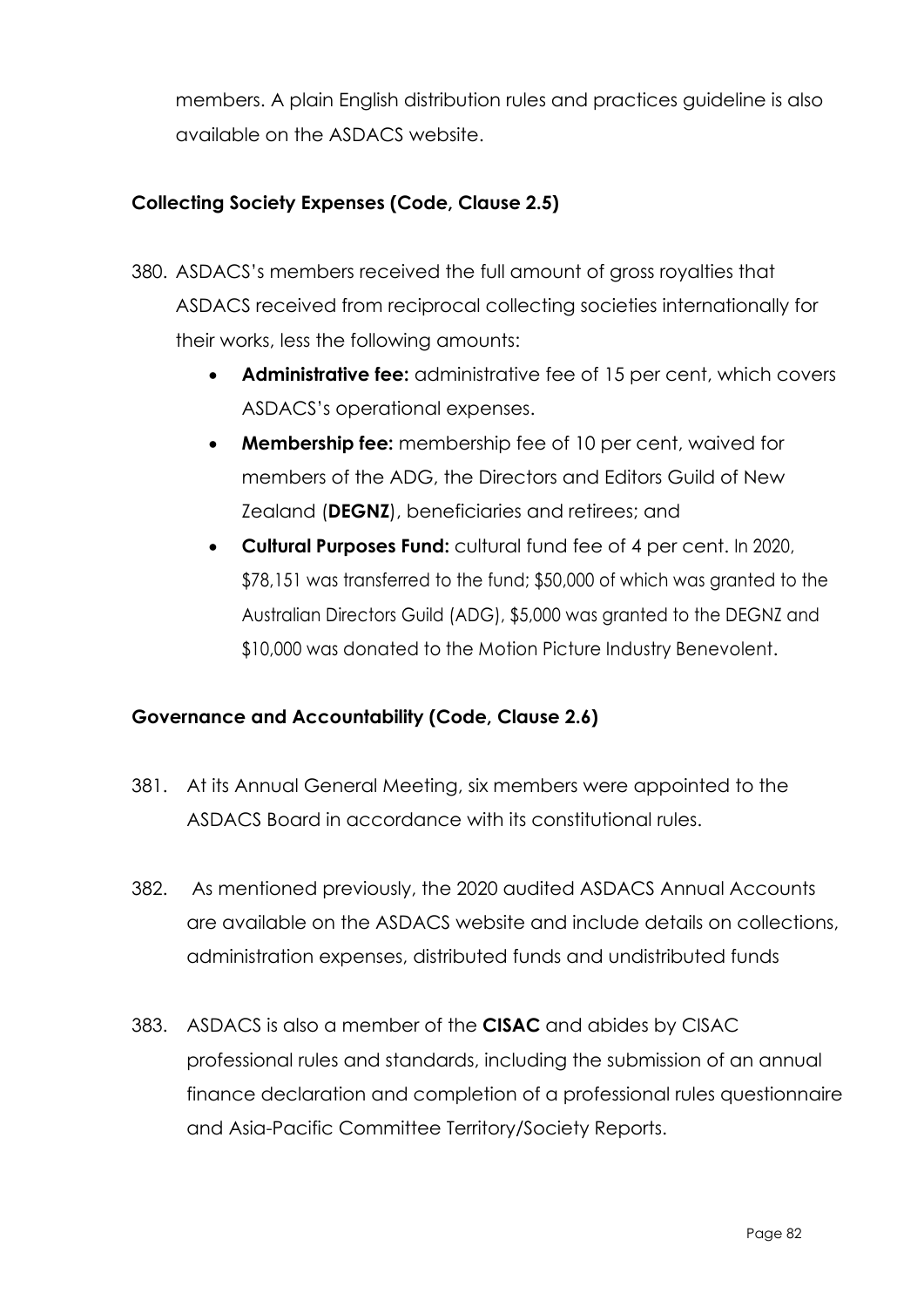## **Staff Training (Code, Clause 2.7)**

384. During the Review Period, all staff were made aware of the Code and were given further training on ASDACS's complaints handling procedure, as outlined in the ASDACS complaints policy.

#### **Education and Awareness (Code, Clause 2.8)**

- 385. The ASDACS website continues to promote the importance of copyright and makes detailed reference to the nature of copyright as administered by societies in Australia and overseas, addressing the functions and policies of ASDACS in particular.
- 386. ASDACS continued to send to its members a quarterly e-news and Social media (Twitter, Facebook and LinkedIn) to keep members informed and aware of its work and progress.
- 387. ASDACS continues to promote fair remuneration for screen directors. This is in alignment with the broader international Writers and Directors Worldwide 'Audio-visual campaign', which is aimed at gaining an unassignable and un-waivable right to remuneration for audio-visual authors across the globe.
- 388. As previously reported, ASDACS is a member of the Asia-Pacific Audiovisual Alliance for Writers and Directors, aimed as a platform for audio visual creators to share, connect and communicate, advocate for stronger copyright protections and further their interests in Asia-Pacific.
- 389. Plain English distribution rules and practices guidelines, as well as information sheets on retransmission rights, undistributed funds and distribution practices are available to members on the ASDACS website.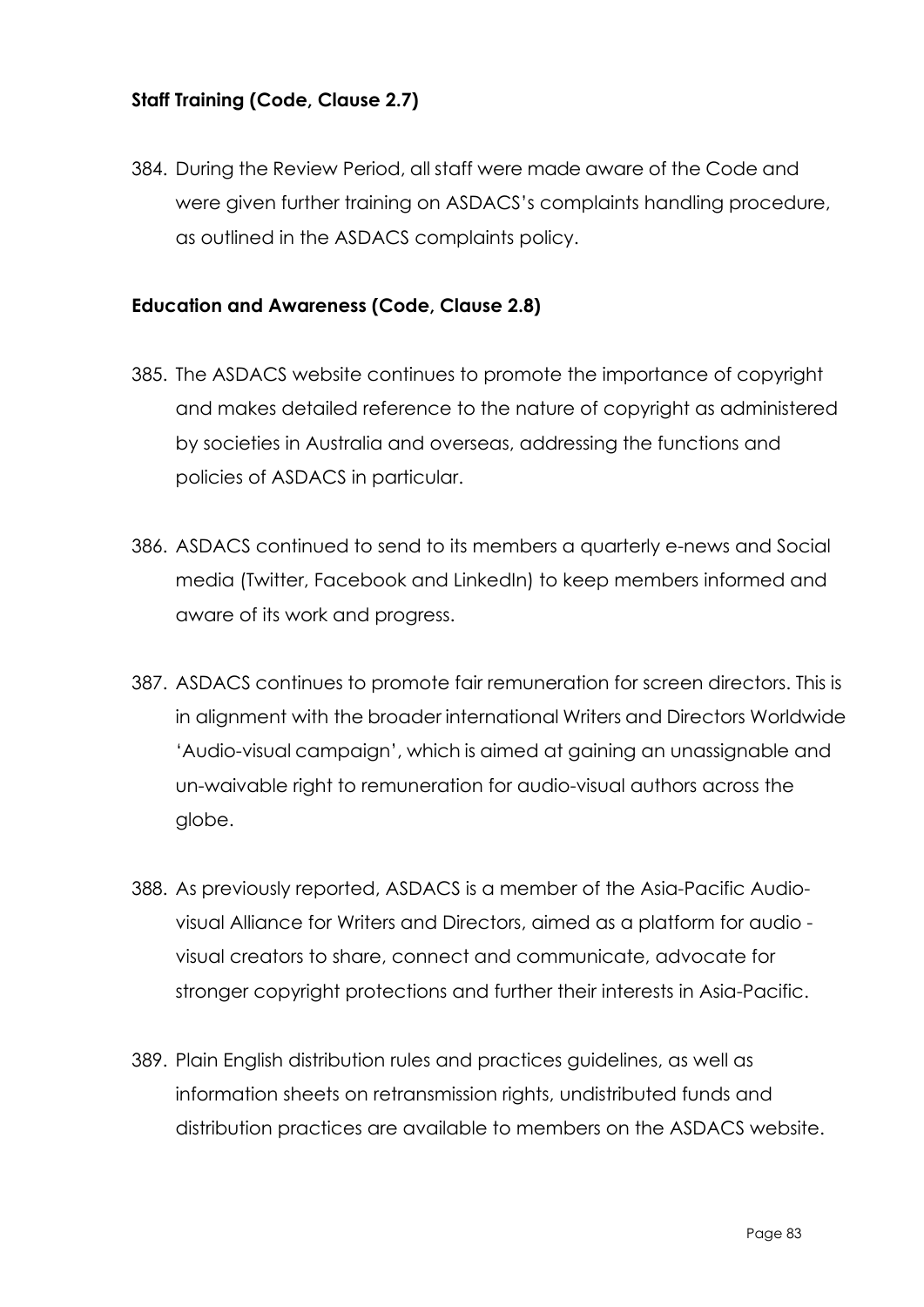390. ASDACS also makes its documents available on the Code of Conduct for Copyright Collecting Societies website introduced as from 1 July 2019.

# **Complaints and Disputes (Code, Clause 3)**

391. This subject is dealt with in a separate section, "COMPLAINTS AND DISPUTES", below.

# **Publicity of the Code and Reporting of Compliance with it in the Annual Report (Code, Clause 4)**

- 392. ASDACS publicises the Code and its adherence to it on its website and in all relevant information documents provided to members and potential members.
- 393. The Code is posted on the ASDACS website in a comprehensive area called "Governance", where those interested can also find:
	- the Code Reviewer's latest Report on Compliance with the Code;
	- the Code Reviewer's Triennial Review of the Operation of the Code 2017; and
	- the 2021 Call for Submissions.
- 394. Of course, ASDACS's annual report to the Code Compliance Reviewer is itself directed to the issue of its compliance with the Code.

## **Monitoring, Review and Amendments (Code, Clause 5)**

395. As previously reported, in order to improve the capture and exploitation of data to achieve betterbusiness practices, ASDACS has upgraded its database to allow the transfer of its repertoire of members works to the International Documentation on Audio-visual Works (**IDA**) database: https://www.ida-net.org.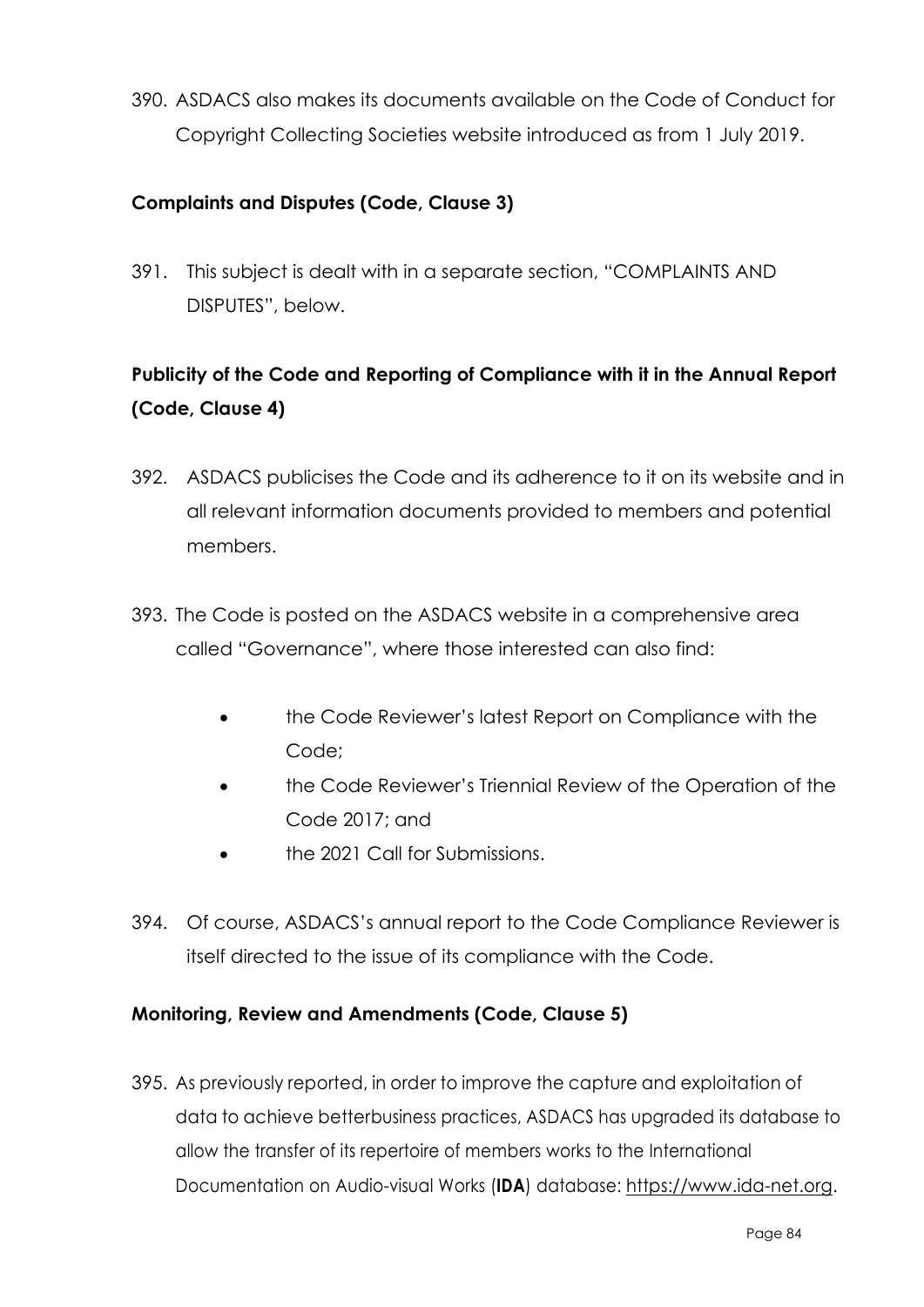IDA is a non-profit international audio-visual rights management system, owned by CISAC, that Authors Societies consult to get accurate information on audiovisual works and rights owners. ASDACS continues to update and add new works to IDA on a regular basis.

# **C. COMPLAINTS AND DISPUTES AS REPORTED BY THE COLLECTING SOCIETIES**

# **Australasian Performing Right Association Limited ("APRA") and Australasian Mechanical Copyright Owners Society Limited ("AMCOS")**

#### **General**

- 396. The APRA AMCOS Complaints Policy and Procedure can be read at https://www.apraamcos.com.au/about/governance-policy/policiesprocedures/complaints- procedure.
- 397. APRA AMCOS states that it has included all documents and correspondence that have been dealt with as complaints during the Review Period in Volume 2 of its Compliance Report to the Code Compliance Reviewer.
- 398. Member complaints, together with related correspondence and documents are behind Tab 1 of Volume 2. There were three new member complaints during the Review Period and none carried over from the previous period of review.
- 399. Complaints by licensees or prospective licensees, together with related correspondence and documents, are behind Tab 2 of Volume 2. There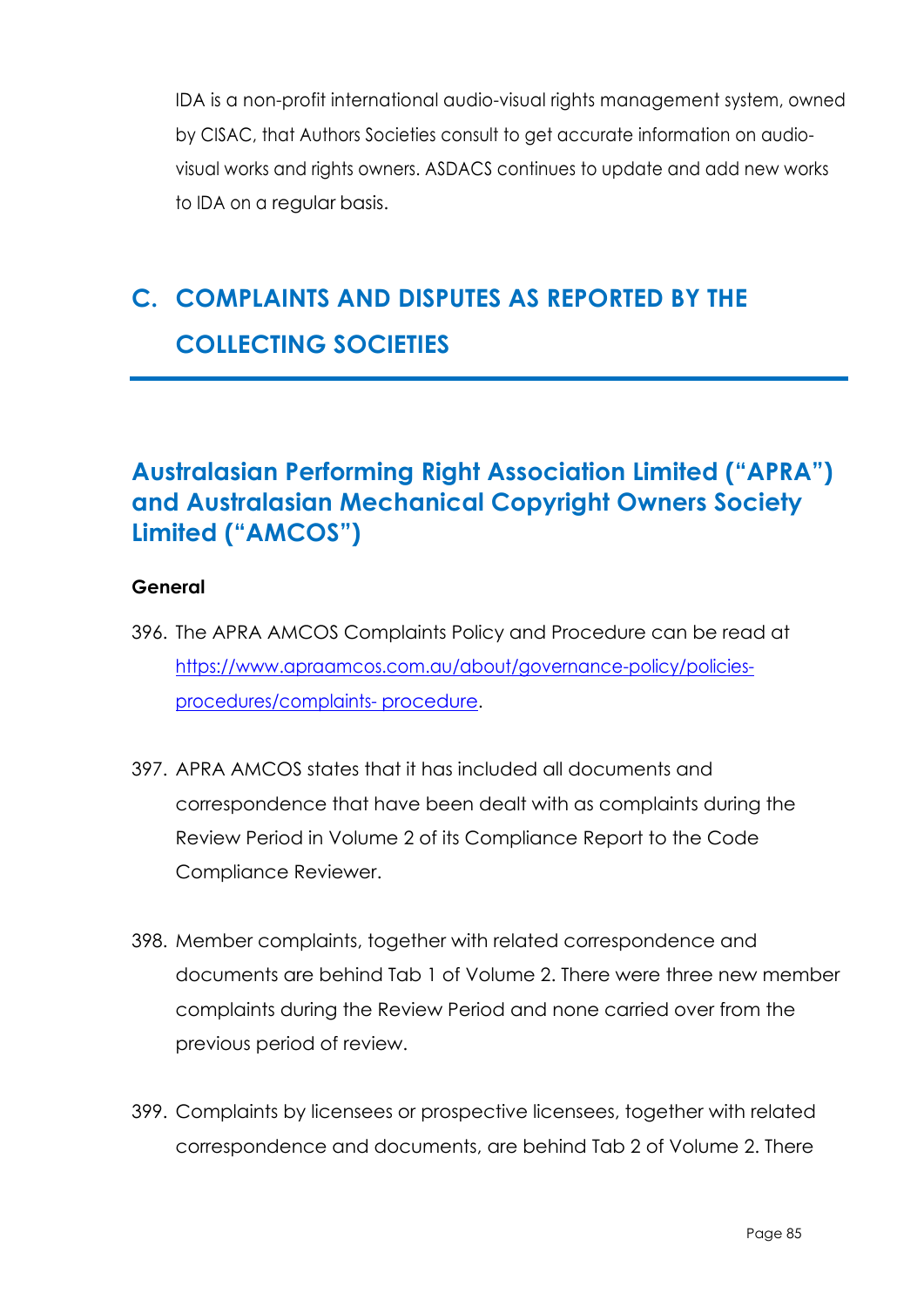were two new licensee Code complaints received during the Review Period and one held over from the previous period of review.

- 400. APRA AMCOS explains that if it is unsuccessful in its attempt to persuade a user of music to take a licence, the matter is referred to APRA AMCOS's external solicitors, and that such matters are not characterised as "complaints" unless a complaint regarding the conduct of APRA AMCOS staff or of the external solicitors is received.
- 401. As at 30 June 2021, there were 419 ongoing general compliance matters under the management of APRA AMCOS's Legal Department, of which 399 were under the management of APRA AMCOS's external solicitors. As at 30 June 2020, the corresponding figures had been only 102 and 83. APRA AMCOS explains that the increase in the number with external solicitors results from a bulk referral of infringement matters arising from the process of transitioning from APRA AMCOS and PPCA licences to OneMusic licences. APRA AMCOS has offered to make available more information regarding the activities of external solicitors, including litigation commenced during the Review Period, on request by me.
- 402. Where a licensee fails to pay invoices issued by APRA AMCOS, the matter is pursued by its Credit Team and, if necessary, referred to APRA AMCOS's external mercantile agent to manage, and, if necessary, to pursue through debt recovery proceedings. As at 30 June 2021, 94 entities were under the management of APRA AMCOS's Australian external mercantile agent, and 81 were under the management of APRA AMCOS's New Zealand external mercantile agent. These matters are not treated as "complaints" unless a complaint is made regarding the conduct of the Credit Team or mercantile agents. There were no such complaints made during the Review Period. APRA AMCOS has offered to make available more information regarding the activities of the external mercantile agents if requested by me.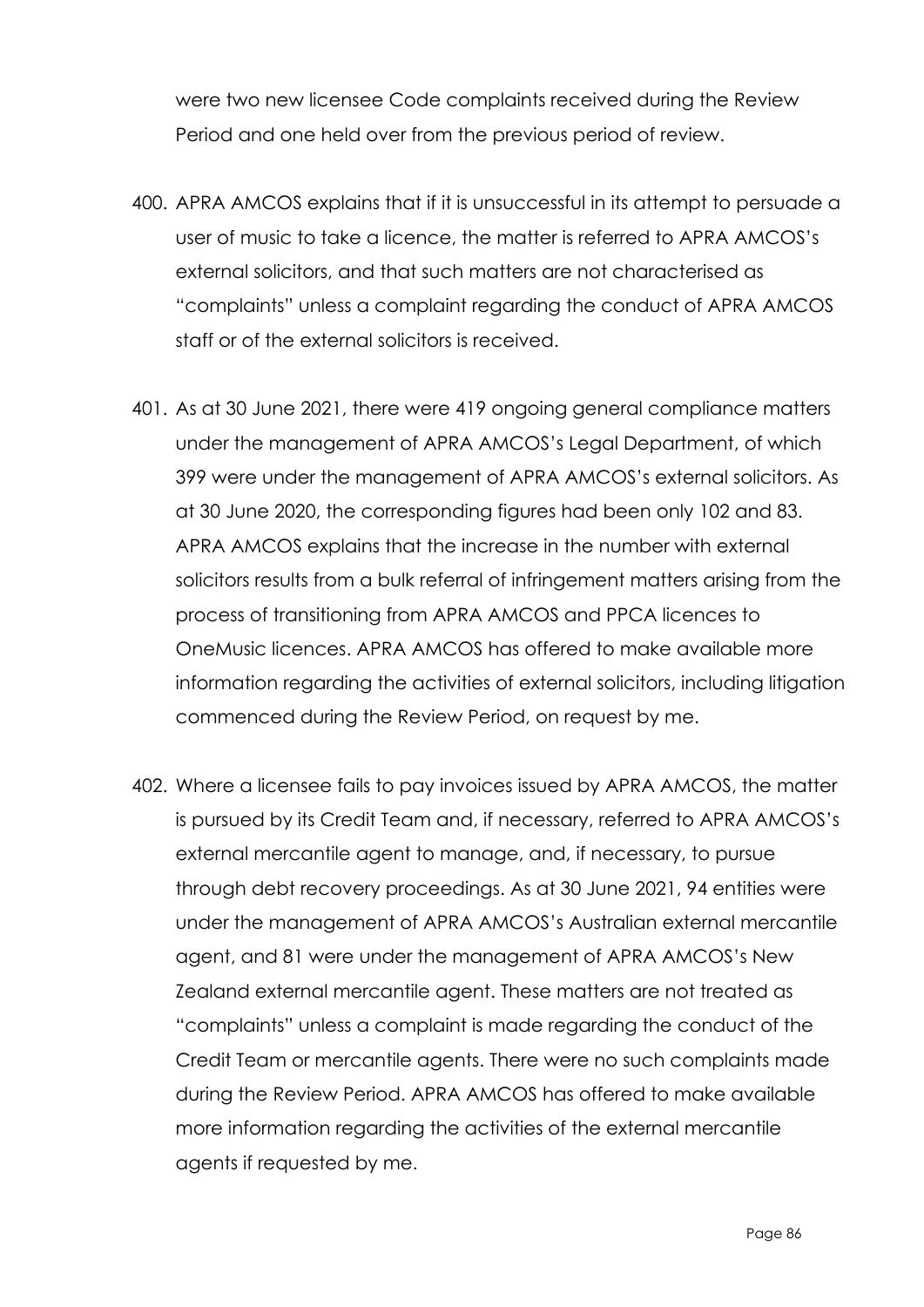- 403. In relation to alternative dispute resolution (**ADR**), the "Resolution Pathways" independent ADR facility, which was discussed in the report in respect of the last period of review, has continued to be made available. Details of it can be found at http://www.resolutionpathways.com.au/.
- 404. Under the terms of its authorisation from the ACCC, the ADR facility's independent Resolution Facilitator must submit an annual report to the ACCC detailing the disputes referred to her. Her most recent report to the ACCC (for the year ended 31 December 2020) has been provided to me (Volume 2, Tab 3).

## **Complaints by Members**

#### *APRA AMCOS Member Complaint 1 – CO1*

- 405. Complainant CO1 made two complaints: lack of action on the *321 Home Sessions* program, and more general non-responsiveness.
- 406. By an email dated 15 July 2020, CO1, who said that she was an artist registered with APRA AMCOS, said that in April 2020 she signed up for the *321 Home Sessions* program during the COVID-19 lockdown and was paired with someone who unfortunately had to drop out of the program before it commenced. She said that after he and she notified APRA AMCOS of this, she was told to stand by as she would be paired with someone else but she did not hear further.
- 407. CO1 also complained that in respect of certain other programs that she had applied for, she did not receive a response or an update on her status. She said that she felt that she had lost opportunities because of this and felt discouraged after filling out forms expressing her interest and signing up for opportunities, to be left with only automated responses.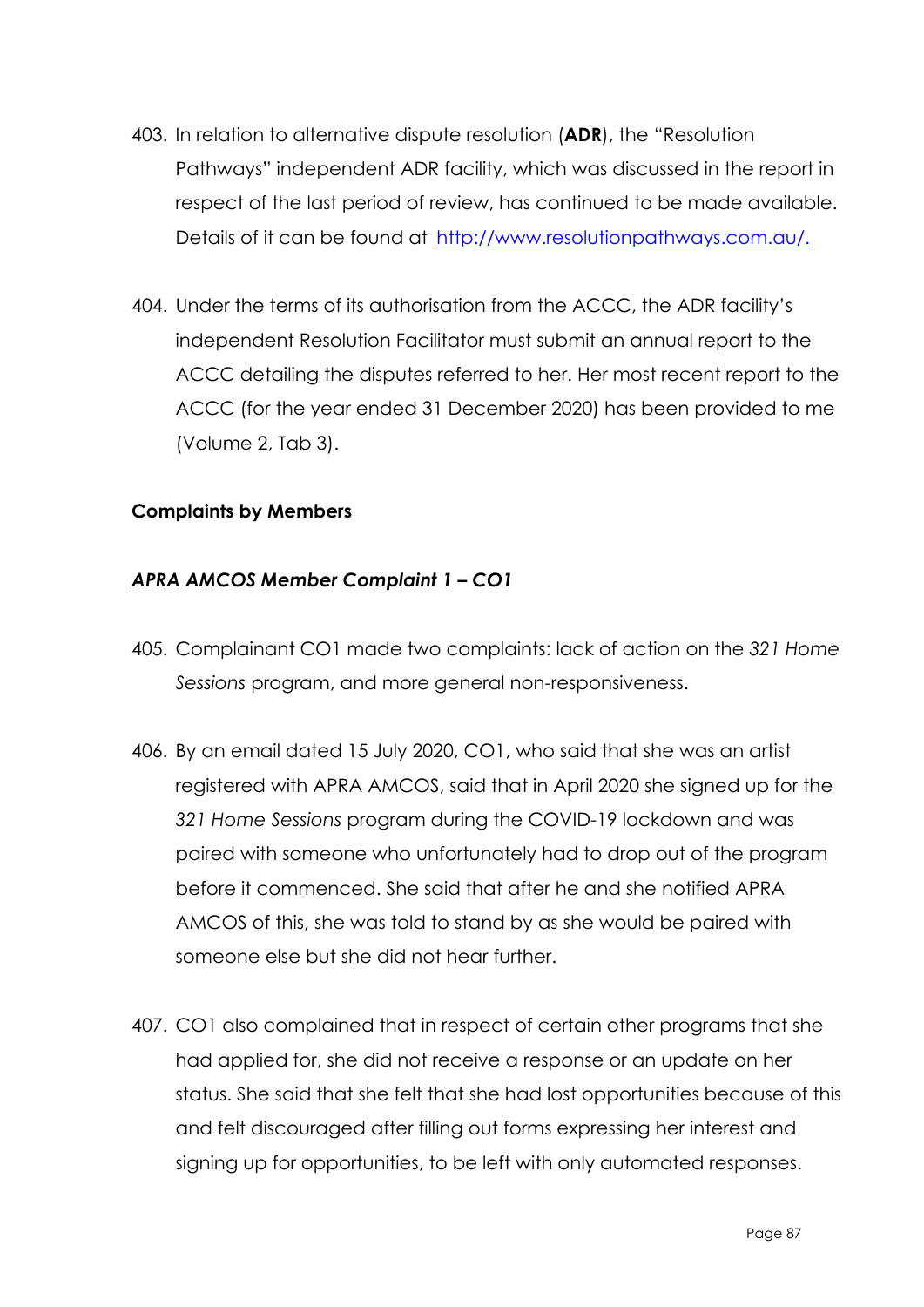- 408. She also complained that she had seen the same artists being repeatedly promoted in the newsletters that she received from APRA AMCOS, but felt that there was no point in her opening the newsletters. She felt that APRA AMCOS was yet another organisation in which it was necessary to have connections if doors were to be opened for the independent artist.
- 409. She said, on the other hand, that she had had "great experiences" with the "Meet the Locals" programs although they were very general in nature.
- 410. On the same day (15 July), someone from APRA AMCOS made a telephone call to CO1 to discuss her complaint, but no file note exists recording the content of the conversation.
- 411. Later on the same day (15 July), the Senior Manager National Engagement of APRA AMCOS, wrote to CO1 referring to a conversation that he had just had with her and undertook to be in contact with her the following week. In particular, he said that in the following week she would be paired with someone "to write with".
- 412. The following day (16 July) CO1 replied saying "Thanks for the chat yesterday! I really appreciate the time you took and your efforts don't go unnoticed!"
- 413. APRA AMCOS say that CO1's complaint concerning the repeated promotion of the same artists in the newsletters was part of her broader complaint, which has been addressed by her positive interactions with APRA AMCOS staff and her successful participation in the *321 Home Sessions* program. APRA AMCOS say that while they disagree with the complaint about the newsletters, they will not seek to refute it by giving an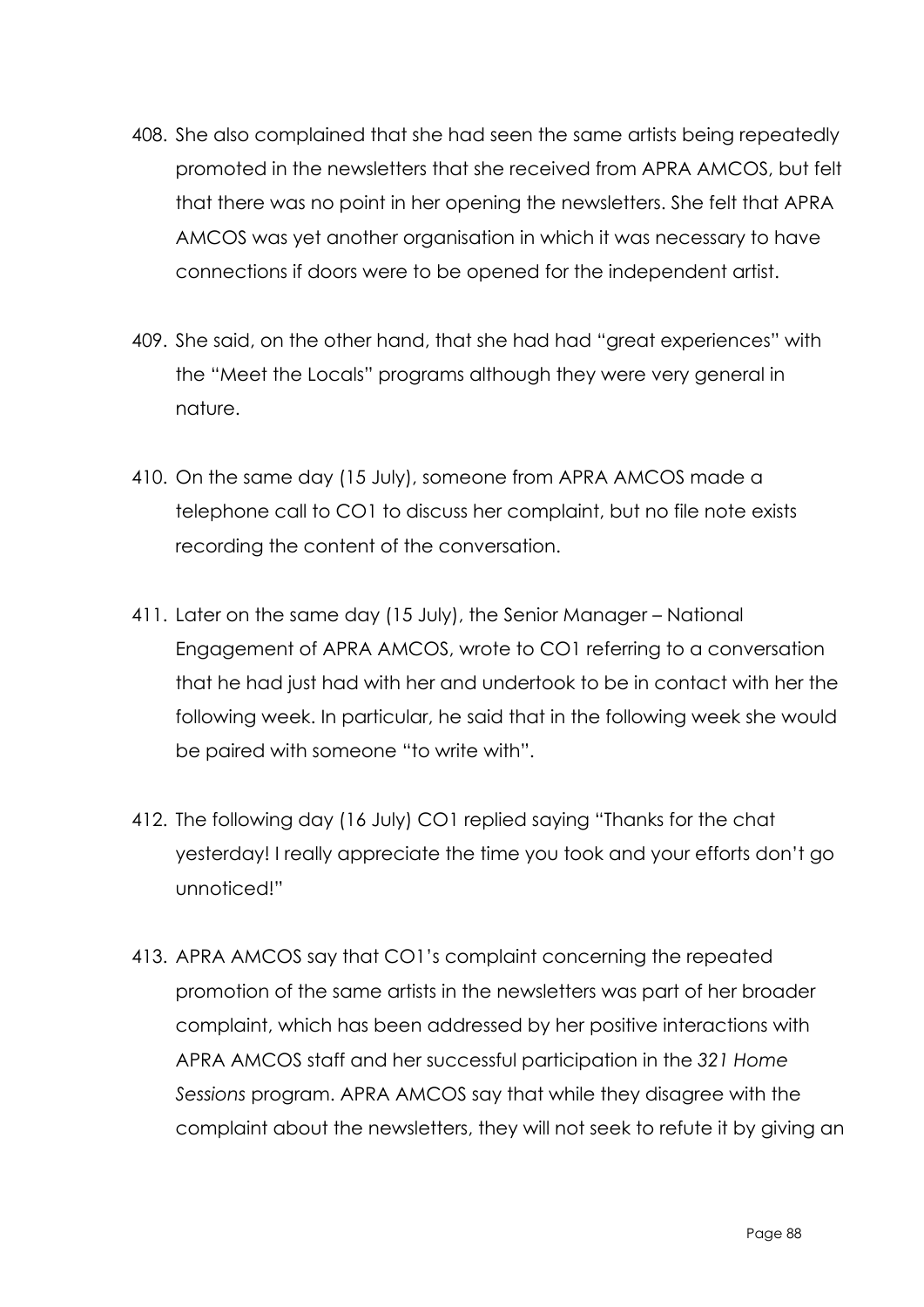analysis. They say, however, that they are willing to analyse their newsletters if this course is recommended.

- 414. APRA AMCOS say that on 24 July 2020, CO1 was paired with the replacement partner for the second round of the *321 Home Sessions* program.
- 415. On 29 July, CO1 wrote to the officer at APRA: "Thanks…! Really appreciate it."

*Code Compliance Reviewer's comments (if, and to the extent, called for)*

416. APRA AMCOS should make a study of their newsletters to ascertain whether there is substance in CO1's complaint and if so, redress the matter. It is obviously a major source of grievance if people placed as CO1 was feel that there is no point in their applying because the same individuals are repeatedly favoured. APRA AMCOS should ask themselves whether a person in CO 1's position might reasonably feel as she did and ensure that in fact there is no ground for a perception of bias.

## *APRA AMCOS Member Complaint 2 – CO2*

417. By email dated 17 August 2020, CO2 complained about the unlicensed use of his music on a free-to-air television channel. His first complaint was that there had been no response from APRA AMCOS in over five months to his having raised the matter. The second complaint was over the low amount (\$3.99) that he had received. The "APRA Royalty Statement", also dated 17 August 2020, was in respect of the period from 1 January 2020 to 31 March 2020 and stated that the complainant's "August royalty payment (P2007)" had been released to his nominated account.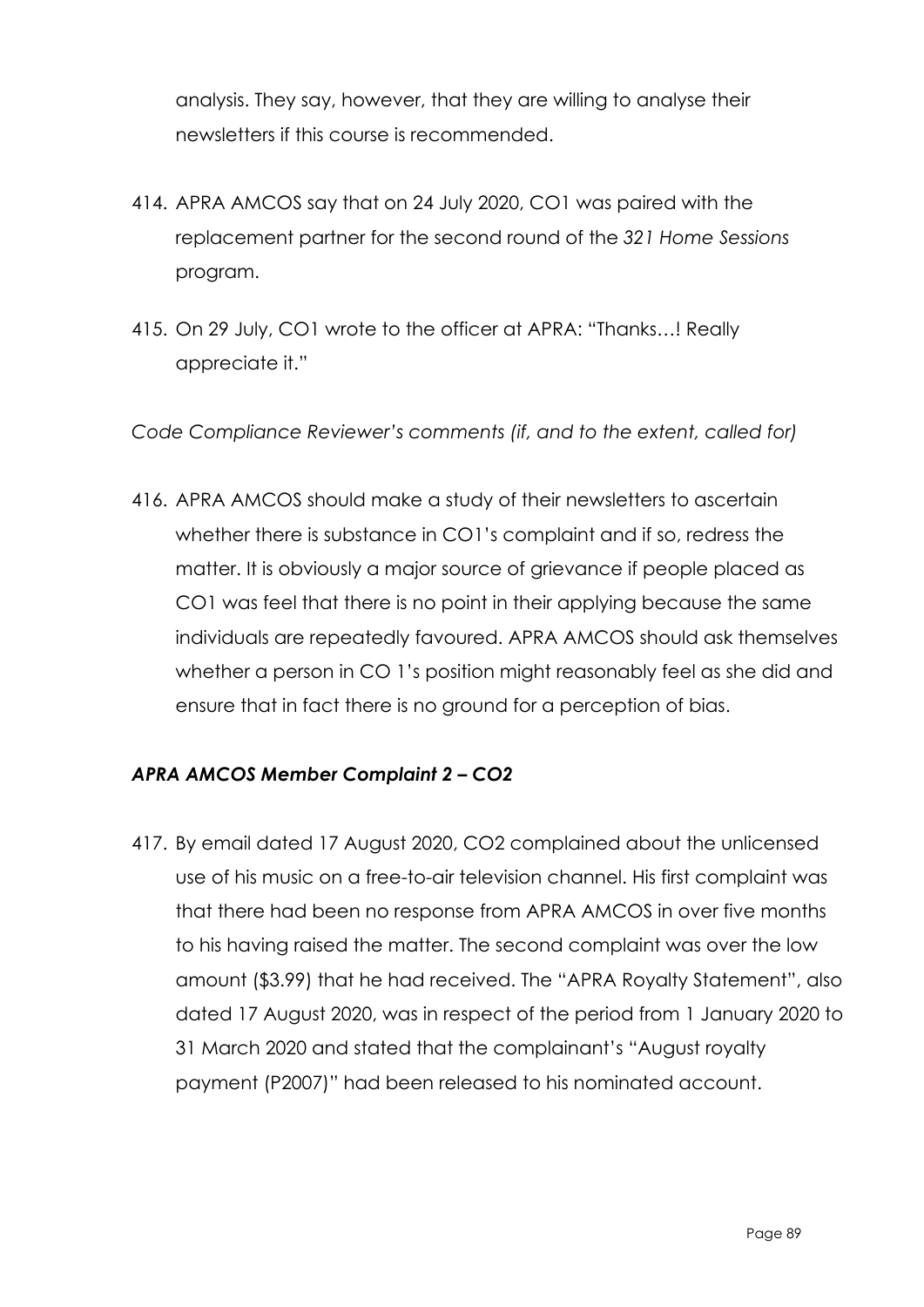- 418. On the same day, "Complaints" at APRA AMCOS replied undertaking that the issue raised would be investigated as a matter of urgency and that a formal response would be provided within 14 days.
- 419. APRA AMCOS discovered that there had been no response because they had been awaiting information from "a third party" and had omitted to follow up the third party. The third party was in fact the free-to-air television channel.
- 420. On 28 August 2020, the Manager National Engagement in the Queensland office of APRA AMCOS wrote responding to the complaint of 17 August 2020 and apologising for the "extended delay" in responding to "the most recent" of CO2's emails. The email explained causes for the delay but acknowledged that this did not excuse the lack of response from APRA AMCOS.
- 421. APRA AMCOS referred to earlier correspondence between CO2 and APRA AMCOS in which there had been discussion about the complainant's reviewing the television programs and advising APRA AMCOS of the "timestamp/duration" of the broadcast of the works in question, so that APRA AMCOS could follow up the matter with the television channel.
- 422. APRA AMCOS requested CO2 to carry out that exercise and provided him with *YouTube* links to the two episodes in question.
- 423. In relation to the payment of \$3.99, the email explained that this was a royalty payment for other broadcast/s of CO2's musical works.
- 424. APRA AMCOS have explained that CO2's complaint within the Review Period represents only part of an ongoing issue in relation to the use of his music by the television channel. There is correspondence dating from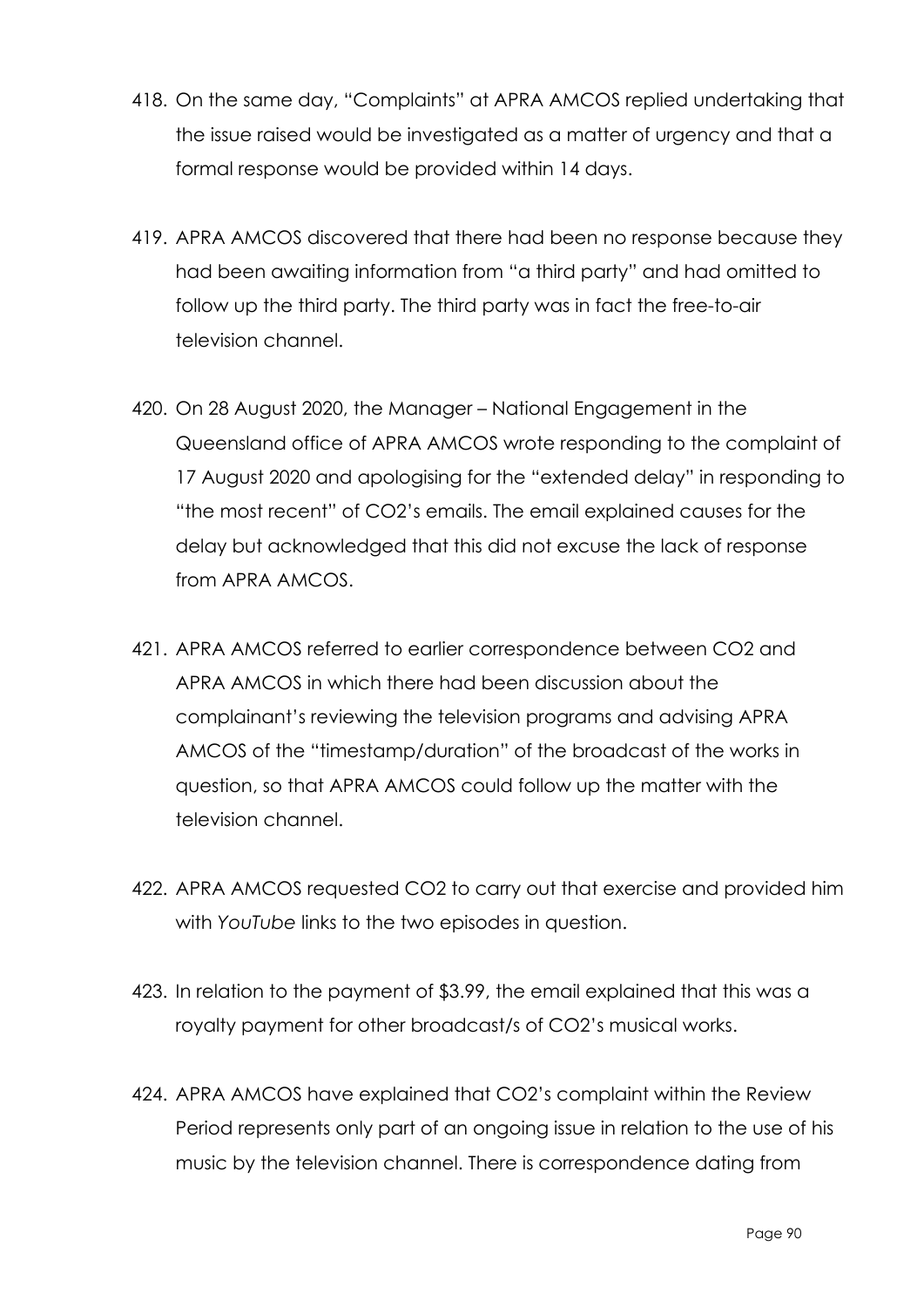October 2019 between CO2 and APRA AMCOS staff. APRA AMCOS requested the television channel to provide cue sheets in respect of the episodes in question to enable APRA AMCOS to determine if CO2's works were used in them. APRA AMCOS explain that they use broadcast logs and cue sheets from broadcasters as the primary means of determining the repertoire used and royalties payable for use of APRA AMCOS repertoire in programming broadcast on commercial free-to-air TV.

- 425. APRA AMCOS report that the cue sheets were eventually provided and the royalty distributions for the episodes in question were paid. However, CO2 did not receive a royalty under that distribution as no works associated with him were reported in the cue sheets provided by the broadcaster.
- 426. An email dated 3 March 2020 from CO2 to APRA AMCOS made the point that there were various versions of his song and that it was necessary to know which version went out in the past.
- 427. APRA AMCOS have reported, in response to questions by me, as follows:

"The permission for use of CO2's works in the episodes may already be covered by either a production music licence (typically held by the production company) or blanket licence held by the broadcaster. If that is not the case and the use of the work is unlicensed, CO2 will likely need to raise the issue directly with the program's producers or the broadcaster in his personal capacity.

The [issue] continues to be dealt with by the APRA AMCOS Writer Services Team and CO2."

*Code Compliance Reviewer's comments (if, and to the extent, called for)*

428. APRA AMCOS regard CO2's complaint as having been resolved on 28 August 2020 but it seems that it has not been finally resolved, as APRA AMCOS's response to me quoted above indicates.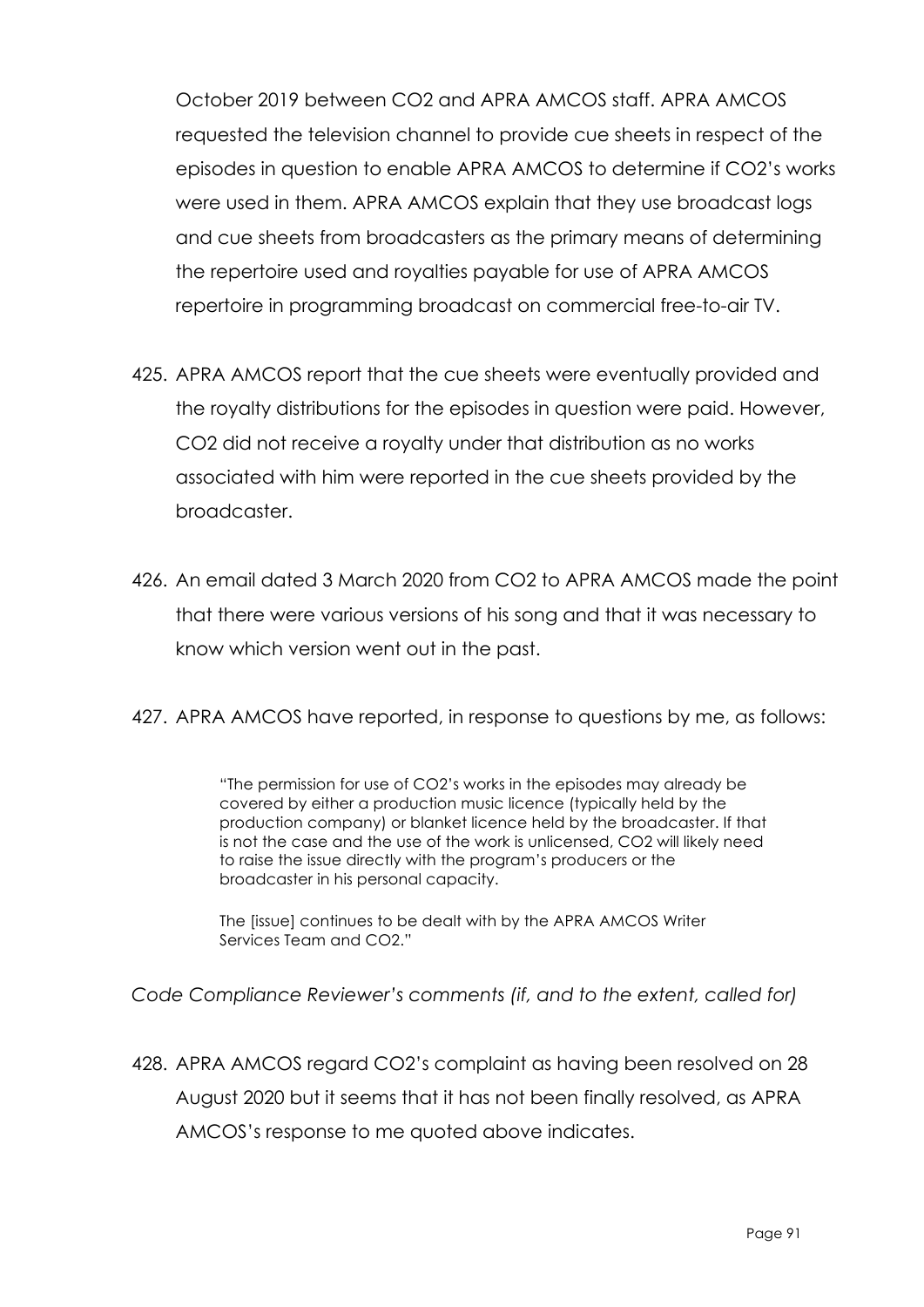429. I take the opportunity of noting a difficulty that I have had in grappling with the "high-level summary" provided by APRA AMCOS. No doubt the societies hope that their high-level summary will make the task of the Code Compliance Reviewer easier but in this case it has made it more difficult because the summary omits important detailed background.

# *APRA AMCOS Member Complaint 3 – CO3*

- 430. On 10 August 2020 the complainant wrote to the CEO of APRA AMCOS posing eight questions which the APRA AMCOS Compliance Report summarised as follows:
	- (1) that APRA AMCOS maladministered the registration of CO3's works in respect of publisher details and the publisher's share of the royalties (the complainant asserted that he had never had any contract or other arrangement with the publisher in question);
	- (2) that APRA AMCOS wrongly applied royalties accrued for CO3 towards drawing down a debit on his account (revival of a dispute that CO3 had raised and had been responded to by APRA AMCOS in 2009);
	- (3) that account statements were not readily available to CO3;
	- (4) that APRA AMCOS did not notify CO3 that another party had contested the royalty split on two works that CO3 had registered.
- 431. CO3's email of complaint to the CEO dated 10 August 2020 enclosed copies of earlier correspondence of 2003 and 2009.
- 432. On 15 September 2020, the Head of Legal & Corporate Services at APRA AMCOS replied to CO3. He advised that he was gathering the necessary information to provide a more formal response which he hoped to do by the end of the following week.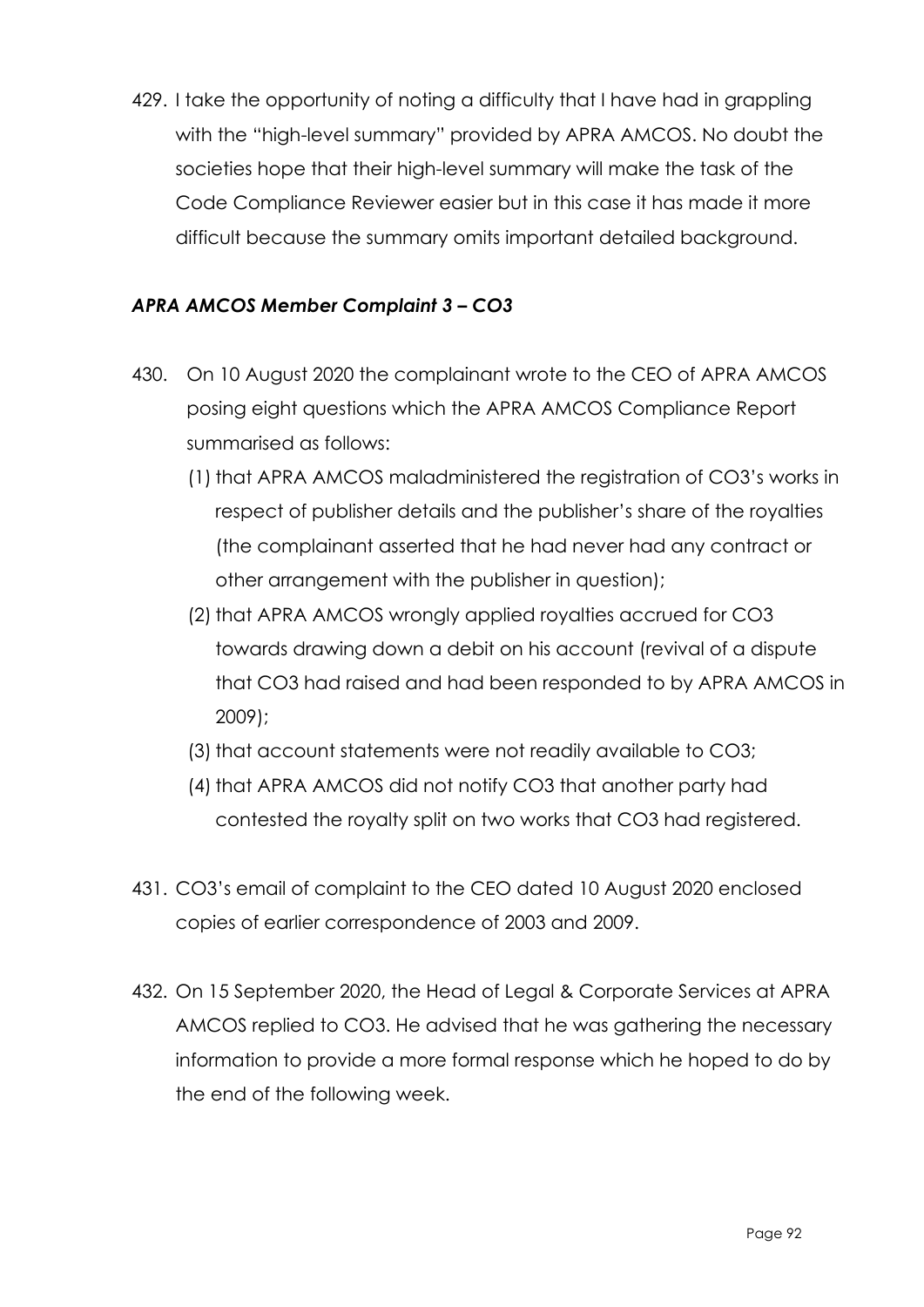- 433. On 6 October 2020 and 3 December 2020, the Head of Legal & Corporate Services provided a substantive response. The response on the latter date advised that APRA AMCOS had concluded its investigation in relation to two particular works composed by CO3 and confirmed that no dispute was on foot in respect of either of those works, and, accordingly, the "dispute hold" had been lifted from both works and their status regularised.
- 434. The earlier letter dealt with issues 1 to 4 mentioned above as follows:
	- (1) No action was required as only a change of name of the publisher had been involved and APRA AMCOS had acted in accordance with the publisher's direction in accordance with their standard practice;
	- (2) APRA AMCOS explained why the original debit of \$24,735.40 which represented overpayment by APRA AMCOS to the complainant over the period July 1995 to December 1998 was correct and why royalties accruing between July 1998 and December 2013 were offset against the debit for the overpayment. APRA AMCOS confirmed that in December 2013, they wrote off the then remaining debt (of \$6,791.02), and that royalties accruing after that time should have been credited to CO3's account with no offset. APRA AMCOS advised that the member's account would be released from "hold" and would be credited with amounts of \$0.18, \$213.84 and \$808.76.
	- (3) APRA AMCOS confirmed that CO3 had not received payments, statements or updates because the account had remained in a "hold" status since the dispute was raised in October 2009. To resolve this issue, the account was released from "hold" and CO3 was advised that henceforth he would receive standard statements and payments.
	- (4) APRA AMCOS confirmed that they should have notified CO3 about the contested ownership claim that arose around October 2013 but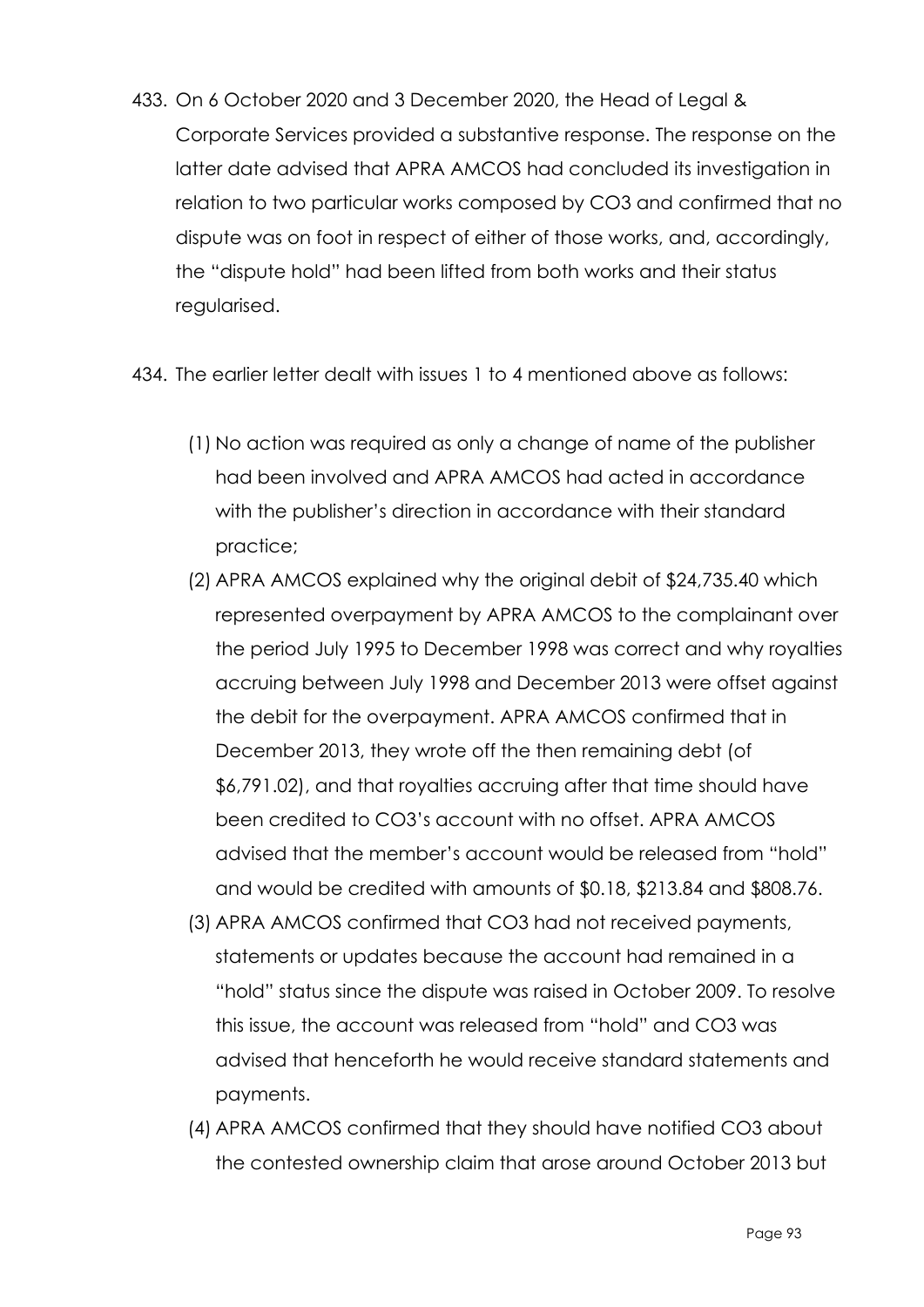that a breakdown in internal processes at APRA AMCOS had led to that not occurring. APRA AMCOS apologised and undertook to progress the dispute while keeping CO3 updated. Further investigation by APRA AMCOS resolved the dispute concerning the contested royalties split, and CO3 was advised of this by email.

- 435. APRA AMCOS took the view that as there was no further communication from CO3, the complaint should be taken to have been resolved on 3 December 2020.
- 436. I questioned APRA AMCOS about their statement that the royalties split issue had been resolved on 3 December 2020. They have elaborated on that issue by explaining that back on 20 September 2013, another person (Disputing Writer) claimed a 100% royalty entitlement in respect of two works which CO3 had registered as a 50/50 royalty split between CO3 and the Disputing Writer. APRA AMCOS have provided to me the Disputing Writer's email of 20 September 2013.
- 437. Briefly, the Disputing Writer claimed to be the author of the melody and lyrics of two songs and that CO3 was the arranger. The Disputing Writer accepted that she had agreed to a 50/50 royalty split but said that due to her youthfulness, inexperience and lack of knowledge, the agreement should be set aside. She sought advice from APRA AMCOS.
- 438. APRA AMCOS responded to the Disputing Writer advising that the society's ADR services were available only in respect of works that generated earnings over a certain threshold and that there were no such earnings on either song. However, the works were noted as being in dispute and APRA AMCOS undertook to contact CO3 to enquire whether he maintained his claim.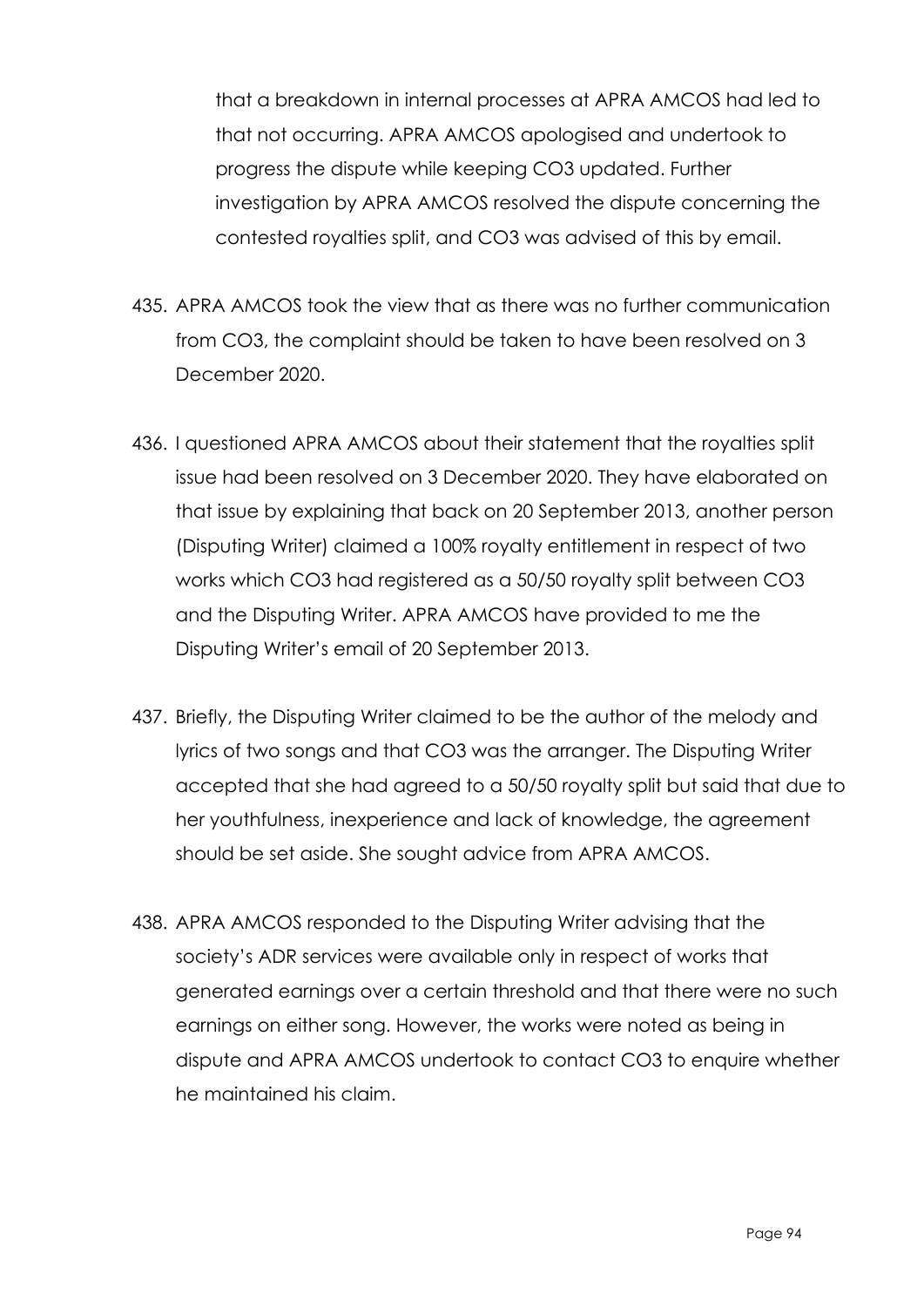- 439. On 3 November 2020, APRA AMCOS wrote to the Disputing Writing advising that the "hold" on both works would soon be lifted and the 50/50 split restored unless she revived her claim to 100%. APRA AMCOS allowed the Disputing Writer until 17 November 2020 to respond and when she did not do so, they removed the "hold" status.
- 440. On 3 December 2020, APRA AMCOS wrote to CO3 confirming that no dispute was on foot and that the "hold" had been lifted from both works.
- 441. APRA AMCOS regarded their email on 3 December 2020 to CO3 as marking the date of resolution of the complaint.

*Code Compliance Reviewer's comments (if, and to the extent, called for)*

442. As in the case of CO2, it is only the elaboration by APRA AMCOS in response to the Code Compliance Reviewer's query that the story on the disputed 50/50 split becomes anything like clear. That elaboration should have been included in the material originally submitted to the Code Compliance Reviewer

# **Complaints by Licensees or Prospective/Potential Licensees**

## *APRA AMCOS Licensee Complaint 4 – CO4*

- 443. This complaint was made during the previous period of review directly to the Code Compliance Reviewer and was dealt with at [719] – [731] of the Report on Compliance dated 30 November 2020.
- 444. CO4's complaint is that entities that were in competition with it were taking a "Consumer Licence" from APRA AMCOS and using it in their business of providing background music in competition with the business of CO4. The ACCC Determination recorded at [3.13] that a number of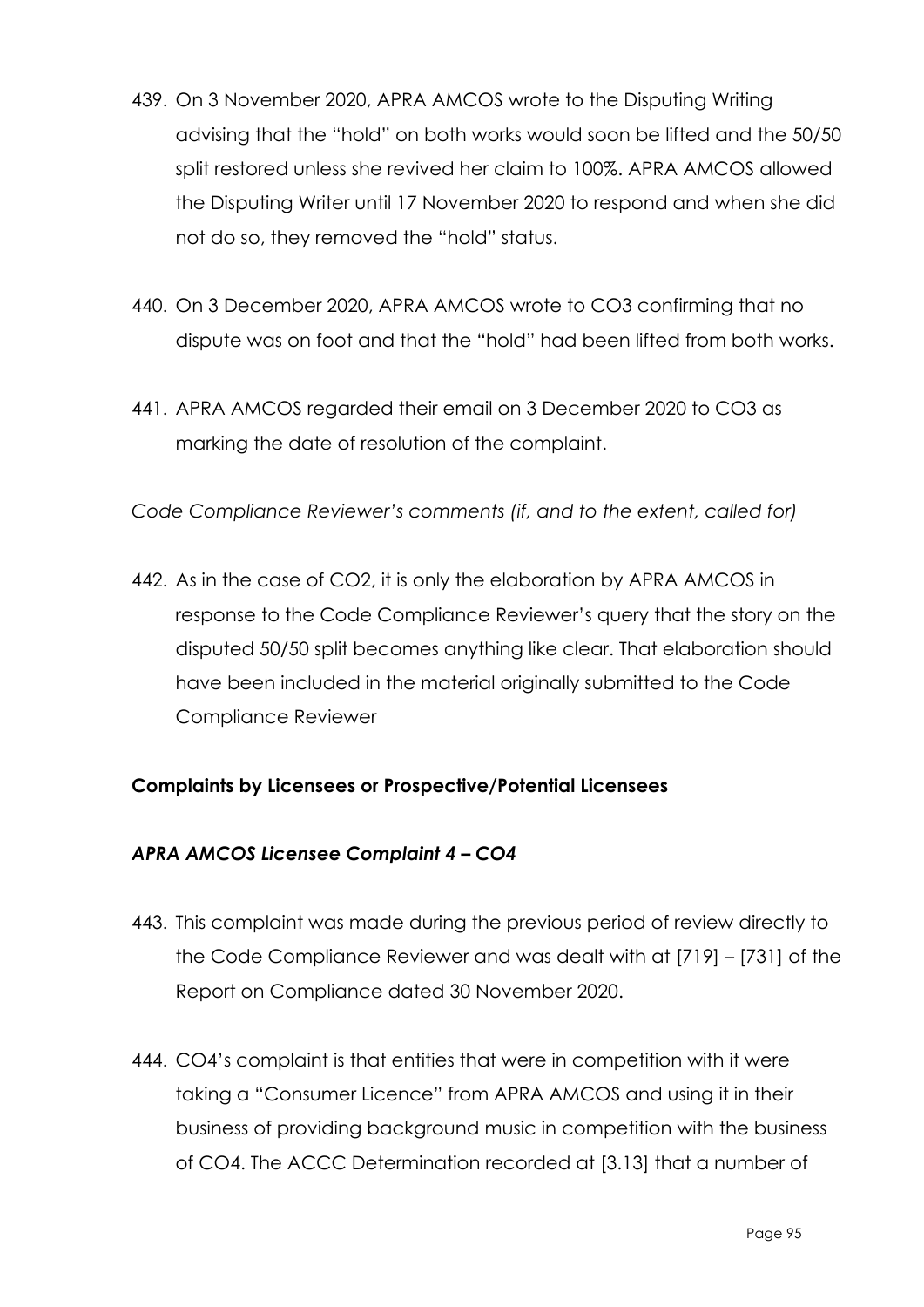background music suppliers submitted that APRA AMCOS should make it clear that "licensees using personal streaming services in a commercial setting are in breach of the terms of use of those services". The ACCC included Condition C1.8 in its Determination which set out a statement that must be prominently displayed on the OneMusic website to the effect that even with a OneMusic licence, the use of digital music streaming services by the licensee might be a breach of the terms and conditions of the licensee's end user agreement in relation to that service, and that the licensee should check with its service provider. CO4 sought a further or more elaborate statement by APRA AMCOS, but APRA AMCOS said that the wording sought by CO4 was not acceptable.

- 445. At [731] of the previous Compliance Report I suggested that the parties meet with the aim of agreeing upon a wording.
- 446. It is that recommendation that has led to APRA AMCOS's updating report now before me.
- 447. APRA AMCOS report that they met with CO4 in December 2020 and that as a result, APRA AMCOS have made certain changes to its OneMusic information guides and FAQs on the OneMusic website, all of which were aimed at addressing CO4's concerns. The changes in wording are set out and I need not repeat them here.
- 448. APRA AMCOS acknowledge that the changes are not as extensive as CO4 requested but contend that they are clear and transparent and are not inconsistent with Condition C1.8 of the ACCC Determination. APRA AMCOS contend that their conduct, the subject of CO4's complaint, does not constitute a breach of the Code of Conduct.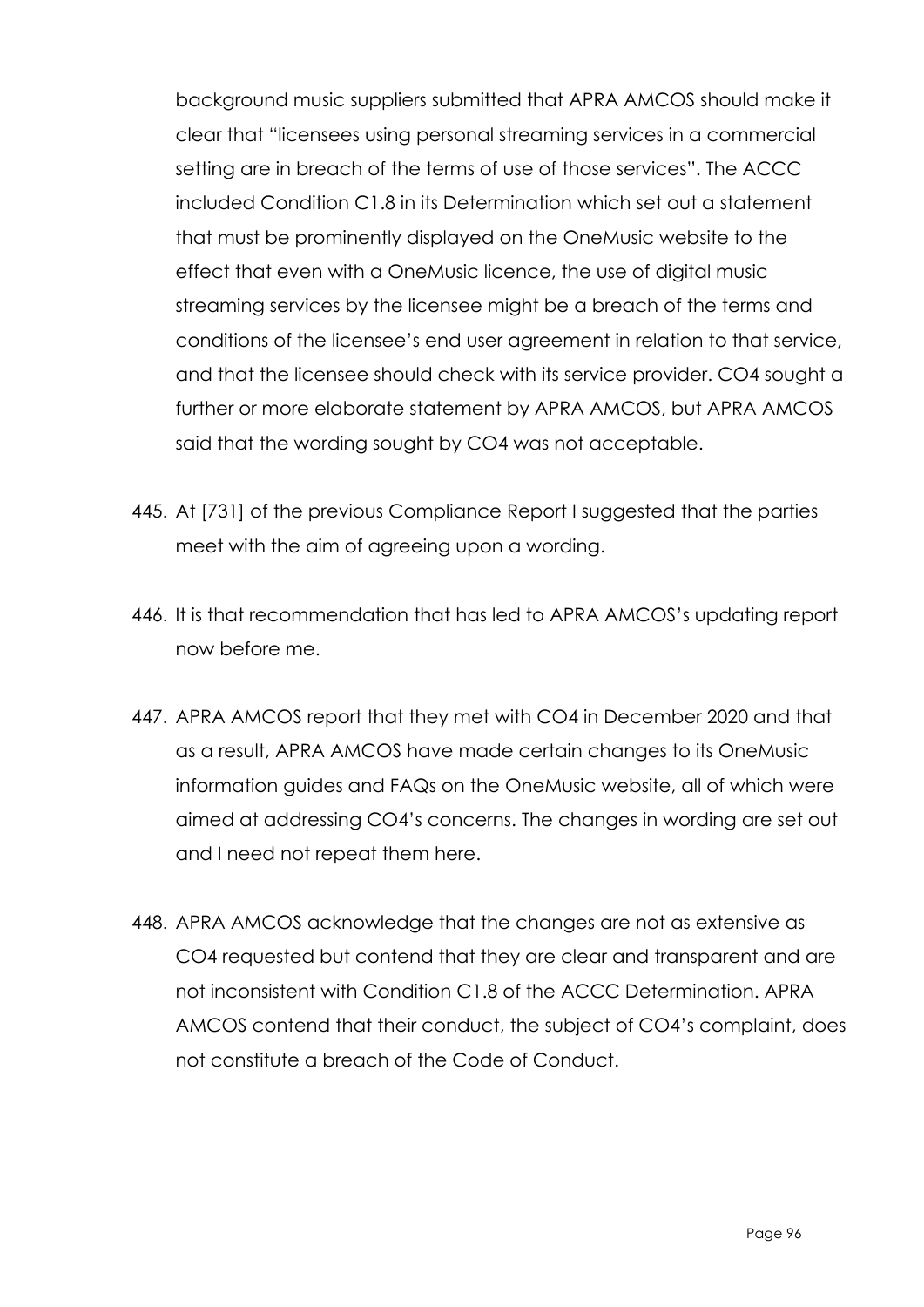# *Code Compliance Reviewer's comments (if, and to the extent, called for)*

449. As this is no more than an updating report, no more need be said about it.

#### *APRA AMCOS Licensee Complaint 5 – CO5*

- 450. This complaint relates to a non-receipt of OneMusic's COVID-19 fee rebate, and the receipt of payment reminders.
- 451. CO5 wrote to APRA AMCOS on 16 February 2021 advising that she had received no advice about COVID relief. Indeed, she had received on 13 February 2021 a reminder to pay an outstanding invoice.
- 452. The complainant's email of complaint was sent at 3.31 pm on 16 February 2021. Earlier on the same day, at 9.46 am, OneMusic had referred in a standard form of letter previously sent to Victorian businesses to invoices that may have been received and had stated that the invoices were for licensees' records only and that no payment was required.
- 453. Apparently, CO5 had not read that standard form of notification when she wrote her email of complaint later on the same day.
- 454. On 26 February 2021, APRA AMCOS wrote to CO5 apologising for the oversight that had occurred in relation to her account. The email explained that at the end of 2020, APRA AMCOS had applied an eightmonth credit to accounts in Victoria, and because CO5 had been licensed from 1 January 2019, APRA AMCOS had applied accidentally the credit to her 2019 fees rather than to her 2020 fees. This had been reversed and the eight-month credit had now been applied to CO5's 2020 fees.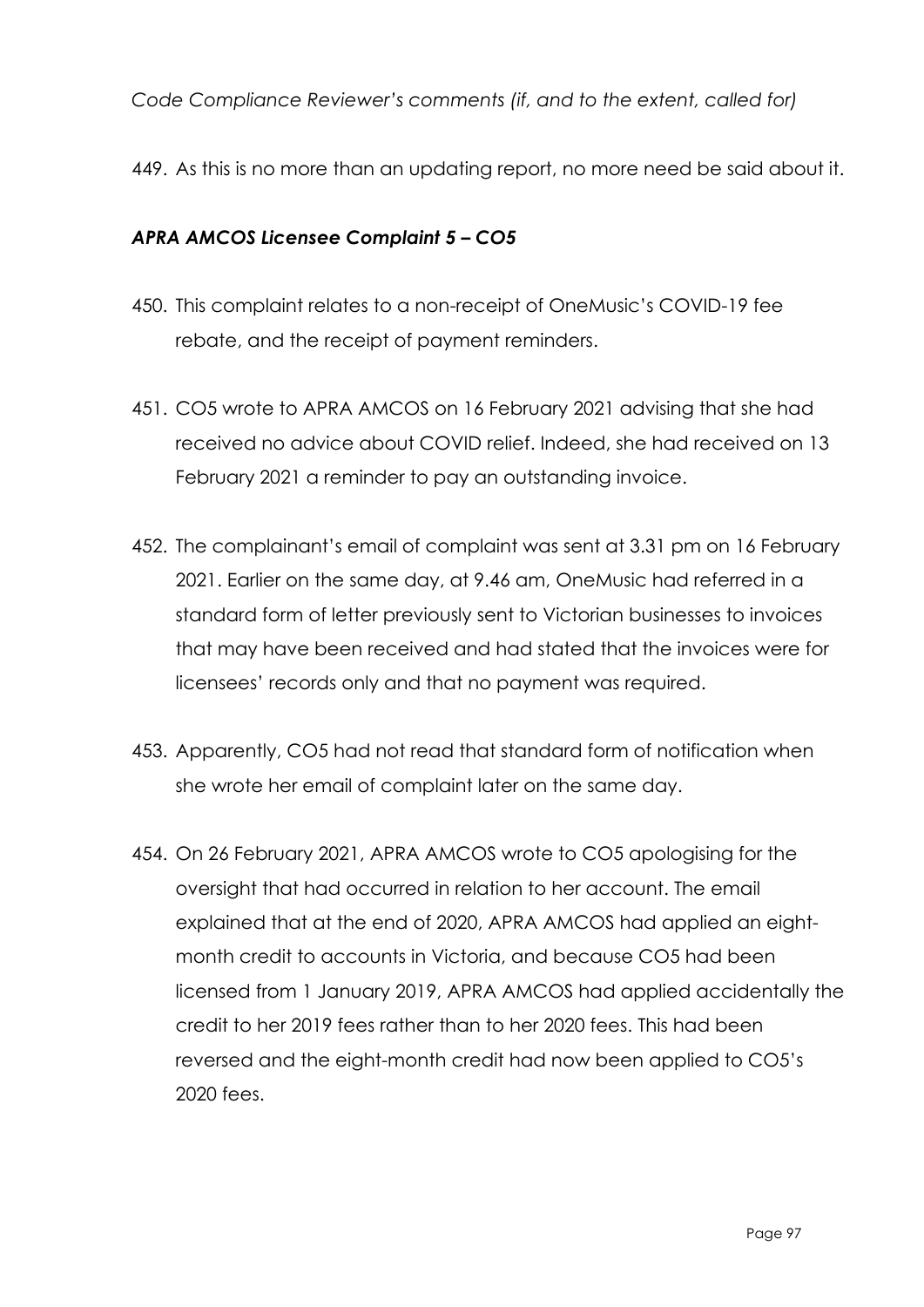- 455. The email explained that the current outstanding balance was \$247.25 which took CO5 through to 31 March 2021. That was following the allowance of the credit.
- 456. On 17 March 2021, a Director of OneMusic wrote a further email of apology.
- 457. No further issues were raised by CO5 and OneMusic deemed the complaint resolved as at 17 March 2021.
- 458. OneMusic also reports that it is undergoing a process of streamlining and improving various "staff-facing and client-facing aspects of its billing systems".
- 459. APRA AMCOS have provided the following detailed supplementary information.
- 460. OneMusic issued an email to all Victorian clients regarding its COVID Fee Relief credit package which included an instruction to disregard a first round of forthcoming invoices and statements from OneMusic but to take heed of a second round which would follow the first.
- 461. On 13 February 2021, OneMusic issued a payment reminder to CO5. It referred to an invoice amount of \$300.56 and an "outstanding amount" of \$279.06. These amounts related to an invoice period of 01/04/20 – 31/12/20. APRA AMCOS have explained as follows:

"That payment reminder and accompanying invoices were issued in error to CO5 due to OneMusic misapplying CO5's COVID relief credit to her billing for 2019 instead of 2020. Had that misapplication not occurred, CO5 would not have received a payment reminder and the billing system would not have identified as outstanding her fees for the period 1 April 2020 to 31 December 2020.

Assuming CO5 never received the 9 February 2021 mailout as she claims, then at the point of receiving the payment reminder on 13 February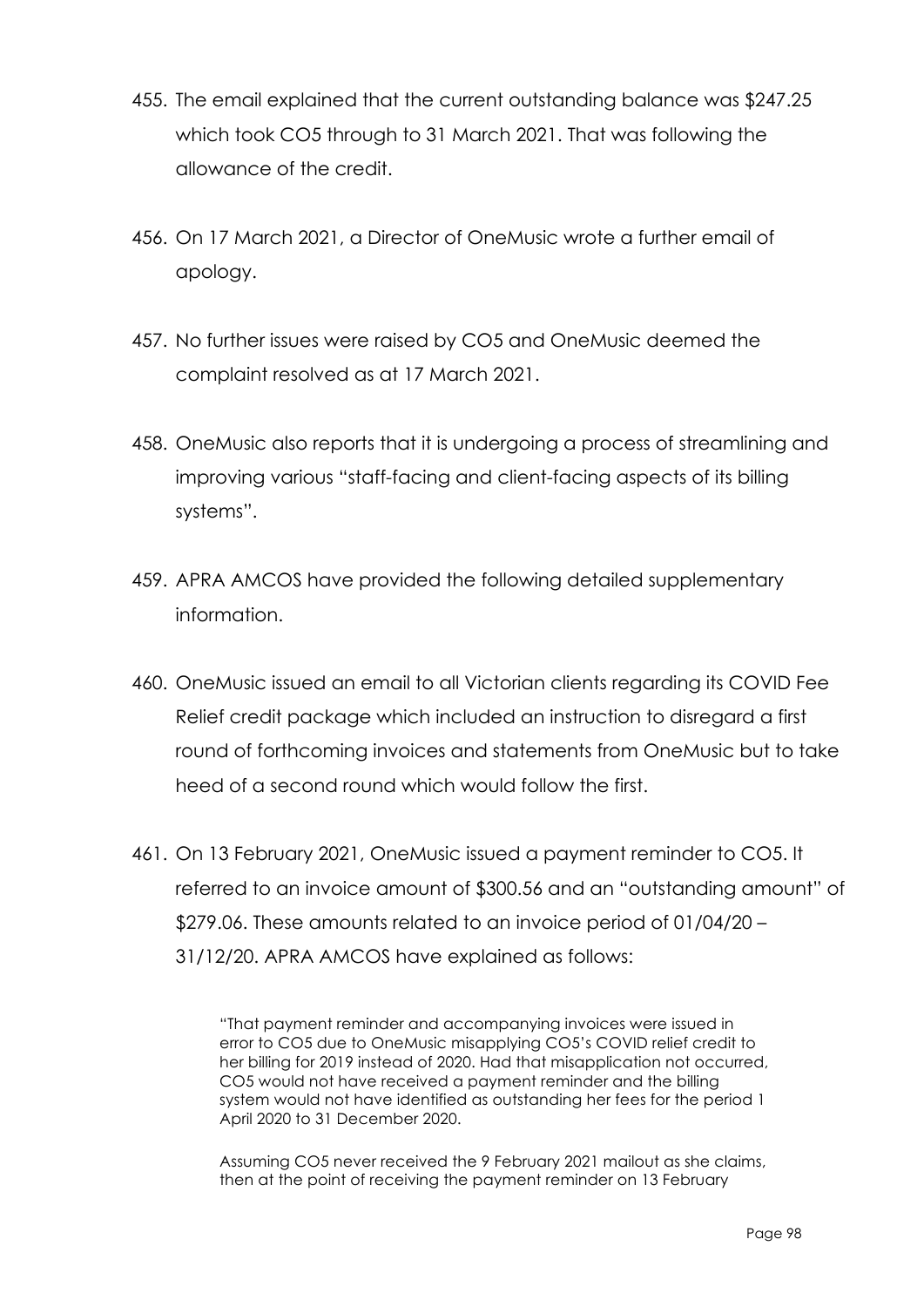2021, CO5 would have been unaware of OneMusic Australia's COVID Fee Relief program and the related instructions to disregard invoices and statements."

- 462. As noted above, at 3:31pm on 16 February 2021, CO5 made her complaint noted at the outset, apparently unaware of the previously noted automated communication sent to CO5 at 9:46 am. Until she read that communication, CO5 would have been unaware of the COVID Fee Relief program and of the associated instruction to disregard invoices.
- 463. APRA AMCOS acknowledges that CO5 was justified in making her complaint at 3:31 pm on 16 February 2021 querying the payment reminder of 13 February 2021.
- 464. APRA AMCOS adds:

"The billing documentation included with the payment reminder received by CO5 on 13 February 2021 was issued in error and was not the documentation that OneMusic intended clients to disregard – CO5 was therefore right not to disregard it"

*Code Compliance Reviewer's comments (if, and to the extent, called for)*

465. It is unfortunate that CO5 had not received or taken on board the "disregard" email when she complained at 3:31 on 16 February 2021. Although APRA AMCOS cannot be blamed for that, it can be criticised for the fee credit error.

## *APRA AMCOS Licensee Complaint 3 – CO6*

466. On 6 May 2021, CO6 complained about an email that he had received withholding his OneMusic licence because of non-payment of an invoice. He complained that this contravened cl 2.3(c) of the Code of Conduct, although I think it is clear that the complaint does not fall within that paragraph.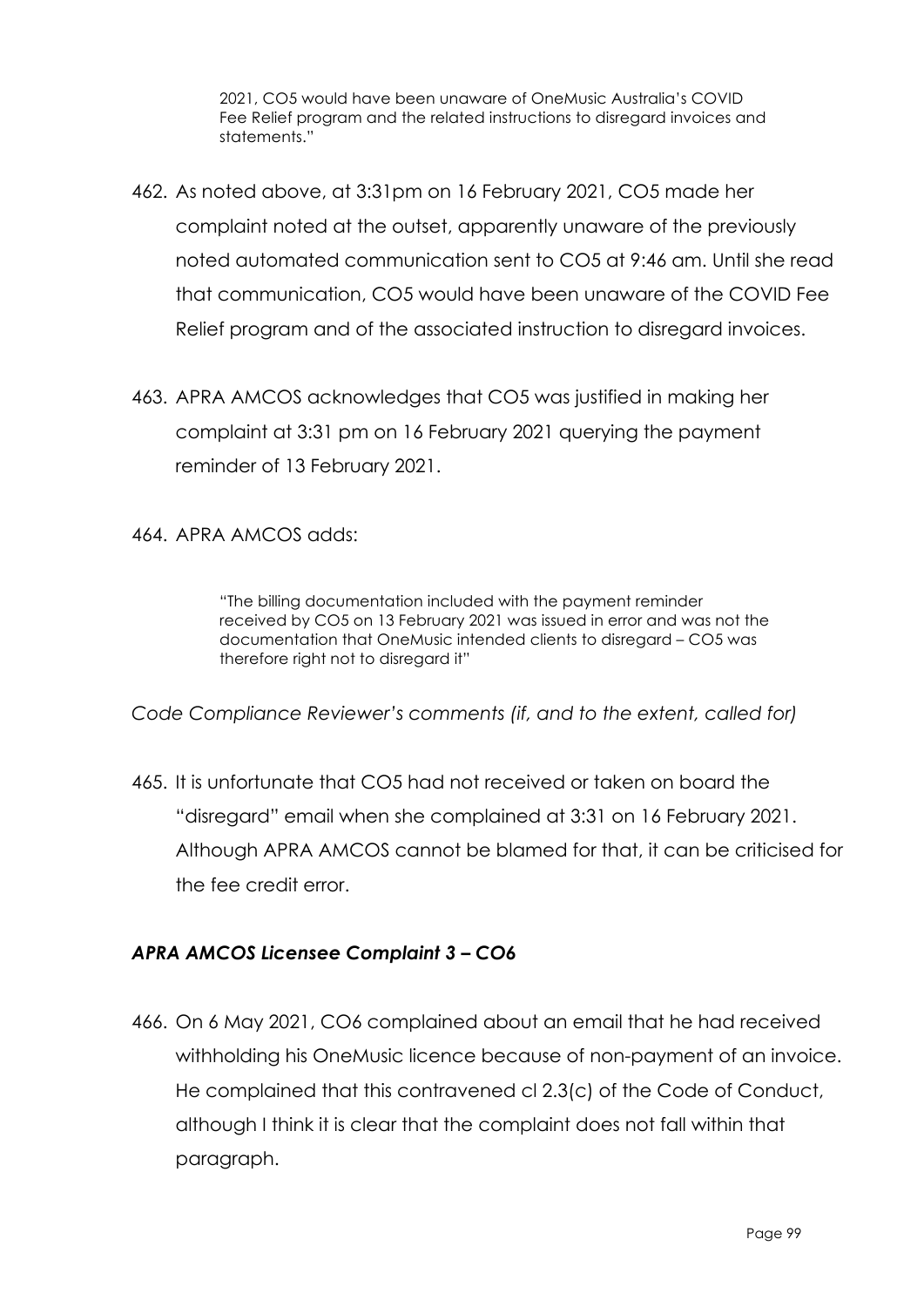- 467. On 10 May 2021 OneMusic replied to the effect that although it may have appeared that the licence was being withheld at no time was this the case, and that the licence had in fact been granted with effect from 1 December 2020 and remained in effect.
- 468. The email from OneMusic said that what was being withheld was a hard copy confirmation of the details of the licence. The email from OneMusic stated:

"As you would appreciate, we are unable to issue such a certificate in circumstances where we do not have confirmation that the licence has, in fact, been paid for the licensing period that would be confirmed by that certificate. At the time of the email, there was an outstanding invoice on your account"

469. Apparently the amount of that invoice had been paid and so the email from OneMusic confirmed that the account was now in order and up to date and so the licence certificate had been issued and was in fact attached to the OneMusic email.

470. On 10 May 2021, CO6 replied:

"With all due respect, I find that response pretty average at best.

If someone has a licence, when you are asked for documentation to prove this, you need to provide it.

Let's face it, the issue is only "resolved" because I pay up".

*Code Compliance Reviewer's comments (if, and to the extent, called for)*

471. The email from OneMusic that gave rise to the complaint read as follows:

"OneMusic Australia can issue the requested licence certificate once you have confirmed payment to us of the outstanding invoice (attached)."

It is true that there is a distinction between the existence of a licence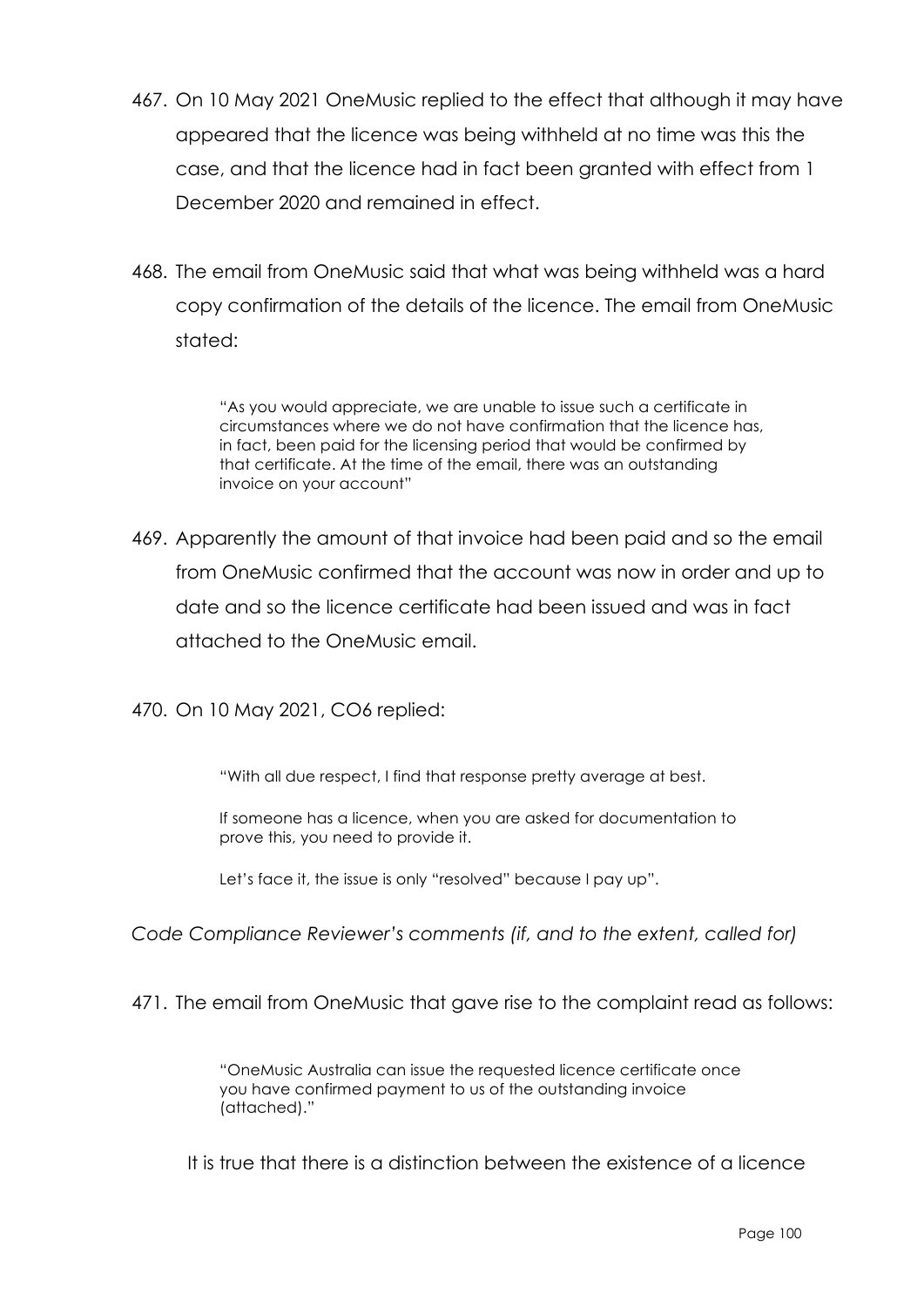and a certificate that a licence exists, but this is altogether too fine a distinction to support the position that OneMusic took. Moreover, once the overdue invoice was paid, the certificate was issued. The wording of the certificate, which was undated, was "Congratulations! You've been granted a licence for the use of … for the period 01/12/2020 – 30/11/2021". Apparently, the licence was granted on or about 1 December 2020, but the opening words in the certificate, expressed as they were in the perfect tense, suggested that it had just been granted (on or about 10 May 2021).

472. Apparently, these certificates are not issued in all cases when a licence is issued but are issued only when an individual licensee requests one.

*Code Compliance Reviewer's comments (if, and to the extent, called for)*

473. In view of what has just been said, the remedy of issuing certificates as soon as possible after a person becomes a licensee is no solution (except in the case where the person makes known at the outset that a certificate will be required). A solution of general application would be for a certificate to state that the licence is current and effective only to the end of the period for which licence fees have been paid. In saying this, I assume, but do not know, that a licence does indeed come to an end once the period for which licence fees were paid expires. I am not proffering legal advice and understand that OneMusic is investigating the matter.

# **Copyright Agency Limited ("Copyright Agency") / Viscopy**

474. Copyright Agency reports that it has developed procedures for management of complaints and disputes that meet the requirements of cl 3 of the Code, about which there is information on the Copyright Agency website (copyright.com.au/client-service-standards).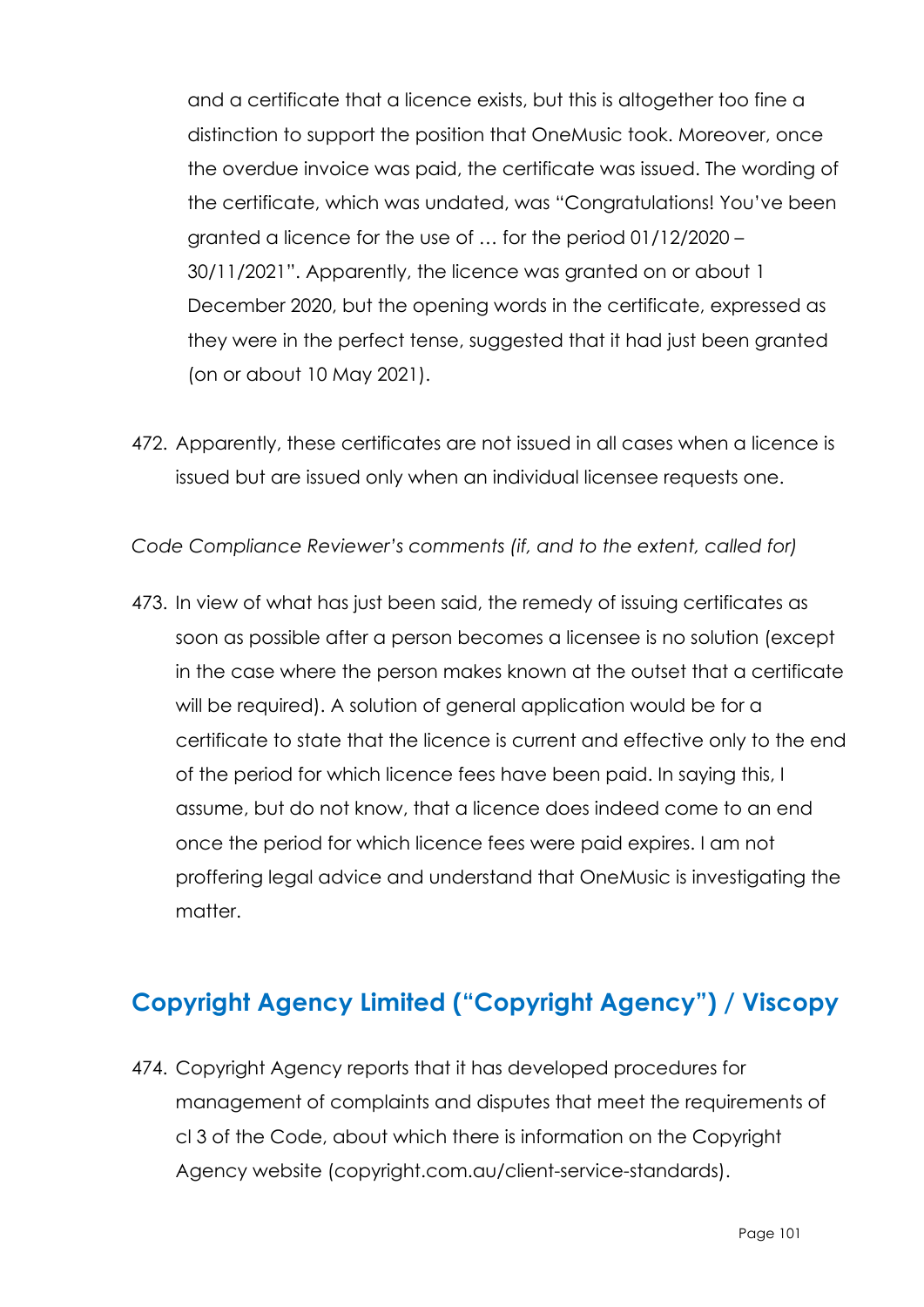- 475. Copyright Agency reports that those procedures comply with the requirements of Australian Standard ISO 10002 *Customer Satisfaction*.
- 476. Copyright Agency states that the procedures apply to any complaint about a matter covered by the Code.
- 477. I turn now to the complaints that were made during the Review Period. There were three of them.

## *Copyright Agency Complaint 1*

- 478. The complainant was a journalist and author who complained by an email dated 19 May 2021.
- 479. The complainant said that he received an email from Copyright Agency about his entitlement to a share of payments for four of his books. The communication asked him to "request a share" which it said had to be approved by the relevant publisher. The complainant said that he "did make the online request".
- 480. The email of complaint continued as follows:

"Sounds okay but thenI realised that there are flaws in the new process. What about the books published decades ago and the publisher hasdisappeared or has been subsumedby another publisher? Would the new publisher spend considerable time to dig out a 30 year-old contract? Some don't have the capacity to respond in a timely manner. All publishers are not a paragonof virtue. If publishers receive the authors'· share, some willbe too slow to forward it to authors, some will find ways to appropriate the money such as the amount is too low to forward, the author's royalties have not covered the advance and soon. This the process puts someauthors at a disadvantage.

I decided why to wait for a response from the publishers when I can send a legal statement detailing my share of each of the four books (see below). As an author, I alsohave the right to provide the details of share as I'm one of the two signatories of the publishing contract, the publisher is the other signatory."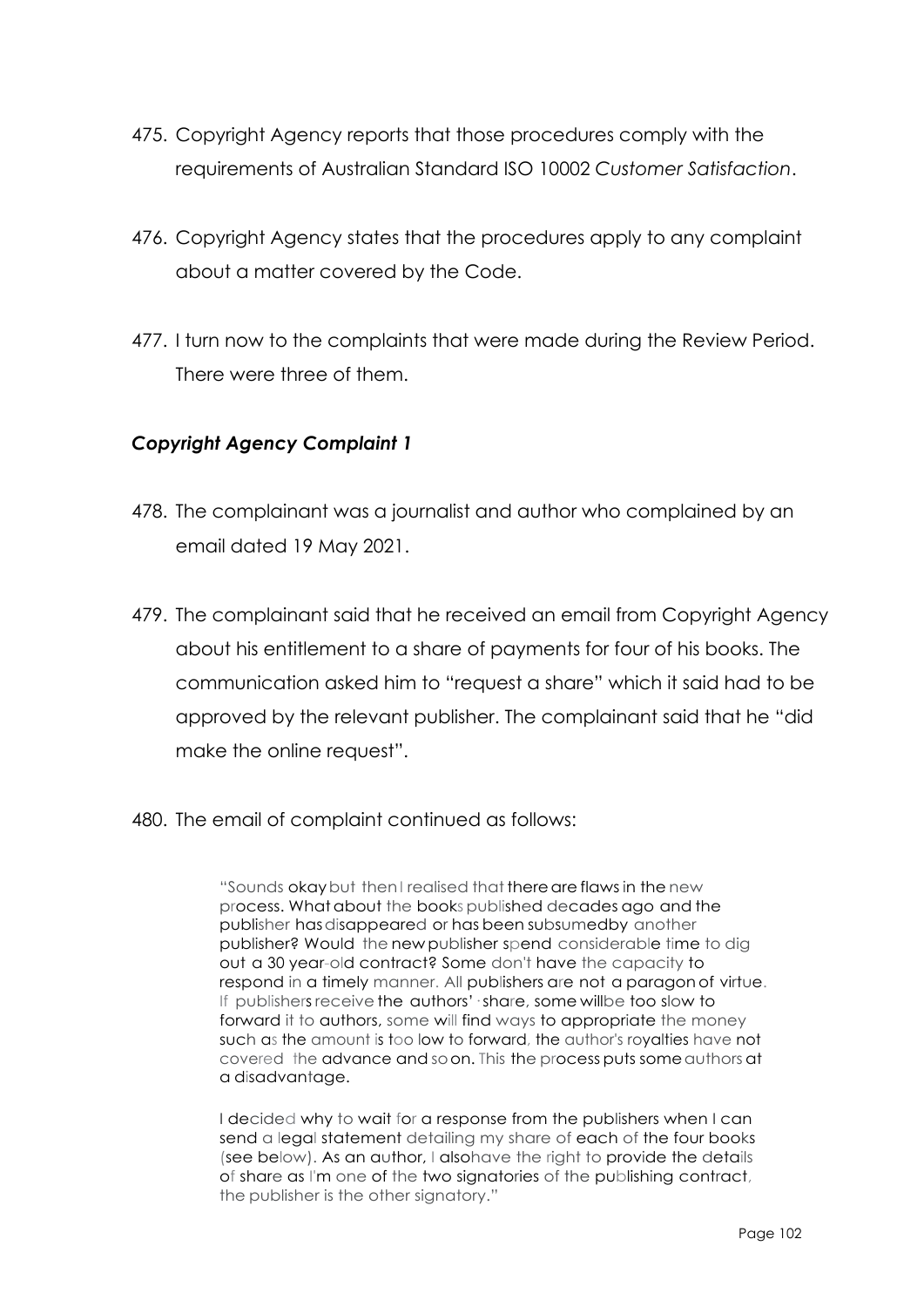The complainant said that a response from the Manager, Member Services of Copyright Agency declined to accept the complainant's statement and wanted to follow the "flawed" process.

481. The complainant's email continued as follows:

"The new process raises a legal question: Why do the Copyright Agency place morevalueon the word of a publisher than that of an author when both are equal signatories of a publishing contract? In a fair system, the author should also be given an opportunity to provide evidence of their share. Both parties have access to the samepublishingcontract and only the.same contract.

The new process is skewed in favour of publishers (the reasons I can only speculate) anddiscriminates against authors. Authors are now secondclass members as the Agency do not trust them to provide thetrue Information.

I request you to explain why do you believe the new process is legally sound and fair toboth parties, authors and publishers."

- 482. The complainant identified four books of which he was the author and stated that his entitlement was to 50% of the royalties. He accepted that the publisher was entitled to the other 50%
- 483. On 21 May 2021, Copyright Agency replied referring to the society's "new system". By the email, Copyright Agency explained that under the new system, Copyright Agency first asks the publisher to provide the share information, because some publishers want to provide the information in bulk for a large number of titles. When a publisher provides share information for a title, Copyright Agency notifies the author so that the author can check the correctness of the information provided by the publisher. If a publisher fails to provide the information requested, the author has an opportunity to request registration of the shares as identified by the author. The process is governed by Copyright Agency's *Distribution Policy and Processes* document which has been provided to me, in particular at sections 8.4, 8.5 and 8.6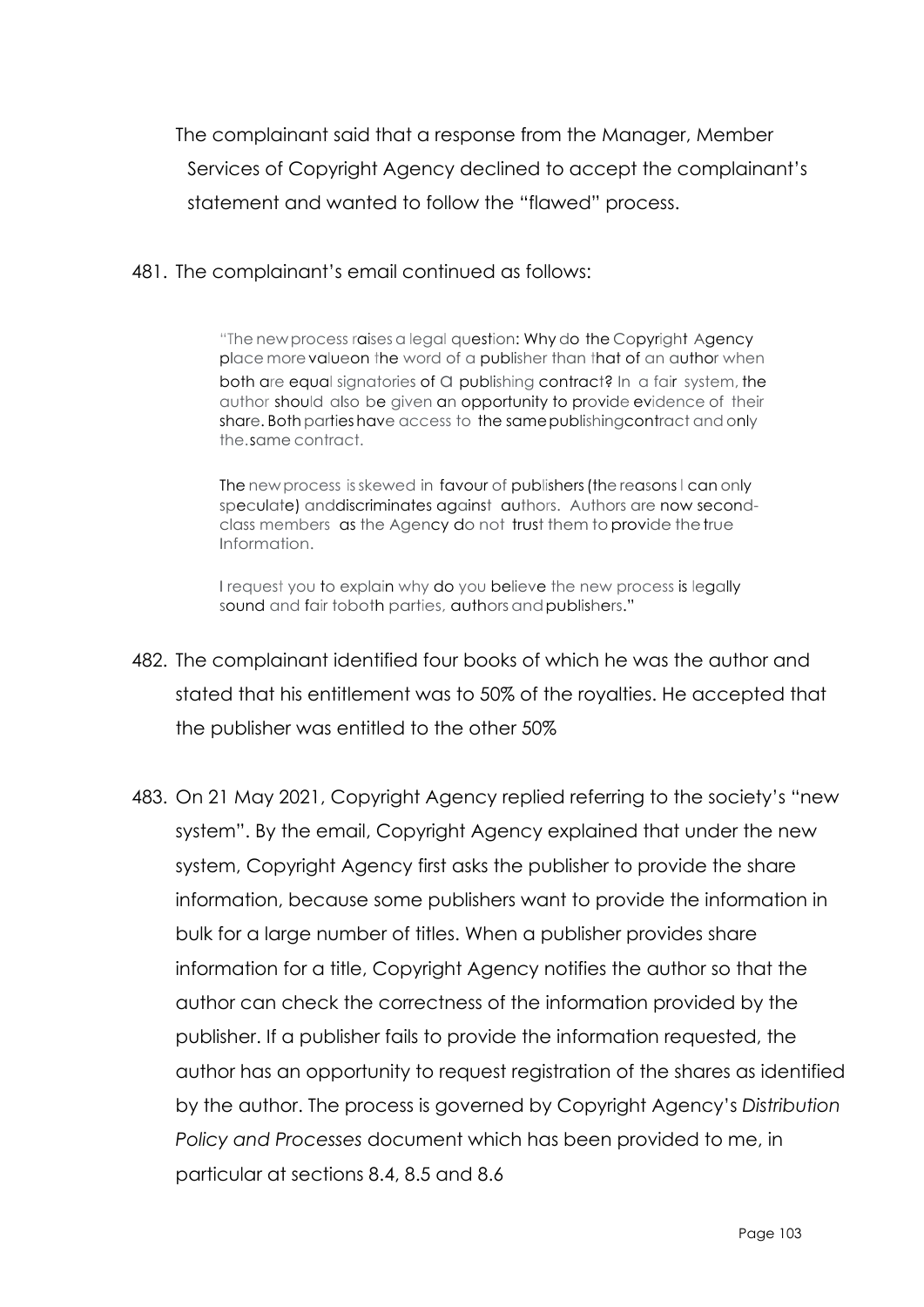- 484. Copyright Agency assured the complainant that it was monitoring the requests made by the complainant with a view to ensuring that the matter was resolved as soon as possible.
- 485. On 21 May 2021, the complainant replied. The complainant was not satisfied with Copyright Agency's response and indicated that he wished to terminate his membership of Copyright Agency.
- 486. After further correspondence, the complainant, on 22 June 2021, by email to Copyright Agency made the complaint a "formal complaint" so that he could access the society's dispute resolution process. His email stated:

"The legal question at the heart of the problem: the author and the publisher sign the same contract which sets out the author's and the publisher's share of the copying fee (distributed by the Copyright Agency). Therefore, both parties have equal rights."

487. On 2 July 2021, the complainant wrote to Copyright Agency noting that his membership would have been cancelled by then, but enquiring as to what had happened to payments due to him. His email concluded:

> "Could you now please 'inform them' (whosoever they are) to reinstate my membership? Do let me know when the membership has been reinstated."

- 488. On the same day, 2 July 2021, Copyright Agency, through its CEO, wrote a detailed email to the complainant advising that his membership had been reinstated and explaining the way in which the "new system" operated.
- 489. On the same day, 2 July 2021, the complainant wrote to the CEO of Copyright Agency noting that if a detailed response to his initial complaint of the kind that the CEO had now provided had been sent back then, the matter would not have gone so far. However, the complainant said that still wanted a response to his complaint.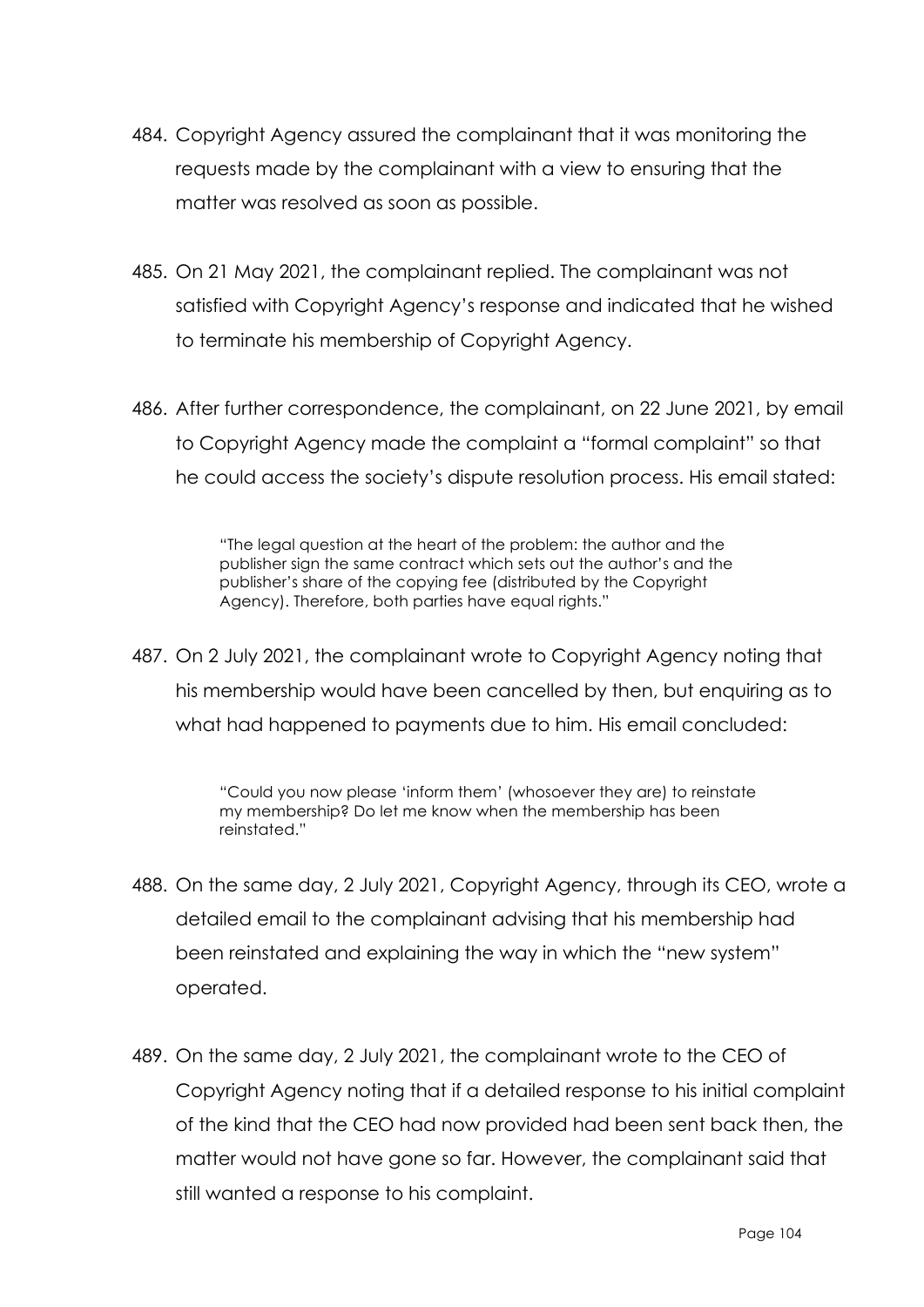- 490. There was an issue as to the amount held by Copyright Agency for the complainant and on 8 July 2021, Copyright Agency advised him that it was \$1,200.
- 491. There was communication about a donation of the amount to charity and on 8 July 2021, the complainant wrote to the CEO of Copyright Agency: "consider my complaint closed; there is no need to reply".
- 492. Finally, on 8 July 2021, the complainant wrote to the CEO making "one last suggestion", which was that if Copyright Agency was unable to find an author, the author's share should not be paid to the publisher but should be held in a fund while the author's name was published on the Copyright Agency website. The email continued by stating that authors' and writers' organisations can publicise the fact that the author cannot be found and if the money were not claimed for three years, Copyright Agency should use it to help authors in some way.
- 493. It is clear that the particular complaint was resolved so far as the complainant was concerned, as his email dated 8 July shows.

# *CA Complaint 2*

- 494. On 18 September 2020 [the heading states "2021" but this is most likely wrong] Copyright Agency wrote to the complainant advising that the society had recently made a payment into his bank account for royalties on his work/s. The email attached details of the payment online.
- 495. Later on the same day the complainant responded to the effect that he had not yet received money from "the bigger State and National Galleries".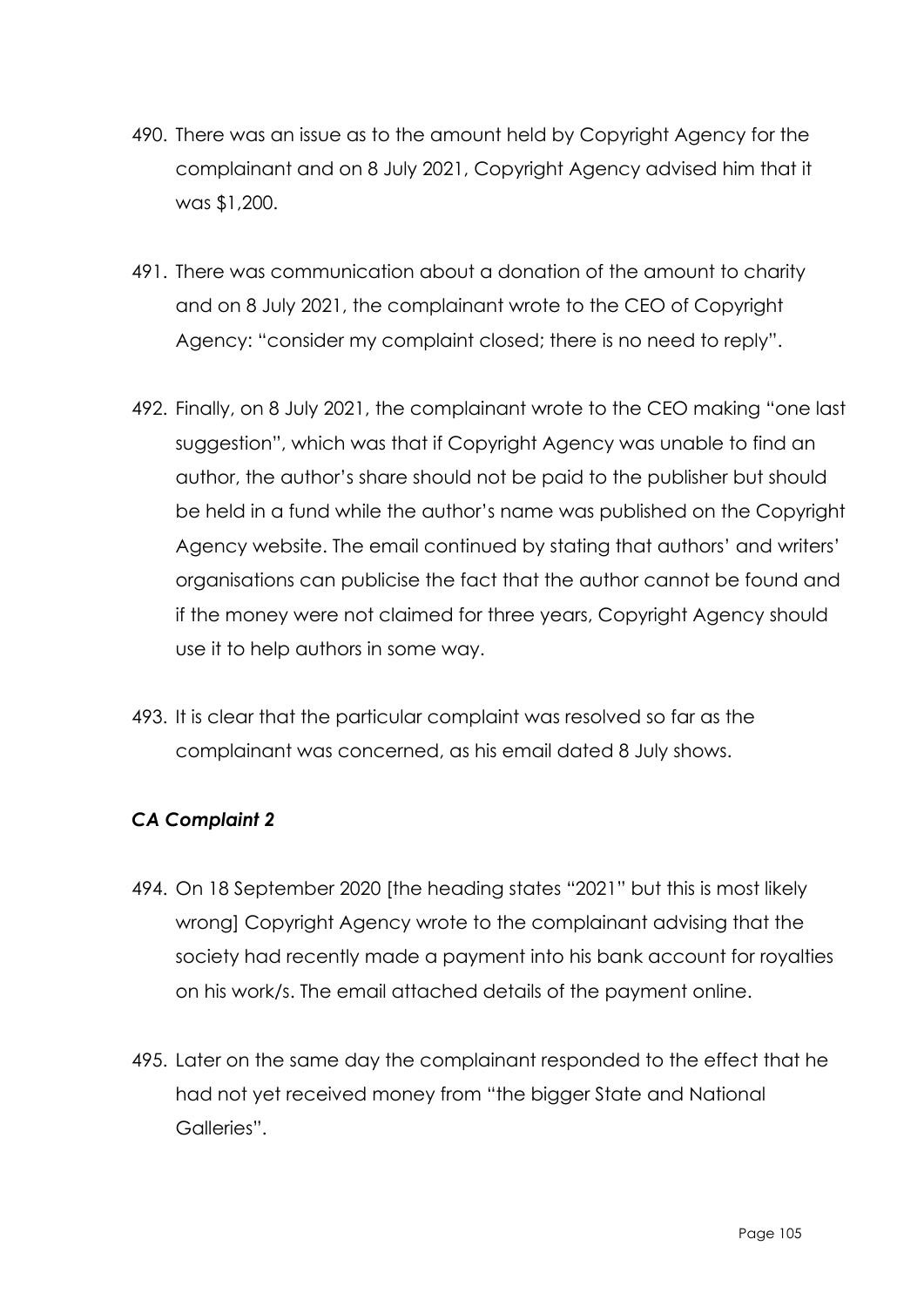- 496. On the same day, the complainant wrote to two individual members of the society's staff enclosing details of payments he had received for online use of his images. He made the point, however, that the payments had come from smaller, regional galleries which were "doing the right thing".
- 497. On 22 March 2021 the complainant wrote again complaining, this time about the "free" use of artists' images.
- 498. Correspondence extended over a period in March 2021. On 31 March 2021, Copyright Agency wrote confirming that it did collect licensing fees from some institutions for the complainant, eg from the National Gallery of Victoria. In April 2021 the complainant threatened legal action. On 8 April 2021 an officer of Copyright Agency had what appears to have been a lengthy telephone discussion with the complainant. The staff member's note of the conversation records that the complainant said that the staff member could inform the CEO that the complainant "felt placated by [the] phone call" and wished they had spoken earlier. The staff member noted that the complainant now had her mobile and landline phone numbers.
- 499. In early July 2021, the Manager, Visual Arts telephoned the complainant and left a voicemail message inviting him to call if he had any questions about the payments just made to him. It is noted that he did not call.
- 500. Copyright Agency justifiably treats the matter as concluded**.**

# *Copyright Agency Complaint 3*

501. An association of artists wrote to Copyright Agency on 11 August 2020 raising an issue that one of its members had raised, namely, that in certain cases cheques for resale royalties were being distributed via community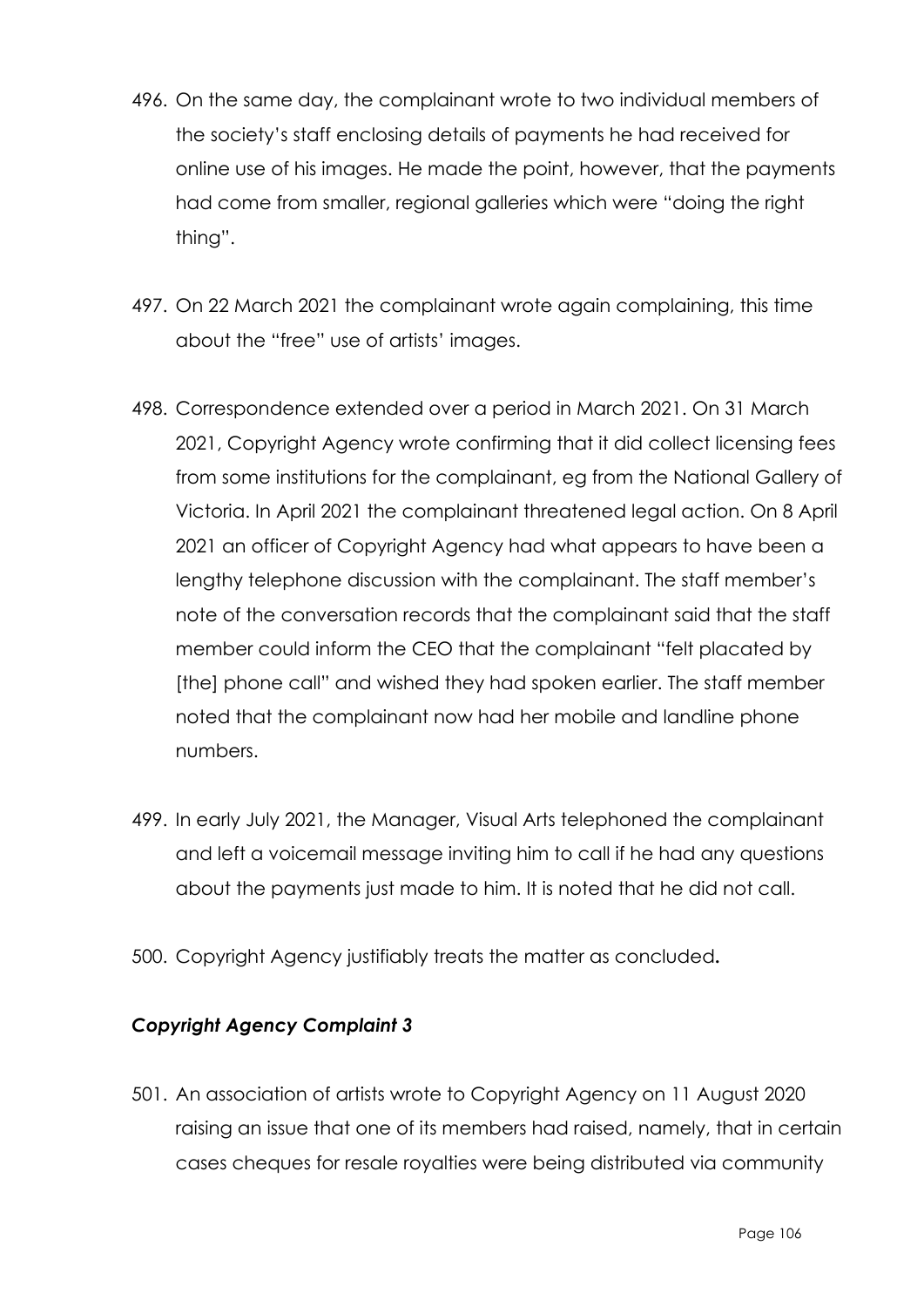arts centres. In substance the complaint was that Copyright Agency was not dealing directly and confidentially with the individual artists. The email from the Association stated:

"In summary, an artist's business and their finances are their own business and, in the Association's view, funds from the scheme should flow directly to artists' bank accounts not via any intermediary."

- 502. On 12 August 2020, Copyright Agency wrote to the Association advising, among other things, that it would pay directly into the bank account of an artist if the artist so wished. Copyright Agency asked the complainant to request an artist who wished that course to be followed to contact Copyright Agency.
- 503. Copyright Agency's email dealt with a number of other points that had been raised in the Association's letter and there appears to be no ongoing complaint (it is not clear to me that the communication from the association was a "complaint" as distinct from a request for a different administrative arrangement).

# **Audio-Visual Copyright Society Limited ("Screenrights")**

## **General**

- 504. Screenrights reports that its procedures with respect to complaints and disputes comply with cl 3 of the Code. It states that those procedures can be accessed via its website: https://www.screenrights.org/aboutus/corporategovernance/.
- 505. Screenrights makes the point that through its yearly Code of Conduct training and in staff inductions, it ensures that staff are trained to understand that responding to complaints and resolving disputes in a timely manner are key priorities for Screenrights.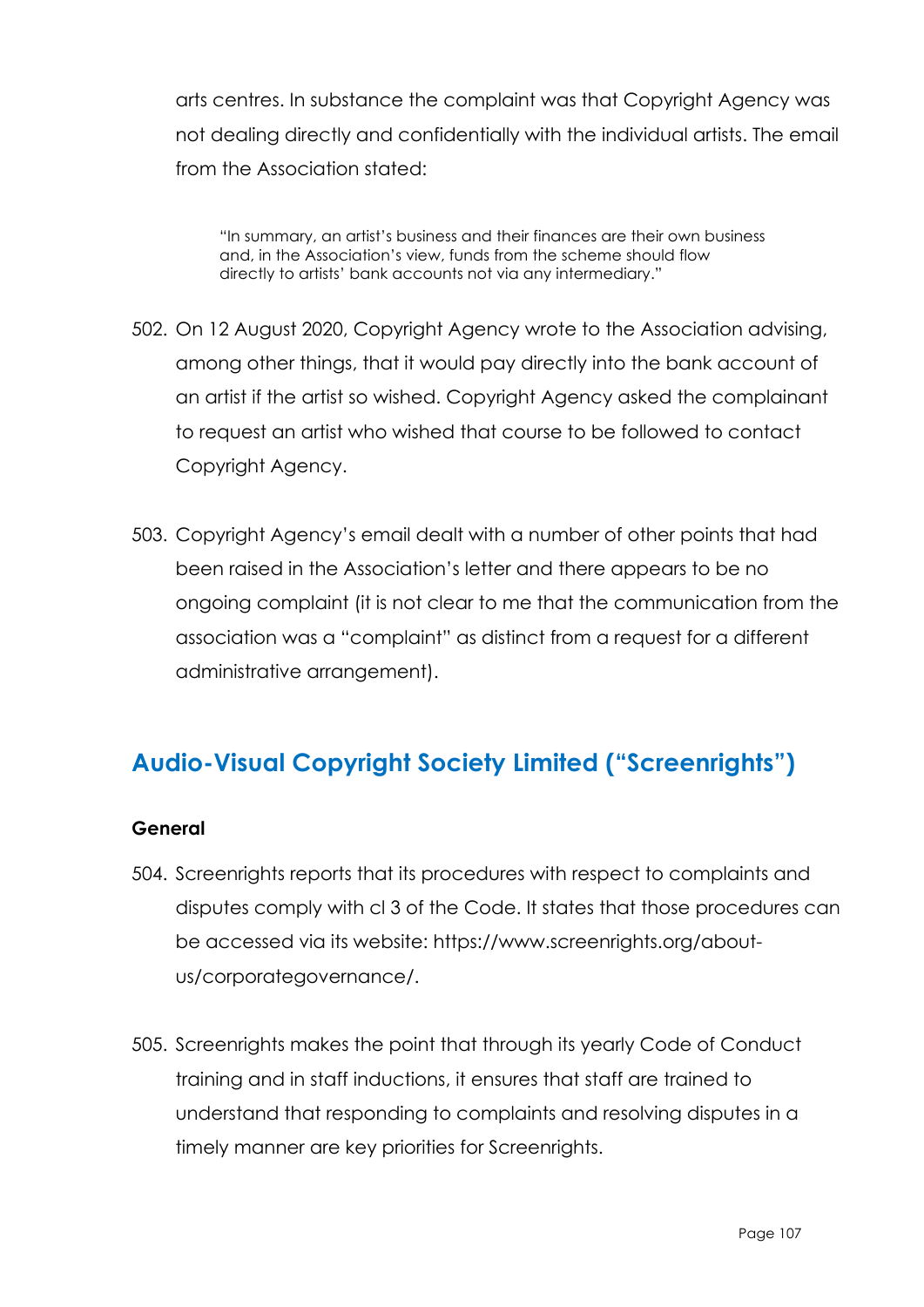- 506. During the Review Period, Screenrights received one formal complaint from a member in addition to one informal complaint from a member (see below).
- 507. In the Review Period, Screenrights made no substantive changes to its Competing Claims Resolution Procedures which are available on the corporate website: https://www.screenrights.org/wpcontent/uploads/2019/10/Screenrights-CCRP.pdf.
- 508. In the Review Period, Screenrights received over 137,000 claims to royalties, bringing total member claims to more than 1.6 million. This is the total number of claims to which members have warranted an entitlement and which have been registered with Screenrights. A claim is not necessarily tied to a particular Usage Event or Distribution Period (to use Screenrights' terminology). The claims could be, and once were, entitled "title registrations". A registration may occur in response to Screenrights' contacting a potential rightsholder or at a rightsholder's own initiative. Either way, Screenrights holds 1.6 million registered claims so that if a program is identified as copied and is not the subject of an unresolved competing claim, Screenrights is in a position to process a payment to the registered claimant.
- 509. Over the Review Period, Screenrights opened competing claims involving 497 series and 1,894 one-off programs, and notified members of the competing claims via the MyScreenrights portal. As at 30 June 2021, competing claims had been closed for 228 series and 645 one-off programs. No requests for an expert determination had been received from any member.
- 510. I turn now to the complaints.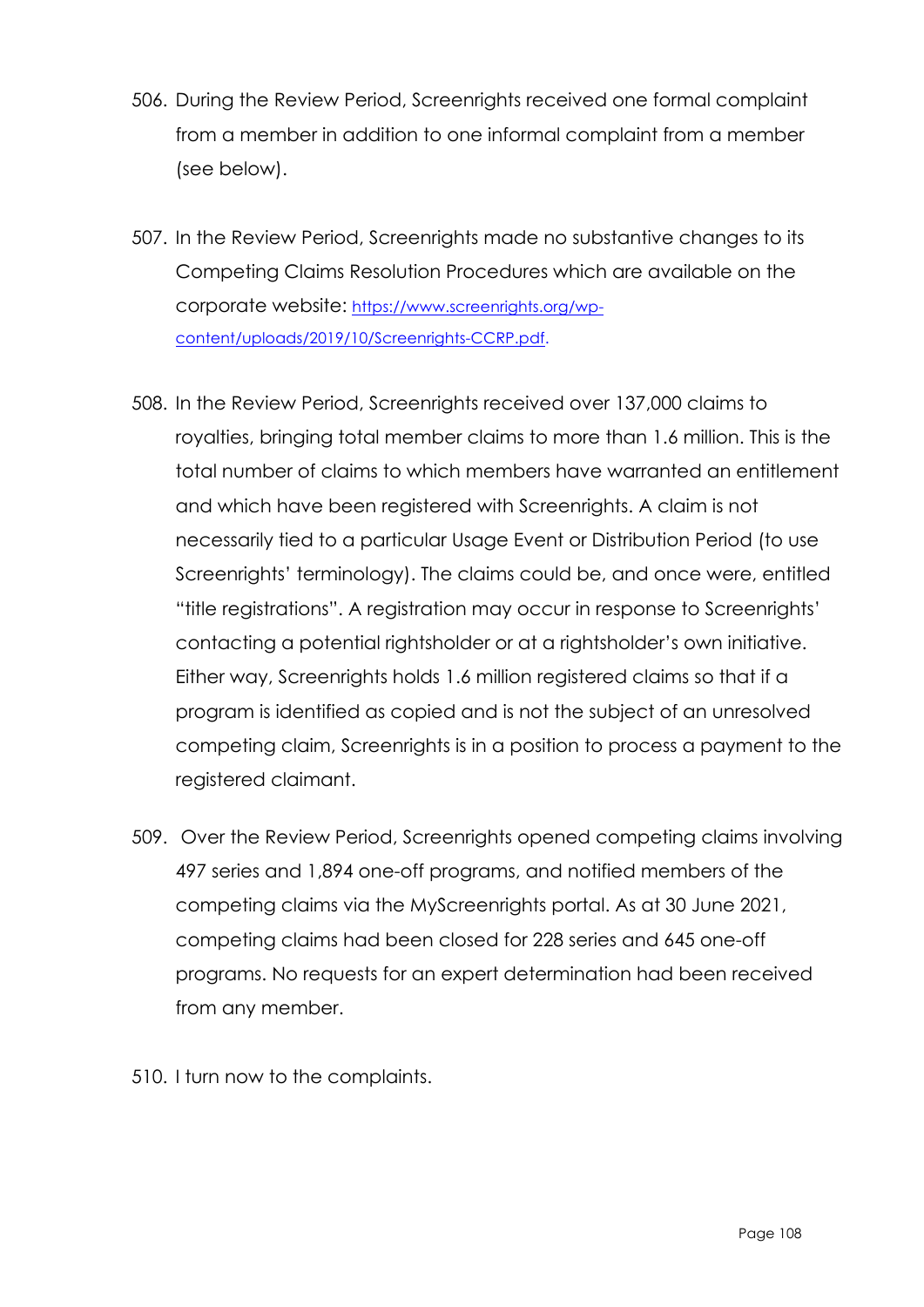### *Screenrights Complaint 1*

- 511. On 21 March 2021 a member commenced a proceeding against Screenrights in the Federal Court in relation to uses that the member alleged had been made of films that the member had registered with Screenrights.
- 512. The member discontinued the proceeding by filing a notice of discontinuance and there has been no further contact from the member.

#### *Screenrights Complaint 2*

- 513. On 19 April 2021, a member complained about delay in receipt of a payment which was to be made in resolution of competing claims. Apparently, the settlement was arrived at in October 2020 and in response to an enquiry made on 12 March 2021, Screenrights advised that the first payment run of 2021 would be at the end of March 2021 so that the complainant should receive the payment then.
- 514. Apparently what then happened is that the payment was not received and in April 2021, Screenrights advised the member that she had been misinformed for which Screenrights apologised. Because the money arose out of a resolution of competing claims, the payment was not made as part of the end of March run of payments. Screenrights advised that payment would be made in the next payment run in June 2021, and the Screenrights staff member in question advised that she would notify the complainant once she knew the exact date.
- 515. The letter of complaint of 19 April 2021 said that the June payment run was far too late, having regard to the fact that the competing claims issue had been resolved before the end of October 2020. The complainant forwarded a copy of her email to the CEO of Screenrights.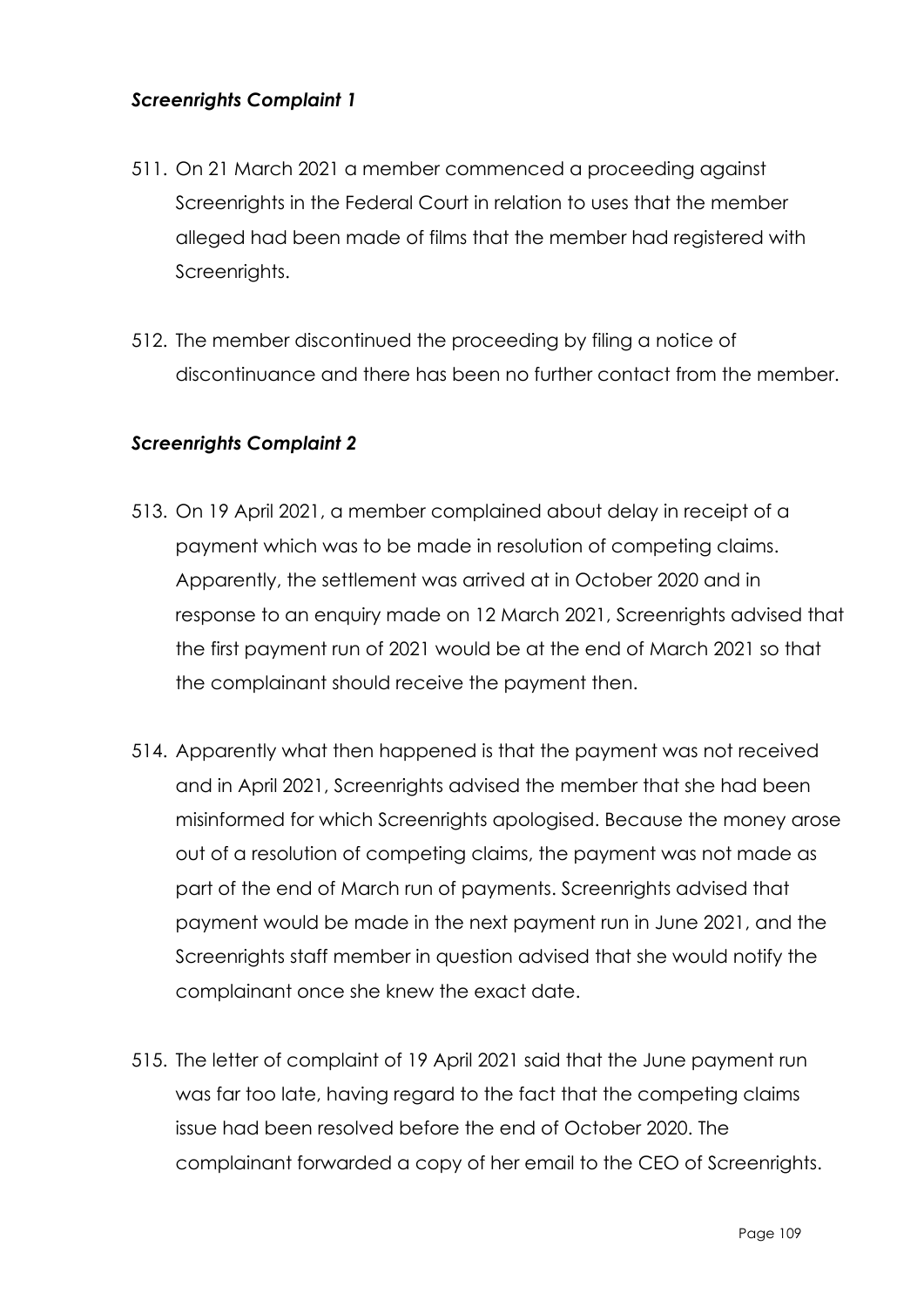This led to an email dated 19 April 2021 from the Head of Member Services apologising for Screenrights' having "fallen short on this occasion", especially given that a large part of Screenrights' work over the last year had been to try to support members through the pandemic by advancing rather than delaying payments.

- 516. The Head of Member Services again apologised and said that efforts were being made to release the payment during that week.
- 517. On the following day, 20 April 2021, the complainant responded to the effect that the email from the Head of Member Services had "gone a long way to restoring our faith in Screenrights" and that the payment had reached the complainant's bank account that morning (20 April 2021).

*Code Compliance Reviewer's comments (if, and to the extent, called for)*

518. I do not know what the circumstances were surrounding the competing claims or the resolution of them in October 2020, but observe that it would be no satisfactory explanation to the complainant to advise that because the money came from one pool or as a result of one set of circumstances, it could not be paid at the same time as money coming from a different pool or as a result of a different set of circumstances. So far as the complainant knew, the issue had been resolved in October and payment should have been made in the December quarter.

### **Phonographic Performance Company of Australia Ltd ("PPCA")**

#### **General**

519. In Section 9 of its report on compliance, PPCA confirms that it has a PPCA Complaints Handling and Dispute Resolution Policy which sets out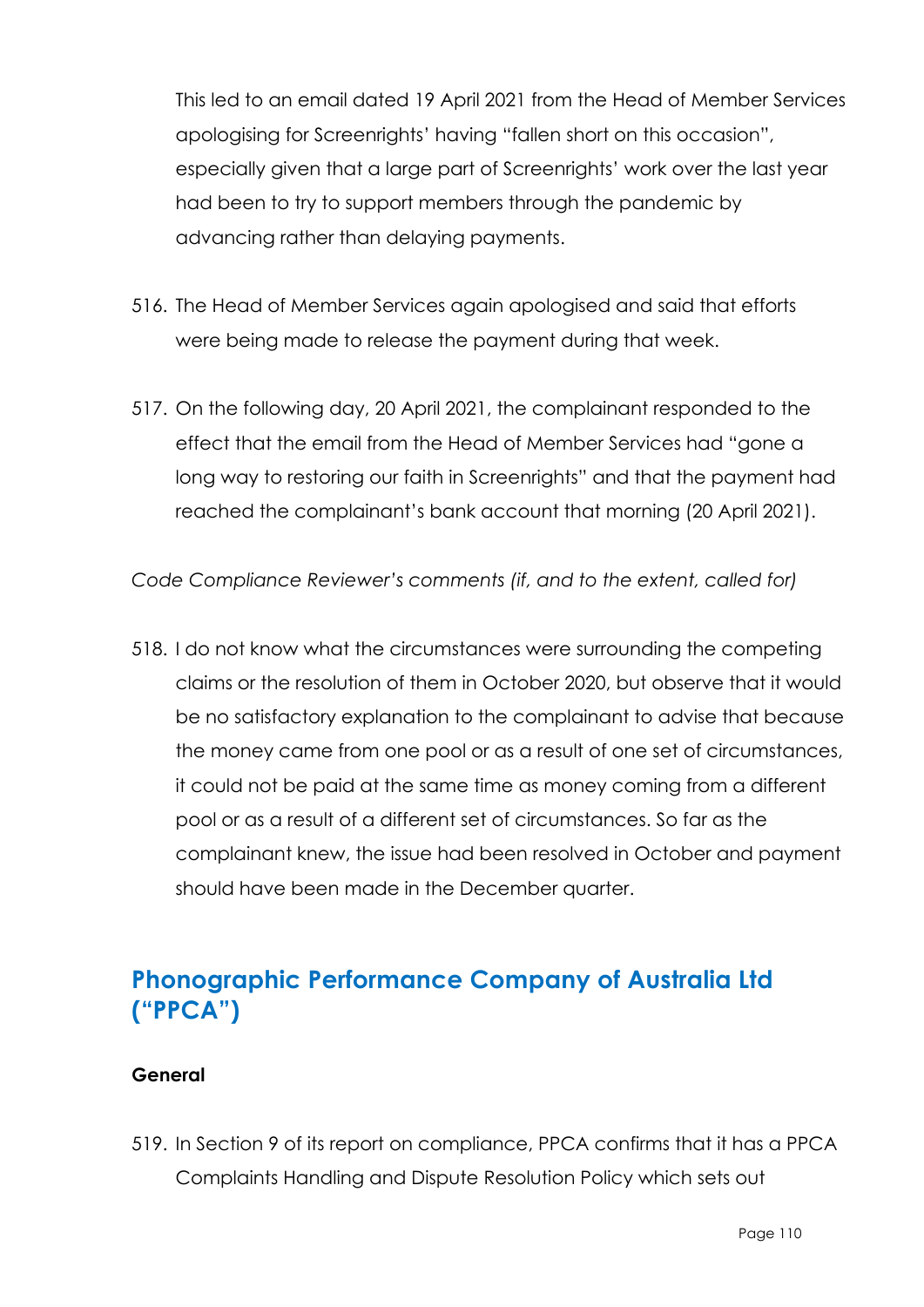guidelines and procedures to ensure that all complaints are handled in a fair and reasonable manner. The Policy is available on the PPCA website.

- 520. All PPCA staff members are provided with information on the Policy when they commence employment and are encouraged to ask questions and review processes regularly.
- 521. The Complaints Officer continues to oversee the complaints process on behalf of the Society and she has access to all PPCA staff members so as to address properly any issues raised by complainants.
- 522. All complaints are recorded in the Complaints Register database and are reviewed regularly in order to identify any recurring issues.
- 523. Attachment 23 to PPCA's compliance report is its Complaints Register for the Review Period which contains a summary of the three complaints that were made during that period, including the action taken to resolve them.
- 524. Attachment 24 to PPCA's compliance report is the correspondence relating to the three complaints to which I now turn.

#### *PPCA Complaint 1*

- 525. On 22 July 2020 a licensee complained that as at 31 December 2019 he had a credit balance with PPCA of \$80.63 and had received renewal notices from OneMusic, with which he had renewed, but credit had not been allowed for the \$80.63; nor had it been refunded.
- 526. On 23 July 2020, PPCA explained that OneMusic was a separate entity from PPCA and added that if the licensee would give details of the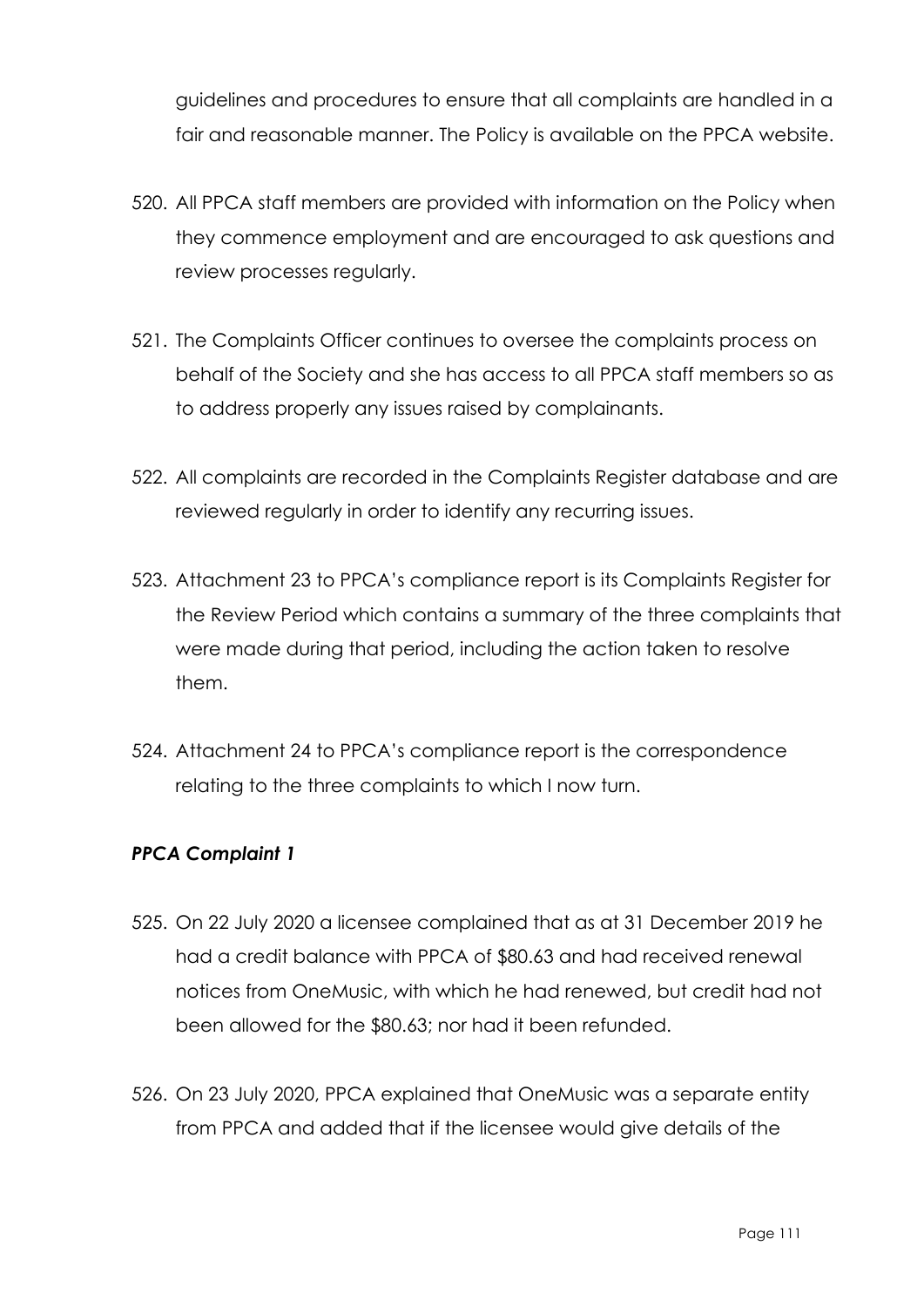appropriate bank account, PPCA would transfer the amount into it as soon as possible.

527. The licensee provided these details and PPCA processed the refund but the licensee subsequently complained that an administration fee had been deducted. PPCA apologised for this and refunded the amount of the administration fee.

### *PPCA Complaint 2*

- 528. On 9 October 2020, a potential licensor complained that he had not received paperwork from PPCA in order to enable him to move forward with his registration, notwithstanding that two and a half weeks had passed.
- 529. On 12 October 2020, the PPCA Distribution Manager wrote a detailed response and provided an "Input Agreement" and a "Recording Details Form" for completion by the complainant. It was explained that as the initial registration form was received after the cut-off date of 31 August 2020 for inclusion in the current year's Distribution (year ended 30 June 2020) the registration, once completed, would be held for processing for the Distribution period commencing in the year ended 30 June 2021.
- 530. On 25 May 2021, PPCA contacted the complainant reminding him that registration could not proceed until a completed Input Agreement was received and the complainant said that he would attend to the matter.
- 531. As at 30 June 2021, the end of the Review Period, the complainant was yet to return the completed Input Agreement.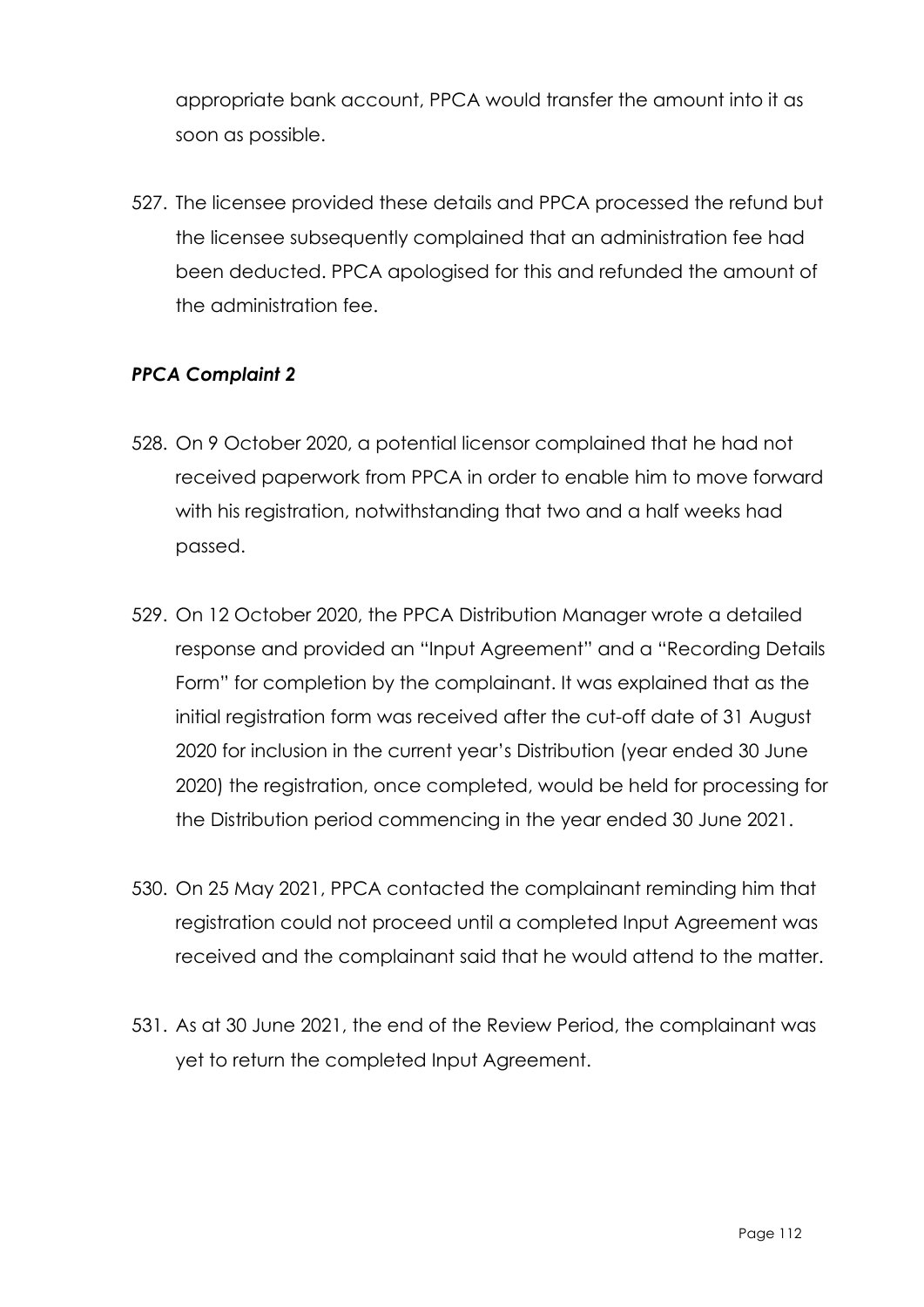- 532. On 11 June 2021, a record label contacted PPCA advising that it had been informed by its digital aggregator that PPCA had made conflicting neighbouring rights claims on eight identified music releases. The email asserted that the complainant had "the exclusive right to make available worldwide the [se] original recordings, since [the complainant] had been recorded and produced the recordings and acquired the proper copyright licences acquired". The complainant said that there was no record of any agreement with any other party to administer the complainant's musical works "especially in Australia".
- 533. The recording label requested that PPCA withdraw the claims that it had made.
- 534. PPCA explained that it was not PPCA which had made the conflicting claims but other PPCA licensors who had made claims after the label's digital aggregator registered those recordings with PPCA.
- 535. In addition, PPCA advised that several of the conflicting claims had already been withdrawn.
- 536. PPCA also enquired whether the record label's digital aggregator was authorised to register their tracks with PPCA.
- 537. As at 30 June 2021, the end of the Review Period, no response had been received.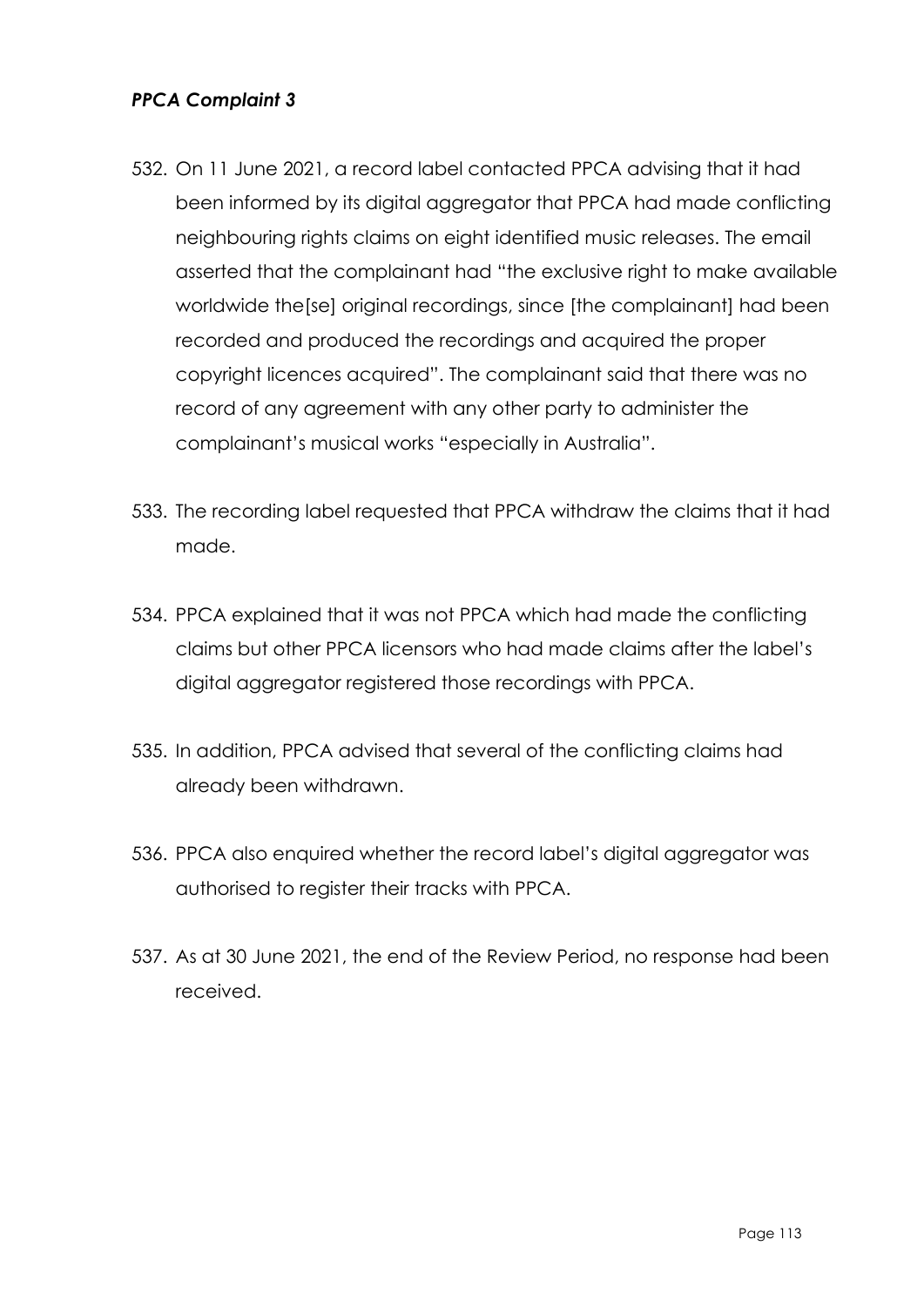### **Australian Writers' Guild Authorship Collecting Society Ltd ("AWGACS")**

- 538. AWGACS reports that its complaints handling procedure and dispute resolution procedure was developed in line with the requirements of cl 3 of the Code, the requirements of CISAC, and Australian Standard AS4269- 1995 (Complaints). Handling).
- 539. During the Review Period, AWGACS did not receive any requests for a copy or any complaint from a member.

### **Australian Screen Directors Authorship Collecting Society Ltd ("ASDACS")**

- 540. ASDACS reports that the Review Period covers the distribution of 2019 royalty income.
- 541. ASDACS reports that it maintains a Complaints Register in which any complaints made are recorded, but that none were made during the Review Period.

# **D. COMPLAINTS MADE DIRECTLY TO THE CODE COMPLIANCE REVIEWER**

542. Under this heading I deal with complaints that have been made directly to me as Code Compliance Reviewer, as distinct from complaints made to a collecting society on which it reported to me, dealt with in Section C above.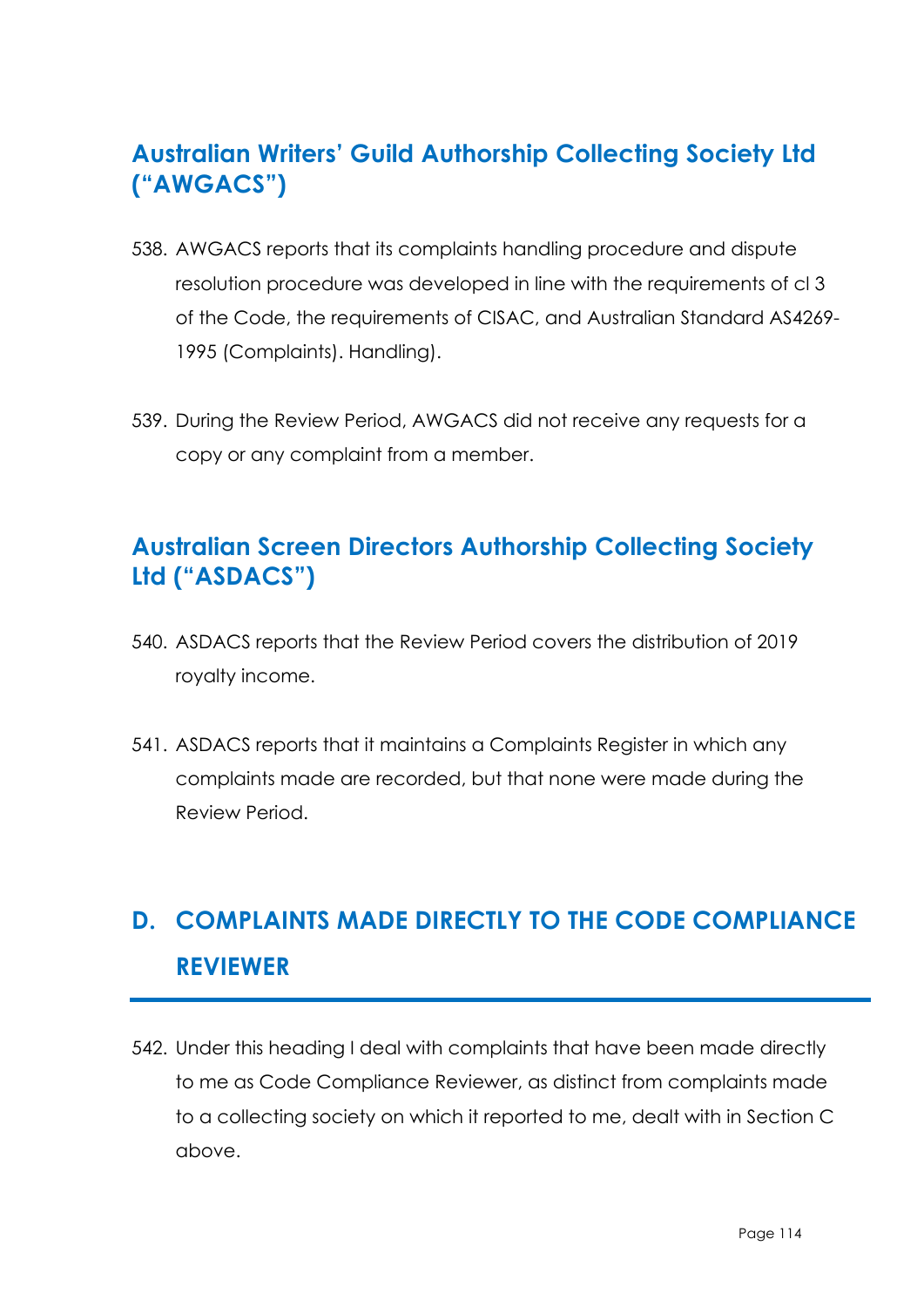### **Complaints made by Universities Australia (UA), the Copyright Advisory Group of the Education Council of the Council of Australian Governments (CAG), and the Australian Digital Alliance (ADA)**

543. The following submissions and responses to them were before me:

Submission by UA dated 26 July 2021 Response by Copyright Agency dated 9 August 2021 Submission by CAG provided on 6 August 2021 Response by Copyright Agency dated 20 September 2021 Submission by ADA provided on 6 August 2021 Response by Copyright Agency dated 20 September 2021

- 544. I convened a meeting of representatives of UA, CAG and ADA and the collecting societies that was held online on 29 November 2021.
- 545. My principal reason for doing so was to inform the submitters, UA, CAG and ADA, that I considered that their submissions were not directed to non-compliance with the Code as it exists, but were rather in the nature of complaints about the system of governance represented by a voluntary code of conduct, and would be appropriately addressed as part of the triennial review of the content and operation of the Code (the Triennial Review is well in hand). The submitters accepted that proposition.
- 546. Accordingly, the submissions and responses listed at [542] above will be provided to The Hon Alan Robertson SC, the Triennial Code Reviewer. It has been made clear to the submitters that they will each nonetheless be at liberty to make further or supplementary submissions to him, preferably in a single document for each submitter.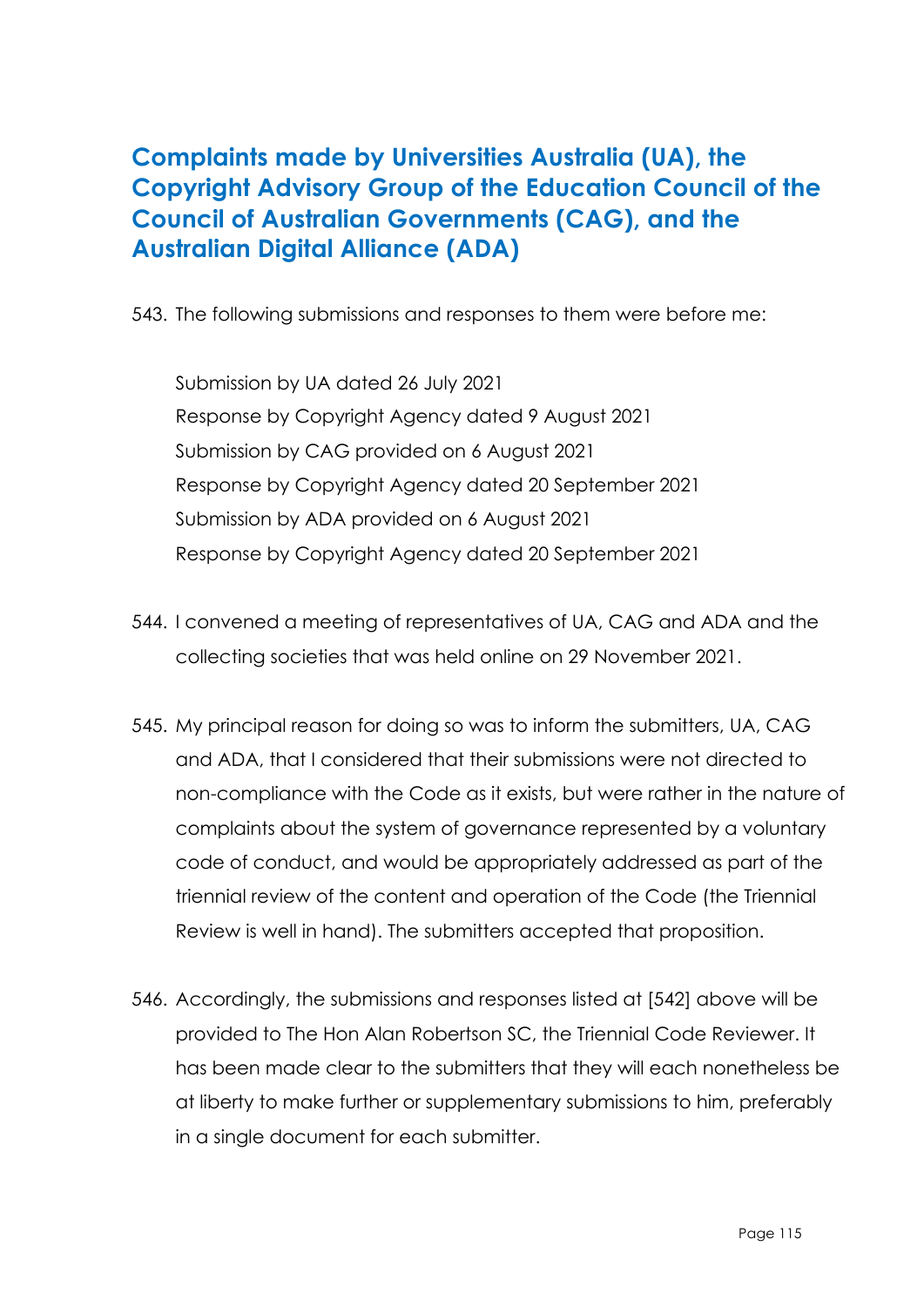- 547. At the meeting on 29 November 2021, I outlined the history of the challenges that have been made to the system represented by the voluntary (non-mandatory) Code, and to discussions of those challenges. For the record, I note that I referred to the following documents:
	- $(1)$  30 September 2014 my first triennial report see [55] [65]
	- (2) 28 October 2015 Supplementary Report
	- (3) 20 December 2016 Report of the Productivity Commission see Recommendation 5.4
	- (4) December 2016 advertisement for public meeting to be held on 13 February 2017 and inviting submissions on the content and operation of the Code as part of the Triennial Review
	- (5) 13 February 2017 Public meeting
	- (6) March 2017 Amendment of the Code, *inter alia*, to introduce new cl 2.9 relating specifically to declared collecting societies
	- (7) 10 April 2017 my second Triennial Report
	- (8) July 2017 Discussion paper issued by the Bureau of Communications and the Arts Research (BCAR)
	- (9) February 2018 Draft Report issued by BCAR
	- (10) April 2019 Final Report issued by BCAR
	- (11) 1 July 2020 Effective date of amendments of the Code made in consequence of the BCAR recommendations
	- (12) 13 July 2020 ACCC Determination extending the authorisation of APRA for four years to 4 August 2024 – see esp paras 2.71 – 2.75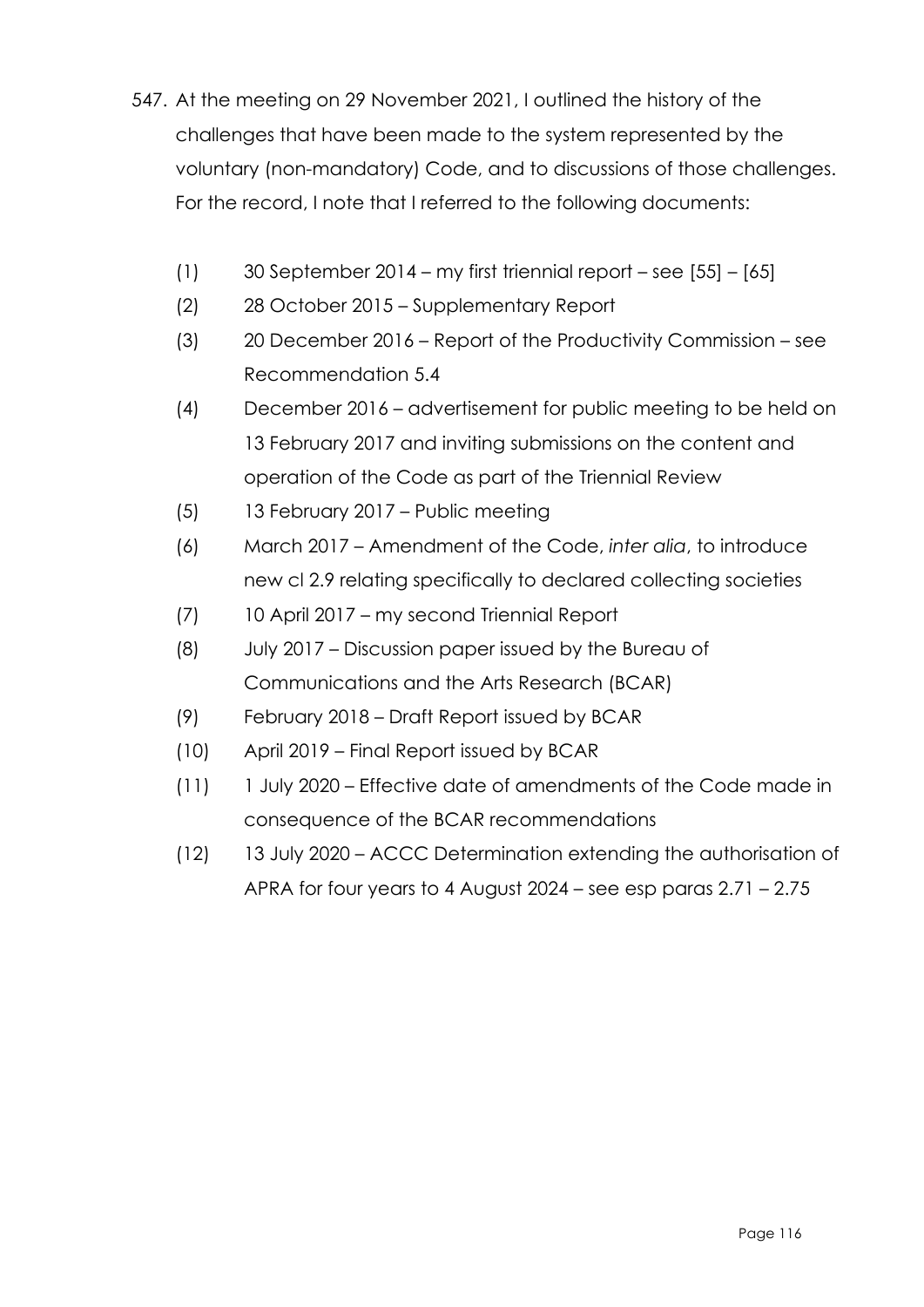### **Complaints made by the Australian Venues Association (AVA)**

- 548. Unlike UA, CAG and ADA, AVA's submission dated 30 July 2021 is directed to alleged non-compliance with particular provisions of the Code as it exists. APRA AMCOS responded on 1 October 2021.
- 549. I will deal with AVA's complaints and the responses of APRA AMCOS in sequence.

#### **(1) Clause 2.1 of the Code**

- 550. As AVA notes, cl 2.1 of the Code, headed "Legal Framework", provides that each collecting society must comply with various regulatory instruments. I think that AVA is correct in understanding that para (vii) of subclause 2.1(a) encompasses the ACCC Determination dated 13 July 2020 that gave APRA a conditional authorisation.
- 551. AVA submits that APRA has not complied with Condition C1.1 of the ACCC Determination, para (i) of which requires that APRA publish "comprehensive plain English guides…that outline each of the licence categories individually…which must also be published as a single document [and must] also include" "a table summarising each type of licence and licence category, the basis on which fees are determined, and the range of fees payable for each licence and licence category listed". AVA says that it has not been able to find such a table on the APRA website.
- 552. APRA responds pointing out that Condition C1.1 obliges APRA to "continue to maintain and publish comprehensive plain English guides" in respect of each licence category which, as noted by the ACCC, have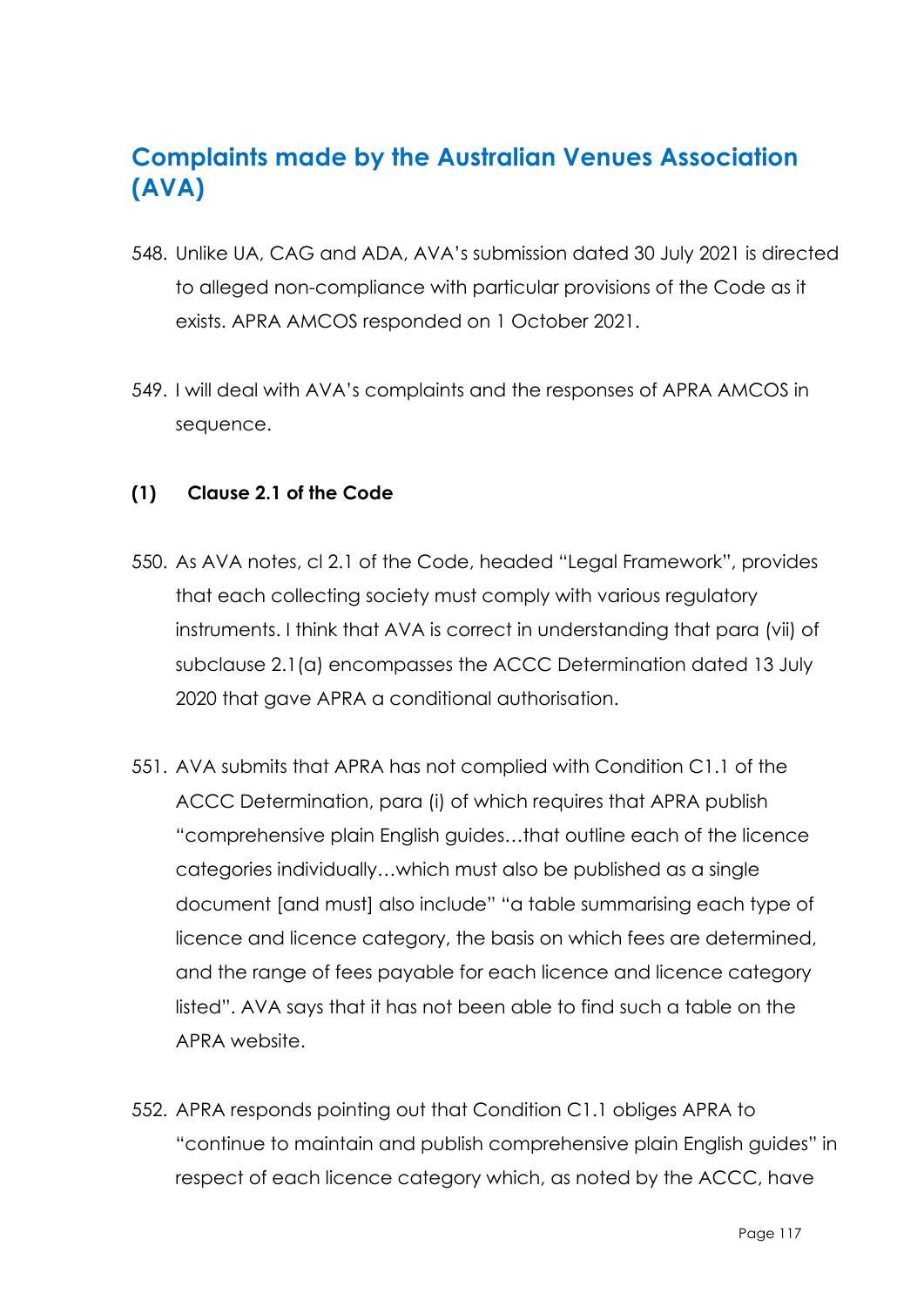been called "information guides" by APRA. APRA says that it had published Information Guides or "Information Sheets" for each licence category on the APRA website prior to 1 July 2019 and in fact since the condition was first imposed on APRA by the ACCC in 2014, and on its OneMusic website since 1 July 2019.

- 553. APRA's argument seems to be that since the ACCC used the word "continue" and the ACCC has not raised any complaint, Condition C1.1 must be taken to have been satisfied by APRA's continuing to do what it was doing prior to the advent of the ACCC Determination.
- 554. If I understand APRA's contention correctly, I respectfully disagree. The second sentence in Condition C1.1 says: "The guides, which must also be published as a single document, must **also** include" (my emphasis), relevantly, the **table** described. Each guide and the compilation of the guides in the single document must contain a table.
- 555. APRA does not suggest that its guides contain such a table, even though the information referred to in (i) may be provided in a different form.
- 556. There seems to be a non-compliance with Condition C1.1 of the ACCC Determination and therefore with cl 2.1 of the Code. I say nothing about the reasonableness of the ACCC's condition.
- 557. The second alleged non-compliance with cl 2.1 of the Code to which AVA points arises from its assertion that APRA has not complied with ACCC Condition C6.22. Condition C6.22 provides that the APRA website (www.apraamcos.com.au) and OneMusic website (www.onemusic.com.au) "must have **a prominently displayed link** to information about available dispute resolution processes **on all pages of the websites**, including the Scheme, which must be visible on landing on all pages of these websites" (my emphasis).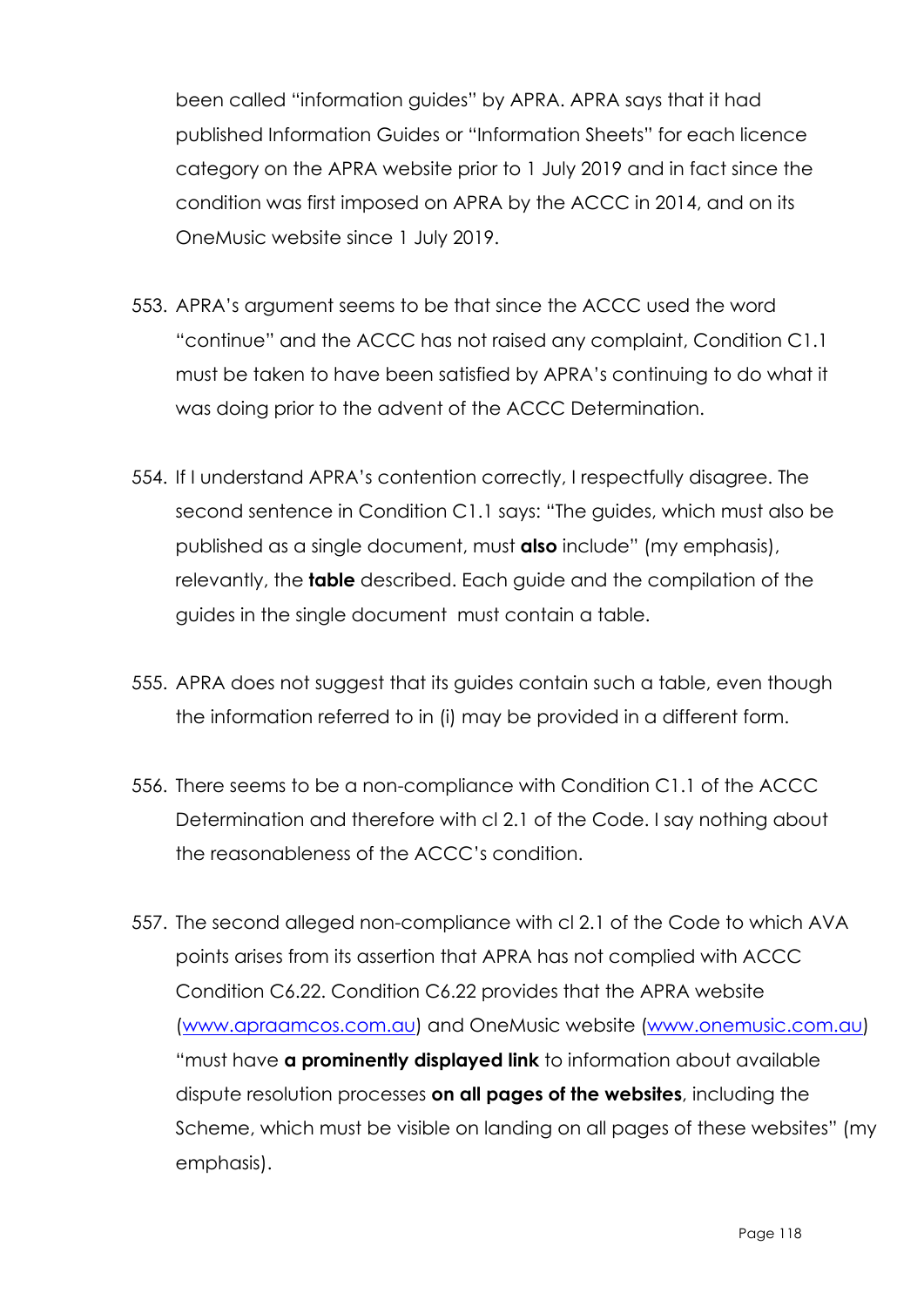- 558. APRA has attached to its response screenshots of the footer that appears on each page of the APRA AMCOS website and the footer that appears on each page of the OneMusic website. Both websites comply. The OneMusic footer, under a heading "One Music", has an item "Complaints and dispute resolution" which is in fact a link to information about ADR. The APRA AMCOS footer, under the heading "ABOUT APRA AMCOS", has an item "Alternative dispute resolution", which is in fact a link to information about the ADR processes available. There is an argument as to whether the links satisfy the condition's requirement of "prominence". I am inclined to think that they do not but no doubt opinions on this will differ. I suggest that they be given greater prominence eg by providing them under their own dedicated heading or stating them in a different typeface.
- 559. APRA also explains that all OneMusic licences and their associated information sheets that are published on the OneMusic website include clear references and information regarding alternative dispute resolution.

#### **(2) Clause 2.3(b) of the Code**

- 560. AVA complains that APRA has not complied with cl 2.3(b) of the Code, which requires that each collecting society (APRA and AMCOS) ensure "that its dealings with licensees are transparent".
- 561. AVA says that it has reason to believe that the collecting societies make "individual deals with licensees which are subject to confidentiality agreements" and that these include "blanket deals with industry groups or groups of licensees". The complaint is that these "deals" are not offered to other licensees or their representatives, and that transparency would require such disclosure. AVA says that it has spoken to APRA AMCOS and PPCA about this matter but has never been provided with a satisfactory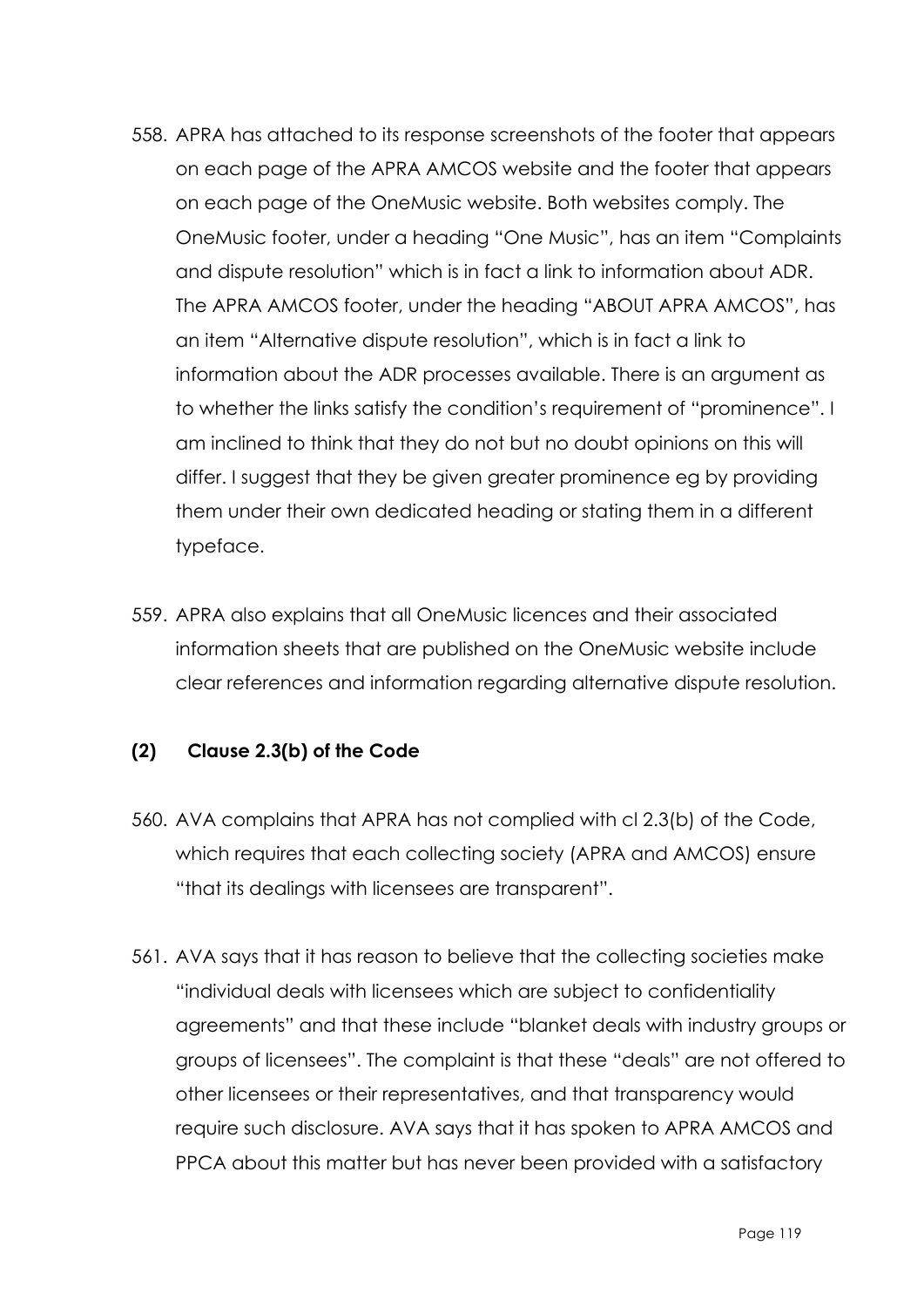answer.

562. APRA responds that it is unclear what "individual deals" are being referred to, and that this makes it impossible to respond properly to the allegation. I agree. It says that OneMusic, acting on behalf of APRA, AMCOS, PPCA, and, less often, ARIA, does not negotiate "individual deals" for licensees where a licence scheme applies to that licensee, "other than occasionally for complex or high music users". APRA explains this in some detail. AVA's generalised allegation is not established.

### **(3) Clause 2.3(d) of the Code**

- 563. AVA's third complaint is that APRA AMCOS have not complied with cl 2.3(d) of the Code which requires that "each collecting society's policies, procedures and conduct in connection with the setting of licence fees for the use of copyright material will be fair and reasonable". It is important to observe that the requirement is that the policies, procedures and conduct be fair and reasonable, not that the licence fees themselves be fair and reasonable—a matter within the jurisdiction of the Copyright Tribunal. The provision goes on to say that in setting or negotiating licence fees, a collecting society may have regard to matters mentioned in para (d).
- 564. AVA's complaint seems to be directed specifically to the Recorded Music For Dance (**RMFD**) licence. The submission asserts that the RMFD licence "has targeted music venues with a dance floor and nightclubs unfairly".
- 565. APRA AMCOS argue that a distinction drawn by AVA in its submission between reasonableness which must be taken into account by the Copyright Tribunal and fairness which para (d) also requires, is a false distinction. I agree.
- 566. As noted above, the chapeau to para (d) makes it clear that what must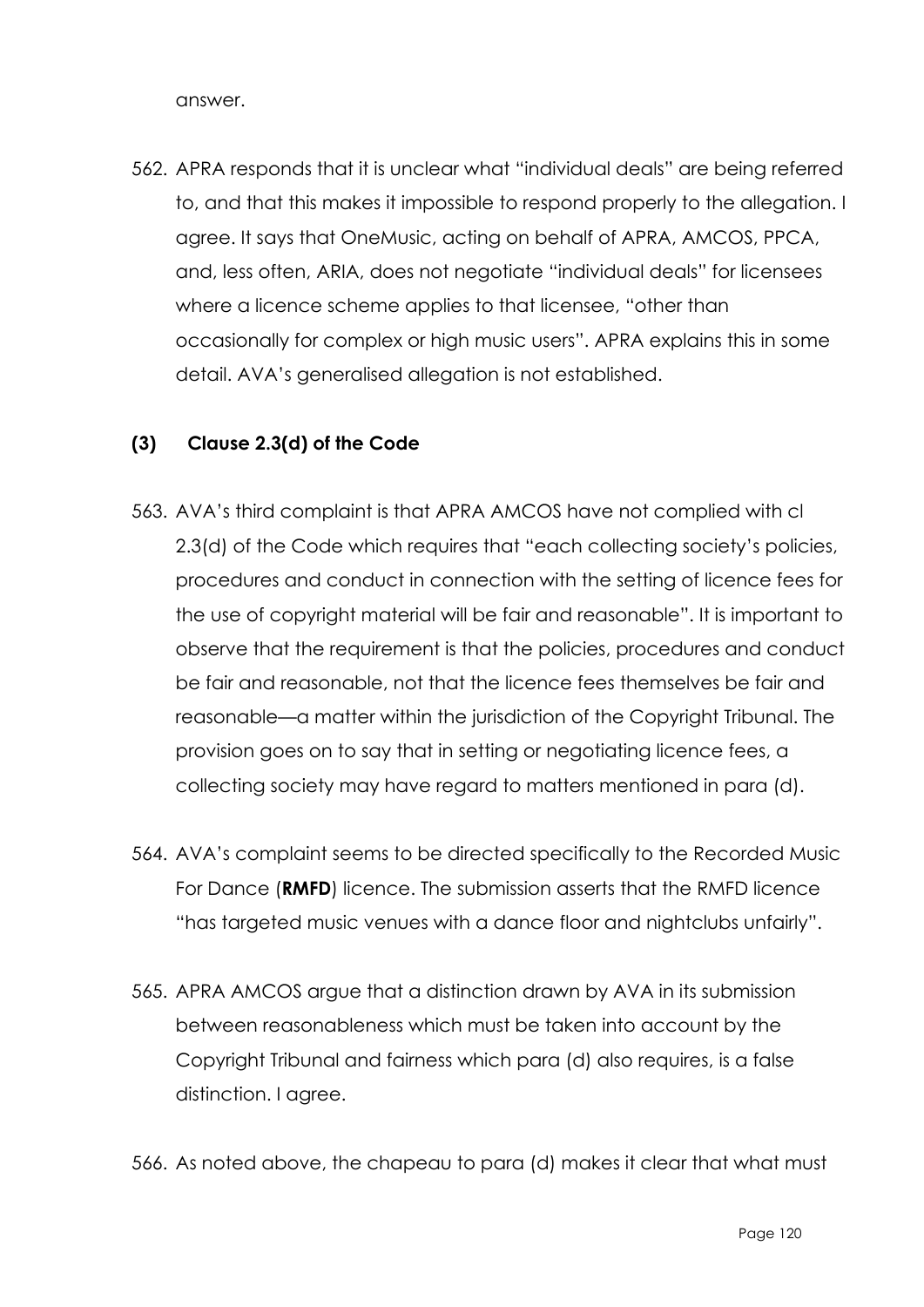be fair and reasonable is a collecting society's "policies, procedures and conduct in the setting of licence fees". The requirement is careful not to intrude on the substantive reasonableness or fairness of levels of licence fees.

- 567. APRA AMCOS refer to the Tribunal's decision in *Phonographic Performance Company of Australia Ltd (ACN 000 680 704) under Section 154(1) of the Copyright Act 1968 (Cth)* [2007] ACopyT 1;(2007) 73 IPR 162, in which the Tribunal approved of a scheme proposed by PPCA (including level of equitable remuneration) for the use of sound recordings in connection with dancing in nightclubs and at dance parties.
- 568. Finally, APRA AMCOS note that OneMusic has recently embarked on an industry consultation, including meetings with representatives of AVA, where many of the issues raised by AVA have been canvassed, albeit without the reaching of agreement with AVA. As a result of the consultation the RMFD licence terms have been changed. The revised scheme came into operation on 1 April 2021, but due to COVID-19, its roll out has been hindered by closures.

### **(4) Clause 2.3(g) of the Code**

569. AVA complains that APRA AMCOS and PPCA have not complied with cl 2.3(g) of the Code which requires each collecting society, in response to a reasonable request to make available to a licensee or potential licensee the information described in that paragraph. Paragraph (g) concludes by stating

> "The Code Compliance Reviewer is able to consider whether a request or a collecting society's response to it has been reasonable".

570. AVA says that in all of its conversations and consultations with APRA AMCOS and PPCA, it has never been informed of the methodology for calculating the licence fees applicable to its members, and has never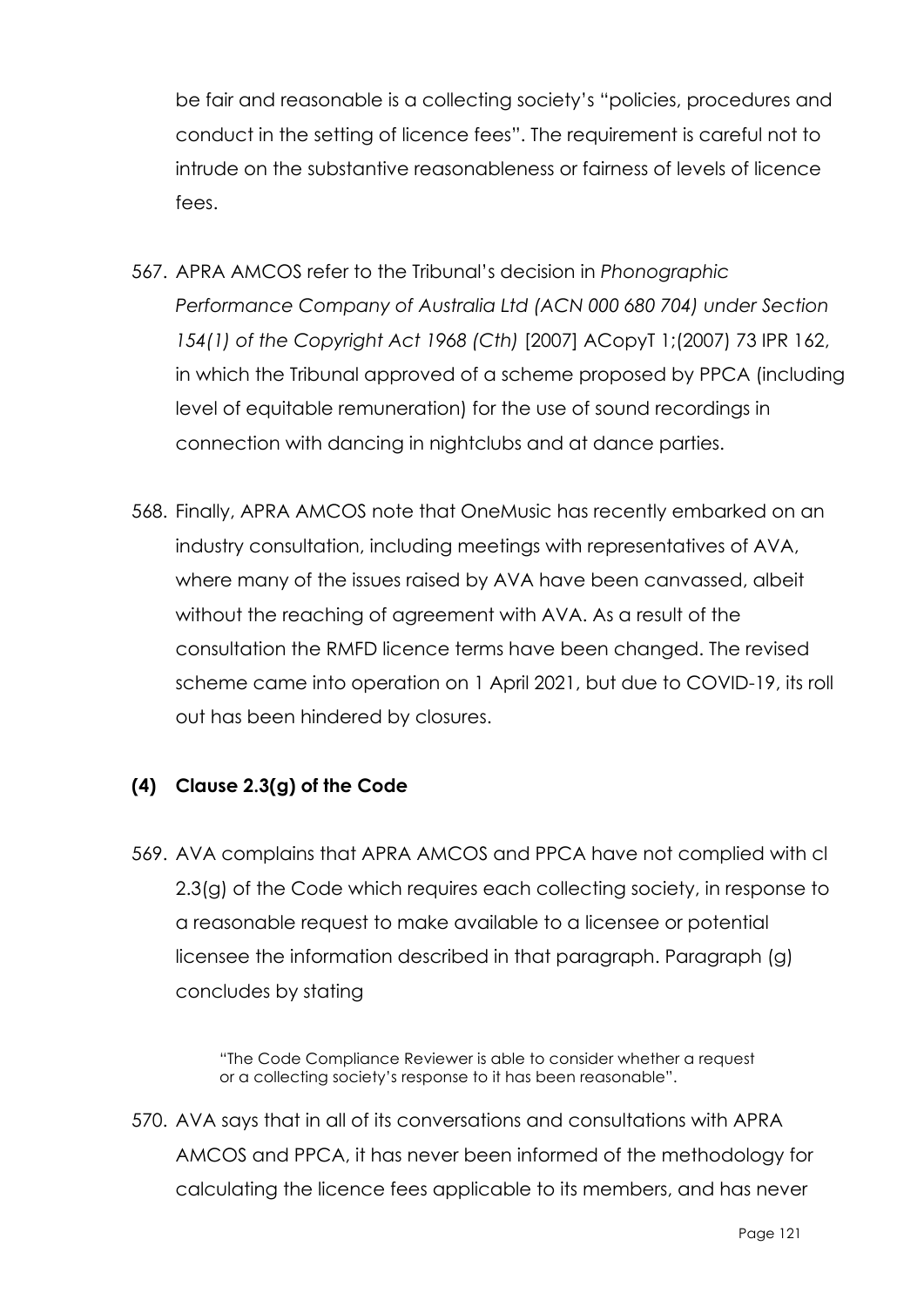received information relating to the matters taken into consideration in determining the licence fee. AVA says:

"We have been directed to judgments or guides, but never received the methodology to their algorithms".

AVA is caused to "wonder if this conduct is complying" with the Code.

- 571. APRA AMCOS respond by making the initial point that they are not aware of any "formal request by a licensee or potential licensee for such methodologies". It is true that the requirement imposed by para (g) of cl 2.3 is triggered only when a "reasonable request" is made by a licensee or potential licensee.
- 572. Paragraph (g) of cl 2.3 concludes by stating: "The Code Compliance Reviewer is able to consider whether a request or a Collecting Society's response to it has been reasonable." In the absence of a particular request by a licensee or a potential licensee, I am not in a position to consider whether a request has been reasonable or unreasonable, or whether a response to it has been reasonable or unreasonable. AVA may care to consider having one of its licensee members make a formal request in reasonable terms. It should be added that the qualification "reasonable" suggests that some requests might be unreasonable. It may be that what was contemplated was that a request in respect of a particular category of licence of relevance to the particular licensee or potential licensee might be reasonable, but that a blanket request covering all categories would not be.
- 573. APRA AMCOS note that further information regarding licence fee methodologies will be forthcoming under the ACCC's additional Authorisation Condition. This prompted me to seek information from APRA AMCOS about this "additional" condition. The story that emerged is quite complex. It has its genesis in ACCC Condition C1.2 which was newly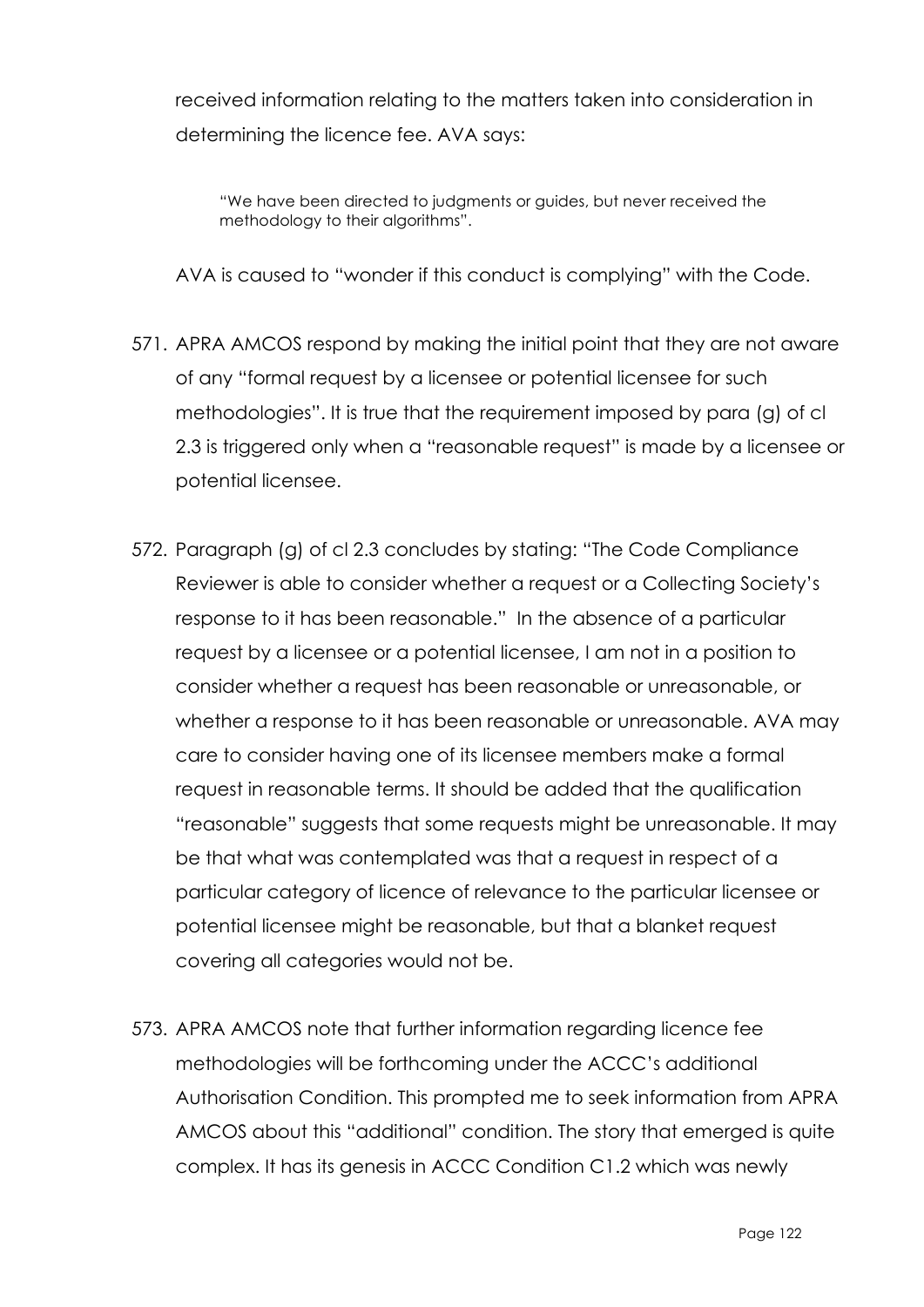introduced by the Determination which was made on 13 July 2020 to take effect from 4 August 2020. The condition required APRA, within 12 months of the making of the Determination, to revise the plain English guide for each category of licence referred to in Condition C1.1. The revised Guides were required to include the explanations referred to in Condition C1.1.

- 574. Due to the size and complexity of the task, on 18 June 2021 APRA sought an extension of time. On 1 July 2021 the ACCC extended the time for compliance to 14 October 2021.
- 575. APRA supplied certain Fee Methodology explanations, but on 10 November 2021 the ACCC responded to the effect that those explanations were considered not to be sufficiently clear and detailed to provide licensees with a reasonable understanding of the methodologies. This was a notice under Condition C5.1 and its effect was to enliven an obligation on APRA under Condition C5.2 to appoint an independent person, to be approved by the ACCC, to prepare a report explaining the methodologies.
- 576. APRA reports to me that the report of the independent person will probably lead to **some** further "fee methodology" information becoming available to the public, but cautions that "APRA does not customarily use methodologies or algorithms to set its rates".
- 577. I can do no more than suggest that AVA monitors developments with regard to the foreshadowed report, and that, if and when requested by AVA, APRA inform it of those developments.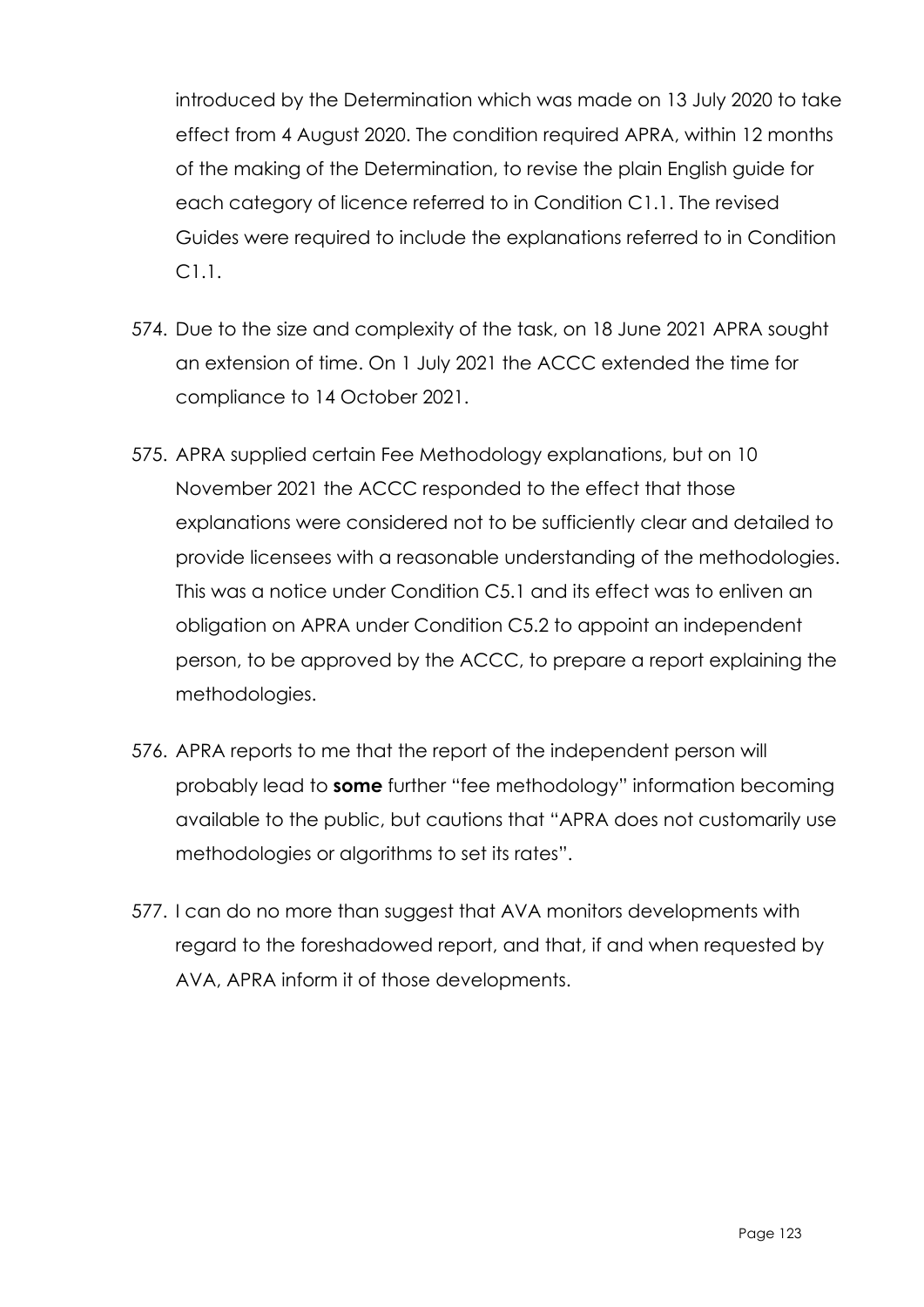## **E. CONCLUSION**

578. This report is now submitted to the societies and to the Department of Infrastructure, Transport, Regional Development and Communications of the Commonwealth of Australia.

Dated: 13 December 2021

Edga

**The Hon Kevin E Lindgren, AM, QC Code Compliance Reviewer**